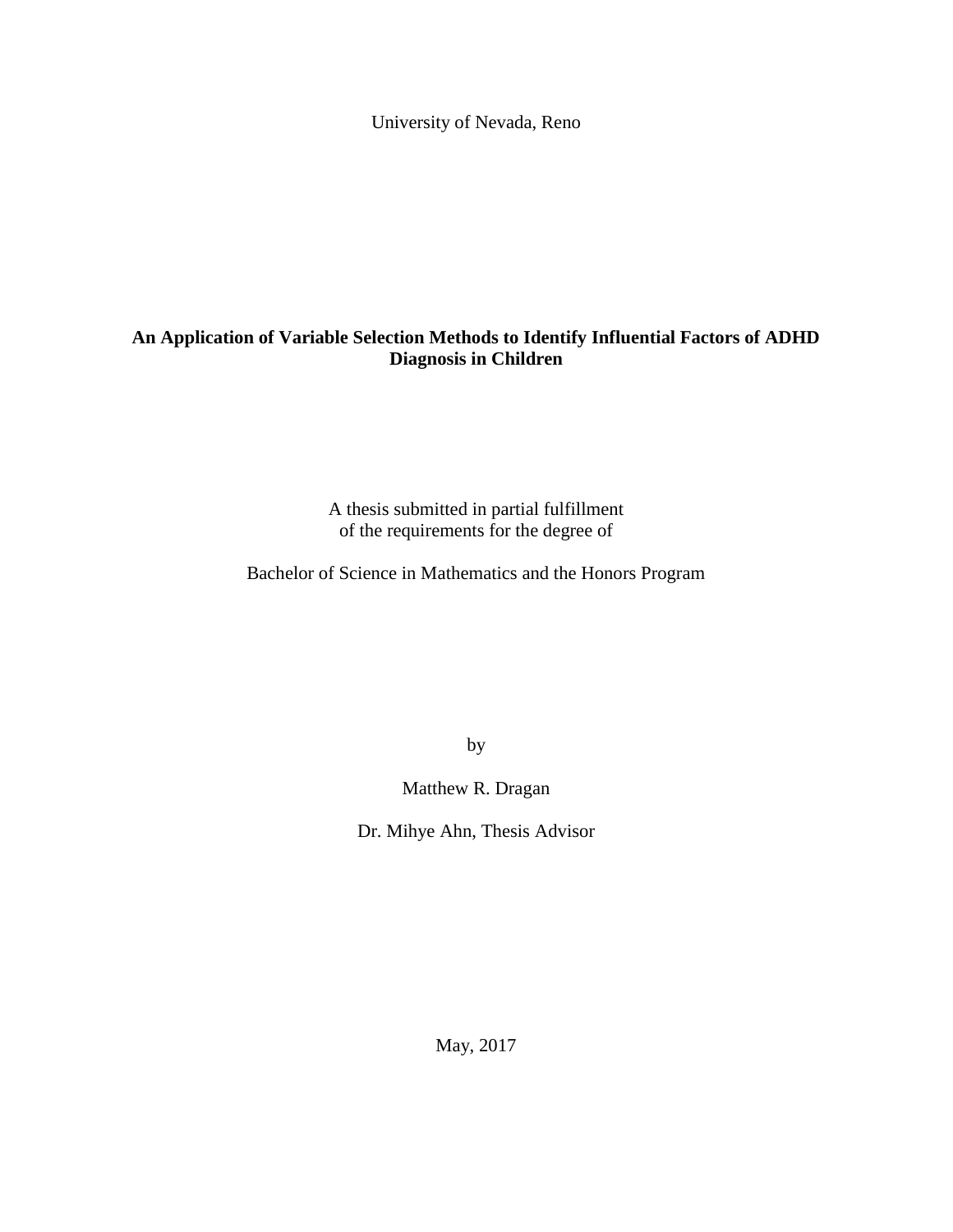**UNIVERSITY RENO**

### **OF NEVADA THE HONORS PROGRAM**

We recommend that the thesis prepared under our supervision by

**Matthew R. Dragan**

entitled

### **An Application of Variable Selection Methods to Identify Influential Factors of ADHD Diagnosis in Children**

be accepted in partial fulfillment of the requirements for the degree of

BACHELOR OF SCIENCE, MATHEMATICS

 $\overline{\phantom{a}}$ 

Mihye Ahn, Ph.D., Thesis Advisor

\_\_\_\_\_\_\_\_\_\_\_\_\_\_\_\_\_\_\_\_\_\_\_\_\_\_\_\_\_\_\_\_\_\_\_\_\_\_\_\_\_\_\_\_\_\_ Tamara Valentine, Ph. D., Director, **Honors Program**

May, 2017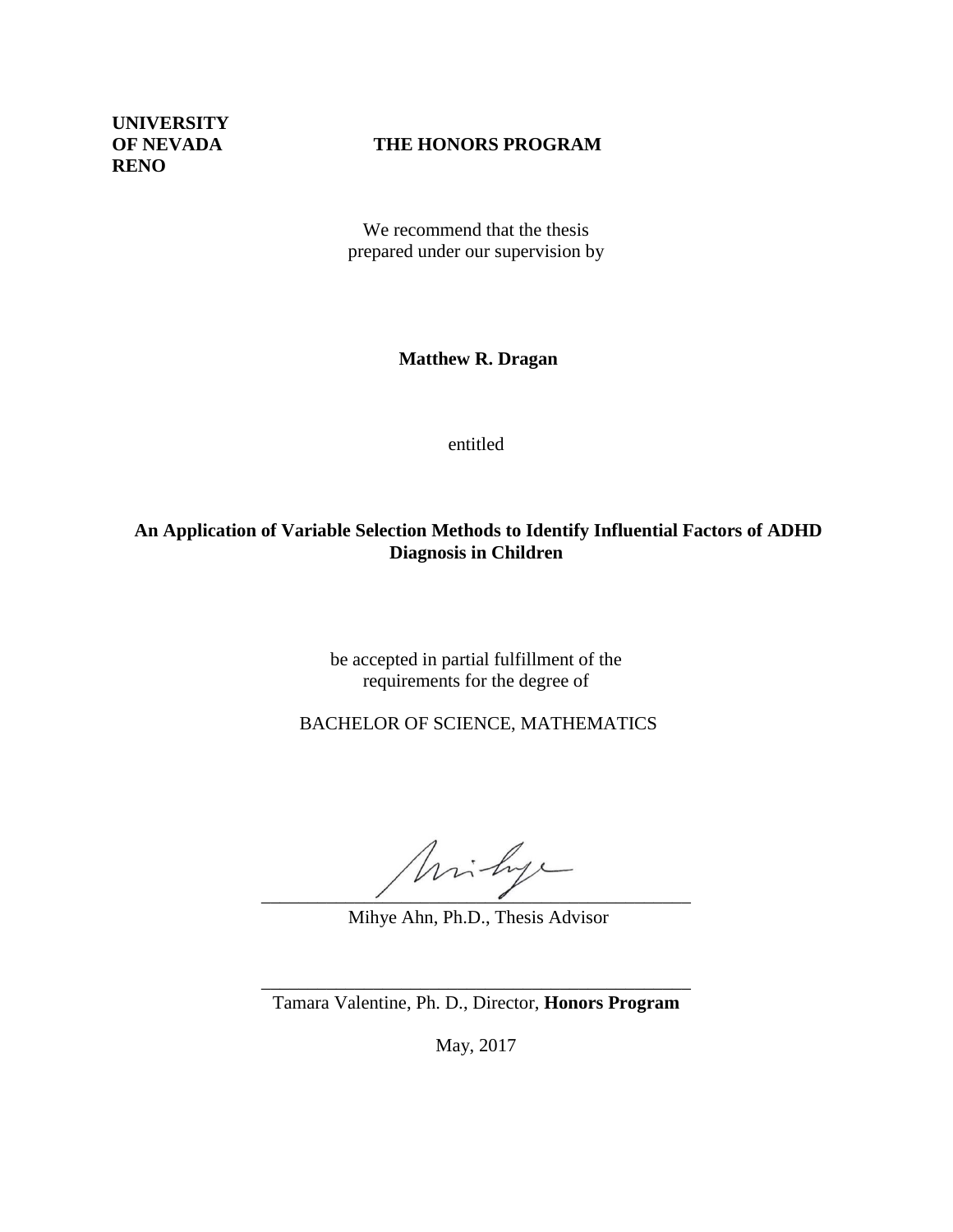#### Abstract

In 2011, there was the ADHD-200 Global Competition in which several teams around the world competed to produce a model that best categorized children as having ADHD or not having ADHD based on phenotypic and neuroimaging data for each child. These data were gathered at eight locations in the United States, the Netherlands, and China. The model each team produced was tested and scored based on prediction accuracy. Interestingly, the team that scored the highest used only the phenotypic data. This team was disqualified because it did not use the neuroimaging data, so its model was never published. The results of the competition show that there is a relationship between phenotypic variables and ADHD diagnosis. The goal of this thesis is to identify which variables most greatly influence ADHD diagnosis in children using penalized logistic regression. According to the CDC about 11% of United States children between the ages of 4 and 17 are diagnosed with ADHD. It is important that children are correctly diagnosed. This thesis will help identify which factors are influential in ADHD diagnosis in children.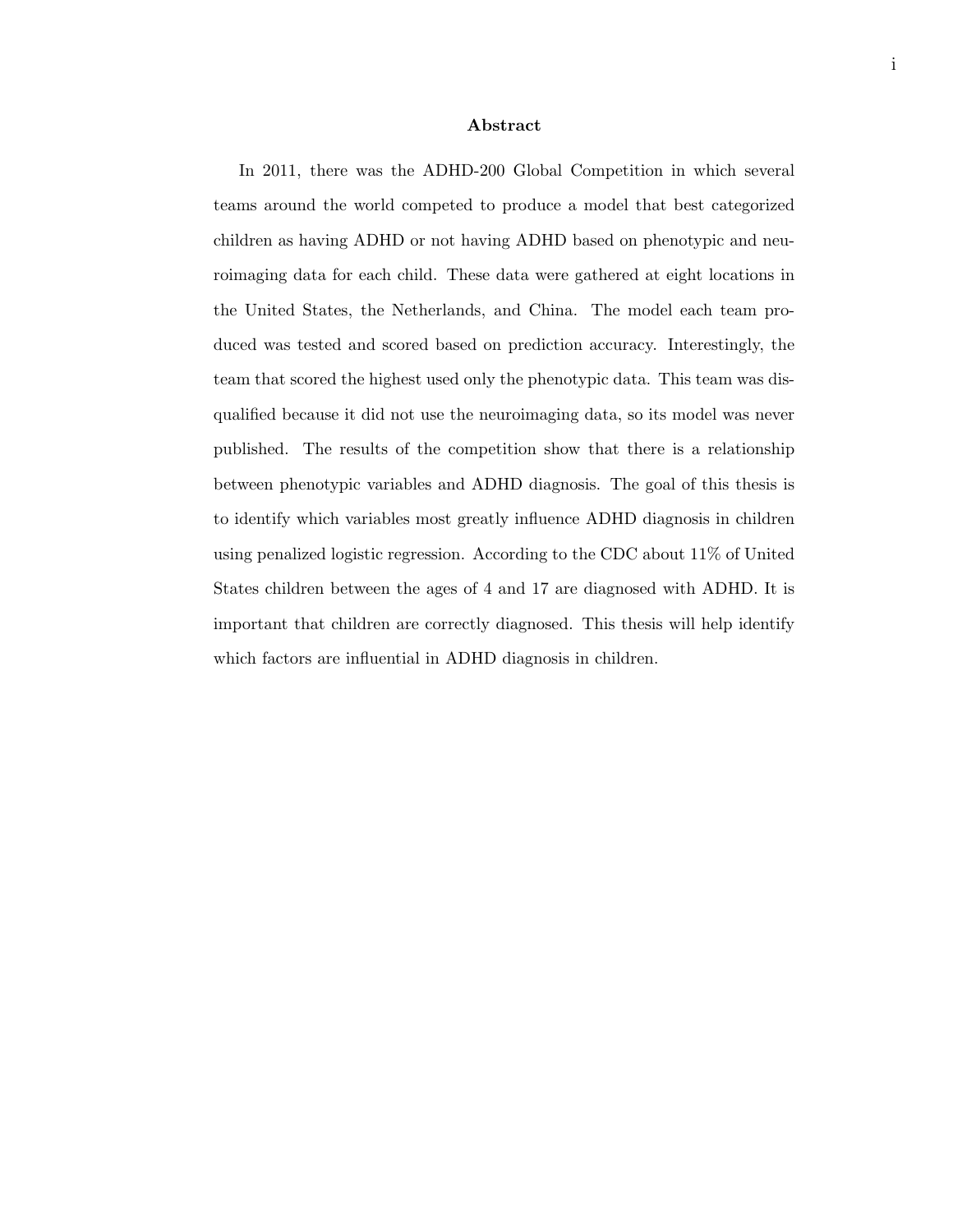## **Contents**

| 1                |         | Introduction                                     | $\mathbf{1}$   |
|------------------|---------|--------------------------------------------------|----------------|
|                  | 1.1     |                                                  | 5              |
|                  | 1.2     | Penalization Methods                             | $\overline{7}$ |
|                  | 1.3     |                                                  | 10             |
| $\boldsymbol{2}$ |         | Methodology                                      | 12             |
|                  | 2.1     |                                                  | 13             |
|                  | 2.2     | Penalized Binary Logistic Model Simulations      | 20             |
|                  | 2.3     | Penalized Multinomial Logistic Model Simulations | 28             |
|                  | 2.4     |                                                  | 36             |
| 3                | Results |                                                  | 38             |
|                  | 3.1     |                                                  | 38             |
|                  | 3.2     |                                                  | 46             |
| 4                |         | Conclusion                                       | 56             |
| $\mathbf{A}$     |         | Appendix                                         | 61             |
|                  | A.1     | Uncorrelated Linear Data Generation R Code       | 61             |
|                  | A.2     |                                                  | 61             |
|                  |         |                                                  | 61             |
|                  |         | A.4 Uncorrelated Binary Data Generation R Code   | 71             |
|                  | A.5     | Correlated Binary Data Generation R Code         | 71             |
|                  | A.6     |                                                  | 71             |
|                  | A.7     | Uncorrelated Multinomial Data Generation R Code  | 75             |
|                  | A.8     | Correlated Multinomial Data Generation R Code    | 76             |
|                  | A.9     | Multinomial Logistic Model Simulation            | 76             |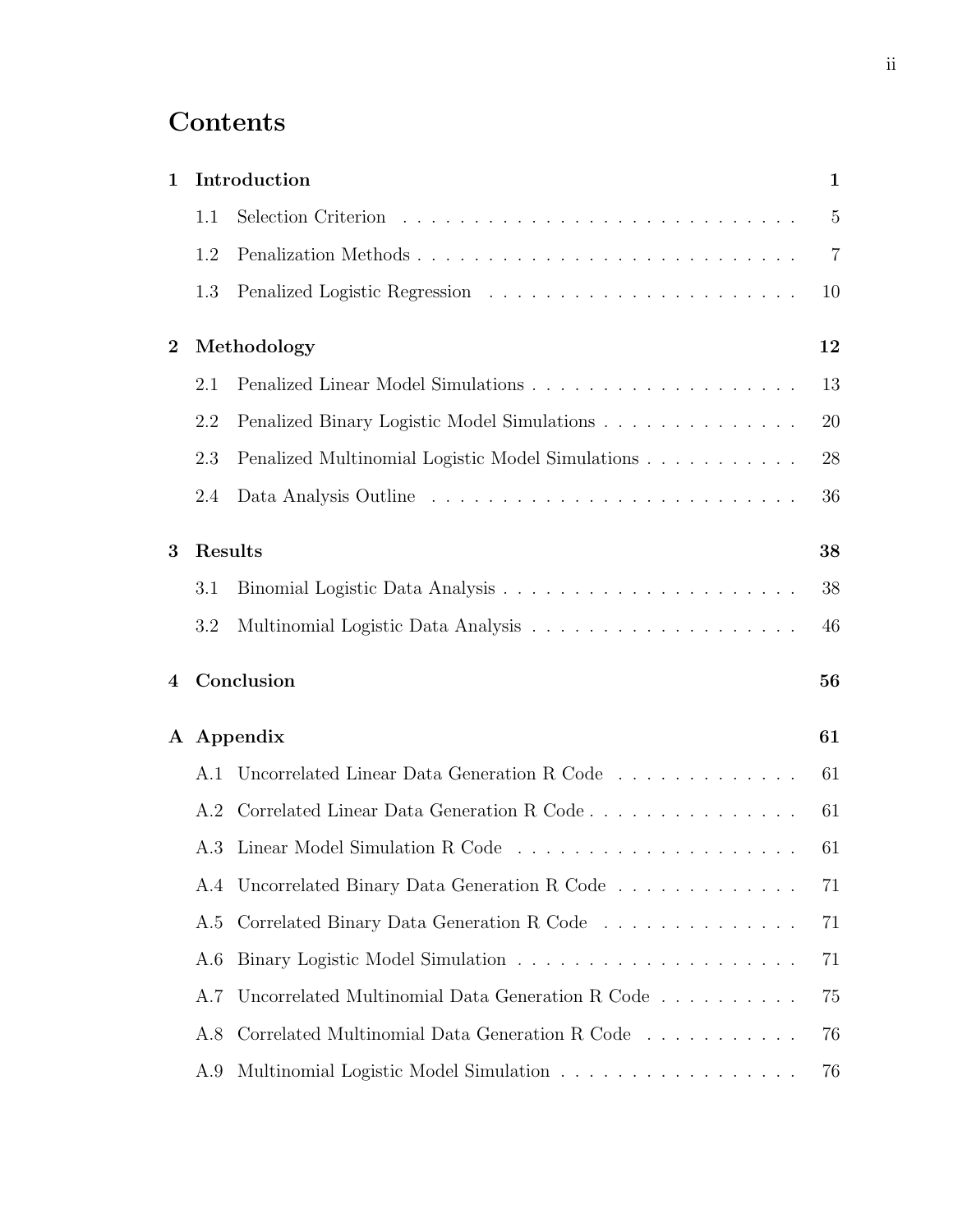| A.11 NYU Multinomial Logistic Data Analysis 88 |  |
|------------------------------------------------|--|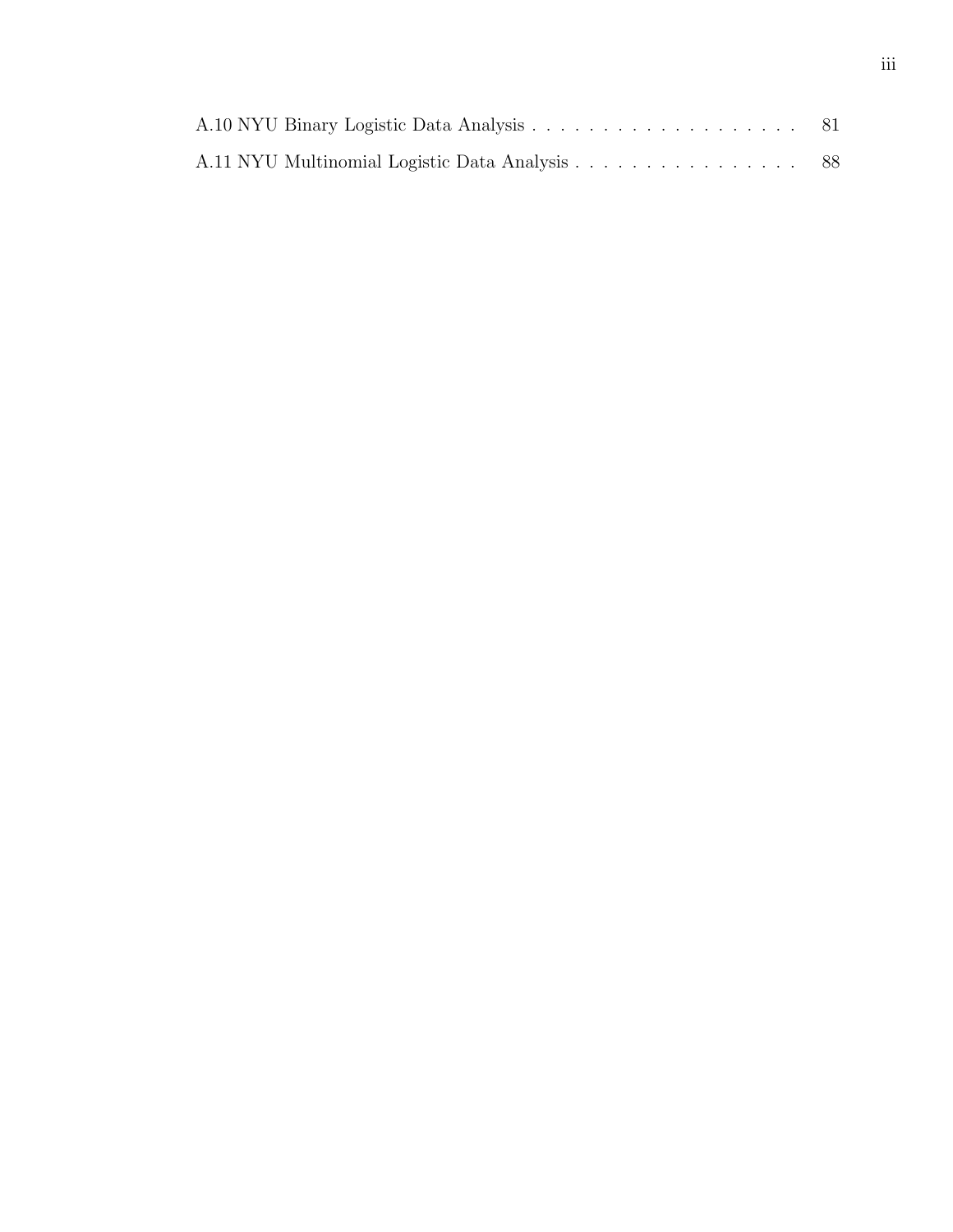# List of Tables

| $\mathbf{1}$   | Summary Statistics of NYU Data Set. N is the number of observations         |                |
|----------------|-----------------------------------------------------------------------------|----------------|
|                |                                                                             | $\overline{5}$ |
| $\overline{2}$ | Linear Regression with Uncorrelated $X \dots \dots \dots \dots \dots \dots$ | 14             |
| 3              |                                                                             | 15             |
| 4              | Linear Regression with Uncorrelated $X$ and Ridge Regression Penalty        | 15             |
| 5              | Linear Regression with Correlated $X$ and Ridge Regression Penalty.         | 16             |
| 6              | Linear Regression with Uncorrelated $X$ and LASSO Penalty $\ldots$ .        | 17             |
| $\overline{7}$ | Linear Regression with Correlated $X$ and LASSO Penalty $\ldots \ldots$     | 17             |
| 8              | Linear Regression with Uncorrelated $X$ and Adaptive LASSO Penalty          | 18             |
| 9              | Linear Regression with Correlated $X$ and Adaptive LASSO Penalty.           | 18             |
| 10             | Linear Regression with Uncorrelated $X$ and Elastic Net Penalty $\ldots$    | 19             |
| 11             | Linear Regression with Correlated $X$ and Elastic Net Penalty $\ldots$ .    | 19             |
| 12             | Binary Logistic Regression with Uncorrelated $X \dots \dots \dots$          | 22             |
| 13             | Binary Logistic Regression with Correlated $X \dots \dots \dots \dots$      | 23             |
| 14             | Binary Logistic Regression with Uncorrelated X with Ridge Regression        |                |
|                |                                                                             | 24             |
| 15             | Binary Logistic Regression with Correlated $X$ with Ridge Regression        |                |
|                |                                                                             | 24             |
| 16             | Binary Logistic Regression with Uncorrelated X with LASSO Penalty           | 25             |
| 17             | Binary Logistic Regression with Correlated $X$ with LASSO Penalty.          | 26             |
| 18             | Binary Logistic Regression with Uncorrelated X with Elastic Net Penalty     | 27             |
| 19             | Binary Logistic Regression with Correlated $X$ with Elastic Net Penalty     | $27\,$         |
| 20             | Multinomial Logistic Regression with Uncorrelated $X \dots \dots$           | 30             |
| 21             | Multinomial Logistic Regression with Correlated $X$                         | 31             |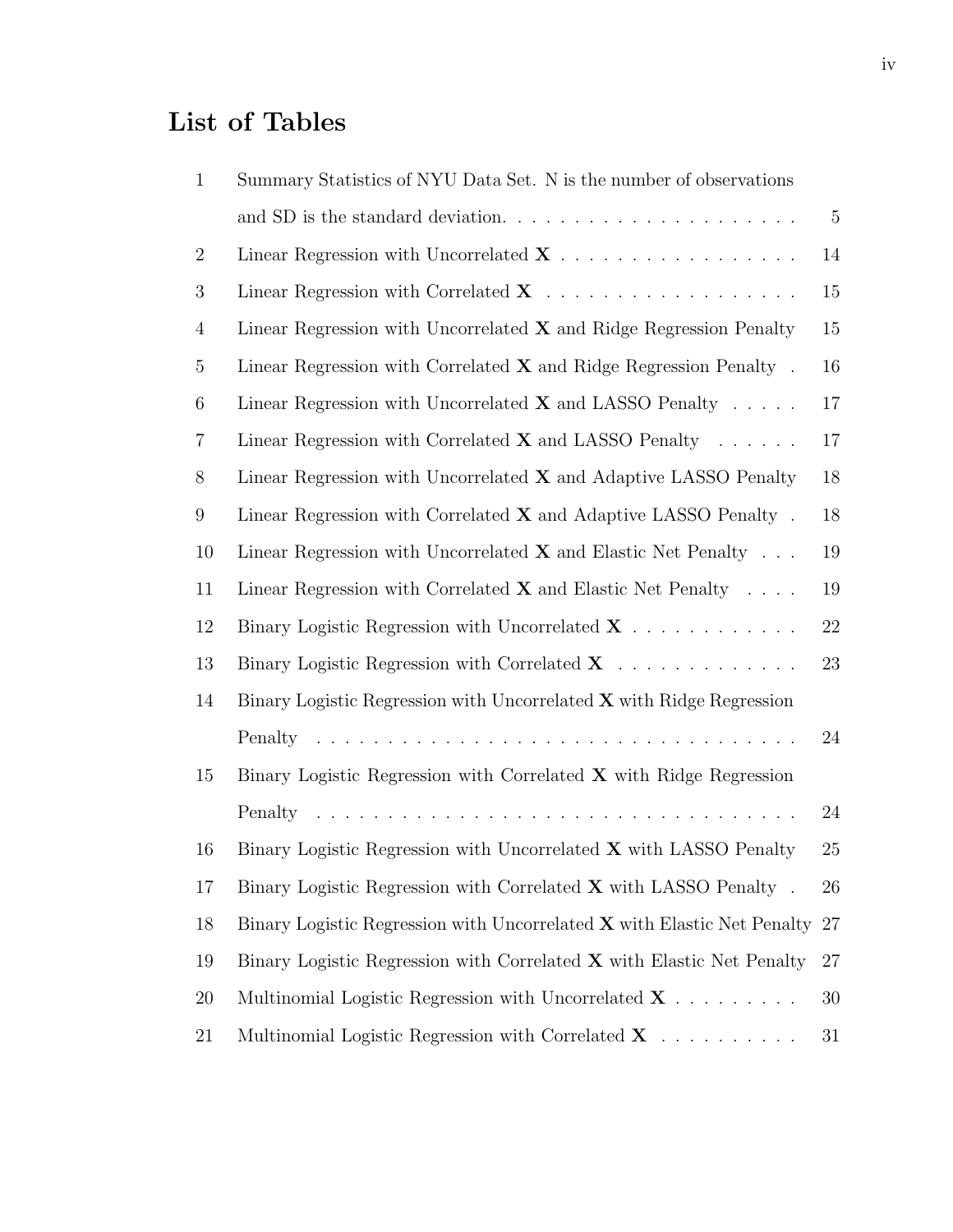| 22 | Multinomial Logistic Regression with Uncorrelated $X$ and Ridge Re-                           |    |
|----|-----------------------------------------------------------------------------------------------|----|
|    |                                                                                               | 32 |
| 23 | Multinomial Logistic Regression with Correlated X and Ridge Regres-                           |    |
|    |                                                                                               | 32 |
| 24 | Multinomial Logistic Regression with Uncorrelated $X$ and LASSO Penalty 33                    |    |
| 25 | Multinomial Logistic Regression with Correlated X and LASSO Penalty 34                        |    |
| 26 | Multinomial Logistic Regression with Uncorrelated X and Elastic Net                           |    |
|    |                                                                                               | 35 |
| 27 | Multinomial Logistic Regression with Correlated X and Elastic Net                             |    |
|    |                                                                                               | 35 |
| 28 | Significance Test Results for Variables in TDC vs. $ADHD \dots \dots$                         | 42 |
| 29 | Significance Test Results from the Binary Logistic Regression Model                           | 43 |
| 30 | Predicted Response for Test Set and Training Set from the Unpenalized                         |    |
|    |                                                                                               | 44 |
| 31 | Predicted Response for Test Set and Training Set with LASSO penalty                           |    |
|    | and BIC $\ldots \ldots \ldots \ldots \ldots \ldots \ldots \ldots \ldots \ldots \ldots \ldots$ | 45 |
| 32 | Predicted Response for Test Set and Training Set with LASSO penalty                           |    |
|    |                                                                                               | 46 |
| 33 | Significance Test Results for Differences between TDC, ADHD-C and                             |    |
|    | ADHD-I.                                                                                       | 52 |
| 34 | Significance Test Results for individual $\beta$ in the TDC vs ADHD-C                         |    |
|    | Model.                                                                                        | 53 |
| 35 | Significance Test Results for individual $\beta$ in the TDC vs ADHD-I                         |    |
|    | Model.                                                                                        | 54 |
| 36 | Predicted Response for Test Set and Training Set for Unpenalized                              |    |
|    |                                                                                               | 54 |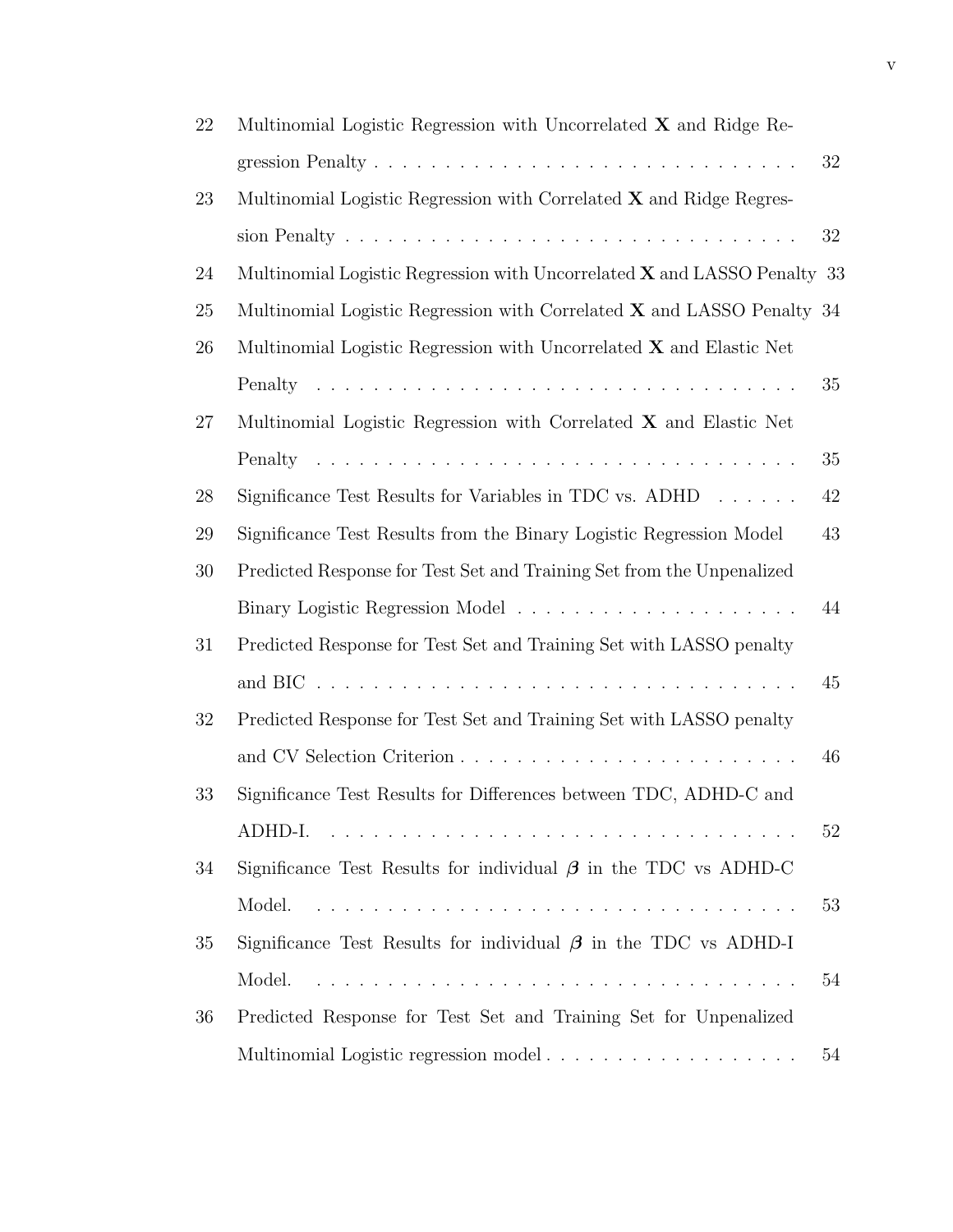| 37  | Predicted Response for Test Set and Training Set from Multinomial             |     |
|-----|-------------------------------------------------------------------------------|-----|
|     | Logistic Regression with Elastic Net Penalty using BIC $\dots \dots \dots$ 55 |     |
| -38 | Predicted Response for Test Set and Training Set from Multinomial             |     |
|     | Logistic Regression with Elastic Net Penalty using $CV \dots \dots$           | -56 |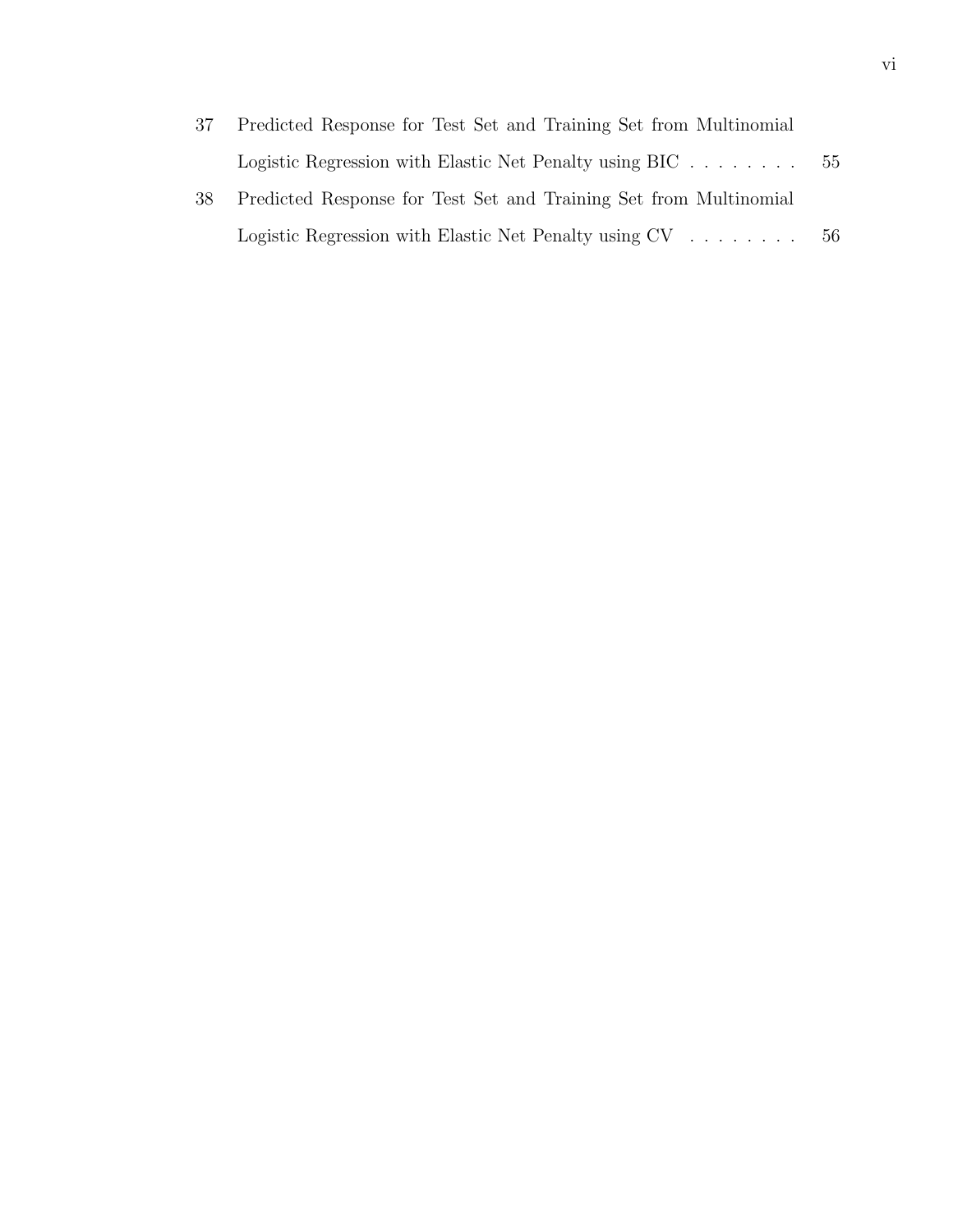# List of Figures

| $\mathbf{1}$   | Summary statistics of the participants for the ADHD-200 competition   |                |
|----------------|-----------------------------------------------------------------------|----------------|
|                |                                                                       | $\overline{4}$ |
| $\overline{2}$ | Comparison of gender between TDC and ADHD.                            | 39             |
| 3              | Comparison of age between TDC and ADHD. $\ldots \ldots \ldots \ldots$ | 39             |
| $\overline{4}$ | Comparison of handedness between TDC and ADHD. $\dots \dots \dots$    | 39             |
| $\overline{5}$ | Comparison of ADHD Index measure between TDC and ADHD.                | 40             |
| 6              | Comparison of Inattentive measure between TDC and ADHD. $\dots$ .     | 40             |
| 7              | Comparison of Hyperactive/Impulsive measure between TDC and ADHD. 40  |                |
| 8              | Comparison of Verbal IQ between TDC and ADHD. $\dots \dots \dots$     | 41             |
| 9              | Comparison of Performance IQ between TDC and ADHD. $\dots \dots$      | 41             |
| 10             | Comparison of Full4 IQ between TDC and ADHD.                          | 41             |
| 11             | Comparison of gender between TDC, ADHD-C, and ADHD-I                  | 47             |
| 12             | Comparison of age between TDC, ADHD-C, and ADHD-I                     | 47             |
| 13             | Comparison of handedness between TDC, ADHD-C, and ADHD-I              | 48             |
| 14             | Comparison of ADHD Index measure between TDC, ADHD-C, and             |                |
|                |                                                                       | 49             |
| 15             | Comparison of inattentive measure between TDC, ADHD-C, and ADHD-      |                |
|                |                                                                       | 49             |
| 16             | Comparison of Hyperactive/Impulsive measure between TDC, ADHD-        |                |
|                |                                                                       | 50             |
| 17             | Comparison of Verbal IQ between TDC, ADHD-C, and ADHD-I               | 51             |
| 18             | Comparison of Performance IQ between TDC, ADHD-C, and ADHD-I.         | 51             |
| 19             | Comparison of Full4 IQ between TDC, ADHD-C, and ADHD-I                | 52             |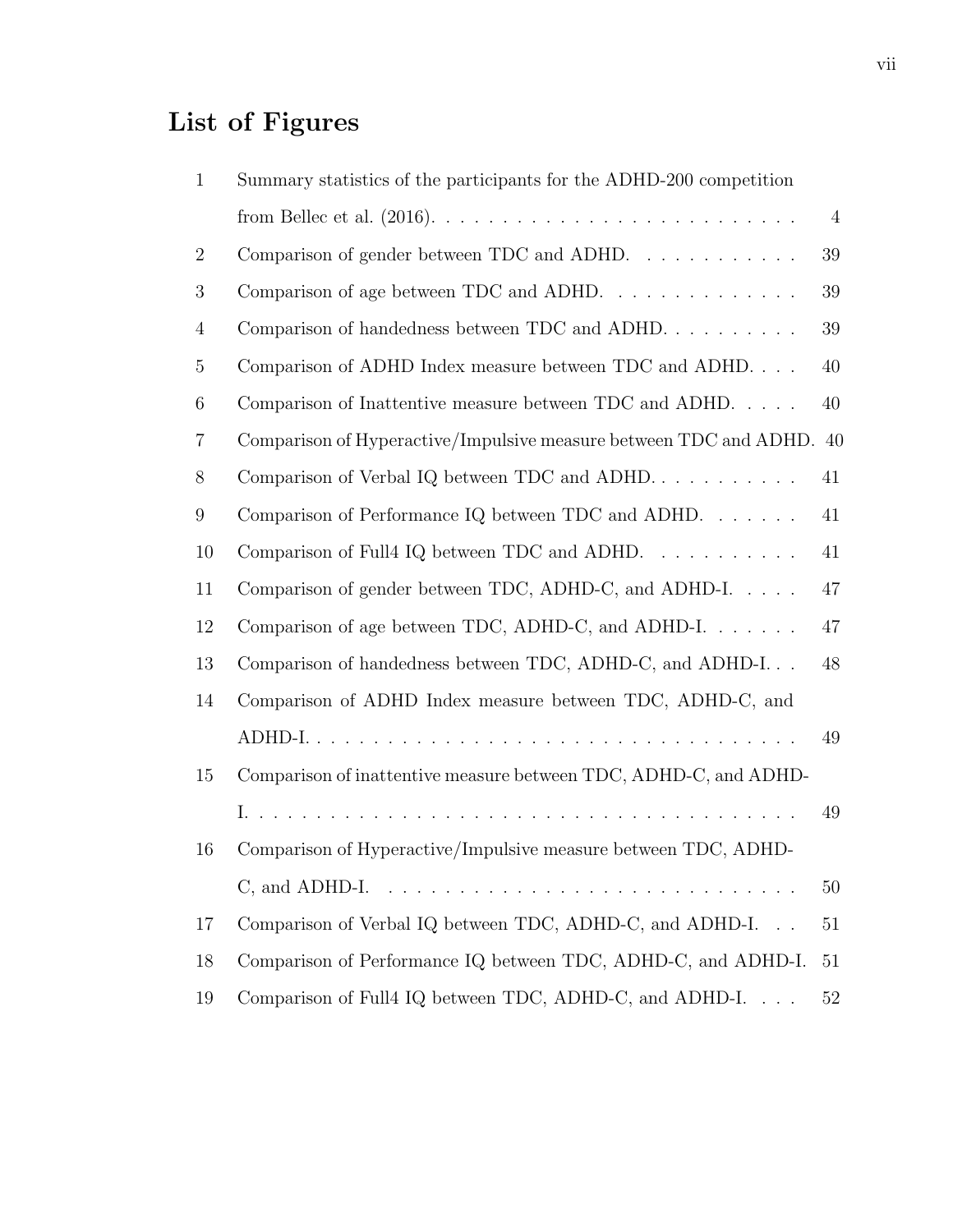## 1 Introduction

In many experiments and observational studies, scientists look at the relationship between variables. A common method for evaluating relationships is through regression models (Fitzmaurice, 2016). Regression models allow scientists to test for a relationship between one or more explanatory variables and a single response variable.

Linear regression is the most commonly used regression model. The goal of linear regression is to identify a linear relationship between a continuous response variable and one or more explanatory variables. Explanatory variables can be either continuous or categorical. A continuous variable takes an infinite number values, while a categorical variable takes on a finite number of values (Fitzmaurice, 2016). In some cases, however, the response variable must be limited to a finite number of values. For example, consider a study to predict a medical diagnosis of a certain disease. In this example the response variable is the diagnosis. Since there are only two possible outcomes (1 the individual is diagnosed with the disease and 0 the individual is not diagnosed with the disease), the response variable is categorical. Since the response variable is categorical, linear regression cannot be used to produce a model. In this case, a binary logistic regression model works for these data because the predicted value from a binary logistic regression model is between zero and one. In order to categorize a result from the model a cutoff is selected. Continuing the example from above, assume that the binary logistic regression model has been fit and a cutoff of .5 has been selected. Selecting a cutoff of  $.5$  means that if the explanatory data for one individual maps to a value greater than .5 on the model he or she will be identified as having the disease. If an individual's explanatory data maps to a value less than .5, he or she will be identified as not having the disease. In cases where the outcome is categorical but there are more than two possible outcomes, the multinomial logistic regression model can be used. The multinomial logistic regression model is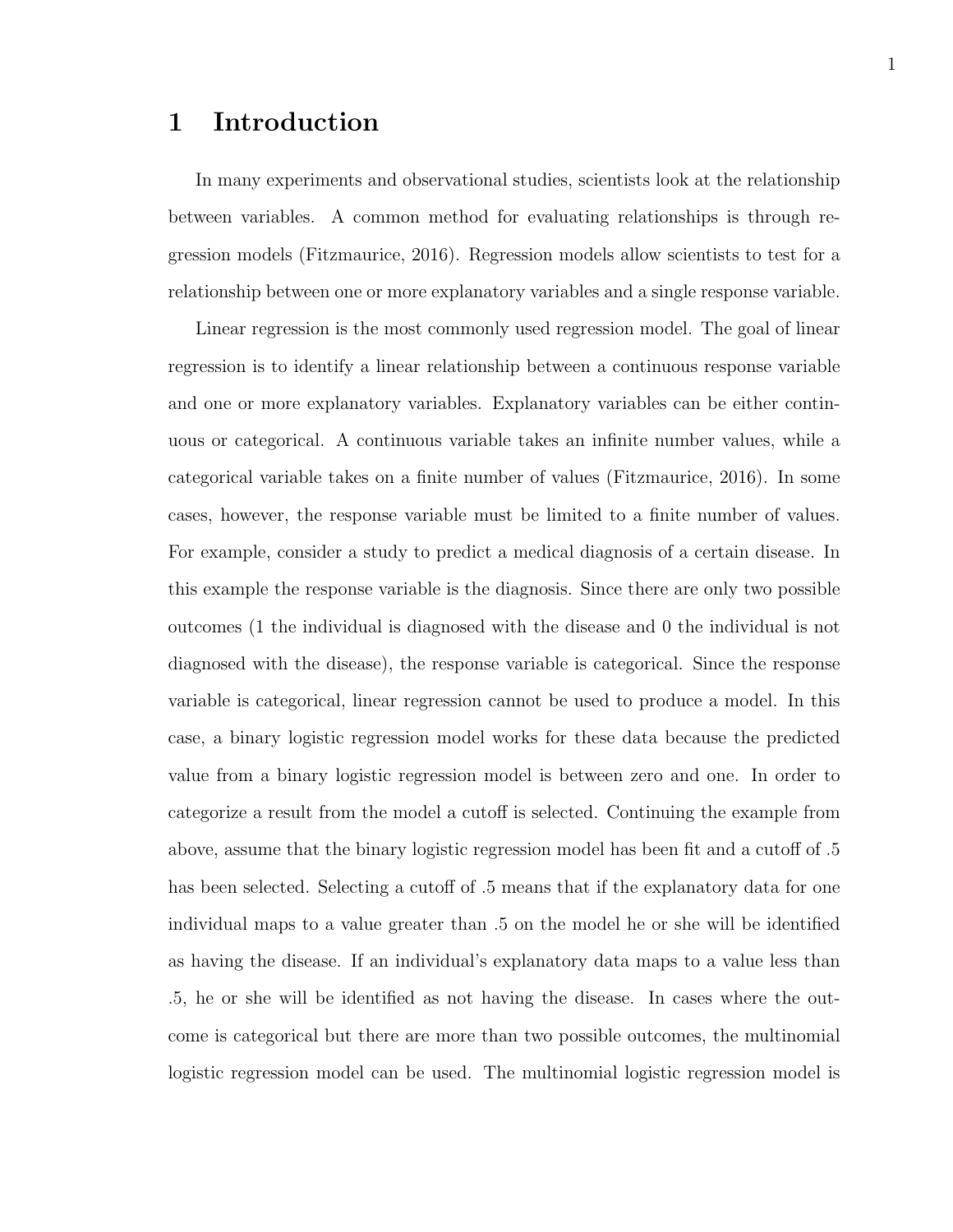an extension of the binomial logistic regression model. In the multinomial case, a model is fit for each response variable. The predicted response is based on which of the models gives the highest probability based on the explanatory data being used. For example, consider a study to classify an individual's place of residents based on some data such as highest level of education, yearly income, etc. In this example the response variable, the individual's place of residence, could include house, apartment, dormitory, etc. In this example, there is a finite number of outcomes, but the number of outcomes is greater than two so a multinomial logistic regression model would apply.

This thesis will focus on the attention deficit hyperactivity disorder (ADHD) data available at the 100 Functional Connectomes Project website: http://fcon 1000 .projects.nitrc.org/indi/adhd200. In 2011, several researchers around the world competed to produce the best model for classifying individuals as a typically developing child or as a child diagnosed with ADHD (Bellec et al., 2016) based on these data. These data were gathered from eight different sites. One of the most interesting outcomes of the competition is that the team that produced the best model created the model using only phenotypic data. This team did not include the neuroimaging data for fitting the model. The phenotypic competition data include variables such as gender, age, handedness, ADHD index, inattentive measure, hyperactive/impulsive measure, verbal IQ, performance IQ, and full4 IQ. Although this team produced the best model, it was disqualified because it did not use the neuroimaging data, and the model produced by this team was never published. Since the model was never published the phenotypic factors that are influential on ADHD diagnosis in children remain unknown. The goal of this thesis is to identify which phenotypic factors influence ADHD diagnosis in children. The phenotypic factors from the competition data are considered. The influential factors are determined by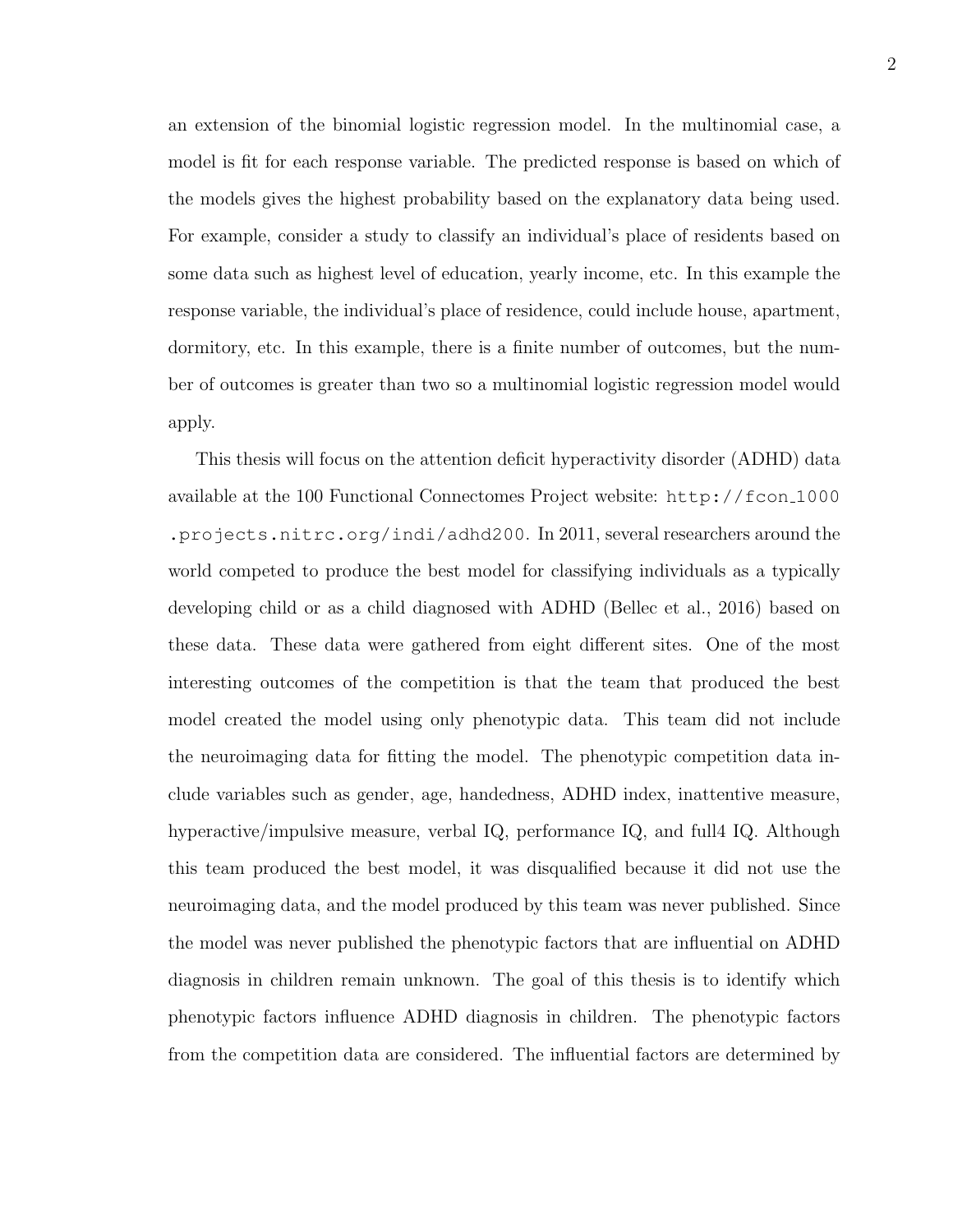fitting a binary logistic regression model and a multinomial logistic regression model with the data and subjecting the model to a penalty  $P(\beta)$ . The penalty will reduce the influence or entirely remove a factor from the model depending on the method of variable shrinkage and selection. The remaining factors after applying the penalty are considered to be influential in the model.

Variable shrinkage and selection methods are used to identify the influential factors of ADHD. Traditional methods of selecting a model can be computationally expensive because there are two to the power of the number of explanatory variables different possible models. For example, in a case where there are 16 explanatory variables there are  $2^{16} = 65,536$  possible models because there are 65,536 different combinations of variables. Another downside of traditional methods of selecting models is that these methods are discrete, meaning that the variable is either included or excluded from the model. More modern variable shrinkage and selection methods, generally, allow for the selection of influential factors without as much computational overhead and allow the influence of a variable to be increased or decreased without removing the variable. Variable shrinkage and selection methods will be studied through a simulation study and through literature. The shrinkage and selection methods which will be studied are least absolute shrinkage and selection operator (LASSO), adaptive LASSO, Ridge Regression, Elastic Net, along with ordinary least squares (OLS) estimation method.

In order to complete this research, several aspects of statistical modeling as well as the ADHD-200 competition mentioned above are studied. First documentation of the original competition is considered. Unfortunately there is limited documentation of the original competition aside from the website describing the competition as well as the results. The data used for this thesis are available at http:// fcon 1000.projects.nitrc.org/indi/adhd200. Bellec et al. (2016) pro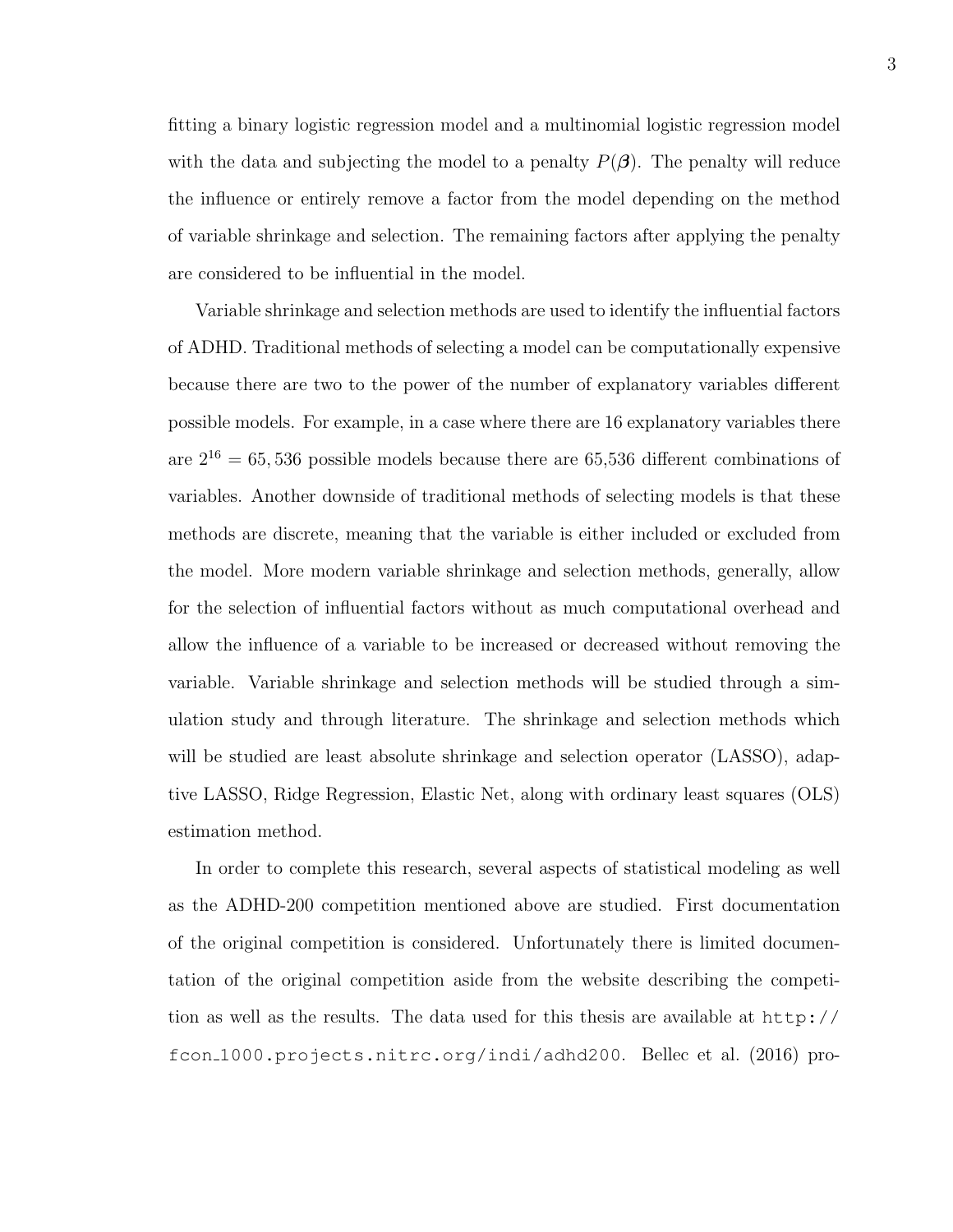vided a chart of the summary data of the individuals who participated in the study as seen in Figure 1. Bellec et al. (2016) noted that there was a significant difference on how the neuroimaging data were gathered from site to site, which brings into question the reliability of neuroimaging data. Although this thesis will not focus on the neuroimaging data, it is important to note that the results of the competition may be related to how the neuroimaging data were gathered. Some summary statistics of the data collected at New York University (NYU) can be seen in Table 1.

|              |     |        | TDC              |                  | $\mathop{\rm ADHD}\nolimits$ |
|--------------|-----|--------|------------------|------------------|------------------------------|
| Site         | Sex | Ν      | Age Range (avg.) | Ν                | Age Range (avg.)             |
| BHBU         | F   | $17*$  | $8 - 18(13.8)$   | $\theta$         |                              |
|              | М   | 9*     | $12 - 18(16.1)$  | $\boldsymbol{0}$ |                              |
| KKI          | F   | 28     | $8 - 12(10.3)$   | 10               | $8 - 13(9.9)$                |
|              | М   | 41     | $8 - 13(10.4)$   | 15               | $8 - 13(10.1)$               |
| NI           | F   | 25     | $12 - 26$ (18.8) | - 5              | $12 - 20(15.2)$              |
|              | М   | 12     | $13 - 25(17.9)$  | 31               | $11 - 21(17.1)$              |
| NYU          | F   | 55     | $7 - 18(12.2)$   | 34               | $7 - 17(10.1)$               |
|              | М   | 56     | $7 - 18(12.0)$   | 117              | $7 - 18(11.2)$               |
| <b>OHSU</b>  | F   | 40     | $7 - 12(9.0)$    | 13               | $7 - 11(8.9)$                |
|              | М   | 30     | $7 - 12(9.5)$    | 30               | $7 - 12(8.9)$                |
| PKU          | F   | 59     | $8 - 15(10.9)$   | 10               | $9 - 16(10.9)$               |
|              | М   | 84     | $8 - 15(11.8)$   | 92               | $8 - 17(12.2)$               |
| ${\rm Pitt}$ | F   | 44     | $10 - 20(15.7)$  | $\mathbf 1$      | 15                           |
|              | М   | 50     | $10 - 19(14.5)$  | 3                | $14 - 17(15.7)$              |
| WUSTL        | F   | 28     | $7 - 22(11.3)$   | 0                |                              |
|              | М   | 33     | $7 - 22(11.5)$   | 0                |                              |
| Totals       | F   | $279*$ | $7 - 26$ (12.3)  | 73               | $7 - 20(10.4)$               |
|              | М   | $306*$ | $7 - 25(12.1)$   | 288              | $7 - 21(11.9)$               |

Figure 1: Summary statistics of the participants for the ADHD-200 competition from Bellec et al. (2016).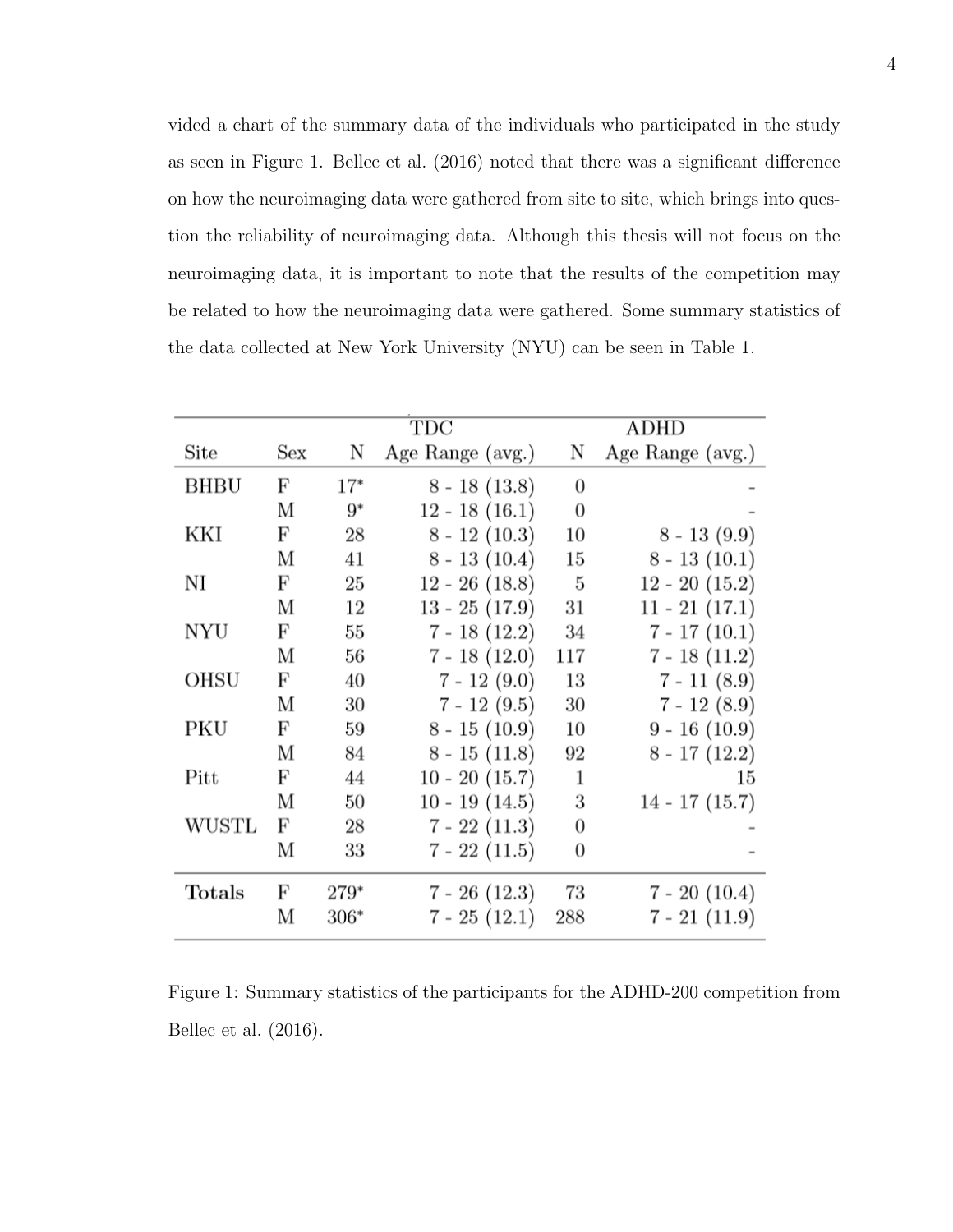|                                | N   | mean    | <b>SD</b> | min      | max   |
|--------------------------------|-----|---------|-----------|----------|-------|
| Gender:                        | 204 | 0.647   | 0.479     | $\theta$ | 1     |
| Age:                           | 204 | 11.460  | 2.860     | 7.17     | 17.96 |
| Handedness:                    | 204 | 0.630   | 0.269     | $-.20$   | 1.00  |
| ADHD Index:                    | 204 | 60.221  | 14.929    | 40       | 99    |
| Inattentive Measure:           | 204 | 59.721  | 14.659    | 40       | 90    |
| Hyperactive/Impulsive Measure: | 204 | 59.025  | 14.371    | 41       | 90    |
| Verbal IQ:                     | 204 | 108.691 | 14.145    | 65       | 143   |
| Performance IQ:                | 204 | 104.922 | 14.578    | 72       | 137   |
| Full4 IQ:                      | 204 | 107.808 | 14.365    | 73       | 142   |

Table 1: Summary Statistics of NYU Data Set. N is the number of observations and SD is the standard deviation.

### 1.1 Selection Criterion

Before discussing variable shrinkage and selection methods, it is important to discuss how a model is selected. When considering a model, it is important to subject the model to some selection criteria. A selection criterion provides a basis for which model candidate will perform the best. For many of the shrinkage and selection methods, a tuning parameter must be chosen. The tuning parameter determines how strong of an effect the penalty term will have on the explanatory variables. The selection criteria provide a basis for selecting a tuning parameter which dictates the strength of the penalty term  $P(\beta)$ . For this thesis, four selection criteria are used in the simulation study for determining the ideal tuning parameter for each variable shrinkage and selection method of regression. These four selection criteria are Akaike Information Criterion (AIC) proposed by Akaike (1973), the Bayesian Information Criterion (BIC) which was proposed by Schwarz (1978), cross validation (CV) which was proposed by Stone (1974), and generalized cross validation (GCV)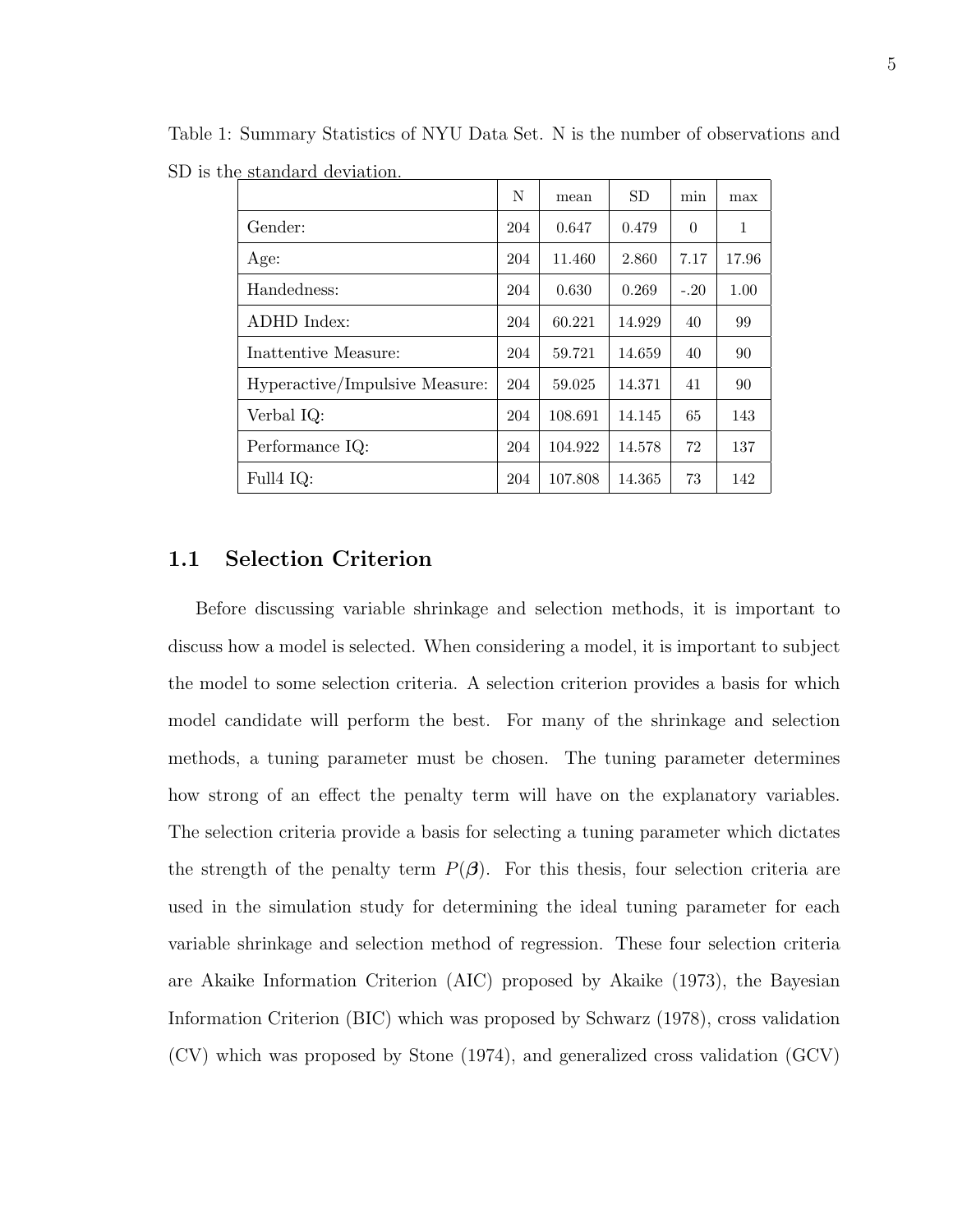which was proposed by Craven and Wahba (1979). The AIC selection statistic involves minimizing  $-2\log(L) + 2p$ , where L is the Gaussian likelihood function and p is the number of nonzero coefficients. The AIC statistic generally performs better with models with a small number of observations, but selects more complicated models as the number of observations gets large. BIC is similar to AIC and involves minimizing  $-2\log(L) + p \log(n)$ , where L is the Gaussian likelihood function, p is the number of nonzero coefficients, and  $n$  is the number of observations. The BIC performs well when the number of observations is large, but poorly when the number is small. Both AIC and BIC invoke a heavier penalty on models when a large number of explanatory variables are included in the model. The CV method involves dividing the data into a training set where the true response is known and a test set in which the accuracy of the model produced by the training set can be tested. The tuning parameter in the penalty term will be chosen based on which value minimizes the mean of the squared residuals of the test set. The CV method can be very computationally expensive, but can be performed for non-normal data and on nonlinear models. The non-linear nature of the models for this thesis makes the CV selection criterion good for selecting a penalty. The GCV selection criterion is a generalized approach of the cross validation method that is not as computationally expensive. This criterion selects a tuning parameter for the penalization term based on which tuning parameter minimizes the GCV value. The GCV values are calculated using the following equation:

$$
GCV = \frac{1}{n} \sum_{i=1}^{n} \left( \frac{y_i - \hat{y}_i}{1 - \frac{trace(S)}{n}} \right)^2,
$$

where n is the number of observations and  $trace(S)$  is the sum of the diagonal elements of the Hat matrix, S, obtained by  $Hat = \mathbf{X}(\mathbf{X}^T\mathbf{X})^{-1}\mathbf{X}^T$ . Each of the four methods is tested in the simulation study. The performance of each variable shrinkage and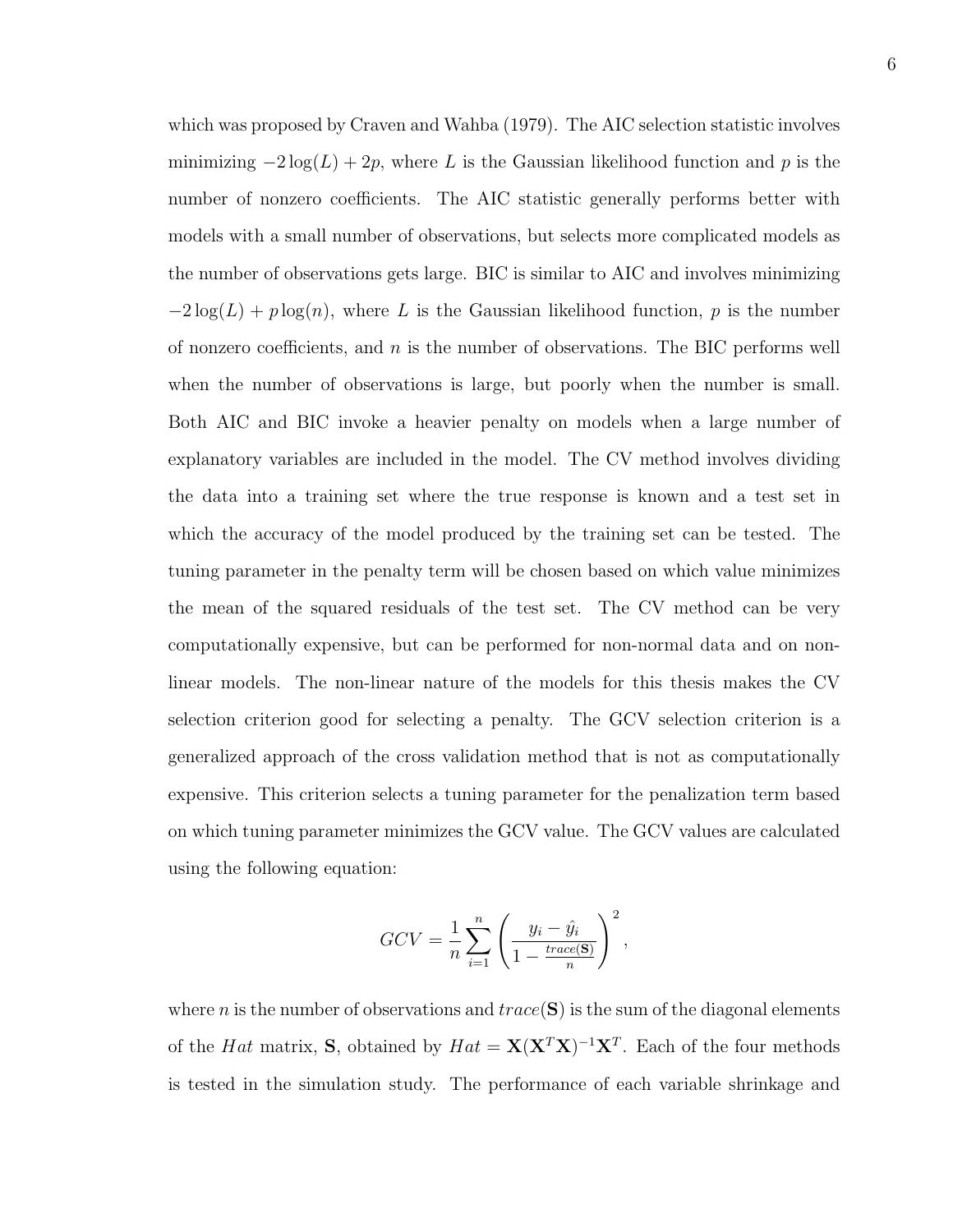selection method is tested at each selection criterion based on some performance measures. The variable shrinkage and selection method and selection criterion that perform the best based on the performance measures is focused on for ADHD data analysis.

### 1.2 Penalization Methods

As stated earlier, traditional methods of variable selection can be computationally expensive and do not allow for variable coefficients to be shrunk. With traditional methods, a variable is either present or not. In this thesis, the traditional methods, such as best subset selection, are avoided by using more modern methods of variable shrinkage and selection. Tibshirani (1996) points out that best subset selection generally performs the best when there is a small number of variables with large effects meaning that there is a small number of factors that have a large influence on the model. Zou (2006) makes a note of the large computational overhead and the "inherent discreteness" of the best subset selection method. The best subset selection method is not used for this thesis due to its discreteness discussed in Zou (2006).

The Ridge Regression penalization method proposed by Hoerl and Kennard (1970) was an early method of penalizing regression models. This method was intended to improve the linear model to reduce the variance of the estimated coefficients. Ridge Regression shrinks the coefficients of the explanatory variables by subjecting them to the  $L_2$  penalty term  $P(\boldsymbol{\beta})$ . In other words, Ridge Regression minimizes

$$
\sum_{i=1}^{n} (y_i - \sum_{j=1}^{p} \beta_j x_{ij})^2 + \lambda \sum_{j=1}^{p} \beta_j^2,
$$

where  $\lambda \sum_{j=1}^p \beta_j^2$  is the penalty term  $P(\boldsymbol{\beta})$  and  $\lambda$  is the tuning parameter. The tuning parameter dictates the influence of the penalty term. According to Tibshirani (1996),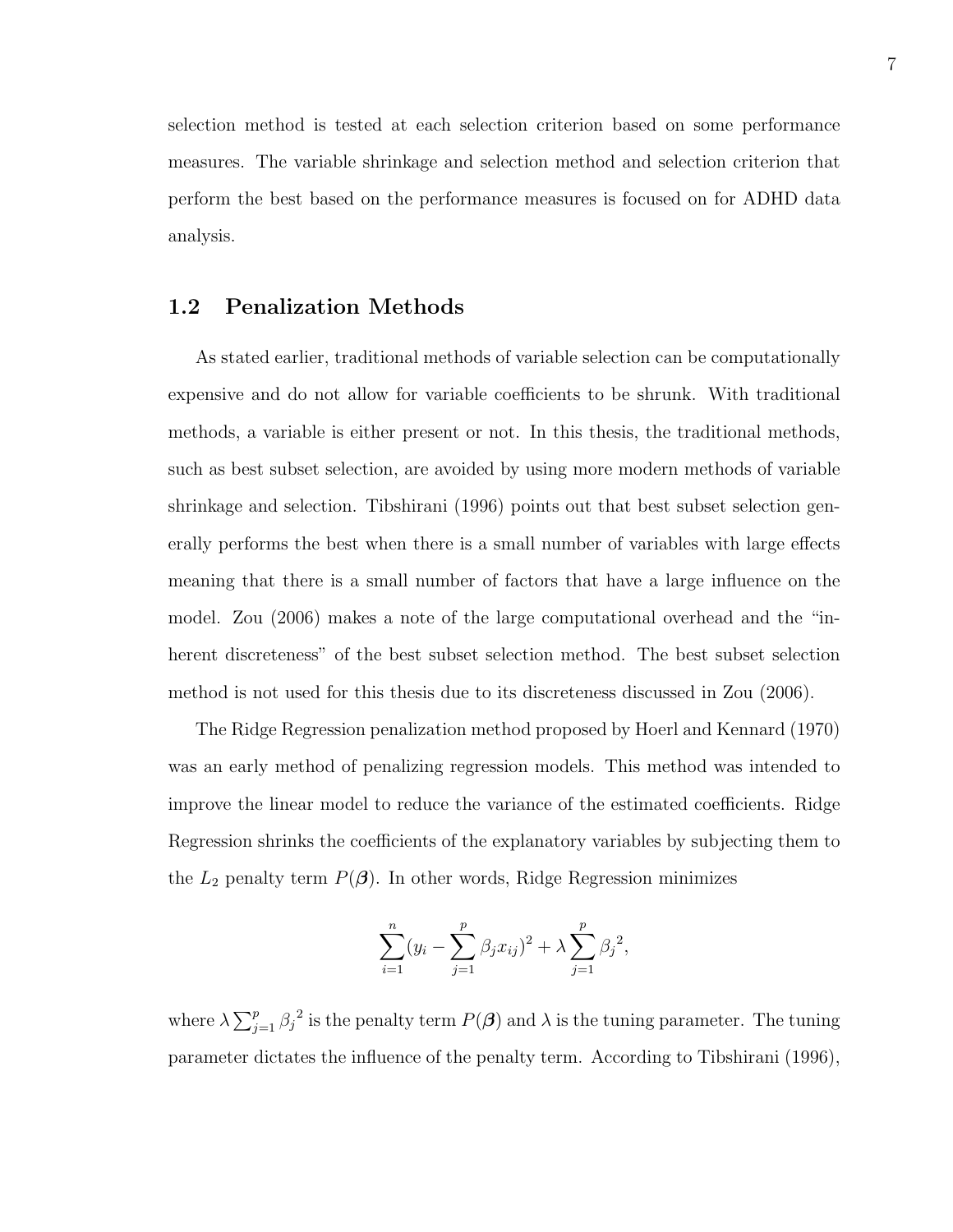Ridge Regression performs the best when there are many explanatory variables that have small effects. The short-coming of Ridge Regression is that it cannot shrink any of the variable coefficients to zero even if the true  $\beta$  has one or more zero coefficients. This limitation makes discerning influential variables difficult.

Tibshirani (1996) proposed the LASSO penalty for variable shrinkage and selection in models. The LASSO minimizes

$$
\sum_{i=1}^{n} (y_i - \sum_{j=1}^{p} \beta_j x_{ij})^2 + \lambda \sum_{j=1}^{p} |\beta_j|,
$$

where the  $L_1$  penalty term  $P(\boldsymbol{\beta})$  is  $\lambda \sum_{j=1}^p |\beta_j|$  and  $\lambda$  is the tuning parameter. The benefit of this penalty term is that the  $\vert \beta_j \vert$  allows for regression coefficients to be reduced to zero meaning that the variable  $x_j$  is removed from the model. The influence of explanatory variables with high variability will be lessened or entirely removed from the model. The shrinking of some variables to zero is good for the purpose of this thesis because the factors that remain are those with the greatest influence on the response variable. According to Tibshirani (1996), the LASSO regression performs the best when there are a moderate number of variables with moderate effects. The problem with the LASSO method is that it does not satisfy oracle properties proposed by Fan and Li (2001) because the LASSO cannot achieve both selection consistency and  $\sqrt{n}$ -consistency simultaneously. The oracle properties include identifying the correct subset model and the model has the optimal estimation rate (Zou, 2006). A penalization approach that satisfies the oracle properties is theoretically better than one that does not satisfy oracle properties. In addition, for models where the number of explanatory factors is greater than the number of observations  $(n < p)$  the LASSO can select at most  $n$  factors limiting the model, and when there is variable grouping the LASSO tends to select only one variable from the group (Zou & Hastie, 2005).

The Elastic Net penalty, proposed by Zou and Hastie  $(2005)$ , employs the  $L_1$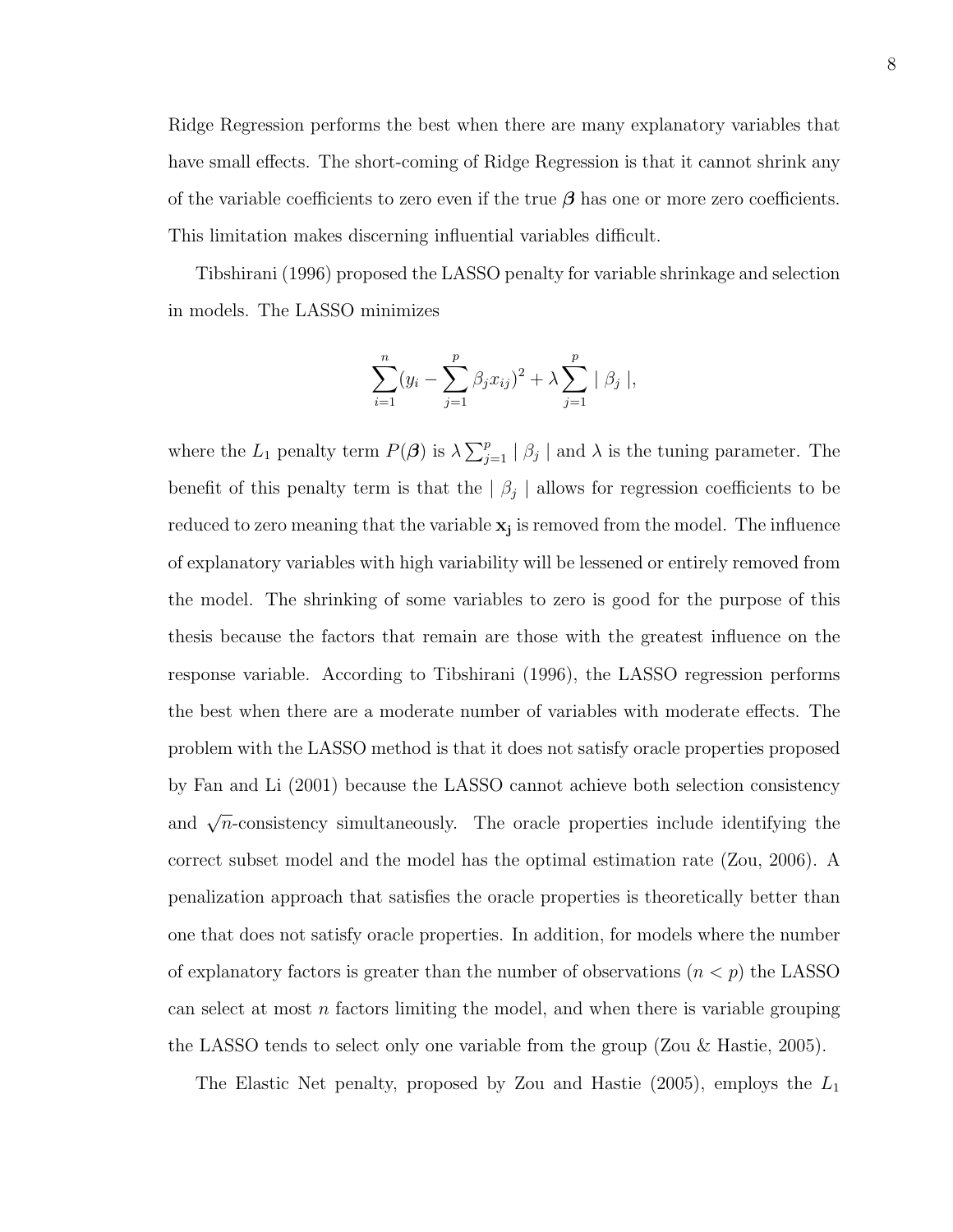penalization term from the LASSO and the  $L_2$  from Ridge Regression. The Elastic Net method can be represented by

$$
\sum_{i=1}^{n} (y_i - \sum_{j=1}^{p} \beta_j x_{ij})^2 + \lambda_1 \sum_{j=1}^{p} |\beta_j| + \lambda_2 \sum_{j=1}^{p} \beta_j^2.
$$

Similar to the LASSO, the Elastic Net has the ability to shrink explanatory variable coefficients to zero and tends to perform well in cases where the LASSO performs poorly. According to Zou and Hastie (2005) the Elastic Net penalty frequently outperforms the LASSO penalty especially when the number of explanatory variables is much larger than the number of observations and when there are variables with high pairwise correlation. The Elastic Net addresses the case defined by Tibshirani (1996) that Ridge Regression out-performs the LASSO when the number of observations is greater than the number of explanatory variables and the data are highly correlated. According to Zou and Hastie (2005), the Elastic Net is a powerful tool for variable shrinkage and selection.

Zou (2006) proposed the adaptive LASSO penalty. The adaptive LASSO is an extension of the LASSO method but the penalty term is given weight based on some criteria. Adding a weight to the penalty term allows the penalty to be weighted differently for each explanatory variable. Giving a weight to the penalty term is beneficial because very influential factors can be penalized less heavily than factors with less influence. The adaptive LASSO can be solved using the same efficient algorithm of the LASSO and performed by convex optimization on the penalty term of the LASSO penalty (Zou, 2006). Zou (2006) outlines the use of the OLS estimates as weights for the penalty term of the adaptive LASSO. In this thesis, the adaptive LASSO will be represented by

$$
\sum_{i=1}^{n} (y_i - \sum_{j=1}^{p} \beta_j x_{ij})^2 + \lambda \sum_{j=1}^{p} \hat{w}_j \mid \beta_j \mid.
$$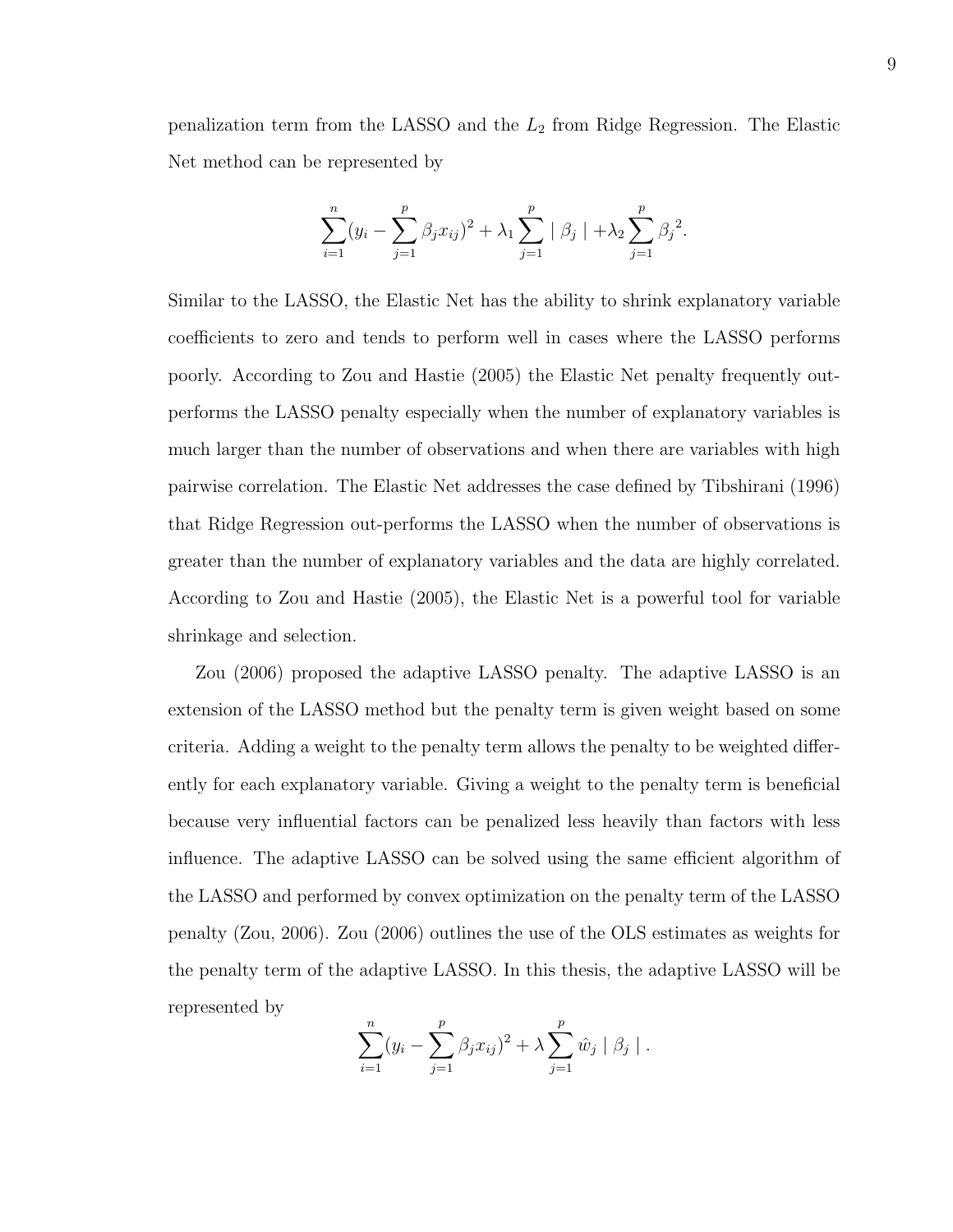In the simulation study, the OLS estimates will be used for the weights of the penalization term, that is,  $\hat{w}_j = 1/|\beta_j^{OLS}|$ . The adaptive LASSO satisfies the oracle properties proposed by Fan and Li (2001). Thus this method, theoretically, performs better than the methods that do not.

The previous methods, subjected to some selection criteria, and the OLS method are evaluated through simulation study. The OLS, LASSO, Ridge Regression, adaptive LASSO, and Elastic Net methods are tested using R for linear models and OLS, LASSO, Ridge Regression, and Elastic Net methods are tested for the binary logistic and multinomial logistic models. The adaptive LASSO penalty was not included in the binary and multinomial logistic models because of a lack of literature. The method that performs the best based on the performance measures described in the Methodology section is focused on in the ADHD data analysis.

#### 1.3 Penalized Logistic Regression

Due to the discrete nature of the response variable for this thesis, a binary logistic regression model and a multinomial logistic regression model are used to model the data. For this thesis, the binary and multinomial logistic regression models are penalized based on the selection criterion and variable shrinkage and selection method selected from the simulation study. As stated earlier, a binary logistic regression model has a response variable that can take on values of either zero or one. In cases where there are only two outcomes of the response variable, the logistic regression model can be accurately expressed with this "S" shaped curve (Agresti, 2007) given by

$$
\pi(\mathbf{x}) = \frac{e^{\mathbf{x}^T \boldsymbol{\beta}}}{1 + e^{\mathbf{x}^T \boldsymbol{\beta}}},
$$

where  $\pi(\mathbf{x}) = P(Y = 1 | X = \mathbf{x})$ . For this thesis, the binary logistic regression model, with the response variables of 0: typically developing children and 1: children diag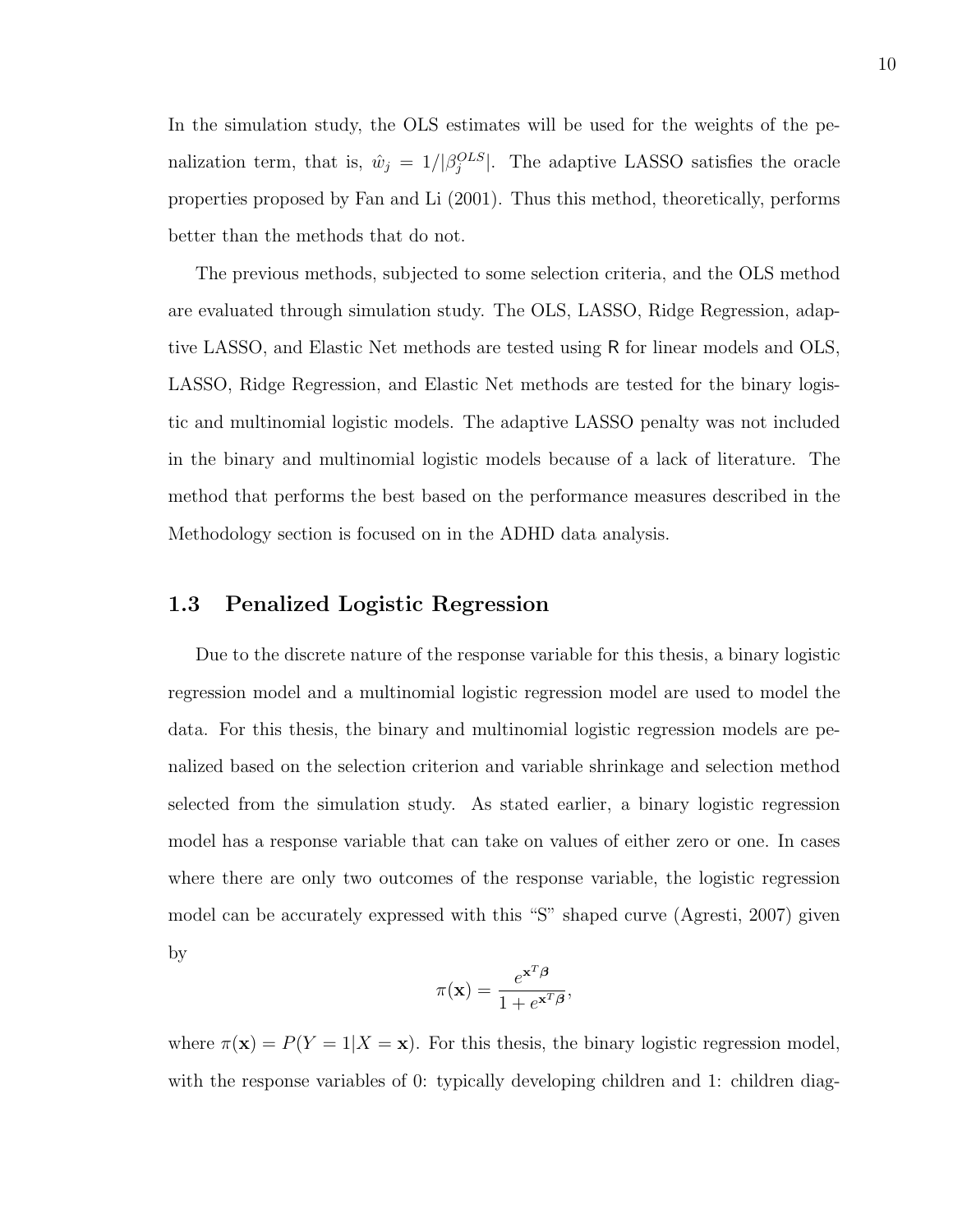nosed with ADHD, will be used to model ADHD diagnosis based on the phenotypic data from the ADHD-200 competition. The multinomial logistic regression model is an extension of the binary regression model. In this case, the response variable can take on a finite number of values, but there are more than two possible outcomes (Agresti, 2002). The multinomial logistic regression model is given by

$$
\pi_i(\mathbf{x}) = \frac{e^{\mathbf{x}^T \boldsymbol{\beta}^{(i)}}}{\sum_{j=1}^k e^{\mathbf{x}^T \boldsymbol{\beta}^{(j)}}},
$$

where k is the number of response categories,  $\boldsymbol{\beta}^{(i)}$  is the model parameters for the *i*th category, and  $\pi_i(\mathbf{x}) = P(Y = i | X = \mathbf{x})$ . The multinomial logistic model fits a logistic model for each response outcome. The predicted response in a multinomial model is calculated by applying explanatory variables to each logistic model. The logistic model that produces the highest probability, for that set of explanatory variables determines which category the response falls under. For this thesis, a multinomial logistic regression model with three different response values is used to model ADHD diagnosis with one outcome being typically developing children and the others are two sub-types of ADHD. There is a third sub-type of ADHD that will not be considered in this thesis due to lack of observations within the data. The explanatory data for the multinomial regression model is the phenotypic data from the ADHD-200 competition.

For purpose of identifying the influential factors of ADHD, both the binary logistic regression model and the multinomial logistic regression model must be subjected to some penalty term. The results of the simulation study will determine which model and selection criterion will be used. For binary logistic regression, Tibshirani (1996) first applied the LASSO penalization method to the logistic model. Shi, Yin, Osher, and Sajda (2010) reviewed a comprehensive list of algorithms for sparse logistic regression (sparse logistic regression and penalized logistic regression are the same).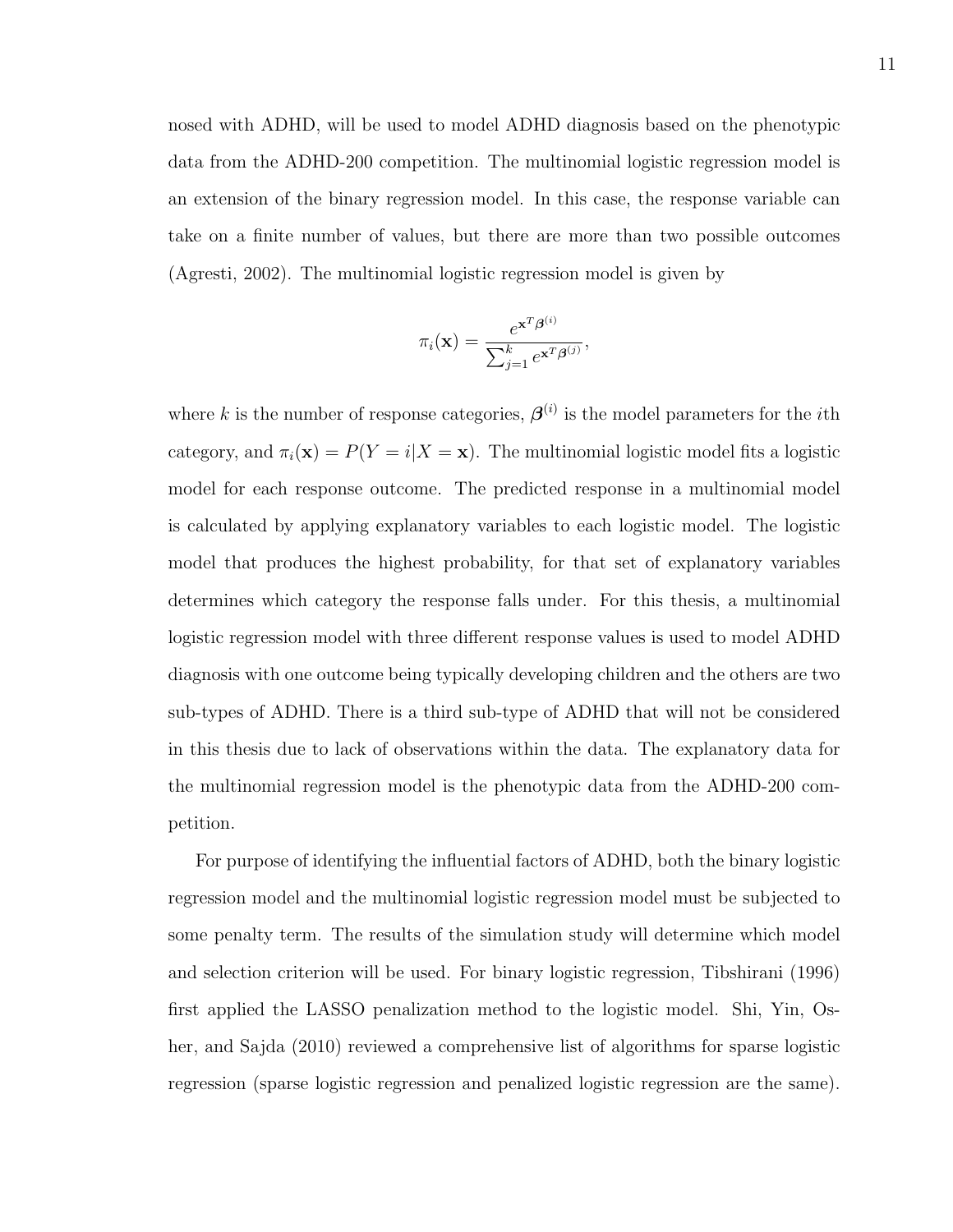This paper enumerates the application of several variable selection methods to binary logistic regression models. The methodology from Shi et al. (2010) is followed for applying penalty to binary models in the simulations. Park and Hastie (2007) proposed an algorithm for applying the  $L_1$  penalty to generalized linear models. The algorithm that Park and Hastie (2007) proposed can be extended to the multinomial logistic regression model since the multinomial logistic regression model is a special case of generalized linear models. An application of the Elastic Net penalty to generalized linear models is described by Friedman, Hastie, and Tibshirani (2010), which allows the application of the Elastic Net penalty to the multinomial logistic regression model. Li (2011) applied the supSCAD penalty to the multinomial logistic regression model and Tutz, Pobnecker, and Uhlmann (2015) applied variable selection to general multinomial logistic regression models. The methodologies of these papers are followed when applying the variable shrinkage and selection methods to the binary and multinomial logistic regression models.

## 2 Methodology

The goal of this thesis is to identify the influential factors of ADHD using a penalized binary logistic regression model and a penalized multinomial logistic regression model using the phenotypic data from the ADHD-200 competition. This section outlines the methods for the simulation study and the real data analysis.

The method of variable shrinkage and selection used for determining the influential factors of the ADHD data was selected through simulation study. As stated earlier, traditional methods of variable selection can be computationally expensive and do not allow for changing the influence of explanatory variables. In traditional methods, a variable is either included or excluded, so this study will focus on methods that allow the influence of variables to be changed. The simulation was done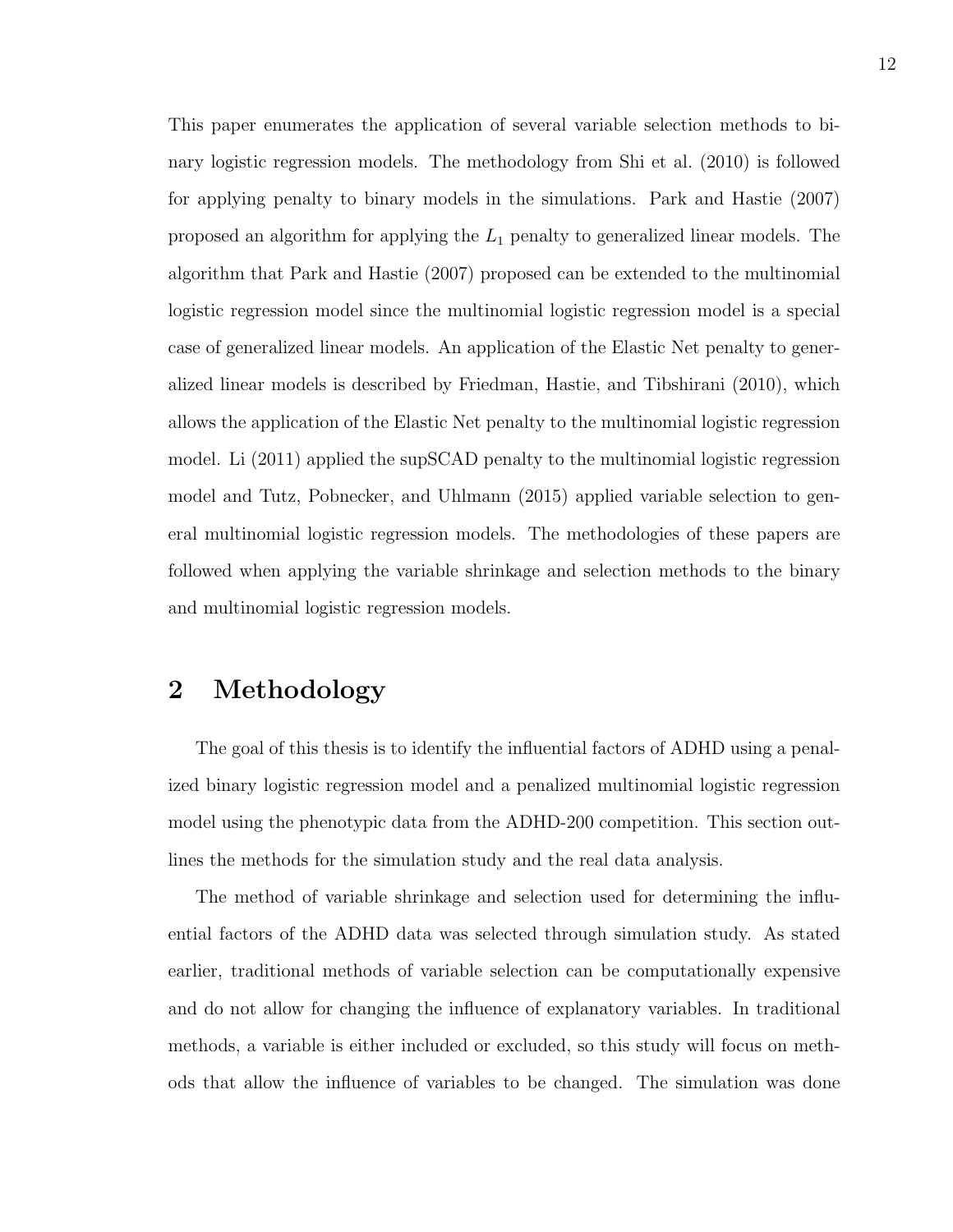using R software (R Core Team, 2016). The simulation was applied for linear models and logistic regression models with correlated explanatory variables and uncorrelated explanatory simulation data. For each case, 1000 different data sets were generated with 100 observations per data set. The uncorrelated data sets were drawn from a standard normal distribution using the rnorm function from R Software. The correlated data sets were generated based on a method used by Zou (2006). These data sets are the explanatory variable X for the simulation. Additionally a true  $\beta$  was selected to be  $\beta = (1.5, 3, 0, 0, 2, 0, 0, 0)^T$  for the linear and binary logistic simulations. For the multinomial simulations, three true beta's were selected since the simulation is designed to have three possible outcomes. These beta's are β (1) =(1.5, 3, 0, 0, 2, 0, 0)<sup>T</sup>,  $\boldsymbol{\beta}^{(2)} = (2, 0, 2, 0, 0, 3, 0, 0)^T$ , and  $\boldsymbol{\beta}^{(3)} = (3, 0, 0, 0, 1.5, 0, 2, 0)^T$ . This selection of  $\beta$  allows evaluating each method of shrinkage and selection on the method's ability to select the correct model.

### 2.1 Penalized Linear Model Simulations

For the linear simulation, a true response variable y was generated using the linear regression model,  $y = X\beta + \epsilon$ , in which the error  $\epsilon$  was generated using the rnorm function in R. After generating explanatory data  $X$  and calculating response y a linear model was computed using the LASSO penalty, Ridge Regression penalty, the adaptive LASSO penalty, the Elastic Net penalty, and no penalty (ordinary least squares regression). The AIC, BIC, CV, and GCV selection criteria were applied to each method that required a penalty in order to select the optimal penalty for determining the correct model. The accuracy of each model was calculated based on some predetermined performance measures. The performance measures are as follows: 1. average mean squared error (MSE) over 1000 simulations, 2. median MSE over 1000 simulations, 3. the average number of coefficients correctly shrunk to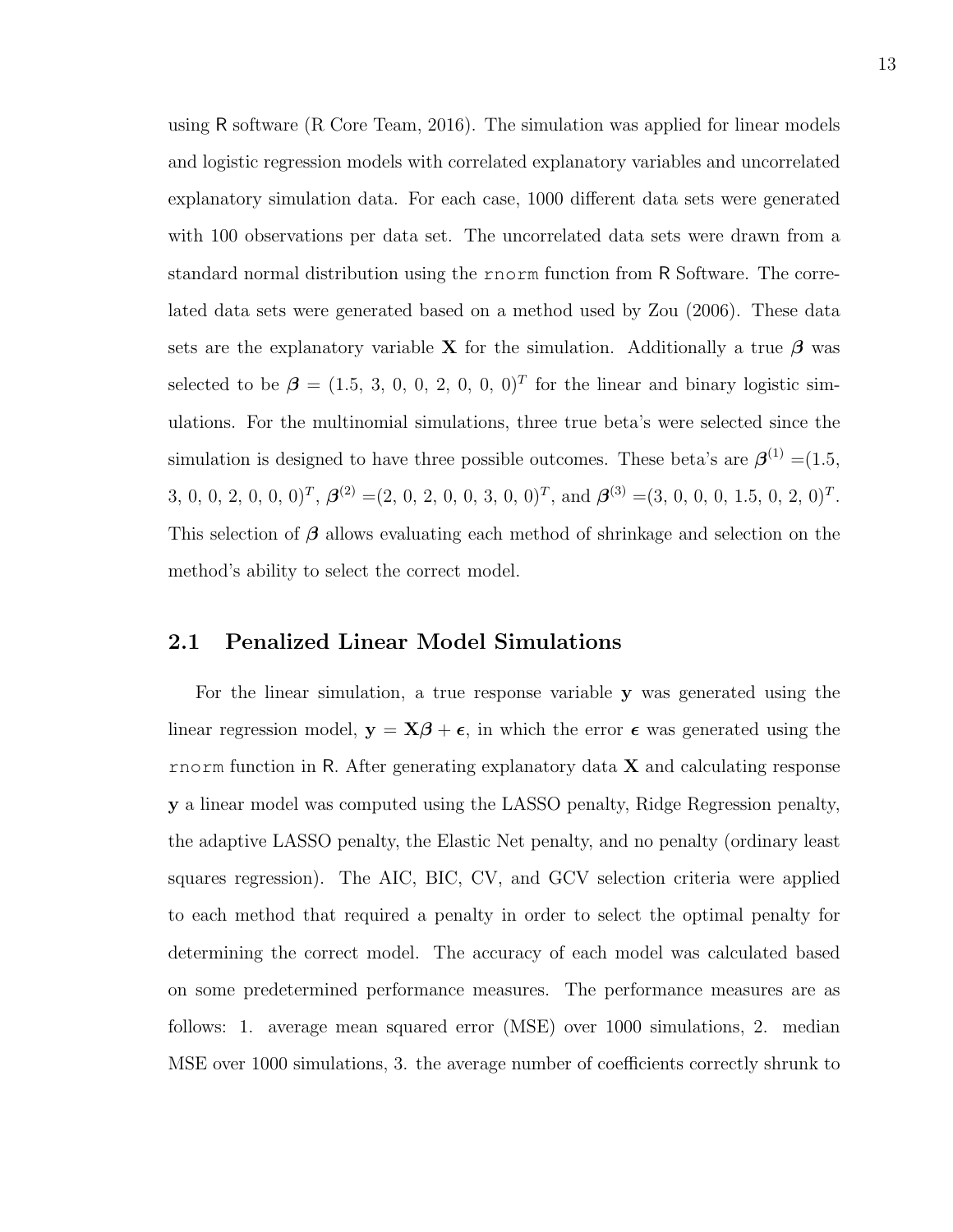zero (correctly  $= 0$ ), 4. the average number of coefficients incorrectly selected for the model (incorrectly  $\neq 0$ ), 5. the average number of coefficients correctly selected for the model(correctly  $\neq 0$ ), 6. the average number of coefficients incorrectly shrunk to zero (incorrectly  $= 0$ ), and 7. the proportion of correct models over 1000 data sets. The MSE is given by  $(\boldsymbol{\beta} - \boldsymbol{\hat{\beta}})^T \mathbf{X}^T \mathbf{X} (\boldsymbol{\beta} - \boldsymbol{\hat{\beta}})$ , where  $\mathbf{X}^T \mathbf{X}$  gives the covariance matrix. If **X** is uncorrelated  $X^T X$  should give the identity matrix.

Ideally (Oracle) the average MSE and median MSE for uncorrelated X are 0.0309 and 0.0246 respectively, the average MSE and median MSE for correlated  $\bf{X}$  are 0.0293 and 0.0227 respectively, the average number of coefficients correctly shrunk to zero is five, the average number of coefficients incorrectly selected for the model is zero, the average number of coefficients correctly selected for the model is three, the average number of coefficients incorrectly shrunk to zero is zero, and the proportion of correct models is one.

The simulation data are used to compute an ordinary linear regression model without the application of a penalty. Table 2 shows the results of the ordinary least squares simulation using uncorrelated data and Table 3 shows the results of the simulation using correlated data. (NOTE: since there is no penalty in OLS regression, no selection criterion is applied to the model.)

| Performance Measure:↓  | Result | Oracle  |
|------------------------|--------|---------|
| Mean MSE:              | 0.0859 | 0.0309  |
| Median MSE:            | 0.0779 | 0.0246  |
| Correctly $= 0$ :      | 0      | 5       |
| Incorrectly $\neq 0$ : | 5      |         |
| Correctly $\neq 0$ :   | 3      | 3       |
| $In correctly = 0:$    | 0      |         |
| % of Correct Models:   | 0%     | $100\%$ |

Table 2: Linear Regression with Uncorrelated X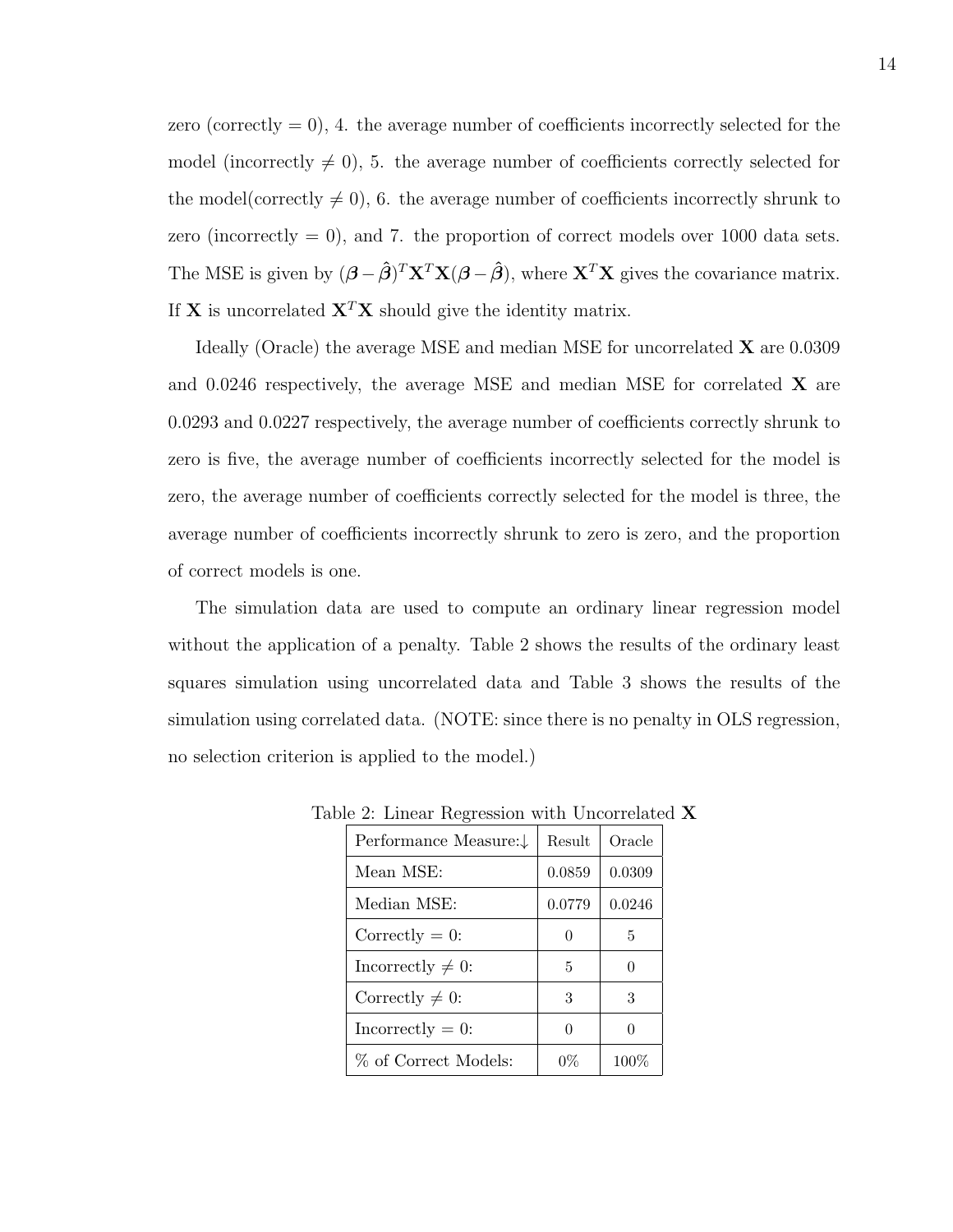| Performance Measure:↓  | Result | Oracle |
|------------------------|--------|--------|
| Mean MSE:              | 0.0858 | 0.0293 |
| Median MSE:            | 0.0768 | 0.0227 |
| Correctly $= 0$ :      |        | 5      |
| Incorrectly $\neq 0$ : | 5      |        |
| Correctly $\neq 0$ :   | 3      | 3      |
| $In correctly = 0:$    |        |        |
| % of Correct Models:   | $0\%$  | 100%   |

Table 3: Linear Regression with Correlated X

The Ridge Regression method applies the  $L_2$  penalty to the OLS model. The ridge penalty can shrink the influence of variables in the model; however, it is unable to eliminate them entirely. The performance of the Ridge Regression simulation using uncorrelated explanatory variables is given in Table 4 and the performance using the correlated data sets is given in Table 5. The simulation results show that Ridge Regression really suffers from the inability to shrink coefficients to zero.

| 4. Linear regression with Uncorrelated $\Lambda$ and rudge regression is |            |            |          |                |          |
|--------------------------------------------------------------------------|------------|------------|----------|----------------|----------|
| $Criterion:\rightarrow$<br><b>Selection</b>                              | <b>AIC</b> | <b>BIC</b> | CV       | GCV            | Oracle   |
| Performance Measure: $\downarrow$                                        |            |            |          |                |          |
| Mean MSE:                                                                | 0.0854     | 0.0854     | 0.0855   | 0.0861         | 0.0309   |
| Median MSE:                                                              | 0.0769     | 0.0769     | 0.0768   | 0.0772         | 0.0246   |
| Correctly $= 0$ :                                                        | $\Omega$   | $\Omega$   | $\Omega$ | $\Omega$       | 5        |
| Incorrectly $\neq 0$ :                                                   | 5          | 5          | 5        | $\overline{5}$ | $\theta$ |
| Correctly $\neq$ 0:                                                      | 3          | 3          | 3        | 3              | 3        |
| Incorrectly $= 0$ :                                                      | $\theta$   | $\Omega$   | $\theta$ | $\Omega$       | $\theta$ |
| % of Correct Models:                                                     | $0\%$      | $0\%$      | $0\%$    | $0\%$          | 100\%    |

Table 4: Linear Regression with Uncorrelated X and Ridge Regression Penalty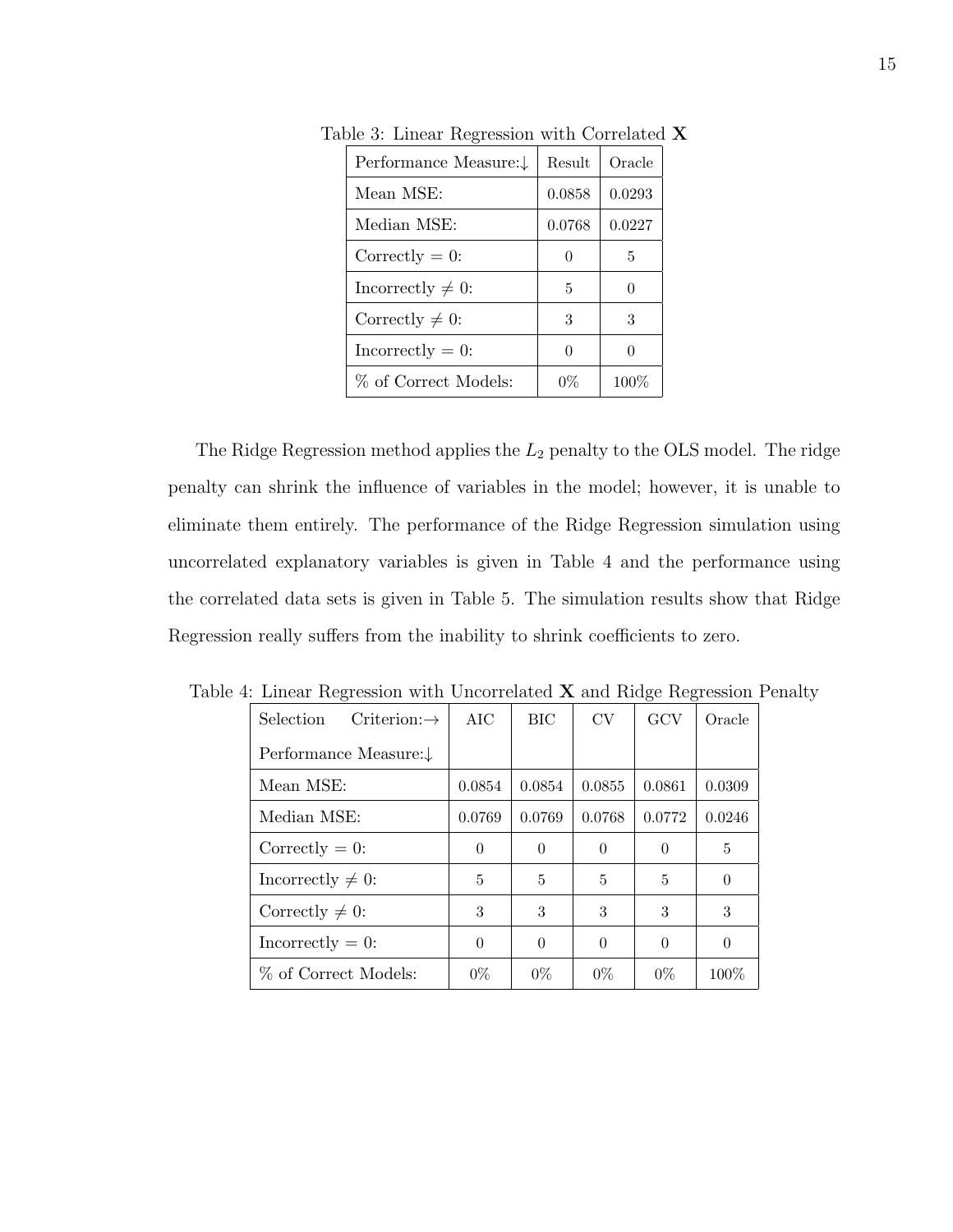| Criterion: $\rightarrow$<br><b>Selection</b> | AIC      | <b>BIC</b> | CV       | GCV      | Oracle |
|----------------------------------------------|----------|------------|----------|----------|--------|
| Performance Measure:↓                        |          |            |          |          |        |
| Mean MSE:                                    | 0.0855   | 0.0855     | 0.0857   | 0.0861   | 0.0293 |
| Median MSE:                                  | 0.0771   | 0.0771     | 0.0773   | 0.0774   | 0.0227 |
| Correctly $= 0$ :                            | $\Omega$ | $\Omega$   | $\Omega$ | $\Omega$ | 5      |
| Incorrectly $\neq 0$ :                       | 5        | 5          | 5        | 5        | 0      |
| Correctly $\neq$ 0:                          | 3        | 3          | 3        | 3        | 3      |
| $In correctly = 0:$                          | $\Omega$ | $\Omega$   | $\Omega$ | $\Omega$ | 0      |
| % of Correct Models:                         | $0\%$    | $0\%$      | $0\%$    | $0\%$    | 100%   |

Table 5: Linear Regression with Correlated X and Ridge Regression Penalty

The LASSO regression model applies the  $L_1$  penalty to the model. Similar to Ridge Regression, the LASSO can shrink the influence of some of the variables by shrinking the coefficients. The advantage to using the LASSO over Ridge Regression is that the  $L_1$  penalty can shrink some coefficients entirely to zero. However, as stated earlier, the LASSO has some limitations. The result of the simulation when applying the LASSO to the uncorrelated data sets is given in Table 6 and the result of applying the LASSO to the correlated data is given in Table 7. The simulation shows that the LASSO tends to select the correct model more frequently when subjected to the BIC. The MSE is slightly higher for the BIC for uncorrelated data and correlated data, but the difference in MSE between BIC and other selection criteria is small.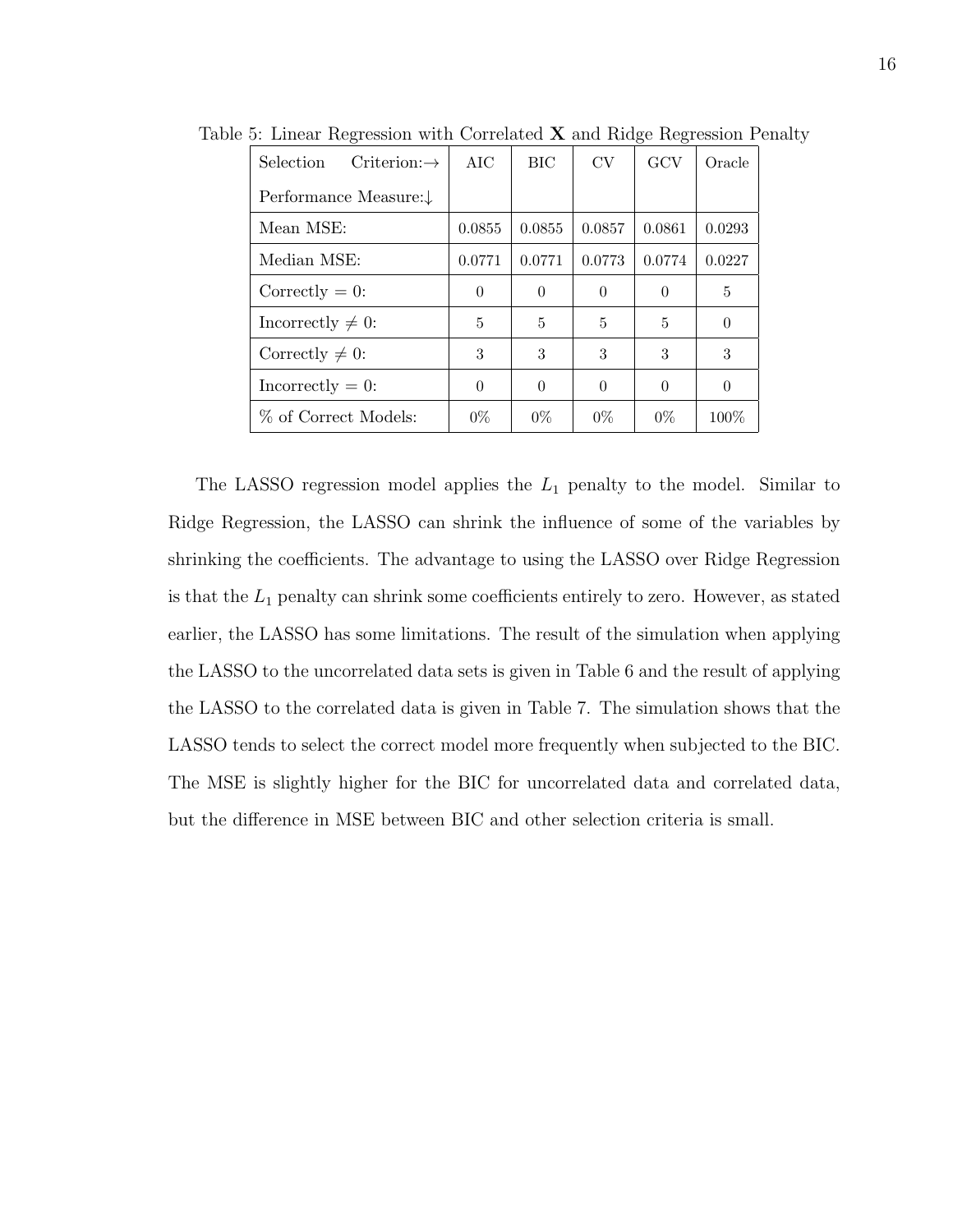| Selection<br>$Criterion:\rightarrow$ | AIC      | <b>BIC</b> | CV       | GCV      | Oracle   |
|--------------------------------------|----------|------------|----------|----------|----------|
| Performance Measure:↓                |          |            |          |          |          |
| Mean MSE:                            | 0.0707   | 0.0791     | 0.0712   | 0.0705   | 0.0309   |
| Median MSE:                          | 0.0605   | 0.0676     | 0.0621   | 0.0610   | 0.0246   |
| Correctly $= 0$ :                    | 2.849    | 4.037      | 2.461    | 2.888    | 5        |
| Incorrectly $\neq 0$ :               | 2.151    | 0.963      | 2.539    | 2.112    | $\theta$ |
| Correctly $\neq 0$ :                 | 3        | 3          | 3        | 3        | 3        |
| $In correctly = 0$ :                 | $\Omega$ | $\Omega$   | $\theta$ | $\theta$ | $\theta$ |
| % of Correct Models:                 | 12.7%    | 41.4\%     | 8.8%     | 13.1\%   | $100\%$  |

Table 6: Linear Regression with Uncorrelated X and LASSO Penalty

Table 7: Linear Regression with Correlated X and LASSO Penalty

| Selection<br>$Criterion:\rightarrow$ | AIC      | <b>BIC</b> | CV       | GCV      | Oracle   |
|--------------------------------------|----------|------------|----------|----------|----------|
| Performance Measure:↓                |          |            |          |          |          |
| Mean MSE:                            | 0.0656   | 0.0706     | 0.0659   | 0.0660   | 0.0293   |
| Median MSE:                          | 0.0564   | 0.0587     | 0.0564   | 0.0566   | 0.0227   |
| Correctly $= 0$ :                    | 2.997    | 3.981      | 2.606    | 2.961    | 5        |
| Incorrectly $\neq 0$ :               | 2.003    | 1.019      | 2.093    | 2.005    | $\theta$ |
| Correctly $\neq 0$ :                 | 3        | 3          | 3        | 3        | 3        |
| $In correctly = 0:$                  | $\Omega$ | $\Omega$   | $\Omega$ | $\theta$ | $\theta$ |
| % of Correct Models:                 | 14.3%    | 33.7%      | $9.3\%$  | $14.2\%$ | 100\%    |

The adaptive LASSO improves upon the LASSO method by adding weights to the coefficients as stated above. Adding weights to the coefficients allows coefficients that are more influential on the model to have more power. For the simulation the OLS coefficients were used to add weight to the model. The results from applying the adaptive LASSO to the uncorrelated data are given in Table 8, and the results from applying the adaptive LASSO to the correlated model are given in Table 9. The linear adaptive LASSO shows the BIC to be performing significantly better than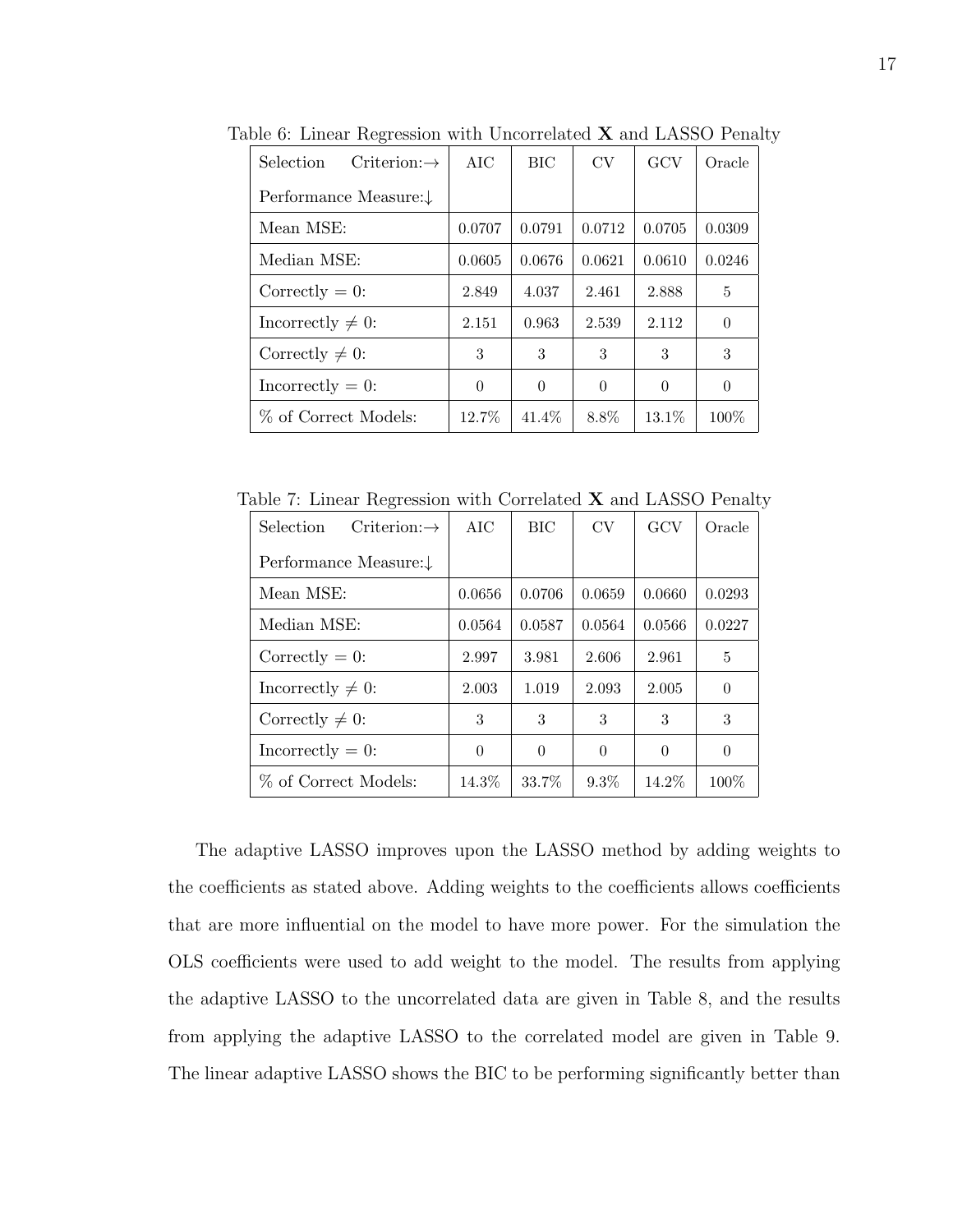the other selection criteria in terms of the proportion of models correctly selected and tends to have a smaller MSE compared to other selection criteria. The adaptive LASSO greatly outperforms the LASSO in terms of selecting the correct model and minimizing MSE.

| Selection<br>$Criterion:\rightarrow$ | AIC      | <b>BIC</b> | <b>CV</b> | GCV      | Oracle   |
|--------------------------------------|----------|------------|-----------|----------|----------|
| Performance Measure:↓                |          |            |           |          |          |
| Mean MSE:                            | 0.0535   | 0.0420     | 0.2350    | 0.0542   | 0.0309   |
| Median MSE:                          | 0.0424   | 0.0336     | 0.0437    | 0.0432   | 0.0246   |
| Correctly $= 0$ :                    | 4.089    | 4.846      | 3.506     | 4.039    | 5        |
| Incorrectly $\neq 0$ :               | 0.911    | 0.154      | 1.494     | 0.961    | $\theta$ |
| Correctly $\neq 0$ :                 | 3        | 3          | 2.986     | 3        | 3        |
| $In correctly = 0:$                  | $\Omega$ | $\Omega$   | 0.014     | $\theta$ | $\theta$ |
| % of Correct Models:                 | 42.5%    | 86.2%      | 19.8%     | 40.9%    | $100\%$  |

Table 8: Linear Regression with Uncorrelated X and Adaptive LASSO Penalty

Table 9: Linear Regression with Correlated X and Adaptive LASSO Penalty

| $Criterion: \rightarrow$<br>Selection | AIC      | <b>BIC</b> | CV       | GCV      | Oracle   |
|---------------------------------------|----------|------------|----------|----------|----------|
| Performance Measure: $\downarrow$     |          |            |          |          |          |
| Mean MSE:                             | 0.0522   | 0.0422     | 0.2701   | 0.0530   | 0.0293   |
| Median MSE:                           | 0.0429   | 0.0335     | 0.0442   | 0.0448   | 0.0227   |
| Correctly $= 0$ :                     | 4.155    | 4.824      | 3.400    | 4.103    | 5        |
| Incorrectly $\neq 0$ :                | 0.845    | 0.176      | 1.600    | 0.897    | $\theta$ |
| Correctly $\neq 0$ :                  | 3        | 3          | 2.976    | 3        | 3        |
| $In correctly = 0:$                   | $\Omega$ | $\theta$   | 0.024    | $\Omega$ | $\theta$ |
| % of Correct Models:                  | 44.8%    | 84.3%      | $18.4\%$ | 43.5%    | $100\%$  |

The Elastic Net model applies both the  $L_1$  penalty and the  $L_2$  penalty. The use of the  $L_1$  penalty helps generate a model with the most influential variables selected. The addition of the  $L_2$  penalty helps regulate the shrinkage and selection which allows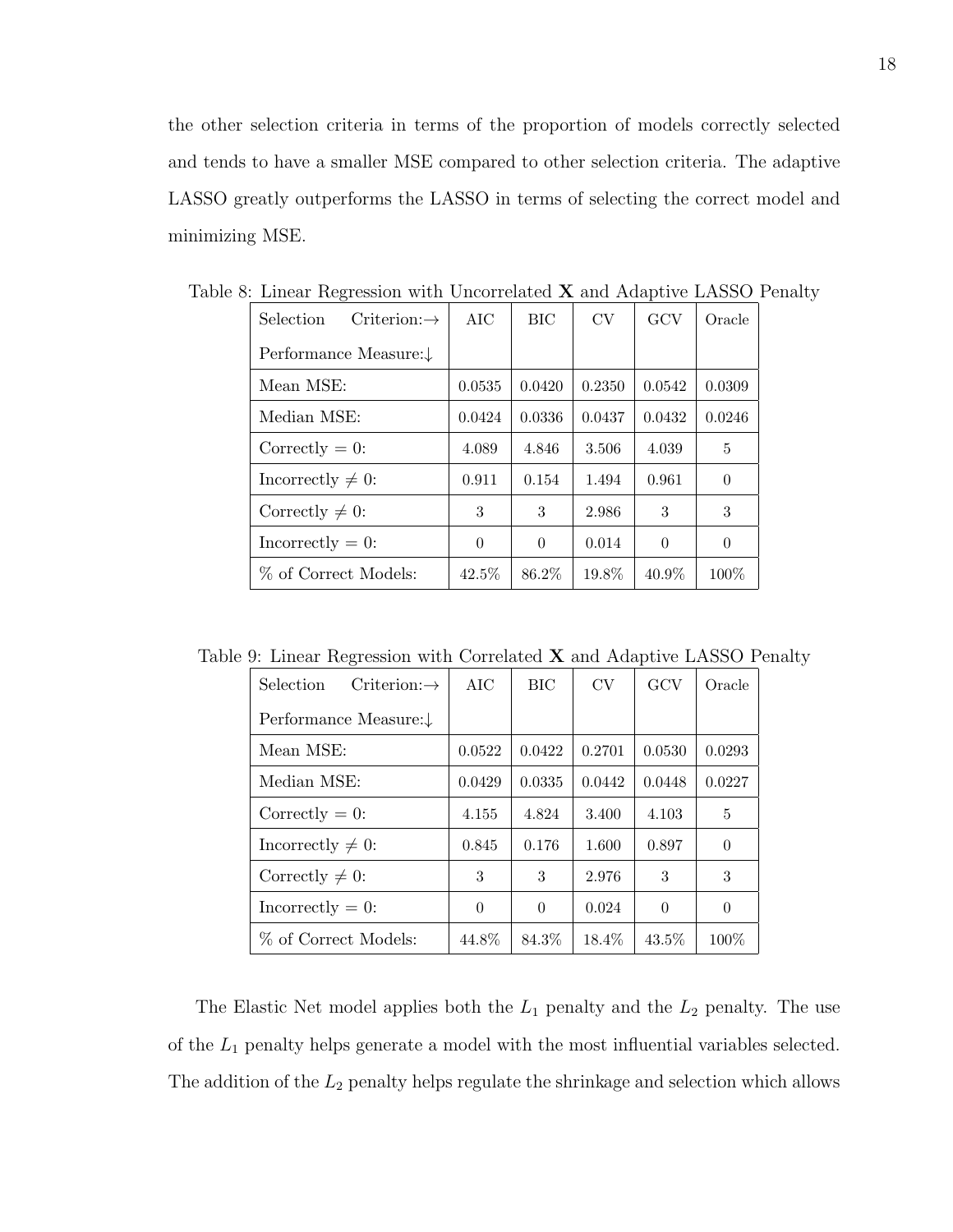the Elastic Net penalty to perform better when data are correlated. The results of applying the Elastic Net to the uncorrelated data set and the correlated data sets are given in Table 10 and Table 11, respectively. Again we see that the BIC tends to perform better than the other criteria when selecting a model and producing the minimum MSE. The Elastic Net has similar performance to the adaptive LASSO and outperforms the LASSO and Ridge Regression method.

| <b>Selection</b><br>$Criterion:\rightarrow$ | <b>AIC</b> | BIC      | CV       | GCV      | Oracle   |
|---------------------------------------------|------------|----------|----------|----------|----------|
| Performance Measure:↓                       |            |          |          |          |          |
| Mean MSE:                                   | 0.0524     | 0.0466   | 0.3247   | 0.0531   | 0.0309   |
| Median MSE:                                 | 0.0425     | 0.0383   | 0.0724   | 0.0432   | 0.0246   |
| Correctly $= 0$ :                           | 4.108      | 4.866    | 2.493    | 4.060    | 5        |
| Incorrectly $\neq 0$ :                      | 0.892      | 0.134    | 2.507    | 0.940    | $\Omega$ |
| Correctly $\neq 0$ :                        | 3          | 3        | 3        | 3        | 3        |
| Incorrectly $= 0$ :                         | $\Omega$   | $\Omega$ | $\Omega$ | $\Omega$ | $\theta$ |
| % of Correct Models:                        | 52.8%      | 88.4%    | 10.0%    | 51.7%    | 100%     |

Table 10: Linear Regression with Uncorrelated X and Elastic Net Penalty

Table 11: Linear Regression with Correlated X and Elastic Net Penalty

| <b>Selection</b><br>$Criterion:\rightarrow$ | <b>AIC</b> | <b>BIC</b> | CV       | GCV      | Oracle   |
|---------------------------------------------|------------|------------|----------|----------|----------|
| Performance Measure:↓                       |            |            |          |          |          |
| Mean MSE:                                   | 0.0526     | 0.0468     | 0.0682   | 0.0532   | 0.0293   |
| Median MSE:                                 | 0.0423     | 0.0367     | 0.0573   | 0.0427   | 0.0227   |
| Correctly $= 0$ :                           | 4.064      | 4.729      | 2.489    | 4.041    | 5        |
| Incorrectly $\neq 0$ :                      | 0.936      | 0.271      | 2.511    | 0.959    | $\Omega$ |
| Correctly $\neq 0$ :                        | 3          | 3          | 3        | 3        | 3        |
| $In correctly = 0:$                         | $\Omega$   | $\Omega$   | $\Omega$ | $\Omega$ | $\Omega$ |
| % of Correct Models:                        | 48.4%      | 77.5%      | 7.7%     | 48.4%    | $100\%$  |

The simulation results show that the Elastic Net method and the adaptive LASSO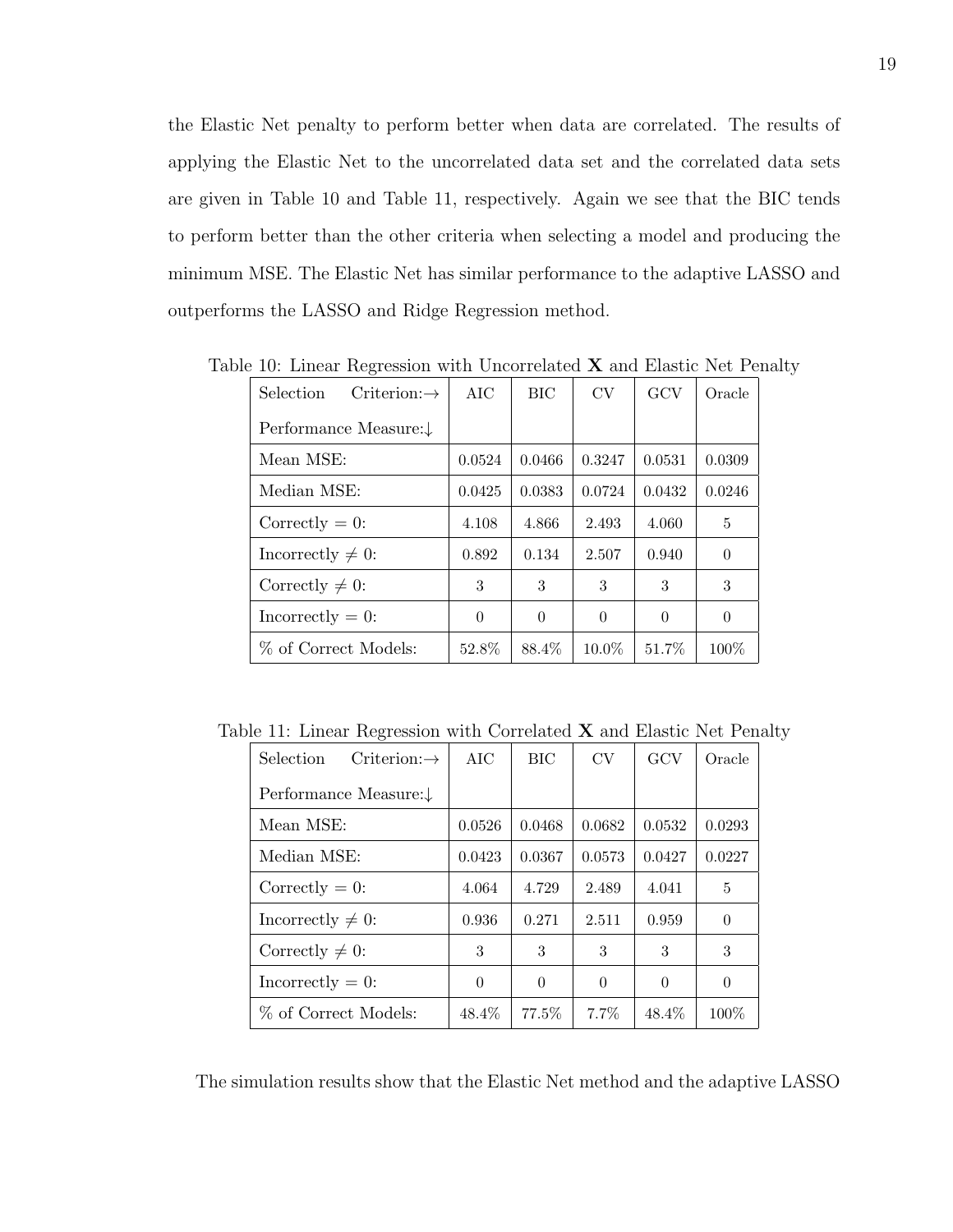have similar performance and outperform other methods. The Elastic Net method outperforms adaptive LASSO for uncorrelated data, but the adaptive LASSO outperforms the Elastic Net when applied to correlated data. Across all methods tested in the simulation the BIC performed the best producing the highest number of correct model selections and the smallest MSE for a majority of the methods tested. In general, the adaptive LASSO and Elastic Net with the BIC tend to select the nonzero coefficients with high accuracy, but shrinking the zero coefficients is where each method struggles. The CV selection criterion tends to perform the worst overall, but tends to perform better on correlated data than on uncorrelated data for some methods. Ridge Regression and OLS regression struggle in performance due to their inability to shrink coefficients to zero. Also, it is notable that the methods that satisfy the oracle properties (adaptive LASSO and Elastic Net) performed significantly better than the methods that do not satisfy these properties.

### 2.2 Penalized Binary Logistic Model Simulations

For the binary logistic simulation a true response y was generated using the Bernoulli distribution.

$$
\mathbf{y} \sim Bernoulli\left[\frac{e^{\mathbf{X}\boldsymbol{\beta}}}{1 + e^{\mathbf{X}\boldsymbol{\beta}}}\right]
$$

The Bernoulli distribution produces a categorical value of 0 or 1 based on the probability given by  $(e^{X\beta})(1+e^{X\beta})^{-1}$ . When  $X\beta$  is large, the resulting y is more likely to be 1 and when  $X\beta$  is small the resulting y is more likely to be 0. This allows the production of a categorical response from explanatory variables. The penalty methods applied to the binary logistic regression method are Ridge Regression, LASSO, and Elastic Net. In this thesis, adaptive LASSO is not applied to the binary logistic regression model because there is not sufficient literature supporting a method to do so. The binary logistic regression model without penalty is also considered. For each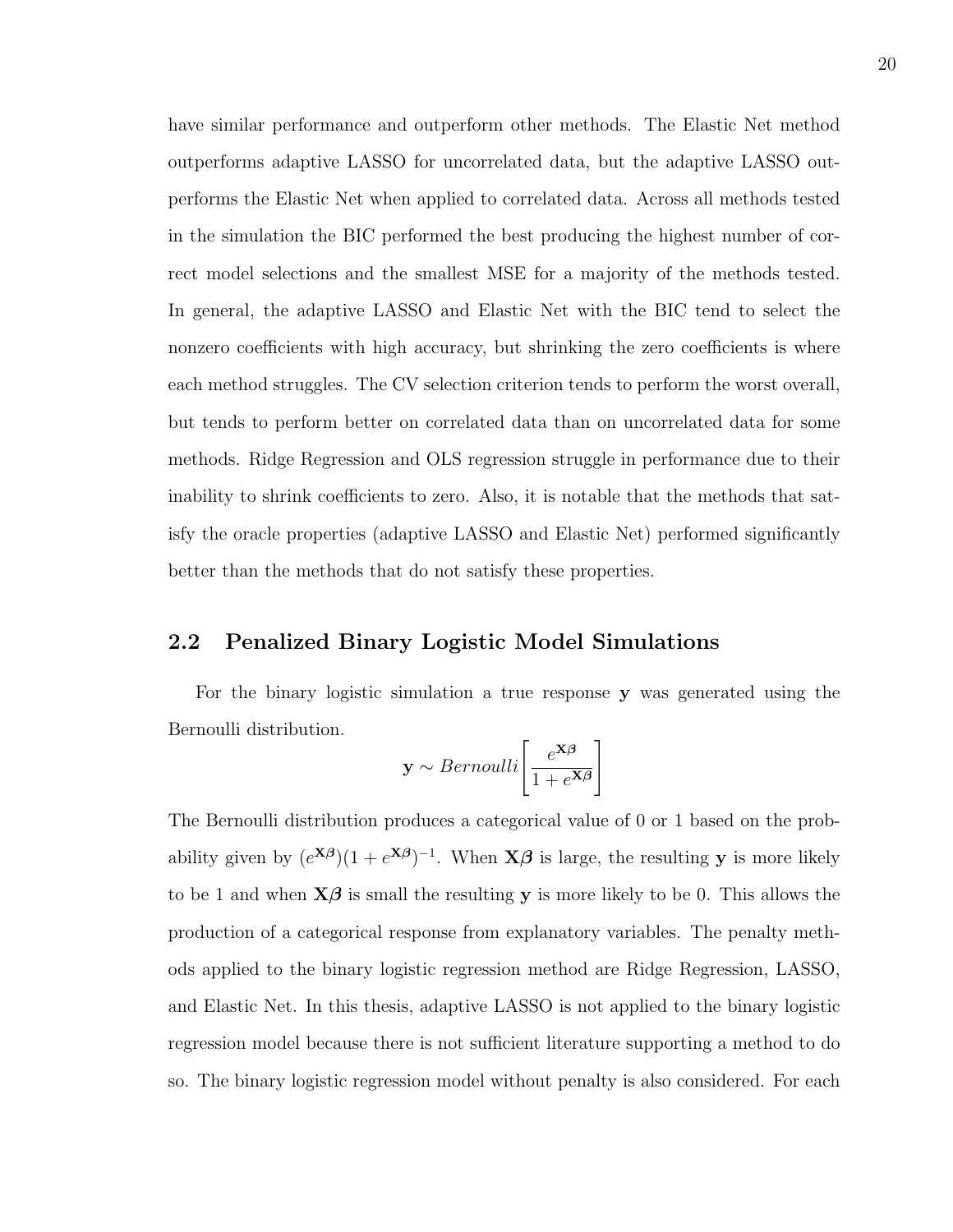method requiring a penalty, the AIC, BIC, CV, and GCV selection criteria are applied to determine the optimal penalty. The performance measures used to measure the accuracy of each method are given as follows: 1. average relative error (RE) over 1000 simulations, 2. median RE over 1000 simulations, 3. the average prediction error (PE), 4. the median PE, 5. the average number of coefficients correctly shrunk to zero, 6. the average number of coefficients incorrectly selected for the model, 7. the average number of coefficients correctly selected for the model, 8. the average number of coefficients incorrectly shrunk to zero, and 9. the proportion of correct models over 1000 data sets. The proportion of models which were over-fit is included because the performance is worse in the binary logistic case than for the linear case. The proportion of over-fitted models is calculated because it is better to over-fit than under-fit models. The RE is

$$
\frac{||\boldsymbol{\beta} - \hat{\boldsymbol{\beta}}||_2}{||\boldsymbol{\beta}||_2} = \frac{\sqrt{\sum_{j=1}^p (\beta_j - \hat{\beta}_j)^2}}{\sqrt{\sum_{j=1}^p \beta_j^2}},
$$

where  $\hat{\beta}_j$  is the jth estimated coefficient. The PE is the average classification error given by

$$
\frac{\sum_{i=1}^{n} (\hat{y}_i \neq y_i)}{n},
$$

where  $\hat{y}$  is the estimated response, y is the true response, and n is the number of observations.

Ideally (Oracle) the average RE and median RE for uncorrelated X are 0.2646 and 0.2001 respectively, the average RE and median RE for correlated  $X$  are 0.2477 and 0.1968 respectively, the mean PE for uncorrelated  $X$  should be 0.1244, the median PE for uncorrelated **X** should be 0.1200, the mean PE for correlated **X** should be 0.1275, the median PE for correlated  $X$  should be 0.1300, the average number of coefficients correctly shrunk to zero is five, the average number of coefficients incorrectly selected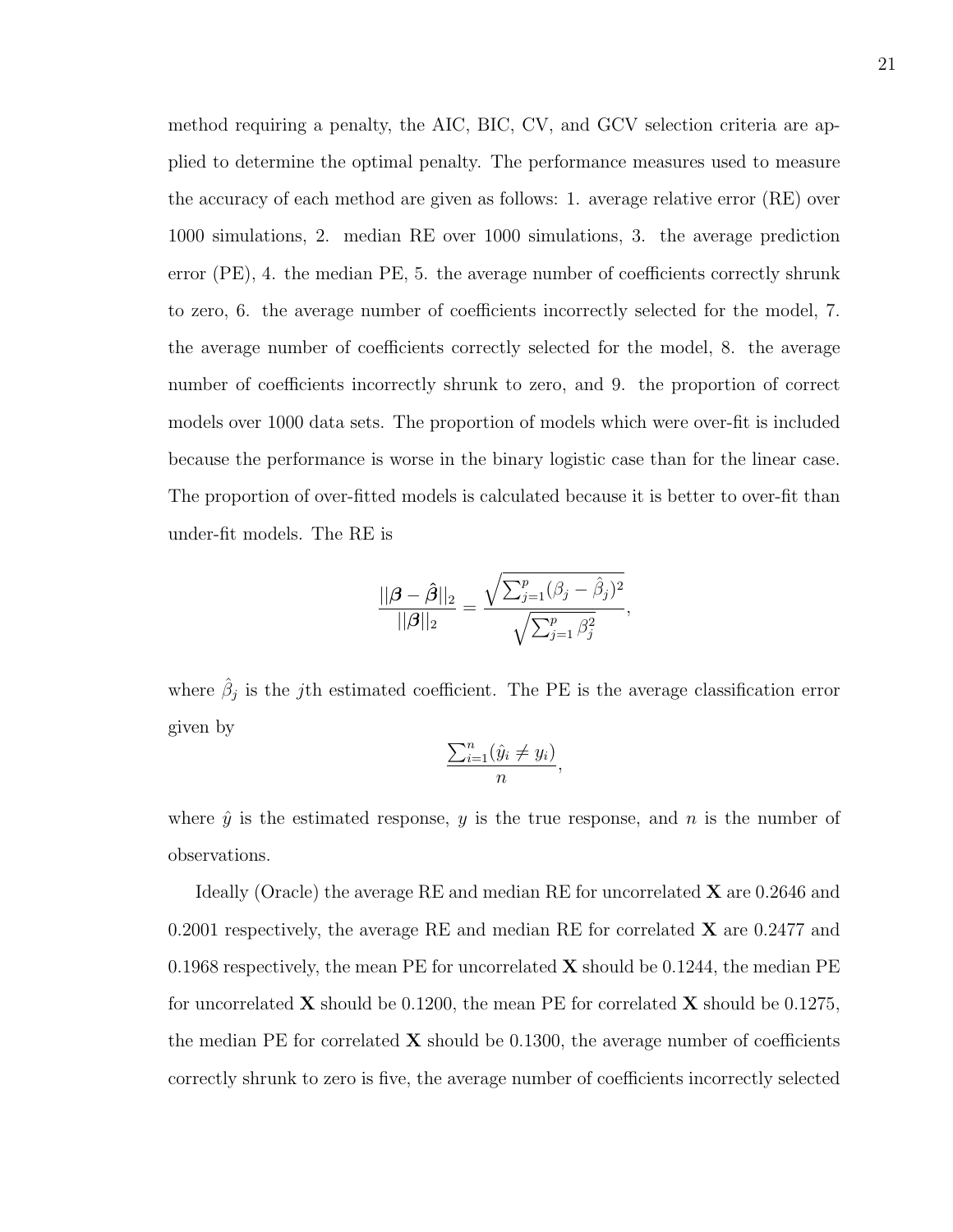for the model is zero, the average number of coefficients correctly selected for the model is three, the average number of coefficients incorrectly shrunk to zero is zero, and the proportion of correct models is one. The proportion of over-fit models should be zero, but it is better to over-fit than to under-fit.

These simulation data are applied to a binary logistic regression model without application of a penalty term. Since there is no penalty applied, the selection criteria are not included in the tables. The performance of this method in terms of the number of correct models is poor due to the lack of a penalty. The result of the binary logistic simulation without penalty is given for uncorrelated data in Table 12 and correlated data in Table 13.

| Performance Measure:↓  | Result   | Oracle  |
|------------------------|----------|---------|
| Mean RE:               | 0.7909   | 0.2646  |
| Median RE:             | 0.3526   | 0.2001  |
| Mean PE:               | 0.1108   | 0.1244  |
| Median PE:             | 0.1100   | 0.1200  |
| Correctly $= 0$ :      | 0        | 5       |
| Incorrectly $\neq 0$ : | 5        | 0       |
| Correctly $\neq 0$ :   | 3        | 3       |
| $In correctly = 0:$    | $\Omega$ | 0       |
| % of Correct Models:   | $0\%$    | $100\%$ |
| % of Over-fit Models:  | $100\%$  | $0\%$   |

Table 12: Binary Logistic Regression with Uncorrelated X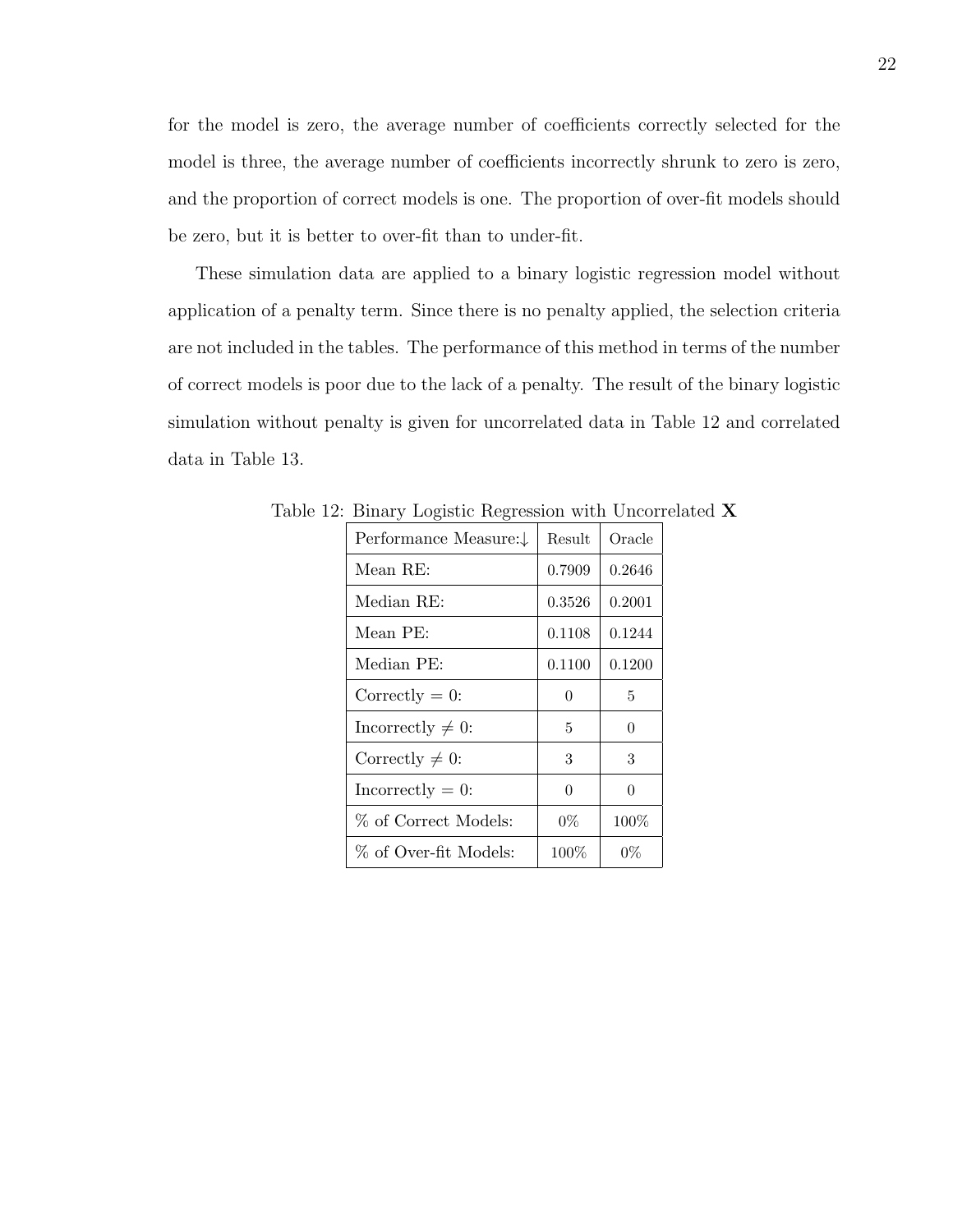| Performance Measure:↓  | Result  | Oracle   |
|------------------------|---------|----------|
| Mean RE:               | 0.5497  | 0.2477   |
| Median RE:             | 0.3491  | 0.1968   |
| Mean PE:               | 0.1124  | 0.1275   |
| Median PE:             | 0.1100  | 0.1300   |
| Correctly $= 0$ :      | 0       | 5        |
| Incorrectly $\neq 0$ : | 5       | $\Omega$ |
| Correctly $\neq 0$ :   | 3       | 3        |
| $In correctly = 0:$    | 0       | ∩        |
| % of Correct Models:   | $0\%$   | $100\%$  |
| % of Over-fit Models:  | $100\%$ | $0\%$    |

Table 13: Binary Logistic Regression with Correlated X

The Ridge Regression method applies the  $L_2$  penalty to the model. This method can shrink the influence of variables in the model, but is unable to shrink coefficients to zero. The performance of the Ridge Regression penalty is given in Table 14 for the uncorrelated data and in Table 15 for the correlated data. The simulation shows that Ridge Regression suffers by its inability to shrink coefficients to zero. Ridge Regression performs the same for AIC, BIC, and GCV in terms of RE and PE, but in terms of the proportion of correct models all selection criteria perform the same. Due to the inability to shrink coefficients to zero all models are over-fit.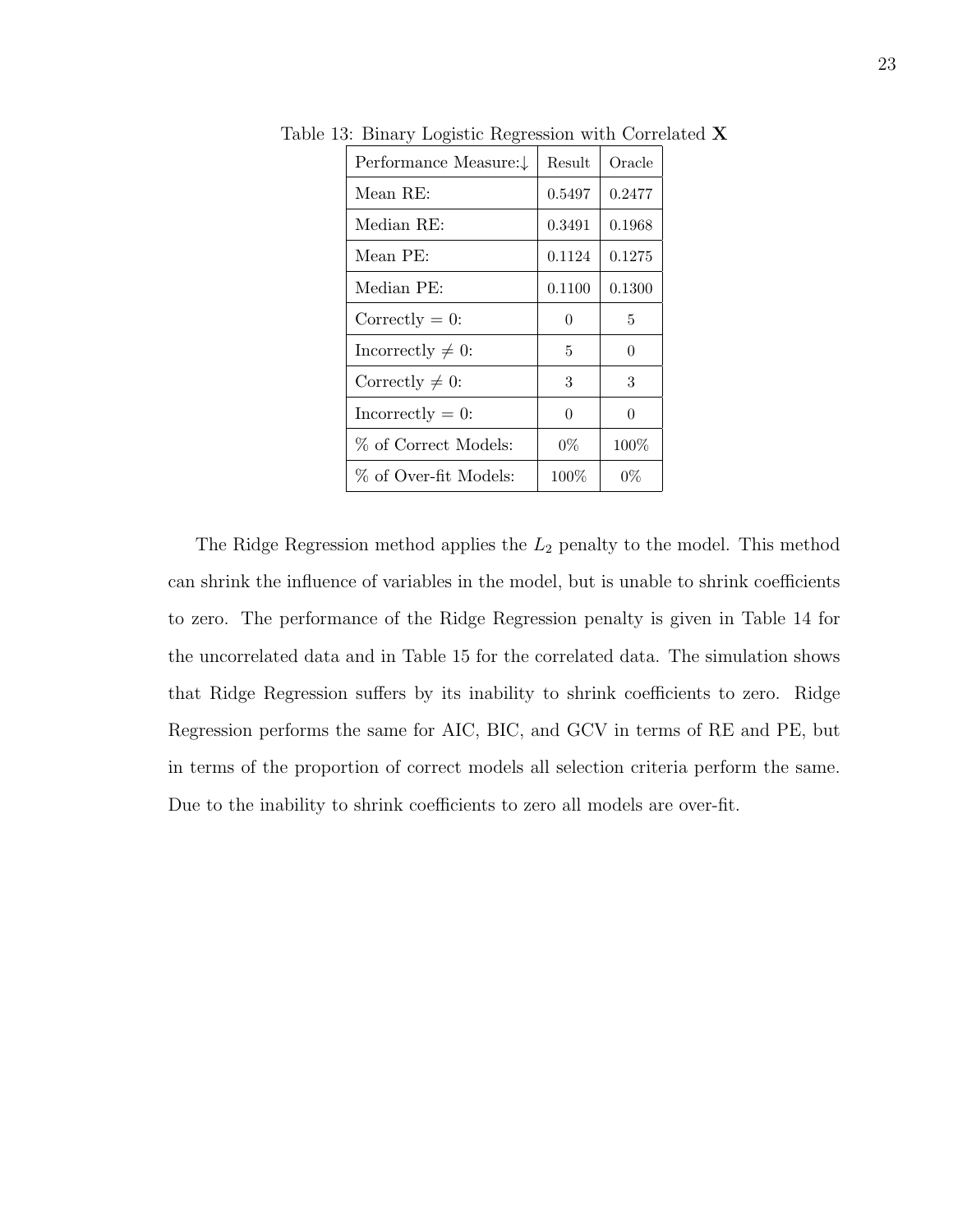| Selection<br>$Criterion:\rightarrow$ | AIC      | <b>BIC</b> | CV       | GCV      | Oracle         |
|--------------------------------------|----------|------------|----------|----------|----------------|
| Performance Measure:↓                |          |            |          |          |                |
| Mean RE:                             | 0.4826   | 0.4826     | 0.5004   | 0.4826   | 0.2646         |
| Median RE:                           | 0.4834   | 0.4834     | 0.5010   | 0.4834   | 0.2001         |
| Mean PE:                             | 0.1130   | 0.1130     | 0.1131   | 0.1130   | 0.1244         |
| Median PE:                           | 0.1100   | 0.1100     | 0.1100   | 0.1100   | 0.1200         |
| Correctly $= 0$ :                    | $\theta$ | $\Omega$   | $\theta$ | $\Omega$ | 5              |
| Incorrectly $\neq 0$ :               | 5        | 5          | 5        | 5        | $\overline{0}$ |
| Correctly $\neq 0$ :                 | 3        | 3          | 3        | 3        | 3              |
| Incorrectly $= 0$ :                  | $\Omega$ | $\Omega$   | $\Omega$ | $\Omega$ | $\Omega$       |
| % of Correct Models:                 | $0\%$    | $0\%$      | $0\%$    | $0\%$    | $100\%$        |
| % of Over-fit Models:                | $100\%$  | $100\%$    | $100\%$  | $100\%$  | $0\%$          |

Table 14: Binary Logistic Regression with Uncorrelated X with Ridge Regression Penalty <u>and the contract of the contract of the contract of the contract of the contract of the contract of the contract of the contract of the contract of the contract of the contract of the contract of the contract of the contr</u>

Table 15: Binary Logistic Regression with Correlated X with Ridge Regression Penalty

| <b>Selection</b><br>$Criterion:\rightarrow$ | AIC      | <b>BIC</b> | <b>CV</b> | GCV      | Oracle   |
|---------------------------------------------|----------|------------|-----------|----------|----------|
| Performance Measure:↓                       |          |            |           |          |          |
| Mean RE:                                    | 0.4852   | 0.4852     | 0.5024    | 0.4852   | 0.2477   |
| Median RE:                                  | 0.4851   | 0.4851     | 0.5032    | 0.4851   | 0.1968   |
| Mean PE:                                    | 0.1143   | 0.1143     | 0.1145    | 0.1143   | 0.1275   |
| Median PE:                                  | 0.1100   | 0.1100     | 0.1100    | 0.1100   | 0.1300   |
| Correctly $= 0$ :                           | $\Omega$ | $\Omega$   | $\theta$  | $\Omega$ | 5        |
| Incorrectly $\neq 0$ :                      | 5        | 5          | 5         | 5        | $\theta$ |
| Correctly $\neq 0$ :                        | 3        | 3          | 3         | 3        | 3        |
| $In correctly = 0:$                         | $\theta$ | $\Omega$   | $\theta$  | $\Omega$ | $\theta$ |
| % of Correct Models:                        | $0\%$    | $0\%$      | $0\%$     | $0\%$    | $100\%$  |
| % of Over-fit Models:                       | $100\%$  | $100\%$    | $100\%$   | $100\%$  | $0\%$    |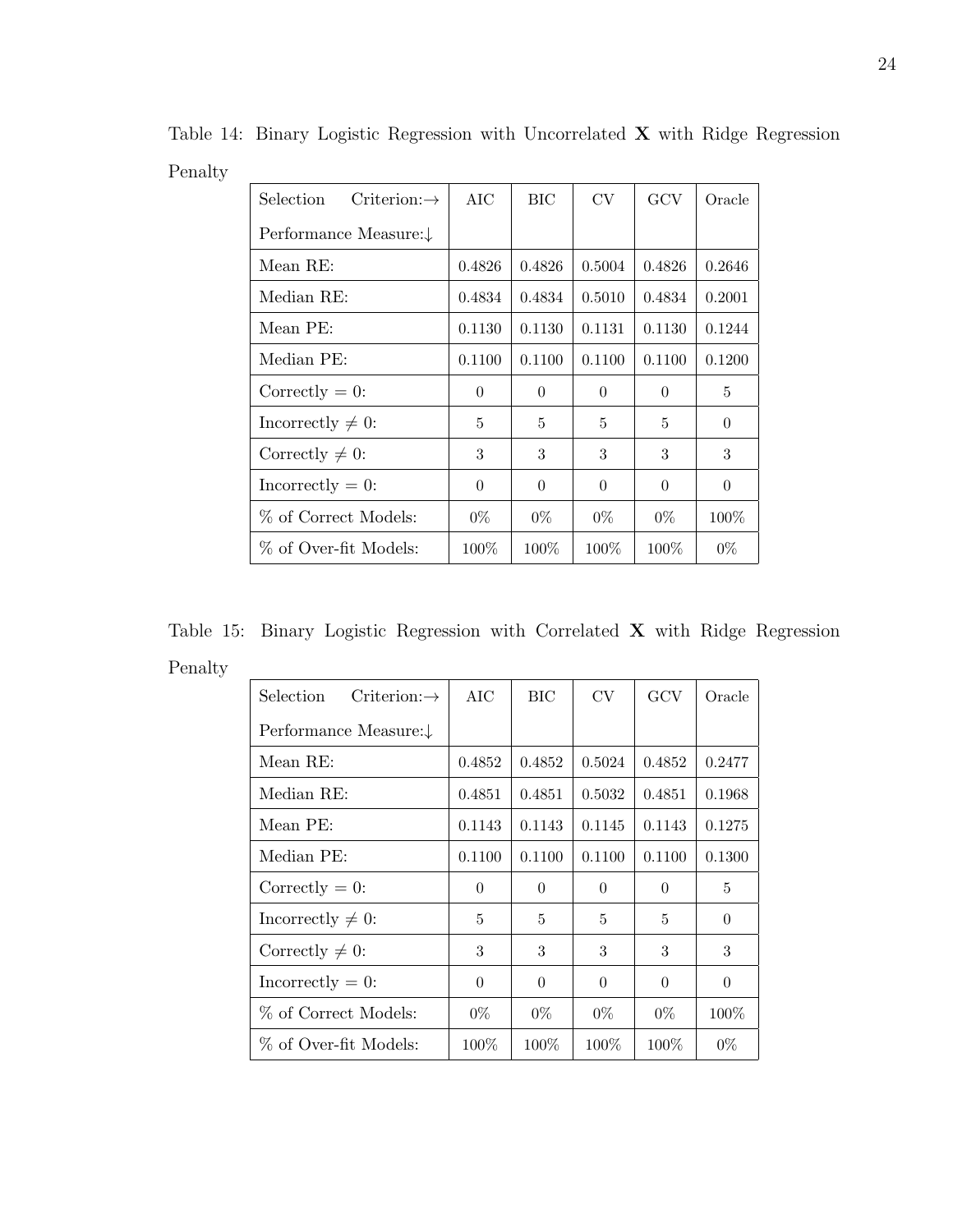The LASSO regression method applies the  $L_1$  penalty to the model. The LASSO shrinks the influence of coefficients similar to Ridge Regression, but it has the advantage that the  $L_1$  penalty is capable of shrinking some coefficients to zero. The result of the simulation when applying the LASSO method to the uncorrelated data sets is given in Table 16 and the result when applying the LASSO to the correlated data is given in Table 17. The LASSO method, when applied to a binary logistic regression model tends to perform the best when the BIC is applied in terms of the number of correct models. The RE and PE are higher for the BIC than other criteria, but the number of models correctly selected is much larger for BIC than any other selection criterion. AIC and CV perform poorly for selecting the correct model, but produce lower RE and PE than BIC. The models are not under-fit.

| <b>Selection</b><br>$Criterion:\rightarrow$ | AIC      | BIC    | CV       | GCV      | Oracle   |
|---------------------------------------------|----------|--------|----------|----------|----------|
| Performance Measure:↓                       |          |        |          |          |          |
| Mean RE:                                    | 0.4193   | 0.4253 | 0.3223   | 0.4536   | 0.2646   |
| Median RE:                                  | 0.3201   | 0.3780 | 0.3099   | 0.3295   | 0.2001   |
| Mean PE:                                    | 0.1116   | 0.1161 | 0.1136   | 0.1110   | 0.1244   |
| Median PE:                                  | 0.1100   | 0.1100 | 0.1100   | 0.1100   | 0.1200   |
| Correctly $= 0$ :                           | 1.759    | 3.320  | 2.099    | 1.159    | 5        |
| Incorrectly $\neq 0$ :                      | 3.241    | 1.680  | 2.100    | 3.841    | $\Omega$ |
| Correctly $\neq 0$ :                        | 3        | 2.999  | 3        | 3        | 3        |
| $In correctly = 0:$                         | $\Omega$ | 0.001  | $\theta$ | $\theta$ | $\Omega$ |
| % of Correct Models:                        | 4.8%     | 26.9%  | 4.3%     | $1.6\%$  | $100\%$  |
| % of Over-fit Models:                       | $95.2\%$ | 73.0%  | 95.7%    | 98.4%    | $0\%$    |

Table 16: Binary Logistic Regression with Uncorrelated X with LASSO Penalty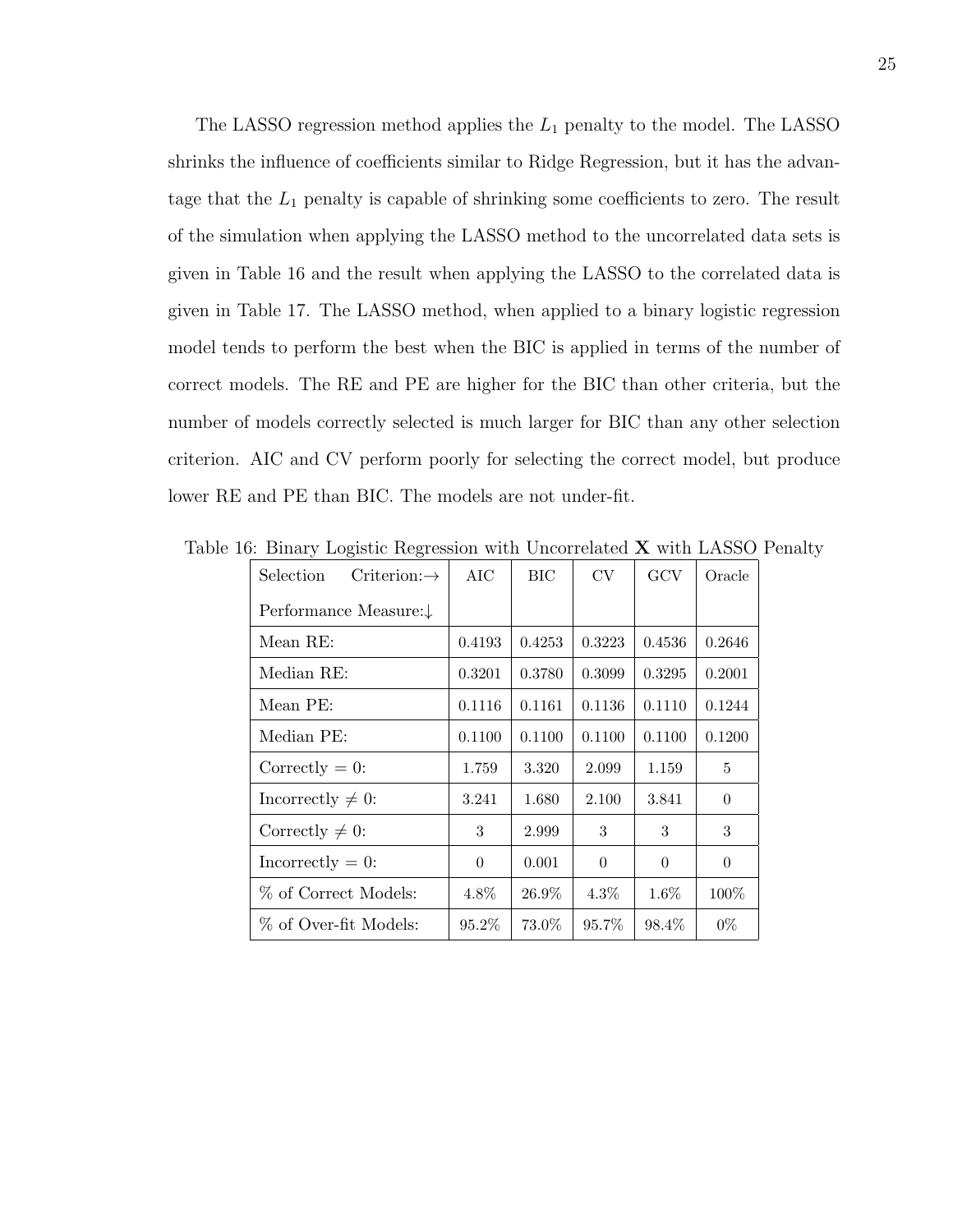| <b>Selection</b><br>$Criterion:\rightarrow$ | AIC      | BIC      | <b>CV</b> | GCV      | Oracle   |
|---------------------------------------------|----------|----------|-----------|----------|----------|
| Performance Measure:↓                       |          |          |           |          |          |
| Mean RE:                                    | 0.3870   | 0.4021   | 0.3186    | 0.4196   | 0.2477   |
| Median RE:                                  | 0.3152   | 0.3829   | 0.3093    | 0.3265   | 0.1968   |
| Mean PE:                                    | 0.1131   | 0.1177   | 0.1155    | 0.1126   | 0.1275   |
| Median PE:                                  | 0.1100   | 0.1200   | 0.1100    | 0.1100   | 0.1300   |
| Correctly $= 0$ :                           | 1.686    | 3.308    | 2.027     | 1.097    | 5        |
| Incorrectly $\neq 0$ :                      | 3.314    | 1.692    | 2.937     | 3.903    | $\theta$ |
| Correctly $\neq 0$ :                        | 3        | 2.999    | 2.997     | 3        | 3        |
| $In correctly = 0:$                         | $\theta$ | 0.001    | 0.003     | $\Omega$ | $\theta$ |
| % of Correct Models:                        | $4.6\%$  | $25.1\%$ | $3.1\%$   | $1.1\%$  | 100\%    |
| % of Over-fit Models:                       | 95.4%    | 74.8%    | 96.9%     | 98.9%    | $0\%$    |

Table 17: Binary Logistic Regression with Correlated **X** with LASSO Penalty

The Elastic Net method applies both the  $L_1$  penalty and the  $L_2$  penalty to the model. The use of the  $L_1$  penalty helps to select only the variables which are influential to the model. The addition of the  $L_2$  penalty helps regulate the shrinkage and selection which allows the Elastic Net to perform better when the data are correlated. The result of applying the Elastic Net to the uncorrelated data is given in Table 18 and the result when applying the Elastic Net penalty to the correlated data is given in Table 19. The Elastic Net penalty performs the best when subjected to the BIC. The BIC selects the correct model the most frequently and has relatively low RE and PE. AIC and CV have poor performance for selecting the correct model, but both produce a lower RE and PE than BIC. The Elastic Net performs similarly to the LASSO because many of the simulations selected the  $L_1$  penalty only. No models are under-fit.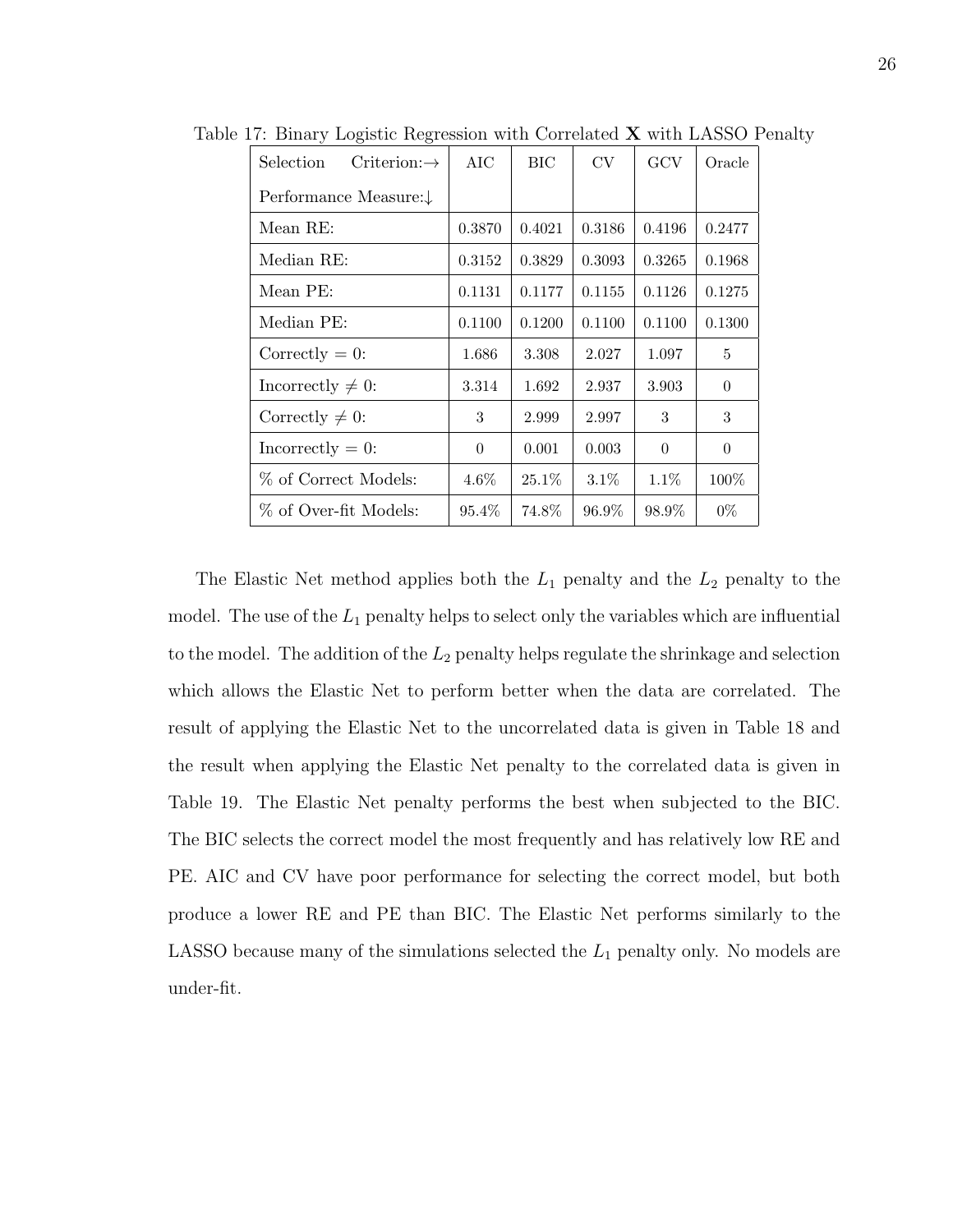| Criterion: $\rightarrow$<br>Selection | AIC      | BIC    | <b>CV</b> | GCV      | Oracle   |
|---------------------------------------|----------|--------|-----------|----------|----------|
| Performance Measure:↓                 |          |        |           |          |          |
| Mean RE:                              | 0.4212   | 0.4282 | 0.3280    | 0.4549   | 0.2646   |
| Median RE:                            | 0.3183   | 0.3783 | 0.3153    | 0.3305   | 0.2001   |
| Mean PE:                              | 0.1115   | 0.1161 | 0.1134    | 0.1110   | 0.1244   |
| Median PE:                            | 0.1100   | 0.1100 | 0.1100    | 0.1100   | 0.1200   |
| Correctly $= 0$ :                     | 1.763    | 3.314  | 1.9848    | 1.160    | 5        |
| Incorrectly $\neq 0$ :                | 3.237    | 1.686  | 3.052     | 3.840    | $\theta$ |
| Correctly $\neq 0$ :                  | 3        | 2.999  | 3         | 3        | 3        |
| $In correctly = 0:$                   | $\Omega$ | 0.001  | $\theta$  | $\Omega$ | $\Omega$ |
| % of Correct Models:                  | $4.9\%$  | 26.8%  | $4.2\%$   | 1.7%     | $100\%$  |
| % of Over-fit Models:                 | $95.1\%$ | 73.1\% | 95.8%     | 98.3%    | $0\%$    |

Table 18: Binary Logistic Regression with Uncorrelated X with Elastic Net Penalty

Table 19: Binary Logistic Regression with Correlated X with Elastic Net Penalty

| Criterion: $\rightarrow$<br>Selection | AIC      | BIC      | CV       | GCV      | Oracle   |
|---------------------------------------|----------|----------|----------|----------|----------|
| Performance Measure:↓                 |          |          |          |          |          |
| Mean RE:                              | 0.3870   | 0.4056   | 0.3242   | 0.4196   | 0.2477   |
| Median RE:                            | 0.3160   | 0.3827   | 0.3218   | 0.3251   | 0.1968   |
| Mean PE:                              | 0.1131   | 0.1176   | 0.1145   | 0.1126   | 0.1275   |
| Median PE:                            | 0.1100   | 0.1200   | 0.1100   | 0.1100   | 0.1300   |
| Correctly $= 0$ :                     | 1.690    | 3.303    | 1.880    | 1.095    | 5        |
| Incorrectly $\neq 0$ :                | 3.310    | 1.697    | 3.120    | 3.905    | $\theta$ |
| Correctly $\neq$ 0:                   | 3        | 2.999    | 3        | 3        | 3        |
| $In correctly = 0:$                   | $\theta$ | 0.001    | $\theta$ | $\theta$ | $\theta$ |
| % of Correct Models:                  | 4.8%     | $25.1\%$ | $3.1\%$  | $1.0\%$  | $100\%$  |
| % of Over-fit Models:                 | 95.2%    | 74.8%    | 96.9%    | 99.0%    | $0\%$    |

When considering the binary logistic regression model, the LASSO method tends to perform the best. When the LASSO penalty is applied, the selection criterion which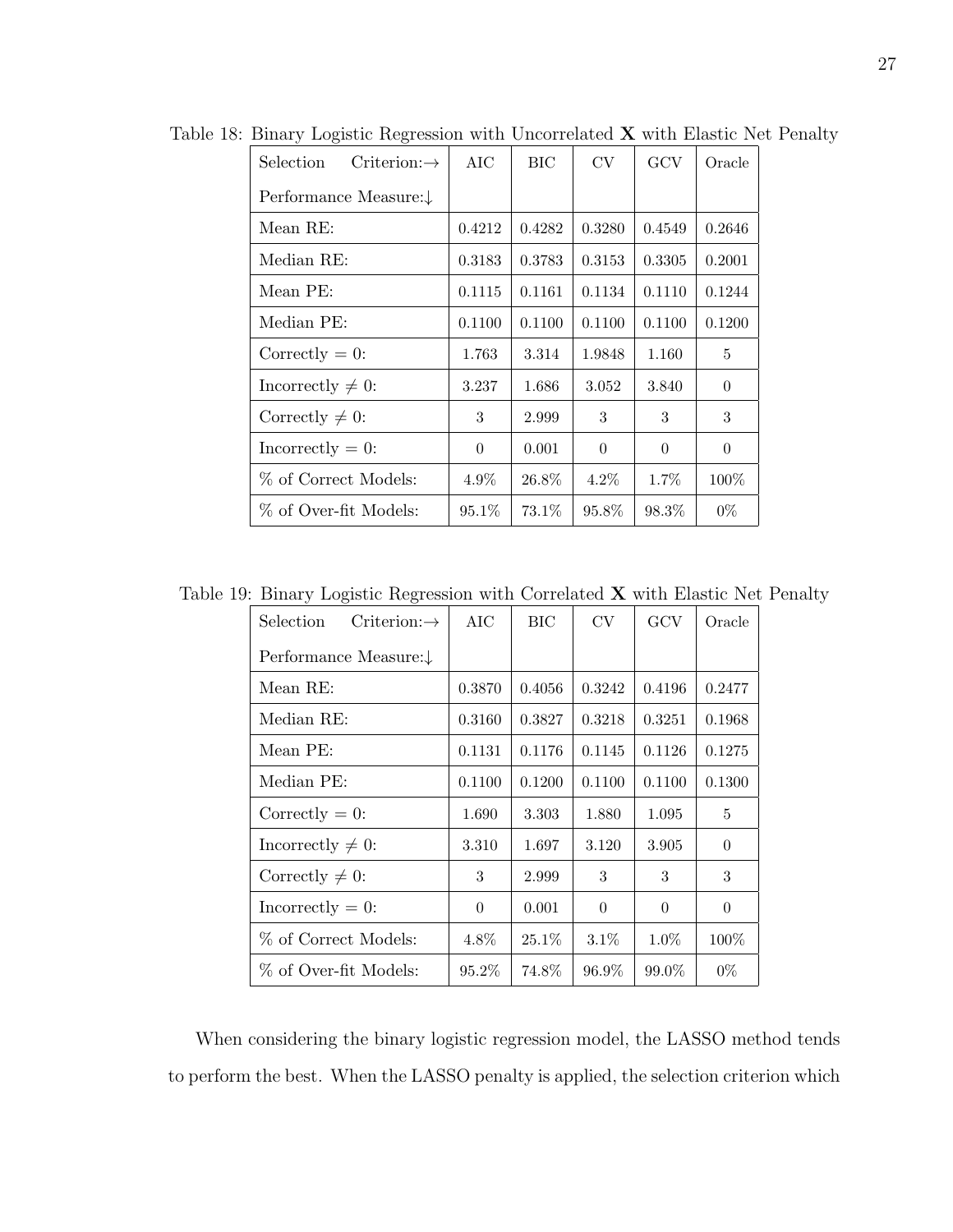performs the best is BIC. When the BIC is applied to the LASSO, the proportion of correct models selected is significantly higher than all other selection criteria. The Elastic Net performs similarly to the LASSO, but selects the correct model slightly less frequently. AIC and CV have poor performance for selecting the correct model, but have a lower RE and PE. CV is considered in data analysis because of the low RE and PE. The inability of Ridge Regression and the unpenalized model to shrink coefficients to zero hurts their performance of selection.

### 2.3 Penalized Multinomial Logistic Model Simulations

For the multinomial logistic simulation a true response y is generated by calculating  $t_1 = e^{\mathbf{X}\boldsymbol{\beta}^{(1)}}, t_2 = e^{\mathbf{X}\boldsymbol{\beta}^{(2)}},$  and  $t_3 = e^{\mathbf{X}\boldsymbol{\beta}^{(3)}},$  assuming that there are three categories. The probabilities for each categorical outcome are generated by  $p_1 = t_1/(t_1 + t_2 + t_3)$ ,  $p_2 = t_2/(t_1+t_2+t_3)$ , and  $p_3 = t_3/(t_1+t_2+t_3)$ . Then using the rmultinomial function from multinomRob package and which.max function in R, a value of 1, 2, or 3 is placed in y. The values in y are decided by the maximum probability generated in  $p_1$ ,  $p_2$ , and  $p_3$ . This method generates categorical values for y, but allows for there to be more than two categories. Defining  $\gamma^{(2)} = \beta^{(2)} - \beta^{(1)}$  and  $\gamma^{(3)} = \beta^{(3)} - \beta^{(1)}$ , the model framework in glmnet can be reparameterized in the form of the generalized linear model given by

$$
\log\left(\frac{\pi_2(\mathbf{x})}{\pi_1(\mathbf{x})}\right) = \mathbf{x}^T \boldsymbol{\gamma}^{(2)}
$$

and

$$
\log\left(\frac{\pi_3(\mathbf{x})}{\pi_1(\mathbf{x})}\right) = \mathbf{x}^T \boldsymbol{\gamma}^{(3)}.
$$

The penalty methods applied to the multinomial logistic regression method are Ridge Regression, LASSO, and Elastic Net. The adaptive LASSO is not applied to the multinomial logistic regression model because there is not sufficient literature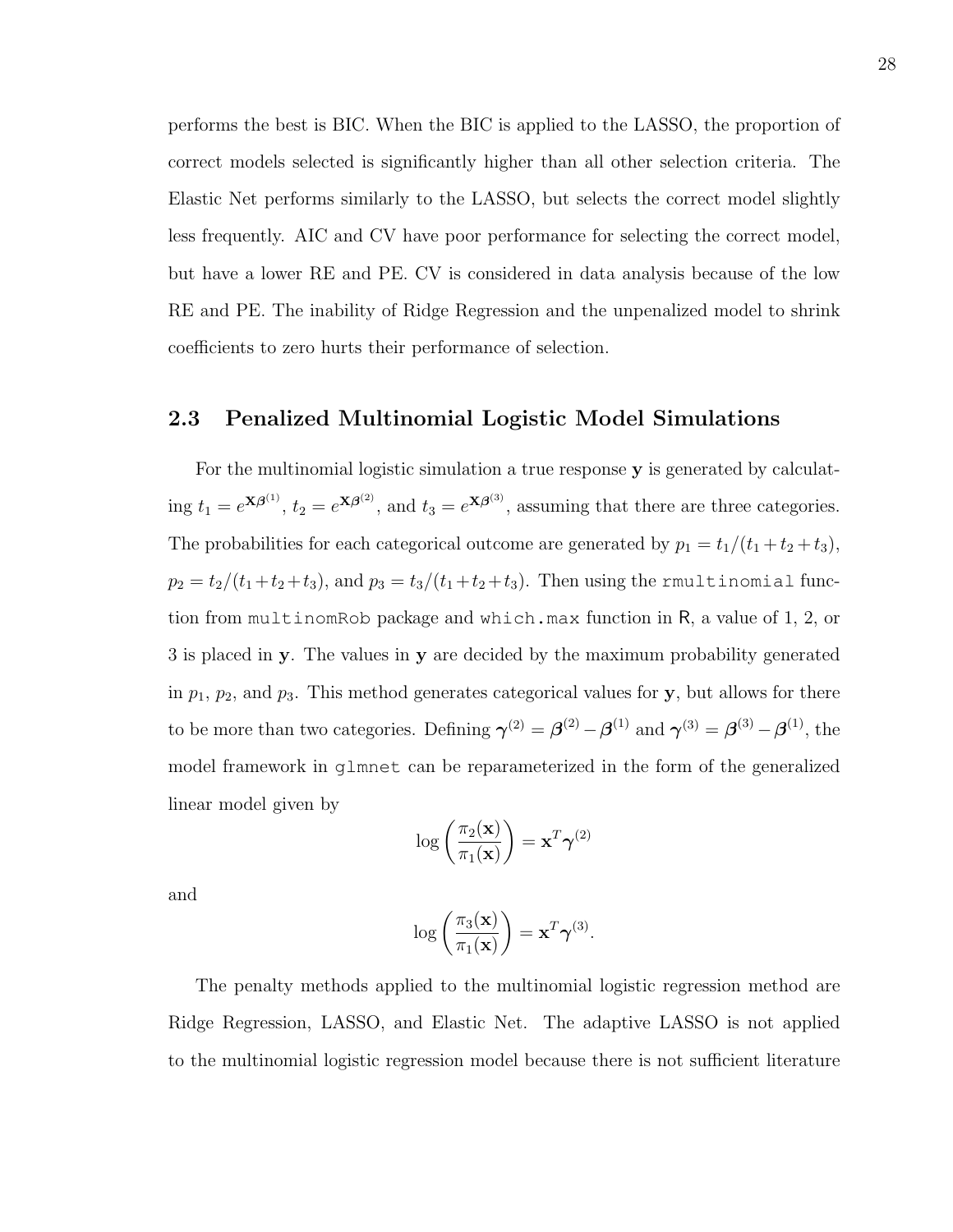supporting a method to do so. The multinomial logistic regression model without penalty is also considered. For each method requiring a penalty, the AIC, BIC, CV, and GCV are applied to determine the optimal penalty. The performance measures used to measure the accuracy of each method are given as follows: 1. average relative error (RE) over 1000 simulations, 2. median RE over 1000 simulations, 3. the average prediction error (PE), 4. median PE over 1000 simulations 5. the average number of coefficients correctly shrunk to zero, 6. the average number of coefficients incorrectly selected for the model, 7. the average number of coefficients correctly selected for the model, 8. the average number of coefficients incorrectly shrunk to zero, and 9. the proportion of correct models over 1000 data sets. Additionally the proportion of over-fit models is included since the performance is poor and it is better to over-fit models than to under-fit models.

Ideally (Oracle) the average RE and median RE for uncorrelated  $X$  are 0.4413 and 0.3615 respectively, the average RE and median RE for correlated  $\bf{X}$  are 0.3835 and 0.3358 respectively, the average PE and median PE for uncorrelated  $\bf{X}$  are 0.1483 and  $0.1500$  respectively, the average PE and median PE for correlated  $X$  are  $0.1992$ and 0.2000 respectively, the average number of coefficients correctly shrunk to zero is four, the average number of coefficients incorrectly selected for the model is three, the average number of coefficients correctly selected for the model is nine, the average number of coefficients incorrectly shrunk to zero is zero, and the proportion of correct models is 0, and the proportion of over-fit models is one. The oracle model is over-fit because nonzero coefficients are not consistent between  $\boldsymbol{\beta}^{(1)}, \boldsymbol{\beta}^{(2)},$  and  $\boldsymbol{\beta}^{(3)}$ . Ideally the proportion of over-fit models is zero, however it is better to over-fit than to under-fit. Let  $\boldsymbol{\gamma} = (\boldsymbol{\gamma}^{(2)}, \boldsymbol{\gamma}^{(3)})^T$ . The RE is

$$
\frac{||\boldsymbol{\gamma} - \hat{\boldsymbol{\gamma}}||_2}{||\boldsymbol{\gamma}||_2} = \frac{\sqrt{\sum_{i=2}^3 \sum_{j=1}^p (\gamma_j^{(i)} - \hat{\gamma}_j^{(i)})^2}}{\sqrt{\sum_{i=2}^3 \sum_{j=1}^p (\gamma_j^{(i)})^2}},
$$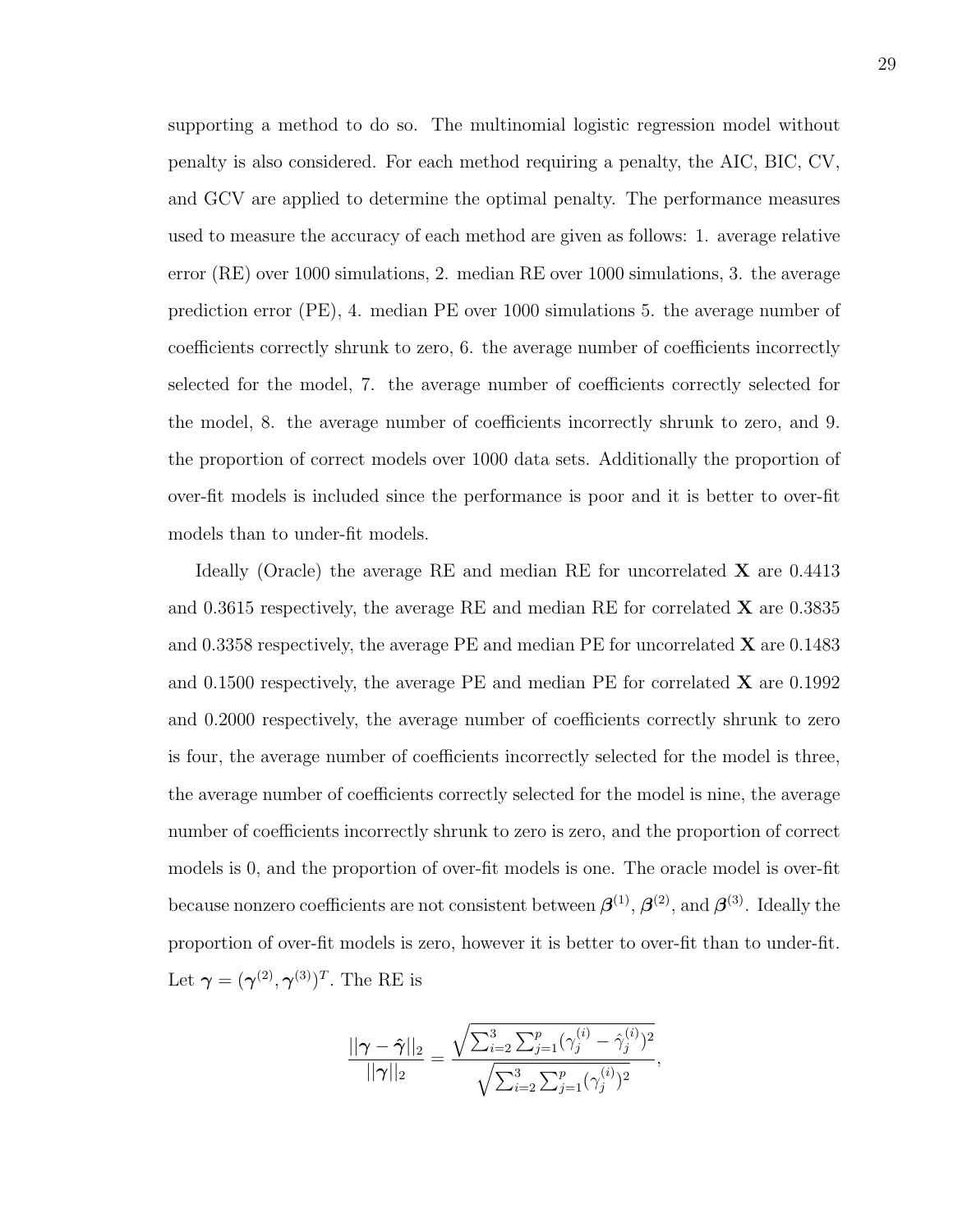where  $\hat{\gamma}_i^{(i)}$  $j^{(i)}$  is the j<sup>th</sup> estimated coefficient for the *i*th category. The PE is

$$
\frac{\sum_{i=1}^{n} (\hat{y}_i \neq y_i)}{n},
$$

where  $\hat{y}_i$  is the estimated response and n is the number of observations.

These simulation data are applied to a multinomial logistic regression model with three categorical outcomes without applying a penalty term. Since there is no penalty term applied in this case, the selection criteria are not included in the tables. The unpenalized method suffers when trying to identify the correct coefficients due to the inability to shrink coefficients to zero. The result of applying the unpenalized multinomial logistic model to the uncorrelated data is given in Table 20, and the result from the correlated data is given in Table 21.

| Performance Measure:↓ | Result | Oracle  |
|-----------------------|--------|---------|
| Mean RE:              | 0.6269 | 0.4413  |
| Median RE:            | 0.4832 | 0.3615  |
| Mean PE:              | 0.1360 | 0.1483  |
| Median PE:            | 0.1300 | 0.1500  |
| Correctly $= 0$ :     | 0      | 4       |
| Incorrectly $\neq$ 0: | 7      | 3       |
| Correctly $\neq$ 0:   | 9      | 9       |
| $In correctly = 0:$   | 0      | 0       |
| % of Correct Models:  | $0\%$  | $0\%$   |
| % of Over-fit Models: | 100%   | $100\%$ |

Table 20: Multinomial Logistic Regression with Uncorrelated X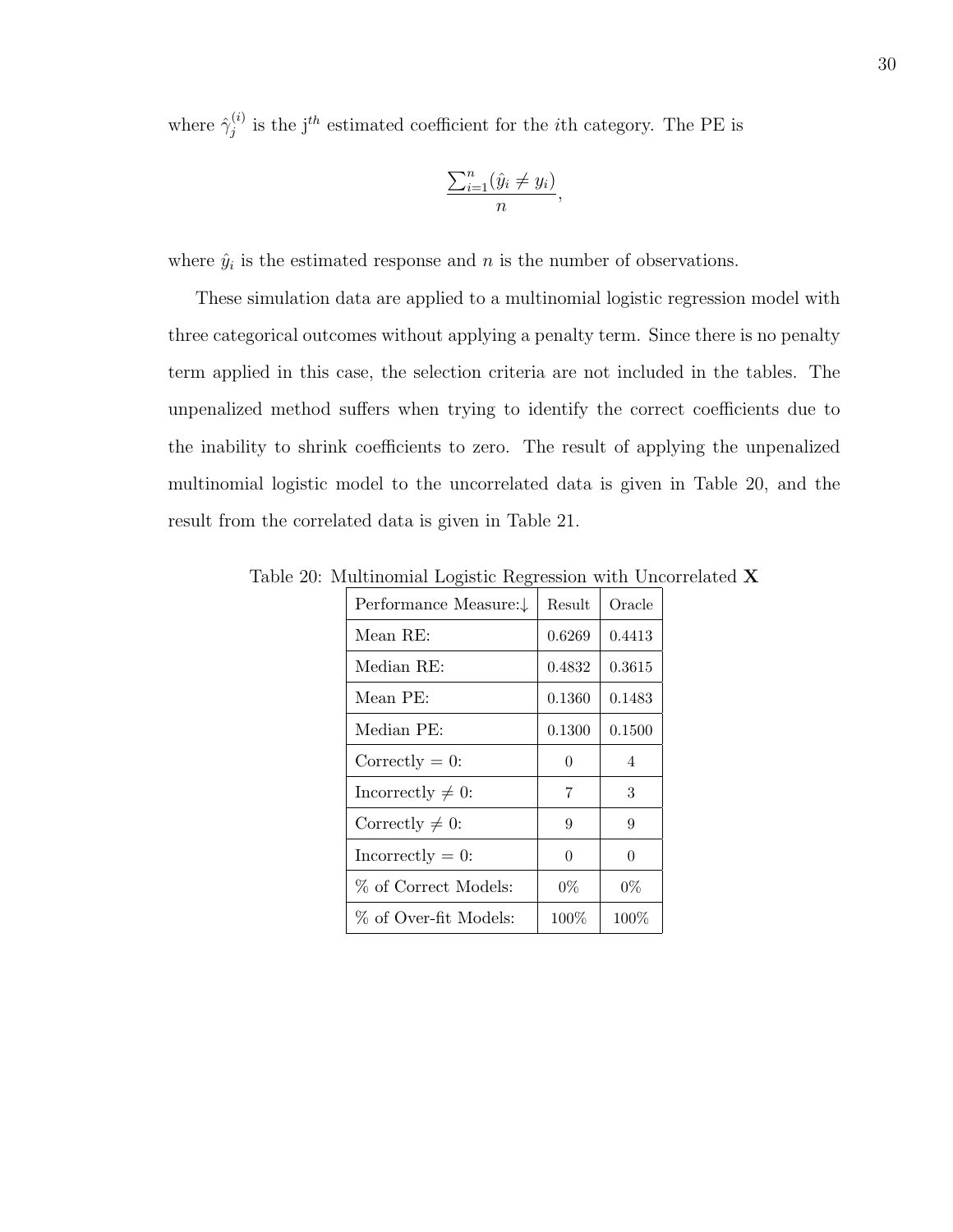| Performance Measure:↓  | Result   | Oracle  |
|------------------------|----------|---------|
| Mean RE:               | 0.4957   | 0.3835  |
| Median RE:             | 0.4296   | 0.3358  |
| Mean PE:               | 0.1879   | 0.1992  |
| Median PE:             | 0.1900   | 0.2000  |
| Correctly $= 0$ :      | $\Omega$ | 4       |
| Incorrectly $\neq 0$ : | 7        | 3       |
| Correctly $\neq 0$ :   | 9        | 9       |
| $In correctly = 0:$    | $\Omega$ | ∩       |
| % of Correct Models:   | $0\%$    | $0\%$   |
| % of Over-fit Models:  | $100\%$  | $100\%$ |

Table 21: Multinomial Logistic Regression with Correlated X

The Ridge Regression method applies the  $L_2$  penalty to the multinomial logistic regression model. This method can shrink the influence of variables in the model, but suffers in terms of identifying influential factors because the Ridge Regression method is unable to shrink coefficients to zero. The performance of the Ridge Regression on the multinomial logistic regression model when using the correlated data is given in Table 22. For the correlated data, the result is given in Table 23. AIC, BIC and GCV produce the same RE and PE. CV performs worse with a larger RE and PE than the other selection criteria. All of the models are over-fit because coefficients cannot be shrunk to zero.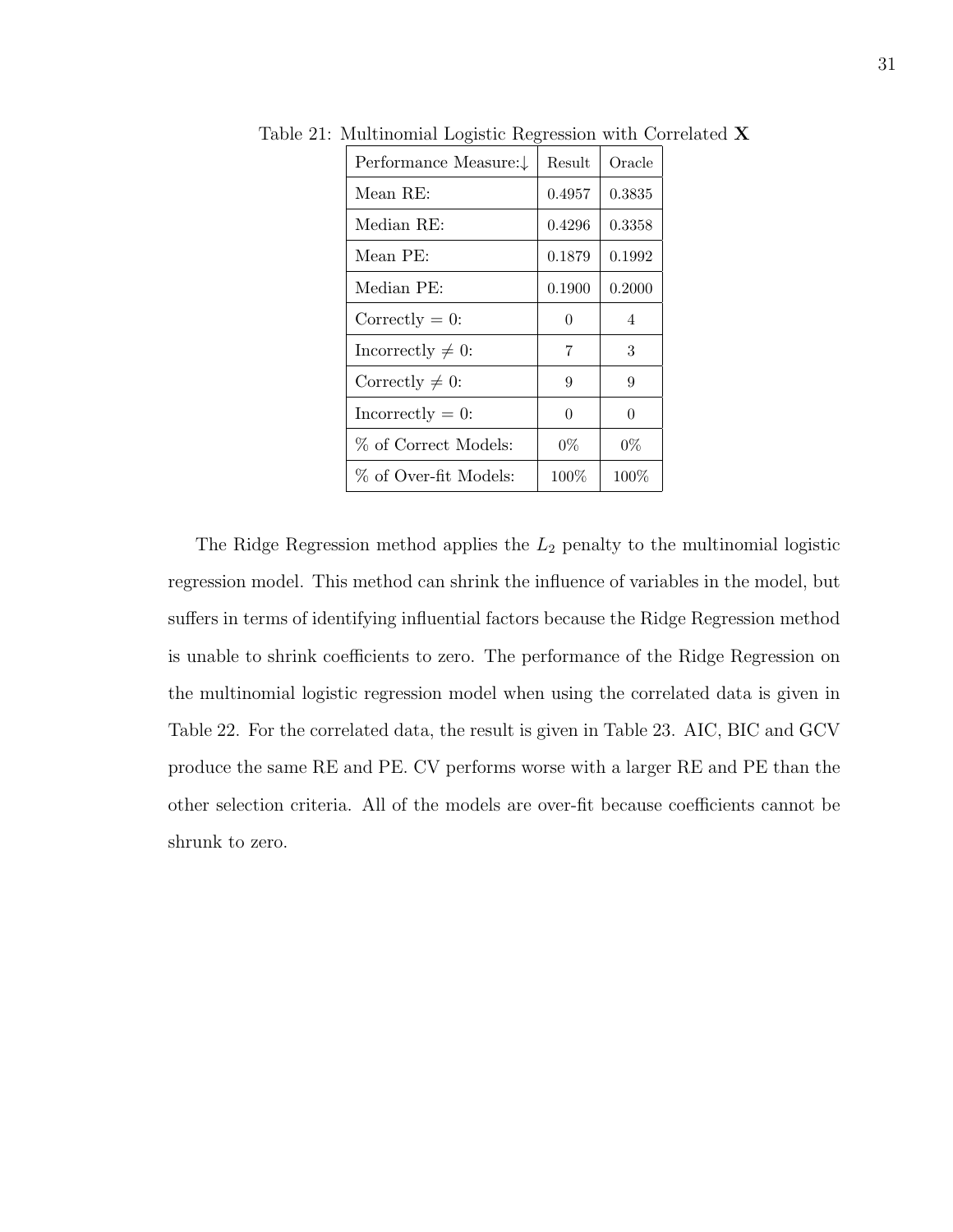| Selection<br>Criterion: $\rightarrow$ | AIC      | BIC      | CV       | GCV      | Oracle         |
|---------------------------------------|----------|----------|----------|----------|----------------|
| Performance Measure:↓                 |          |          |          |          |                |
| Mean RE:                              | 0.4455   | 0.4455   | 0.4633   | 0.4455   | 0.4413         |
| Median RE:                            | 0.4450   | 0.4450   | 0.4630   | 0.4450   | 0.3615         |
| Mean PE:                              | 0.1432   | 0.1432   | 0.1438   | 0.1432   | 0.1483         |
| Median PE:                            | 0.1400   | 0.1400   | 0.1400   | 0.1400   | 0.1500         |
| Correctly $= 0$ :                     | $\Omega$ | $\theta$ | $\Omega$ | $\Omega$ | $\overline{4}$ |
| Incorrectly $\neq 0$ :                | 7        | 7        | 7        | 7        | 3              |
| Correctly $\neq 0$ :                  | 9        | 9        | 9        | 9        | 9              |
| $In correctly = 0:$                   | $\Omega$ | $\theta$ | $\Omega$ | $\Omega$ | $\theta$       |
| % of Correct Models:                  | $0\%$    | $0\%$    | $0\%$    | $0\%$    | $0\%$          |
| % of Over-fit Models:                 | $100\%$  | $100\%$  | $100\%$  | $100\%$  | $100\%$        |

Table 22: Multinomial Logistic Regression with Uncorrelated X and Ridge Regression Penalty <u> 1989 - Johann Barbara, martin a</u>

Table 23: Multinomial Logistic Regression with Correlated X and Ridge Regression Penalty

| Selection<br>$Criterion:\rightarrow$ | AIC      | BIC      | CV       | GCV      | Oracle         |
|--------------------------------------|----------|----------|----------|----------|----------------|
| Performance Measure:↓                |          |          |          |          |                |
| Mean RE:                             | 0.4428   | 0.4428   | 0.4658   | 0.4428   | 0.3835         |
| Median RE:                           | 0.4419   | 0.4419   | 0.4646   | 0.4419   | 0.3358         |
| Mean PE:                             | 0.1958   | 0.1958   | 0.1973   | 0.1958   | 0.1992         |
| Median PE:                           | 0.2000   | 0.2000   | 0.2000   | 0.2000   | 0.2000         |
| Correctly $= 0$ :                    | $\Omega$ | $\Omega$ | $\Omega$ | $\Omega$ | $\overline{4}$ |
| Incorrectly $\neq 0$ :               | 7        | 7        | 7        | 7        | 3              |
| Correctly $\neq 0$ :                 | 9        | 9        | 9        | 9        | 9              |
| $In correctly = 0:$                  | $\Omega$ | $\Omega$ | $\Omega$ | $\Omega$ | $\theta$       |
| % of Correct Models:                 | $0\%$    | $0\%$    | $0\%$    | $0\%$    | $0\%$          |
| % of Over-fit Models:                | $100\%$  | $100\%$  | $100\%$  | $100\%$  | $100\%$        |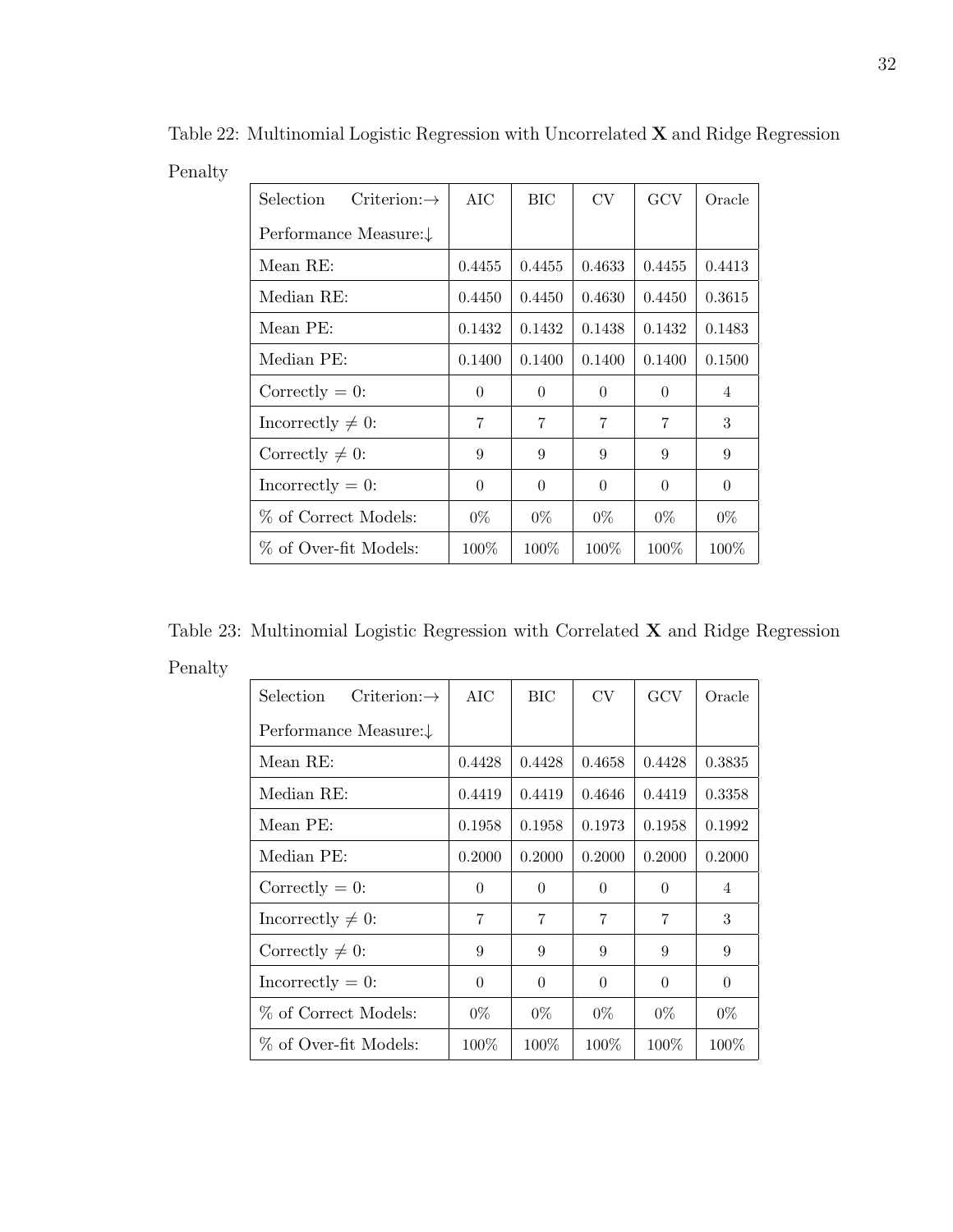The LASSO regression method applies the  $L_1$  penalty to the multinomial logistic regression model. The LASSO penalty shrinks the influence of coefficients similar to the Ridge Regression, but the  $L_1$  penalty is capable of shrinking coefficients to zero. The result of the simulation when applying the LASSO penalty to the multinomial logistic regression model for uncorrelated data is given in Table 24, and for the correlated data the result is given in Table 25. The BIC performs the best when the  $L_1$ is applied to the multinomial logistic regression for uncorrelated and correlated X. The BIC produces the highest proportion of correct models. However, BIC performs pretty poorly selecting less than 1% of models correctly. CV has the lowest RE and PE among the selection criterion. AIC and GCV over-fit the models more frequently than BIC and CV. BIC under-fits over 40% of the models.

| $\check{~}$<br>Selection |          |         |           | GCV    |          |
|--------------------------|----------|---------|-----------|--------|----------|
| Criterion: $\rightarrow$ | AIC      | BIC     | <b>CV</b> |        | Oracle   |
| Performance Measure:↓    |          |         |           |        |          |
| Mean RE:                 | 0.5119   | 0.4616  | 0.3351    | 0.5449 | 0.4413   |
| Median RE:               | 0.3715   | 0.3933  | 0.3339    | 0.3911 | 0.3615   |
| Mean PE:                 | 0.1366   | 0.1425  | 0.1421    | 0.1366 | 0.1483   |
| Median PE:               | 0.1400   | 0.1400  | 0.1400    | 0.1400 | 0.1500   |
| Correctly $= 0$ :        | 1.045    | 2.650   | 1.894     | 0.918  | 4        |
| Incorrectly $\neq 0$ :   | 5.955    | 4.350   | 5.106     | 6.082  | 3        |
| Correctly $\neq 0$ :     | 8.847    | 8.585   | 8.748     | 8.872  | 9        |
| $In correctly = 0:$      | 0.153    | 0.415   | 0.252     | 0.128  | $\theta$ |
| % of Correct Models:     | $0\%$    | $0.8\%$ | $0\%$     | $0\%$  | $0\%$    |
| % of Over-fit Models:    | $85.6\%$ | 65.1\%  | 76.7%     | 87.9%  | $100\%$  |

Table 24: Multinomial Logistic Regression with Uncorrelated X and LASSO Penalty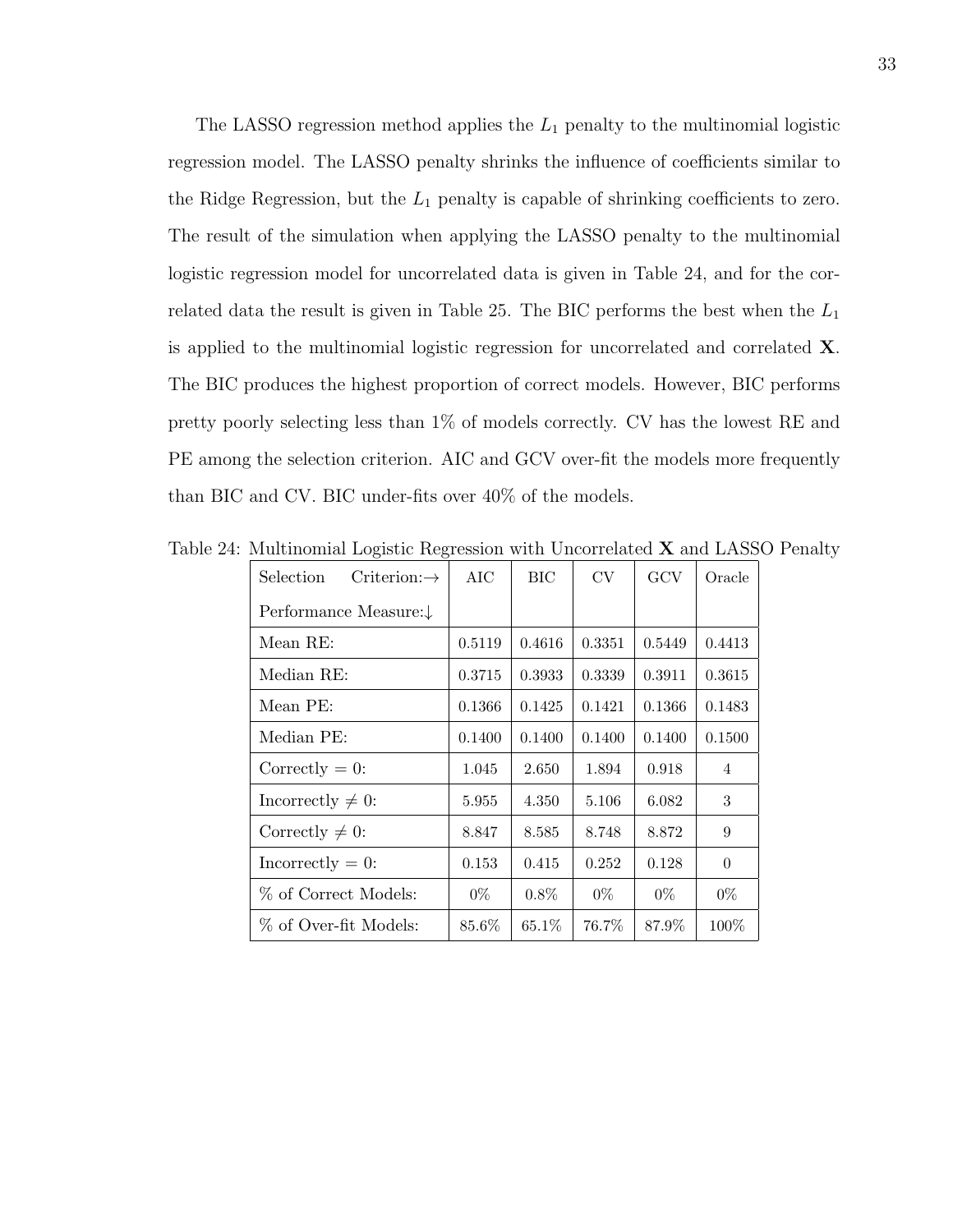| Selection<br>$Criterion:\rightarrow$ | AIC      | <b>BIC</b> | <b>CV</b> | GCV     | Oracle         |
|--------------------------------------|----------|------------|-----------|---------|----------------|
| Performance Measure:↓                |          |            |           |         |                |
| Mean RE:                             | 0.4050   | 0.4178     | 0.3410    | 0.4197  | 0.3835         |
| Median RE:                           | 0.3475   | 0.3882     | 0.3387    | 0.3610  | 0.3358         |
| Mean PE:                             | 0.1895   | 0.1961     | 0.1942    | 0.1898  | 0.1992         |
| Median PE:                           | 0.1900   | 0.2000     | 0.1900    | 0.1900  | 0.2000         |
| Correctly $= 0$ :                    | 1.332    | 2.917      | 1.972     | 1.458   | $\overline{4}$ |
| Incorrectly $\neq 0$ :               | 5.668    | 4.083      | 5.028     | 5.542   | 3              |
| Correctly $\neq 0$ :                 | 8.806    | 8.470      | 8.712     | 8.791   | 9              |
| Incorrectly $= 0$ :                  | 0.194    | 0.530      | 0.288     | 0.209   | $\theta$       |
| % of Correct Models:                 | $0.1\%$  | $0.3\%$    | $0.1\%$   | $0.1\%$ | $0\%$          |
| % of Over-fit Models:                | $81.5\%$ | 57.6%      | 73.0%     | 80.3%   | 100\%          |

Table 25: Multinomial Logistic Regression with Correlated X and LASSO Penalty

The Elastic Net penalty for multinomial logistic regression applies both the  $L_1$ penalty and the  $L_2$  penalty to the regression model. The  $L_1$  penalty selects the influential variables of the model, while the  $L_2$  penalty regulates the shrinkage and selection which helps the Elastic Net penalty perform better for correlated data. The result of applying the Elastic Net penalty to the uncorrelated data is given in Table 26, and from applying the Elastic Net penalty to the correlated data is given in Table 27. The Elastic Net penalty performs the best for selecting the correct model when subjected to the BIC for both the correlated and uncorrelated cases. However, the Elastic Net subjected to the BIC performs poorly. Fewer than 1% of models are selected correctly under BIC. The performance of the Elastic Net is similar to that of the LASSO. However, the Elastic Net appears to perform better than the LASSO because the RE and PE are smaller for the Elastic Net with BIC than the LASSO with BIC when compared to the other selection criteria. The Elastic Net under CV produces the lowest RE and PE. The Elastic Net over-fits the models similarly to the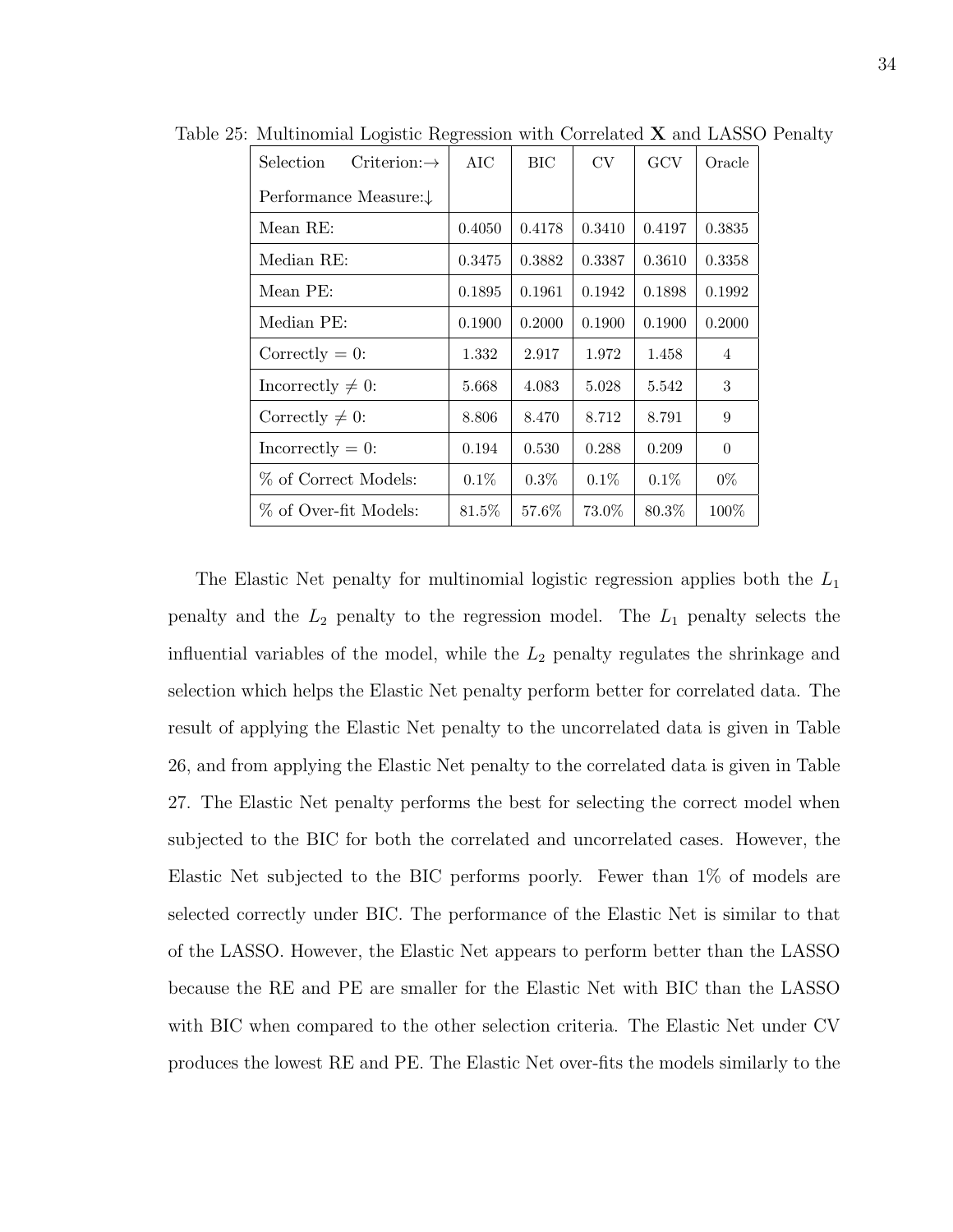LASSO.

| Selection<br>Criterion: $\rightarrow$ | AIC      | BIC     | CV     | GCV    | Oracle         |
|---------------------------------------|----------|---------|--------|--------|----------------|
| Performance Measure:↓                 |          |         |        |        |                |
| Mean RE:                              | 0.5106   | 0.4620  | 0.3402 | 0.5439 | 0.4413         |
| Median RE:                            | 0.3720   | 0.3930  | 0.3376 | 0.3918 | 0.3615         |
| Mean PE:                              | 0.1366   | 0.1425  | 0.1415 | 0.1366 | 0.1483         |
| Median PE:                            | 0.1400   | 0.1400  | 0.1400 | 0.1400 | 0.1500         |
| Correctly $= 0$ :                     | 1.050    | 2.658   | 1.602  | 0.925  | $\overline{4}$ |
| Incorrectly $\neq 0$ :                | 5.950    | 4.342   | 5.398  | 6.075  | 3              |
| Correctly $\neq 0$ :                  | 8.846    | 8.586   | 8.785  | 8.871  | 9              |
| $In correctly = 0:$                   | 0.154    | 0.414   | 0.215  | 0.129  | $\overline{0}$ |
| % of Correct Models:                  | $0\%$    | $0.8\%$ | $0\%$  | $0\%$  | $0\%$          |
| % of Over-fit Models:                 | $85.5\%$ | 65.2\%  | 80.3%  | 87.8%  | $100\%$        |

Table 26: Multinomial Logistic Regression with Uncorrelated X and Elastic Net Penalty

Table 27: Multinomial Logistic Regression with Correlated X and Elastic Net Penalty

| <b>Selection</b><br>Criterion: $\rightarrow$ | AIC     | BIC     | <b>CV</b> | GCV     | Oracle         |
|----------------------------------------------|---------|---------|-----------|---------|----------------|
| Performance Measure:↓                        |         |         |           |         |                |
| Mean RE:                                     | 0.4052  | 0.4170  | 0.3473    | 0.4192  | 0.3835         |
| Median RE:                                   | 0.3477  | 0.3872  | 0.3435    | 0.3605  | 0.3358         |
| Mean PE:                                     | 0.1896  | 0.1962  | 0.1936    | 0.1898  | 0.1992         |
| Median PE:                                   | 0.1900  | 0.2000  | 0.1900    | 0.1900  | 0.2000         |
| Correctly $= 0$ :                            | 1.337   | 2.933   | 1.652     | 1.470   | $\overline{4}$ |
| Incorrectly $\neq 0$ :                       | 5.663   | 4.067   | 5.348     | 5.530   | 3              |
| Correctly $\neq 0$ :                         | 8.807   | 8.467   | 8.758     | 8.790   | 9              |
| $In correctly = 0:$                          | 0.193   | 0.533   | 0.242     | 0.210   | $\theta$       |
| % of Correct Models:                         | $0.1\%$ | $0.2\%$ | $0.1\%$   | $0.1\%$ | $0\%$          |
| % of Over-fit Models:                        | 81.6%   | 57.4\%  | 77.3%     | 80.2\%  | $100\%$        |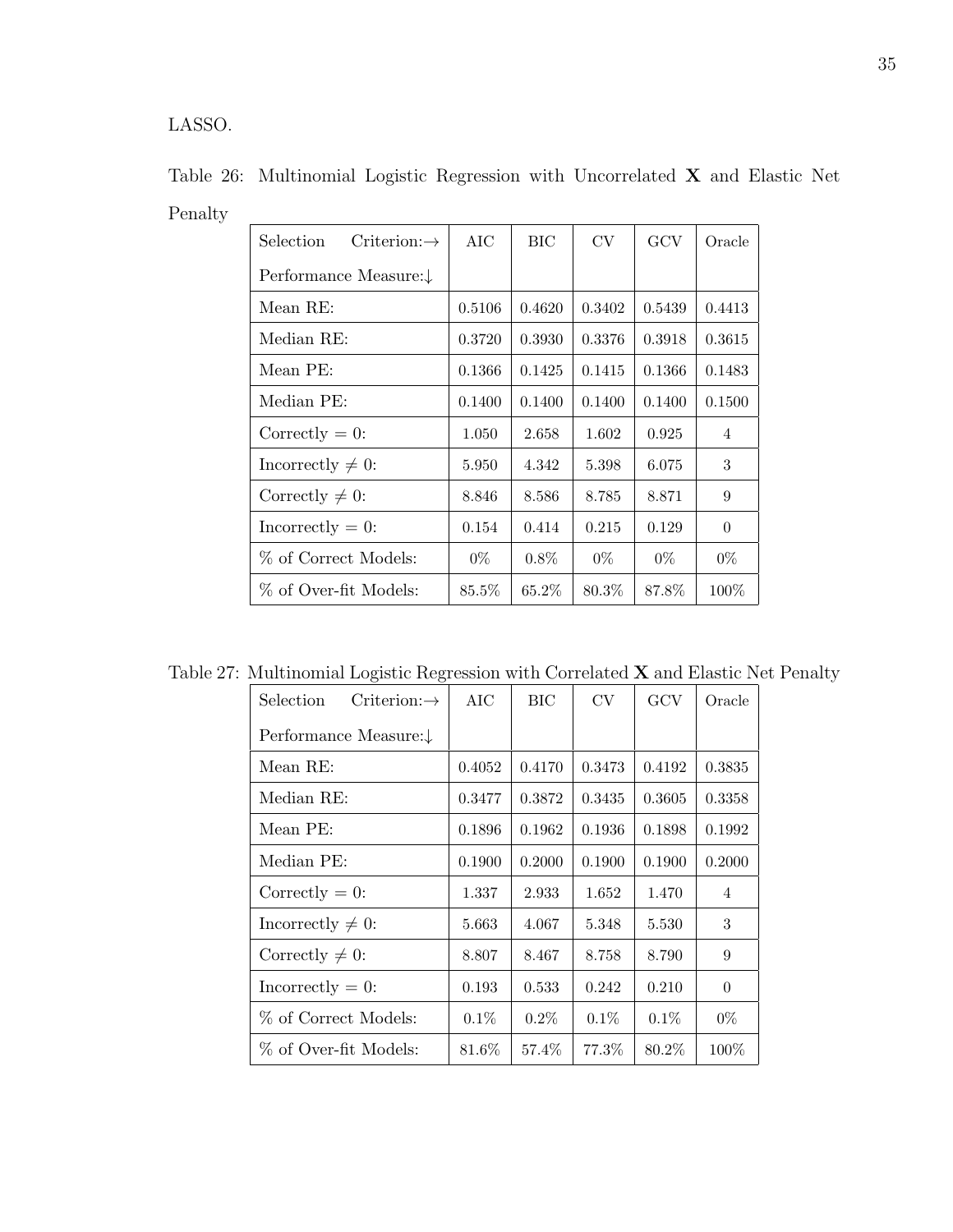The Elastic Net method performs the best for multinomial logistic regression. When subjected to the BIC, the Elastic Net method was able to select the correct model the most frequently. The LASSO correctly selected models similarly to the Elastic Net and produced similar RE and PE, but since the Elastic Net satisfies oracle properties this method will be used for multinomial data analysis. CV produced the lowest RE and PE for Elastic Net. The Elastic Net subjected to BIC and Elastic Net subjected to CV are used for data analysis because these methods performed the best in the simulation study.

### 2.4 Data Analysis Outline

The results of the simulation study show which penalization method paired with a selection criterion performs the best based on the performance measures. The penalization methods with the best performance based on the results of the simulation study are applied to the NYU data set to fit a binary logistic regression model and a multinomial logistic regression model.

The binary logistic regression model is fit with typically developing children (TDC) and children diagnosed with ADHD as the two possible outcomes. For multinomial logistic regression, the four outcomes are TDC, ADHD-Combined (ADHD-C), ADHD-Hyperactive/Impulsive (ADHD-H), and ADHD-Inattentive (ADHD-I). However, due to minimal observations of ADHD-H diagnosis in the NYU data set these observations will be excluded from the model in this thesis. For both the binary and multinomial logistic regression models, there are initially 9 explanatory variables considered for the model. These variables are gender, age, handedness, ADHD index, inattentive measure, hyperactive/impulsive measure, verbal IQ measure, performance IQ measure, and full4 IQ.

Prior to fitting the data to a model, the distributions of explanatory variables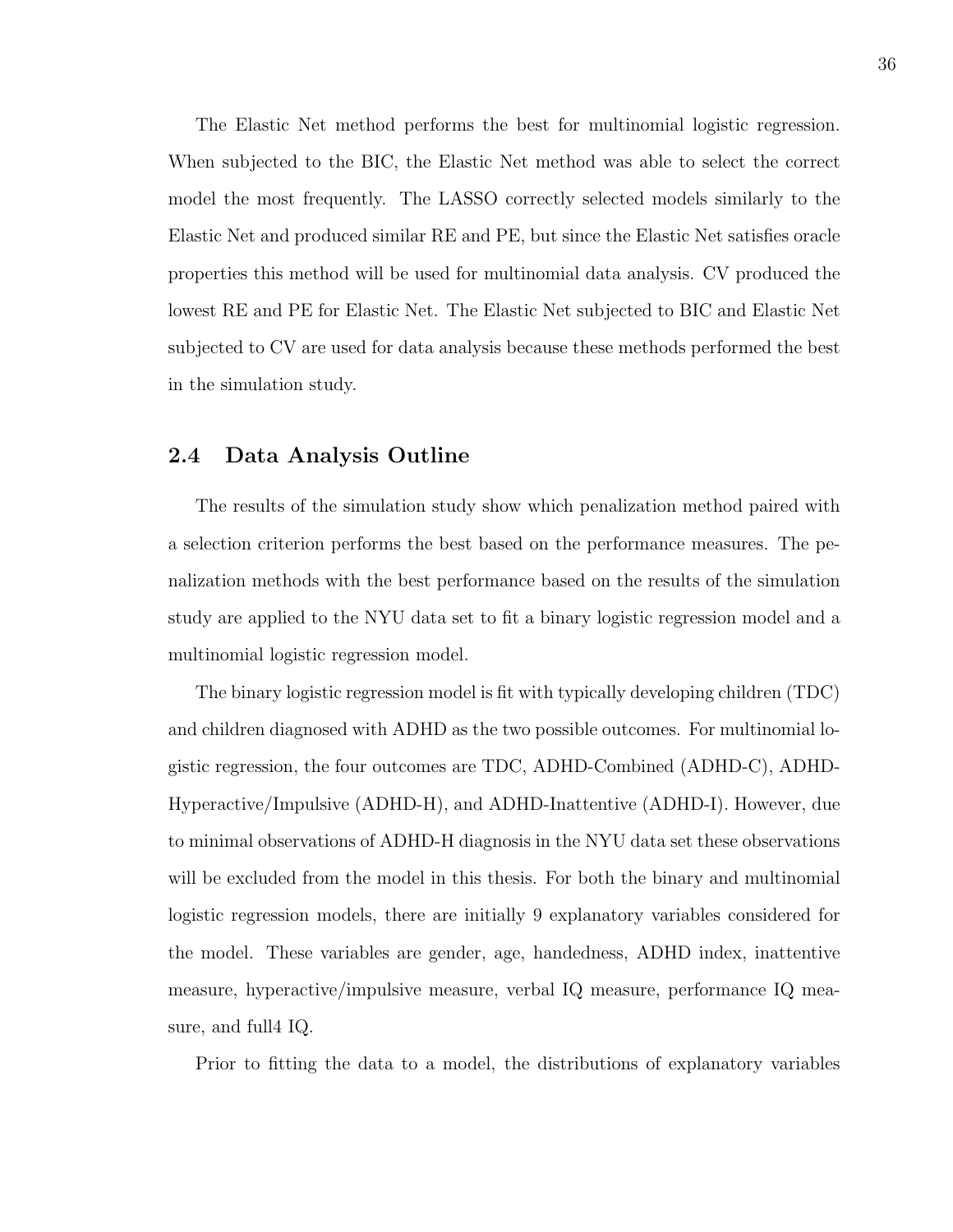in each response category are compared using box plots for continuous explanatory data and bar plots for categorical explanatory data. Comparing the distribution of explanatory variables within each category provides an initial look at which variables differ the most between categories. The variables that show significantly different distributions between the two categories are likely to be influential for differentiating between categories within the response. In addition to the plots, statistical tests are used to test for difference between categories.

In the binary case, the significance of the differences of explanatory variables within response categories is tested using a  $\chi^2$  test for categorical explanatory variables and a student's t-test for continuous explanatory variables. For the multinomial case, the significance of categorical explanatory variables between response categories is tested using a  $\chi^2$  test, and for the continuous explanatory variables an analysis of variance (ANOVA) test is used for testing differences. With all types of tests, a p-value < .05 implies that there is a significant difference of explanatory variables among categories. For both multinomial and binary logistic regression models without penalty, a goodness-of-fit test is applied to test if the model is appropriate and the significance of each variable in the model is tested. A t-test is used for the binary model and an ANOVA  $F$  test is used in the multinomial model. Again, a p-value  $\lt$ .05 means that the model is good.

The accuracy of the models is tested by calculating a classification error. The classification error is computed by comparing the true response to the predicted response from the model and dividing by the number of observations. The error is the average number of mis-classifications over the set of explanatory data that are being tested. The classification error is computed for both the test set and the training set. The training set is the set of data used to fit the model and the test set is an alternative set of data from the NYU data set used for testing the models.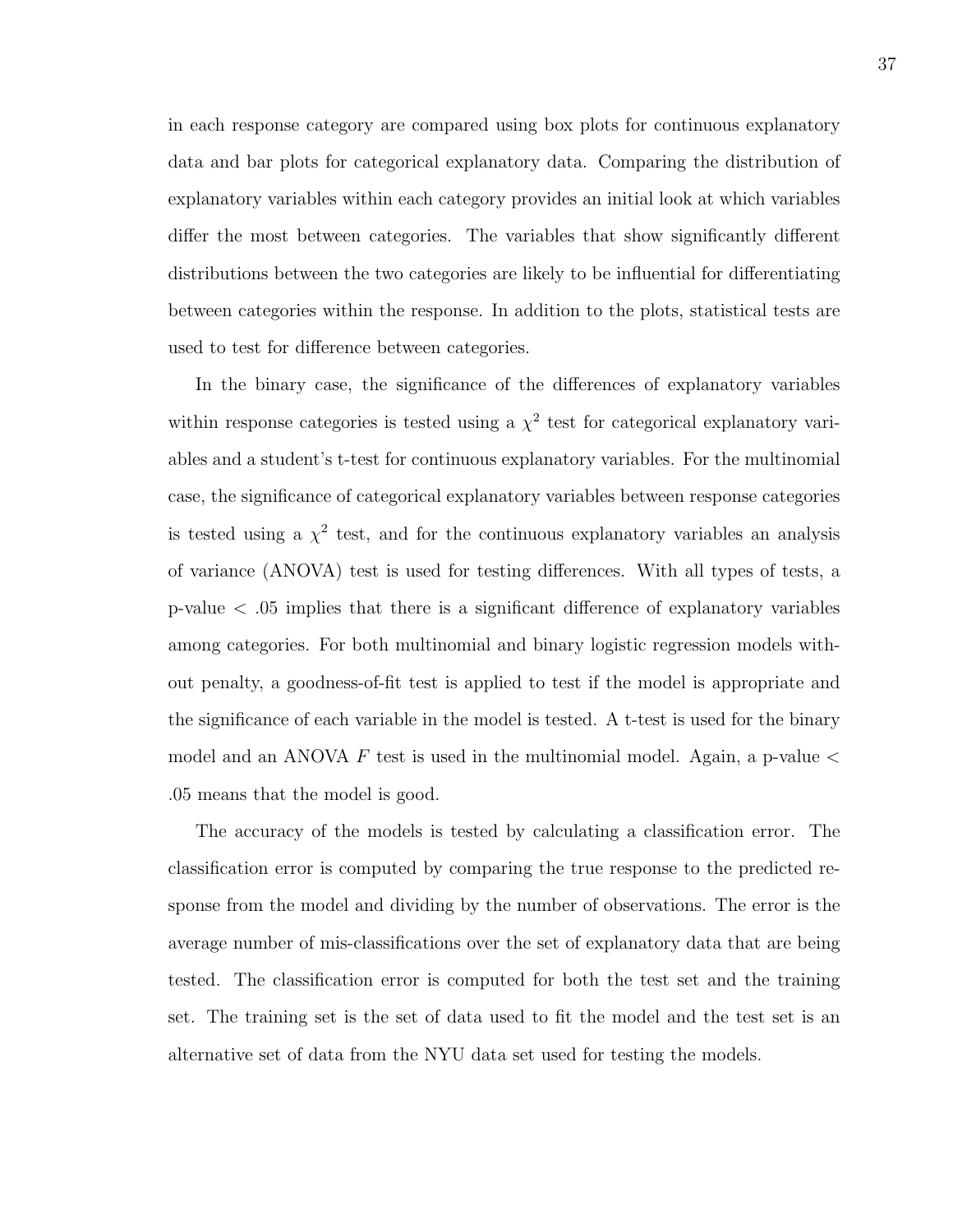Subjecting the binary and multinomial logistic regression models to a variable shrinkage and selection method will reduce the influence of some of the explanatory variables. Some of the explanatory factors may have their influence reduced to zero removing them from the model. Applying a penalty to the model makes significance testing of the model difficult, so the classification error is the only form of testing that is applied to penalized models. The simulation has shown that the BIC or CV applied to the Elastic Net penalty provides the best results for multinomial logistic regression, and that BIC applied to the LASSO penalty produces the best results for the binary logistic model. However, the classification error is calculated for each penalty subjected to each selection criterion. The explanatory variables that remain present after applying the shrinkage and selection methods are considered to be influential on the model.

## 3 Results

### 3.1 Binomial Logistic Data Analysis

Comparing explanatory data between response categories provides basic information on how each variable differs between categories. Figure 2 compares the number of males against the number of females in the TDC versus the ADHD. Figure 2 shows that there are more females in the TDC category than males and that there are more males in the ADHD. Figure 2 shows that there might be a significant difference between the number of males and number of females diagnosed with ADHD.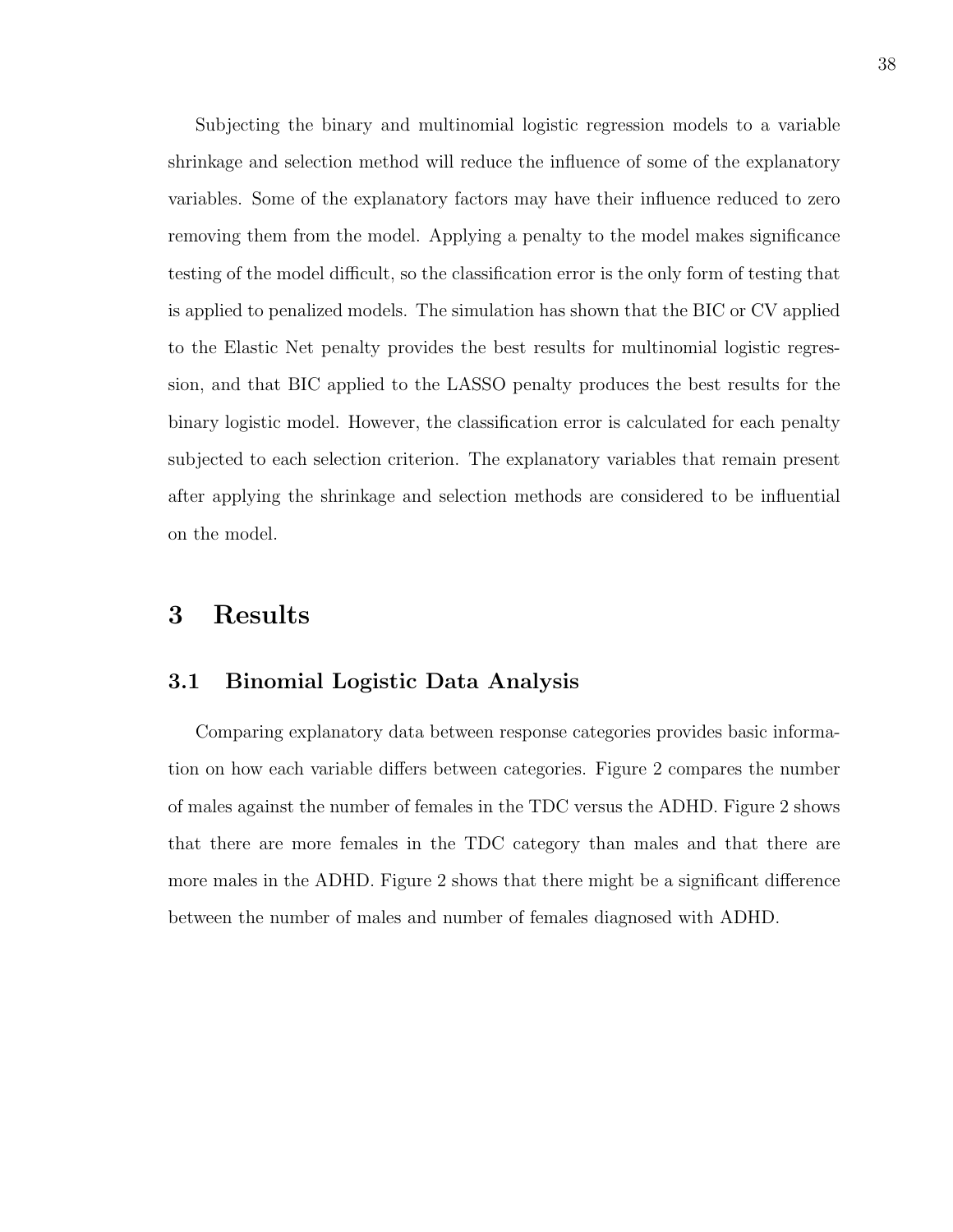

Figure 2: Comparison of gender between TDC and ADHD.



Figure 3: Comparison of age between TDC and ADHD.



Figure 4: Comparison of handedness between TDC and ADHD.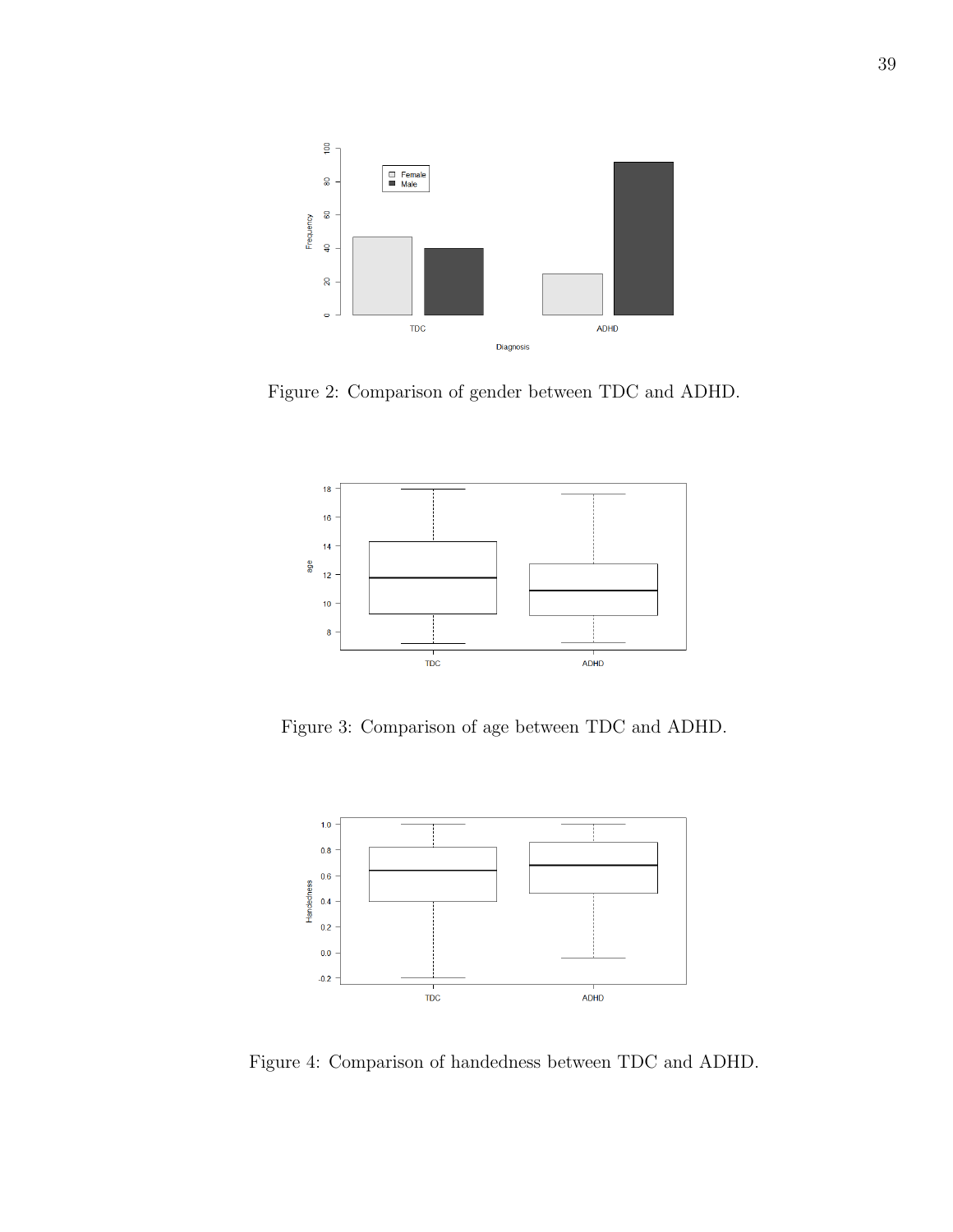

Figure 5: Comparison of ADHD Index measure between TDC and ADHD.



Figure 6: Comparison of Inattentive measure between TDC and ADHD.



Figure 7: Comparison of Hyperactive/Impulsive measure between TDC and ADHD.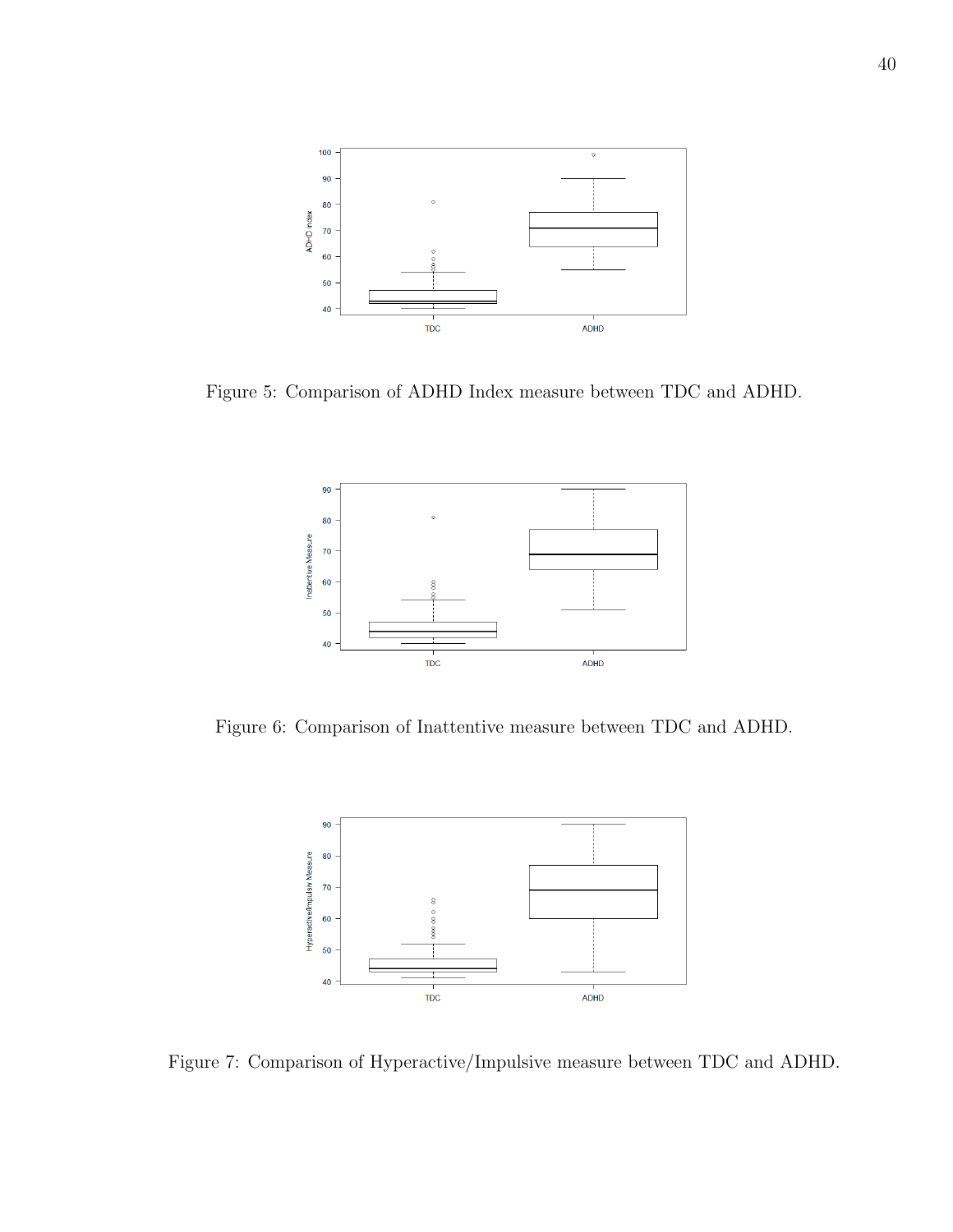

Figure 8: Comparison of Verbal IQ between TDC and ADHD.



Figure 9: Comparison of Performance IQ between TDC and ADHD.



Figure 10: Comparison of Full4 IQ between TDC and ADHD.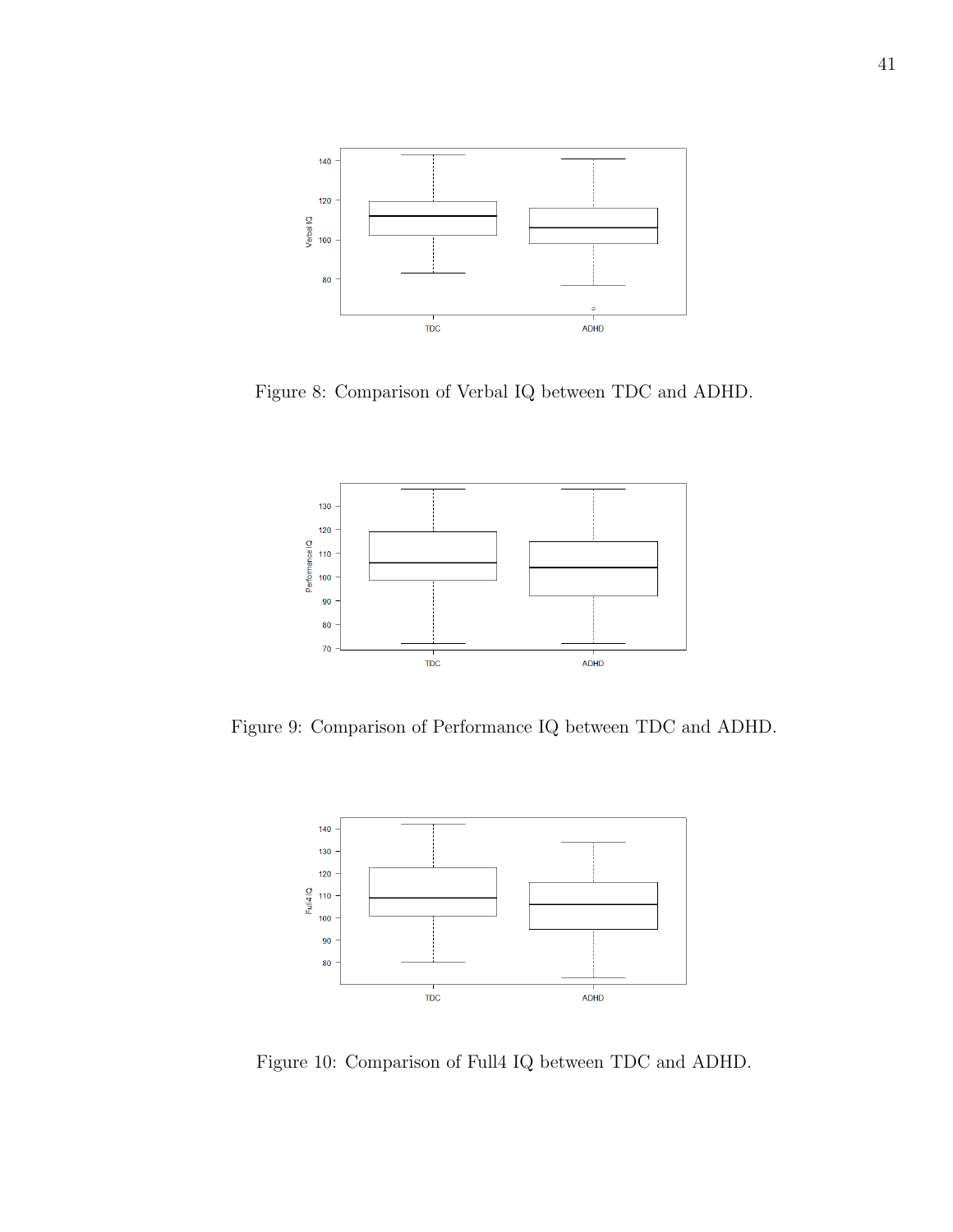Figures 3 through 10 compare the distribution of each of the explanatory variables from the data set between the two categories: TDC and ADHD using box plots. For age and handedness, the distributions between the two categories seem fairly similar. The ADHD group is slightly skewed towards the younger ages and the age range of the middle 50% of the ADHD group is more narrow than that of the TDC group. The distribution of handedness between the two groups is relatively similar. Both the TDC and ADHD groups have their distributions skewed towards being right handed with a mean of about 0.6. The ADHD index, inattentive measure, and hyperactive/impulsive measure show significantly different distributions between TDC and ADHD. For all three variables, the TDC distribution remains entirely between 40 and 60 and is skewed heavily towards the lower measures aside from a few outliers. For these variables, the ADHD is more normal in shape and tends to hold higher values than the TDC. The difference between distributions among categories implies that ADHD index, inattentive measure, and hyperactive/impulsive measure are influential in ADHD diagnosis. The three IQ measures show similar distributions between the two categories. The ADHD group appears to have a slightly lower average within the three groups, but there does not appear to be a significant difference of distribution of the three IQ measures between the categories.

|          | Gender      | Age       | Handedness  | ADHD Index | Inattentive |
|----------|-------------|-----------|-------------|------------|-------------|
| P-Value: | < 0.05      | 0.0678    | 0.0858      | ${}< 0.05$ | < 0.05      |
|          | Hyperactive | Verbal IQ | Performance | Full 4 IQ  |             |
|          | Impulsive   |           | IQ          |            |             |
| P-Value: | < 0.05      | 0.0315    | 0.1157      | 0.0475     |             |

Table 28: Significance Test Results for Variables in TDC vs. ADHD

Table 28 shows the results of significance tests for each variable. For each variable the test determines if there is a significant difference between the two response categories. If a p-value is  $\lt 0.05$ , then the difference is considered significant. Since gender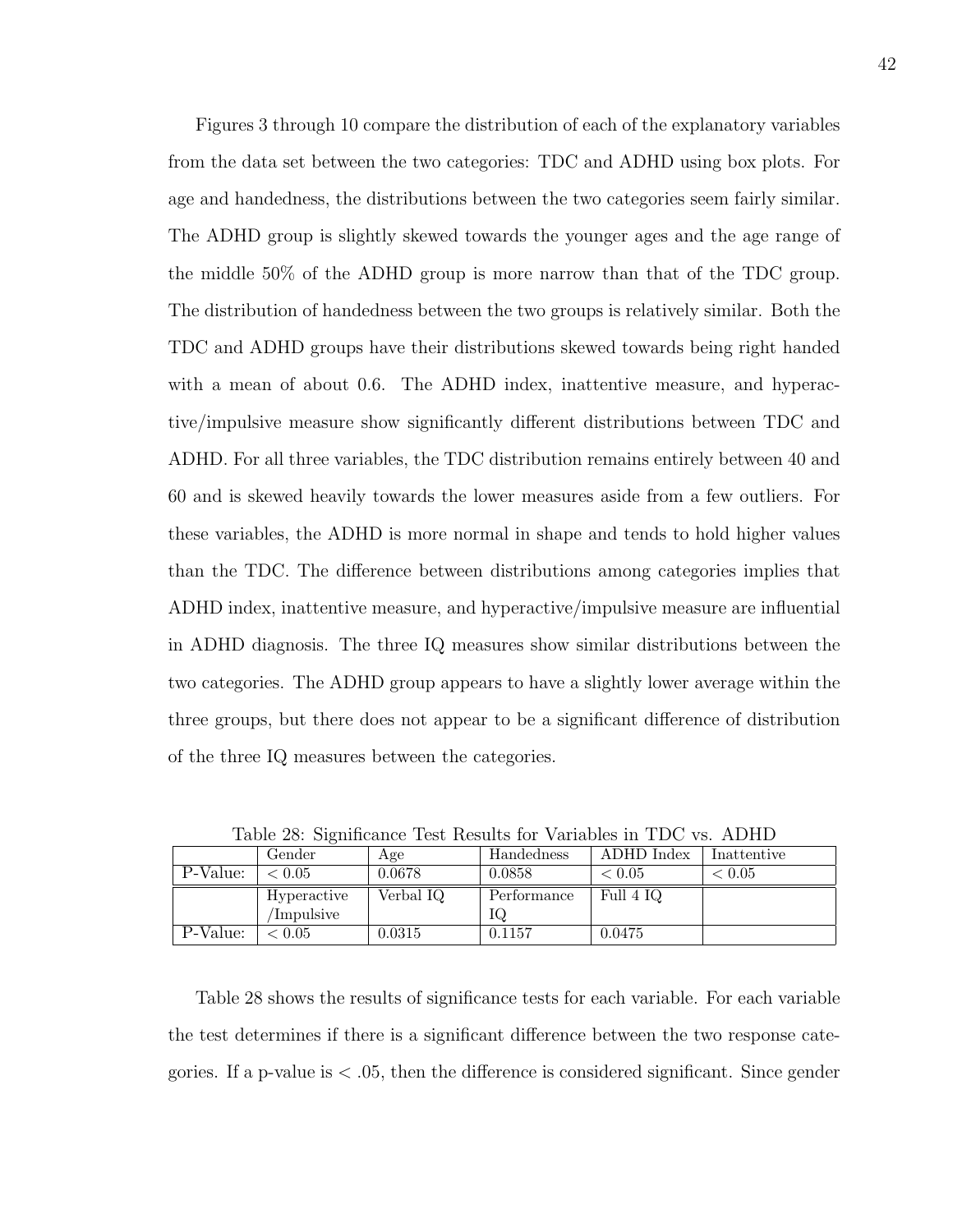is a categorical variable, the significance of gender was tested using a  $\chi^2$  test. Since all other explanatory variables are continuous, the significance was tested with a t-test. The p-values for gender, ADHD index, inattentive measure, hyperactive/impulsive measure, verbal IQ, and full4 IQ are considered to be significant. This means that there is a significant difference in gender, ADHD index, inattentive measure, hyperactive/impulsive measure, verbal IQ, and full4 IQ between the TDC and ADHD. The variables that are considered to be significant are likely to be selected in the binary logistic regression model.

|          | Gender      | Age       | Handedness  | ADHD Index | Inattentive |
|----------|-------------|-----------|-------------|------------|-------------|
| P-Value: | 0.0213      | 0.9506    | 0.9352      | 0.1844     | 0.1761      |
|          | Hyperactive | Verbal IQ | Performance | Full 4 IQ  |             |
|          | Impulsive   |           | IQ          |            |             |
| P-Value: | 0.0849      | 0.6012    | 0.4552      | 0.5128     |             |

Table 29: Significance Test Results from the Binary Logistic Regression Model

Table 29 shows the significance test results for individual  $\beta$  values in the model after fitting an unpenalized binary logistic regression model to the data. These beta values are tested against zero. Again, a  $p$ -value  $\lt 0.05$  is considered to be significant. A coefficient that is considered to be significant means that the coefficient is significantly different from zero. This test shows that only the coefficient of gender is considered to be significantly different from zero. However, applying an analysis of variance (ANOVA) goodness-of-fit test to the model, the resulting p-value is  $< 0.05$ which means that the model is appropriate. The classification error is calculated by using the model to predict a response category and calculating the proportions of incorrect classifications. The classification error of the training set (the set of data used to fit the model) is 0.0147 which means that about 1.5% of classifications are incorrect for the training set. The classification error of the test set (a set of data used for testing the model) is 0.0286 which means that about 2.9% of classifications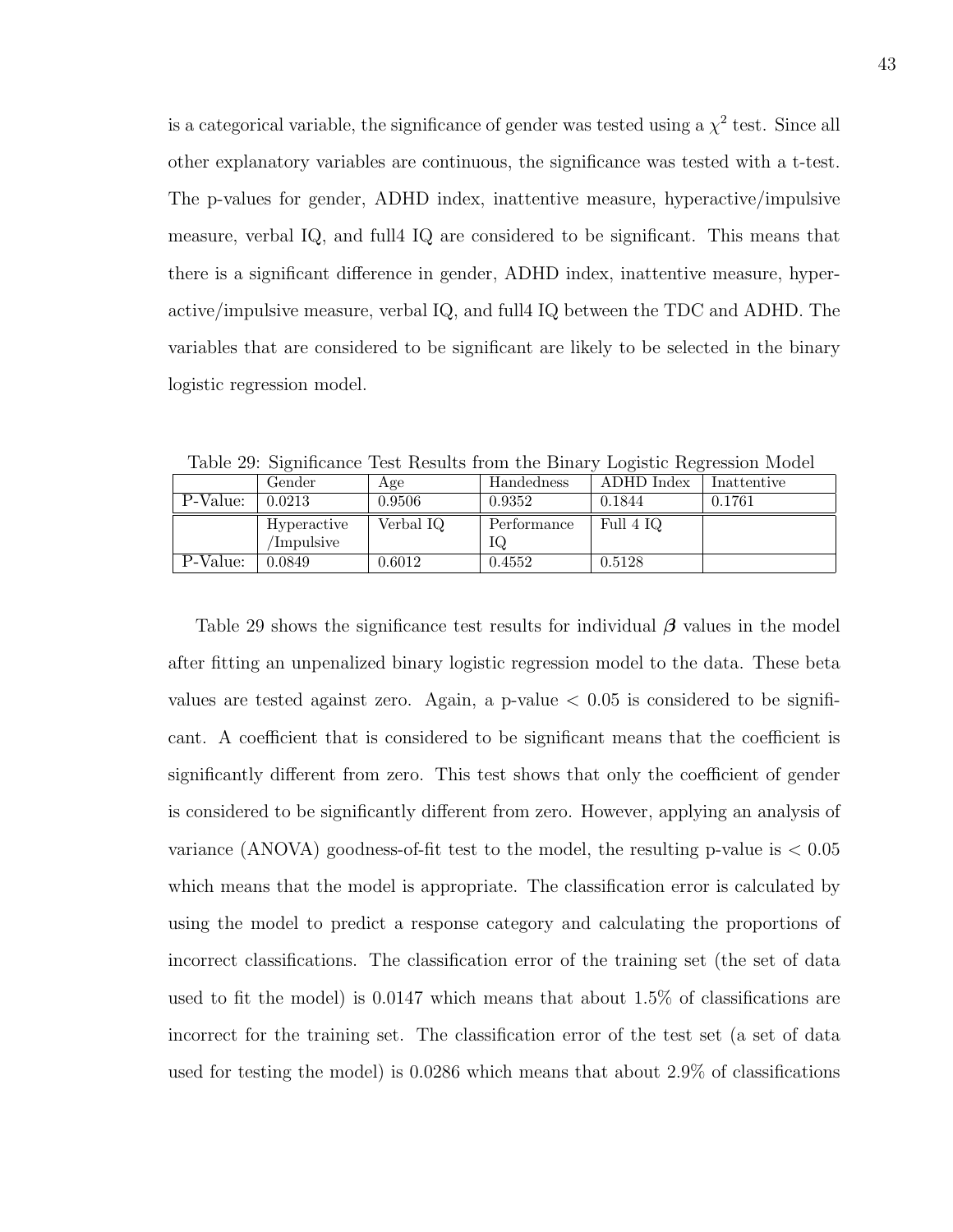are made incorrectly. Table 30 shows the predicted response when applying the test set and the training set to the fitted model. The model incorrectly identified one individual in the training set who is in the ADHD category as an individual in the TDC, and the model incorrectly identified three individuals as diagnosed with ADHD when they are in the TDC category. Overall, this model performs quite well. Applying the model to the test set and the training set both showed a small classification error, meaning that the model is likely to classify an observation correctly.

Table 30: Predicted Response for Test Set and Training Set from the Unpenalized Binary Logistic Regression Model

|            | Test Set   |      | Training Set |            |      |  |
|------------|------------|------|--------------|------------|------|--|
|            | True       |      |              | True       |      |  |
| Prediction | <b>TDC</b> | ADHD | Prediction   | <b>TDC</b> | ADHD |  |
| <b>TDC</b> | 10         |      | <b>TDC</b>   | 84         | U    |  |
| ADHD       | U          | 24   | ADHD         | 3          | 117  |  |

Applying a penalty to the model helps determine which factors are influential in ADHD diagnosis. Here the LASSO penalty, when subjected to the BIC and CV, are analyzed. The ADHD data analysis for the binary logistic regression model will focus on the LASSO penalty where the penalty is selected by the BIC or the CV because the simulation study showed that the LASSO performs the best when applied to a binary logistic regression model. The glmnet function from the glmnet library in R is used to fit the model. For binomial models, glmnet creates one set of coefficients,  $\beta$ . Significance tests for penalized models cannot be computed so the analysis will focus on classification error and which variables are selected for the model.

The LASSO penalization method selects gender, ADHD index, inattentive measure, and hyperactive/impulsive measure as influential variables when subjected to the BIC. This means that gender, ADHD index, inattentive measure, and hyperac-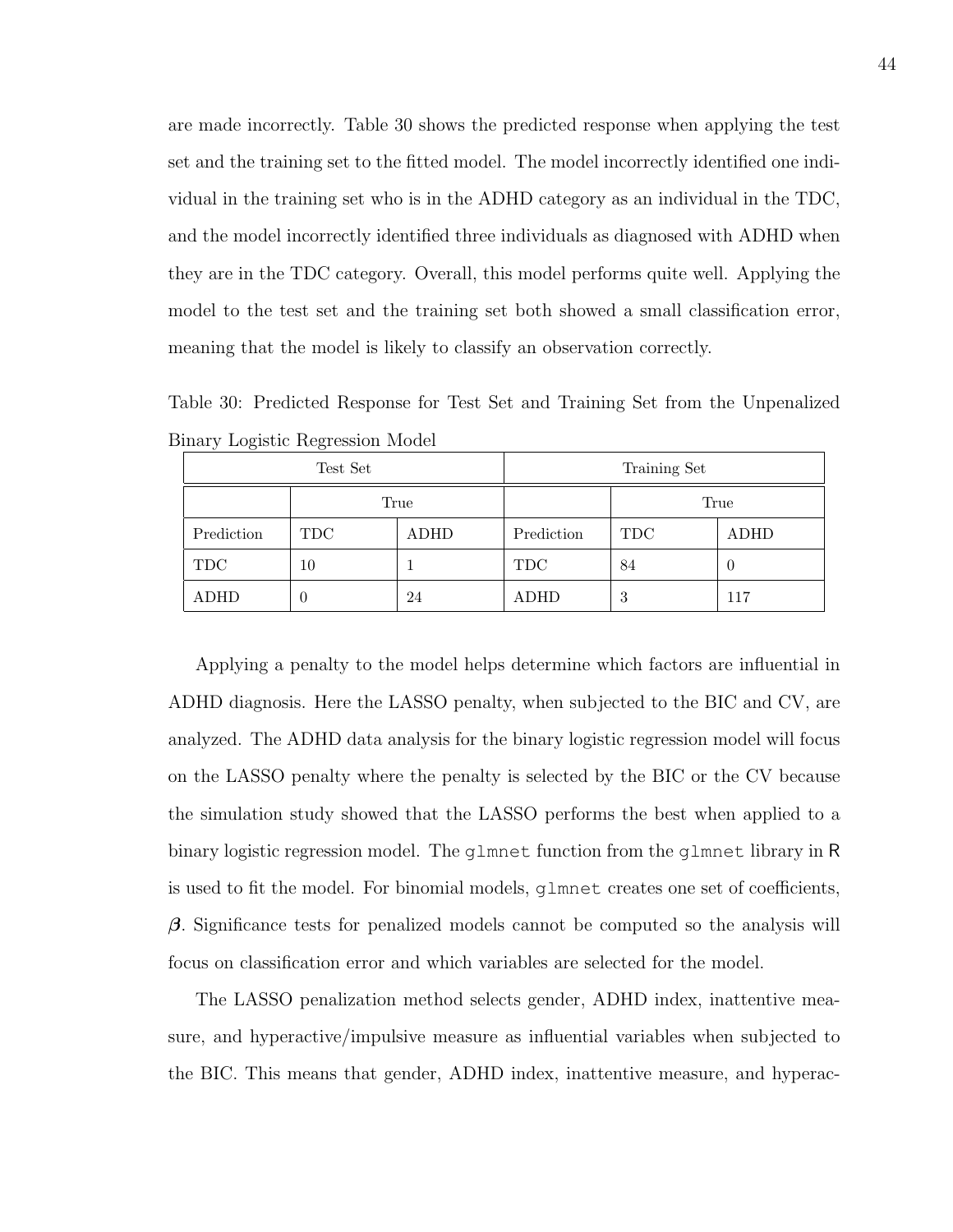tive/impulsive measure are considered to be influential variables, and the variables that were shrunk to zero such as age and handedness are not influential. It is not surprising that the ADHD measures were selected for the model, but it is interesting that gender was selected. The classification error when subjecting the LASSO to the BIC is 0.0286 when the test set of explanatory variables is applied to the model. The classification error for the training set is 0.0147. Table 31 shows the predicted response for the test set and the training set. This table shows the correct classifications and the mis-classifications for each set of data. It is notable that the mis-classification rates are the same for this penalized model and the unpenalized model above. In addition, each model appears to make the same mis-classification for both sets of data.

| ╯           |          |      |              |            |      |  |  |
|-------------|----------|------|--------------|------------|------|--|--|
|             | Test Set |      | Training Set |            |      |  |  |
| True        |          |      | True         |            |      |  |  |
| Prediction  | TDC.     | ADHD | Prediction   | <b>TDC</b> | ADHD |  |  |
| <b>TDC</b>  | 10       |      | <b>TDC</b>   | 84         | U    |  |  |
| <b>ADHD</b> |          | 24   | ADHD         | 3          | 117  |  |  |

Table 31: Predicted Response for Test Set and Training Set with LASSO penalty and BIC

Subjecting the LASSO penalty to the CV selects ADHD index and inattentive measure as the influential variables. For this particular model selection, the remaining variables are considered not to be influential. This model is simpler than the model selected by the BIC. In general, simpler models are preferred if providing similar performance. The test set gives a classification error of 0.0286, and the training set gives a classification error of 0.0392. The predicted response is compared to the true response in Table 32. Table 32 shows that the model fitted based on the CV has the same mis-classification as the model fitted with BIC and the unpenalized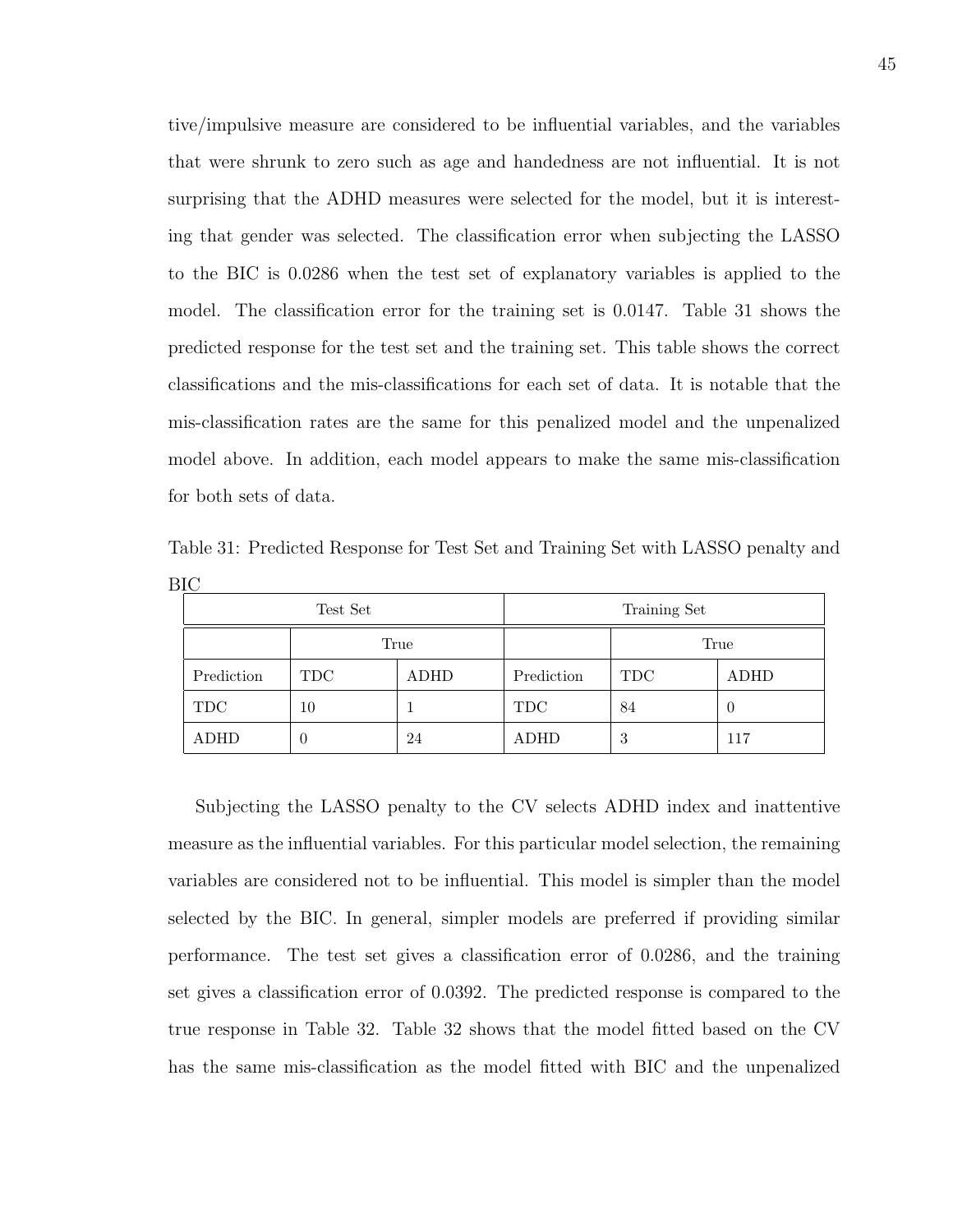model for the test set, however, the model fitted based on the CV made more misclassifications than the other two fitted models. This model seems to have more trouble differentiating between TDC and ADHD than previous models. Although the model selected by CV is simpler than the model selected by the BIC, the model produces more mis-classifications.

Table 32: Predicted Response for Test Set and Training Set with LASSO penalty and CV Selection Criterion

|             | Test Set    |      | Training Set |                    |     |  |
|-------------|-------------|------|--------------|--------------------|-----|--|
|             |             | True |              | True               |     |  |
| Prediction  | TDC<br>ADHD |      | Prediction   | <b>TDC</b><br>ADHD |     |  |
| <b>TDC</b>  | 10          |      | <b>TDC</b>   | 81                 | 2   |  |
| <b>ADHD</b> | U           | 24   | ADHD         | 6                  | 115 |  |

### 3.2 Multinomial Logistic Data Analysis

For multinomial data analysis, the goal is to identify which factors are influential for classifying each response category. The three categories are 0 - TDC, 1 - ADHD-C, and 3 - ADHD-I. The gender distribution within the three categories is shown in Figure 11. Figure 11 shows that both ADHD sub-categories are predominantly male. The TDC group is predominantly female. There appears to be a difference in gender between TDC and the other two categories, but there does not appear to be a significant difference in gender between the two ADHD categories. Figure 12 shows the comparison of the distribution of age between the three categories. There does not appear to be a large age difference between the three categories. ADHD-C is skewed towards the lower ages and both the ADHD subcategories have a lower median age than the TDC category. Figure 13 shows the distribution of handedness between the three categories. All three distributions are skewed towards being right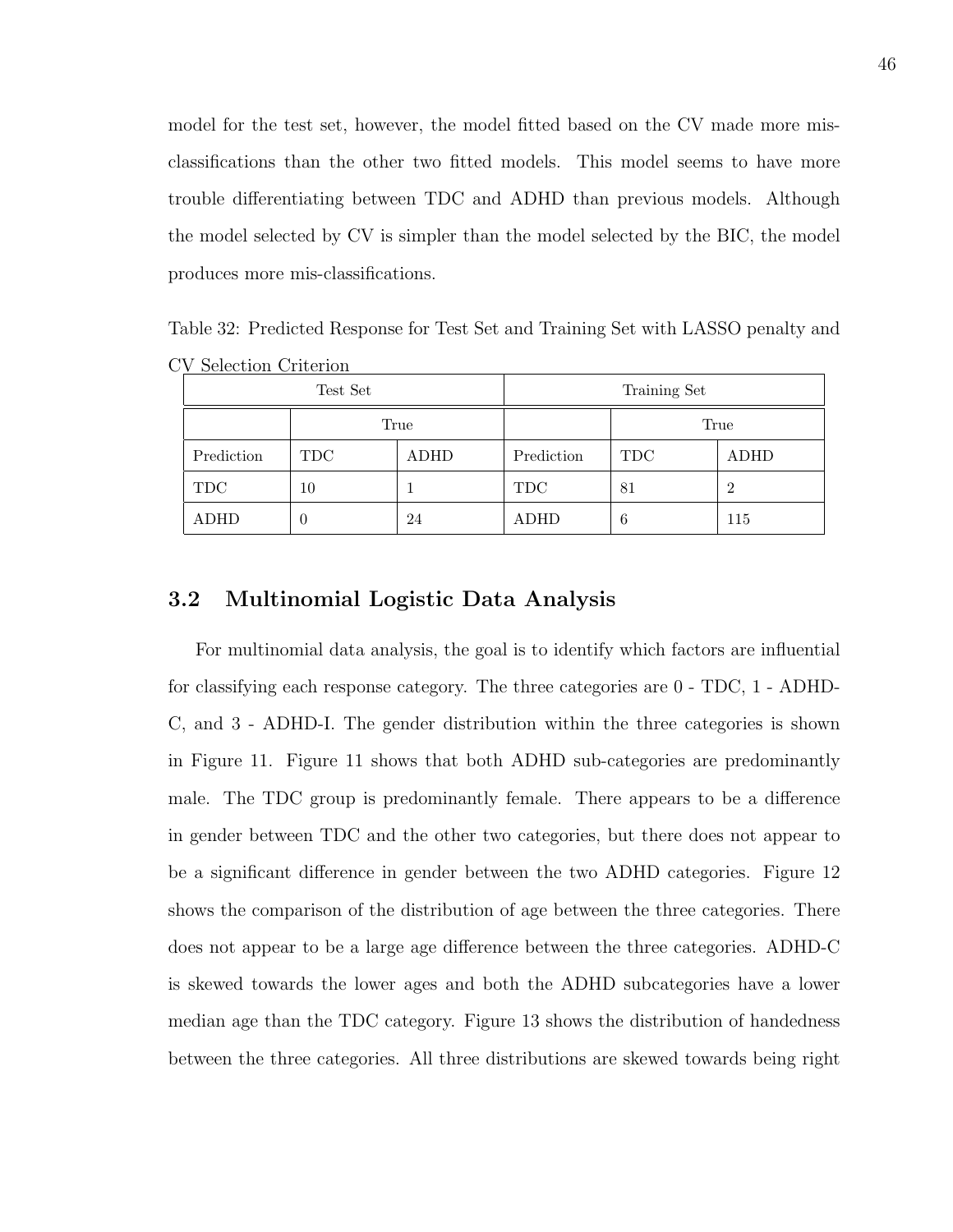handed. There does not appear to be a significant difference in handedness between the three categories. The ADHD-I category has less variation than the other two categories.



Figure 11: Comparison of gender between TDC, ADHD-C, and ADHD-I.



Figure 12: Comparison of age between TDC, ADHD-C, and ADHD-I.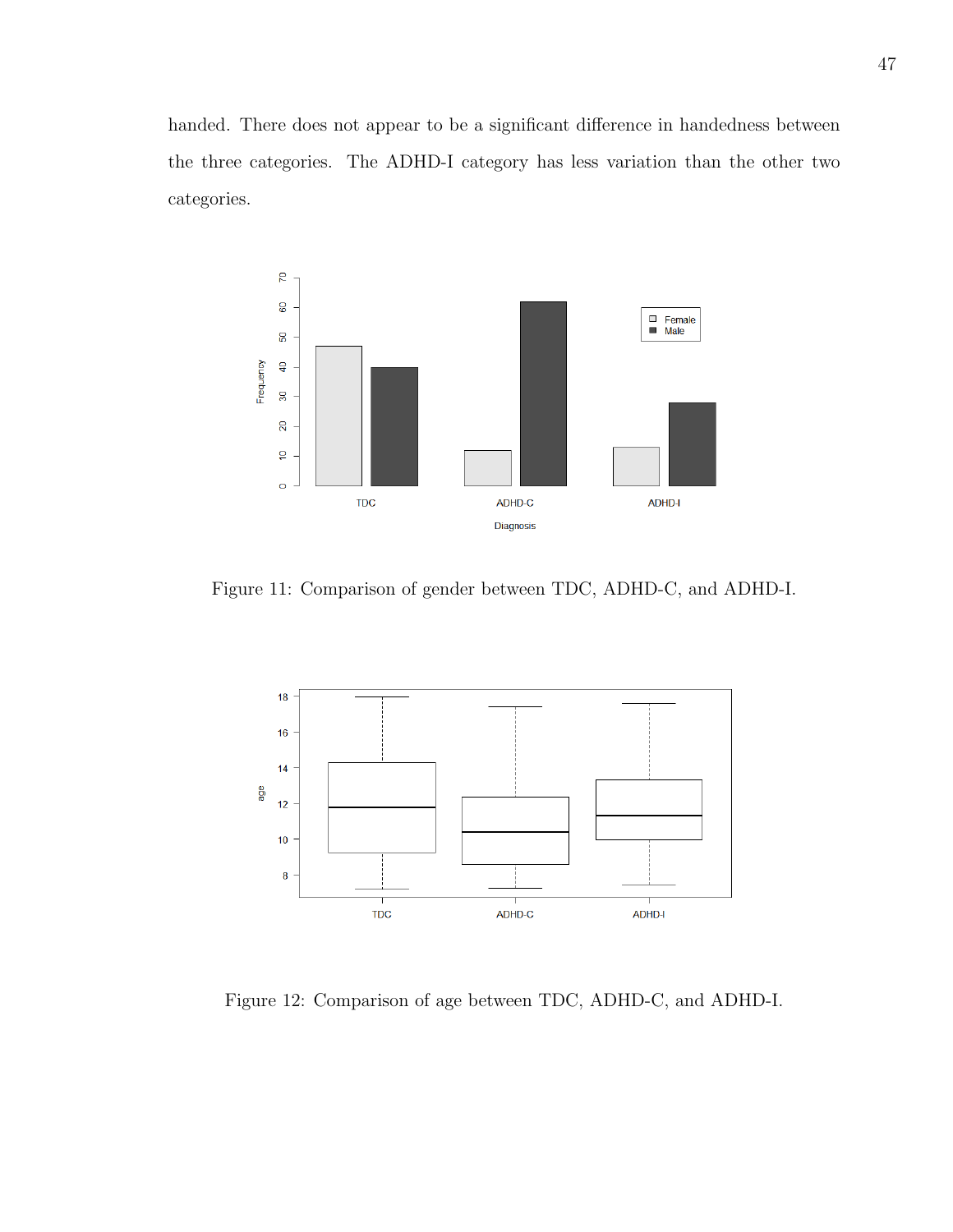

Figure 13: Comparison of handedness between TDC, ADHD-C, and ADHD-I.

Figures 14, 15, and 16 display the distributions within the three categories for ADHD index, inattentive measure, and hyperactive/impulsive measure respectively. For each of these measures, the TDC is heavily skewed towards the lower values, and aside from a few outliers the distribution is entirely under a measure of sixty. There appears to be a significant difference between TDC and the ADHD subtypes for all three of these measures. The subcategories of ADHD show relatively similar distributions for the inattentive measure and the ADHD index measure; however, the distribution of ADHD-C and ADHD-I for the hyperactive/impulsive measure look significantly different. This means that the hyperactive/impulsive measure might be influential for differentiating between ADHD-C and ADHD-I.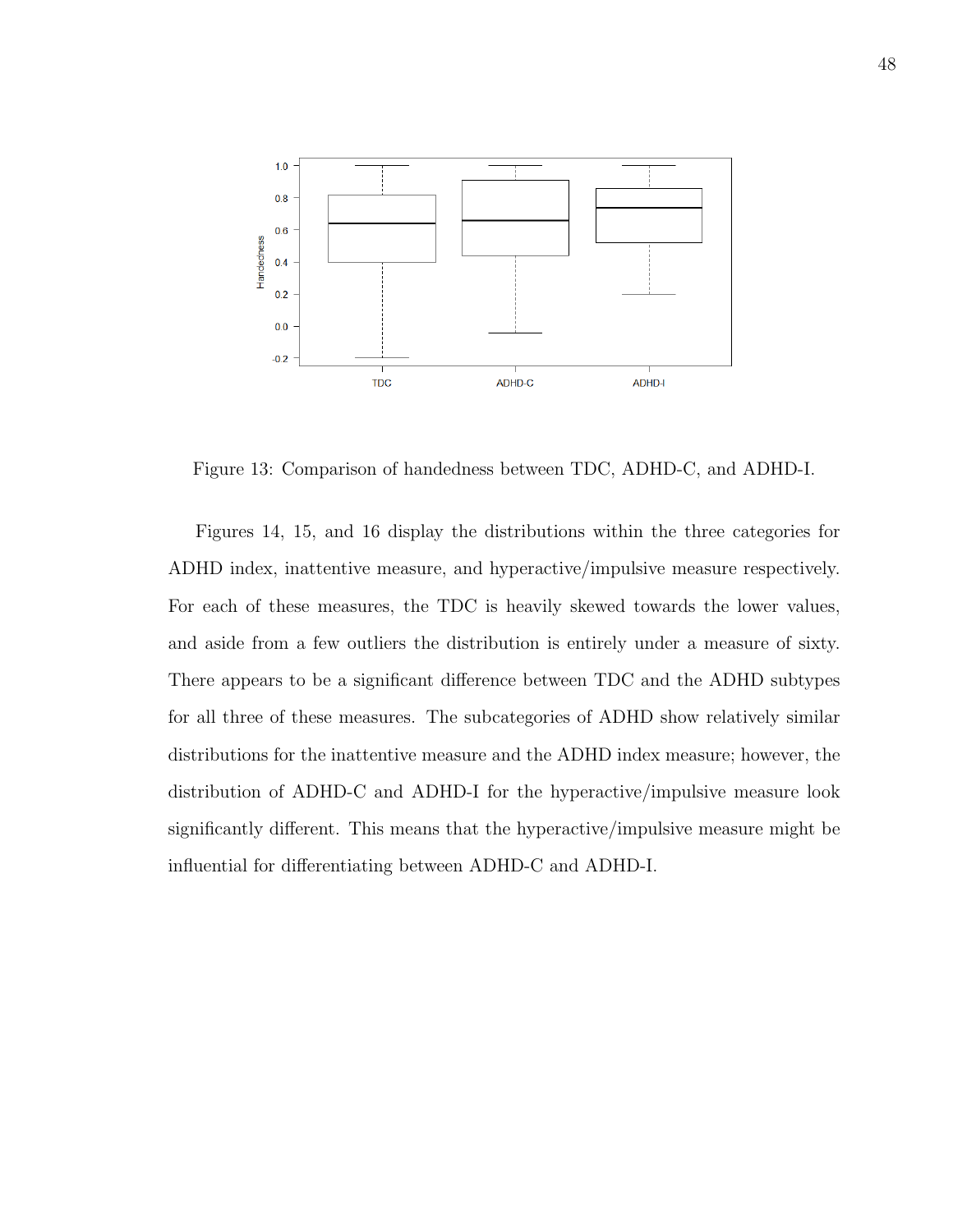

Figure 14: Comparison of ADHD Index measure between TDC, ADHD-C, and ADHD-I.



Figure 15: Comparison of inattentive measure between TDC, ADHD-C, and ADHD-I.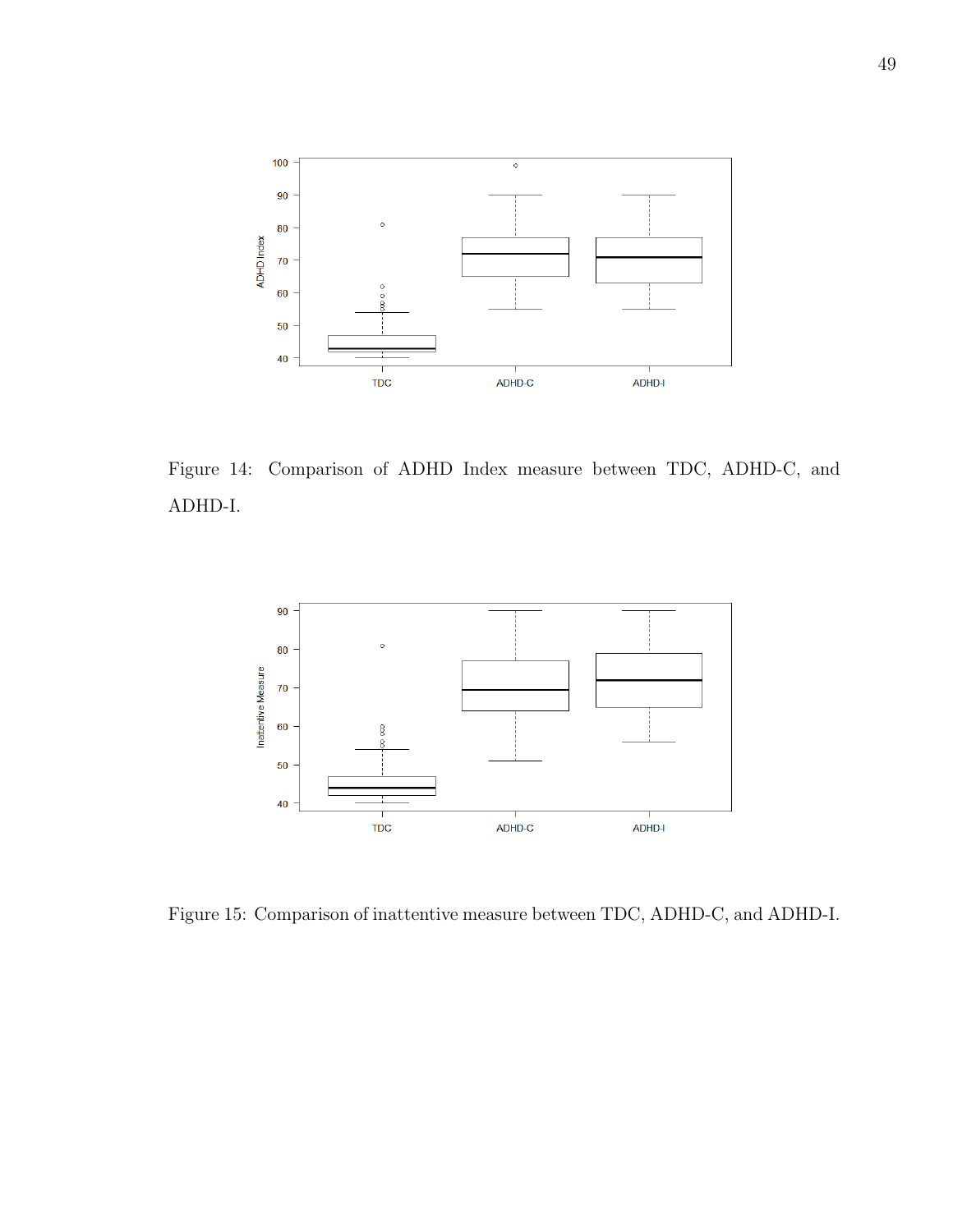

Figure 16: Comparison of Hyperactive/Impulsive measure between TDC, ADHD-C, and ADHD-I.

Figures 17, 18, and 19 show the distribution of the data within each of the three categories for the verbal IQ, performance IQ, and full4 IQ. The distribution of the data within each category is similar for all three IQ measures. Both ADHD-C and ADHD-I show a slightly lower median than TDC, and ADHD-C has a slightly lower median than the ADHD-I, but the difference does not appear to be significant. It does not appear that there is a significant difference in distribution for each category for the three IQ measures.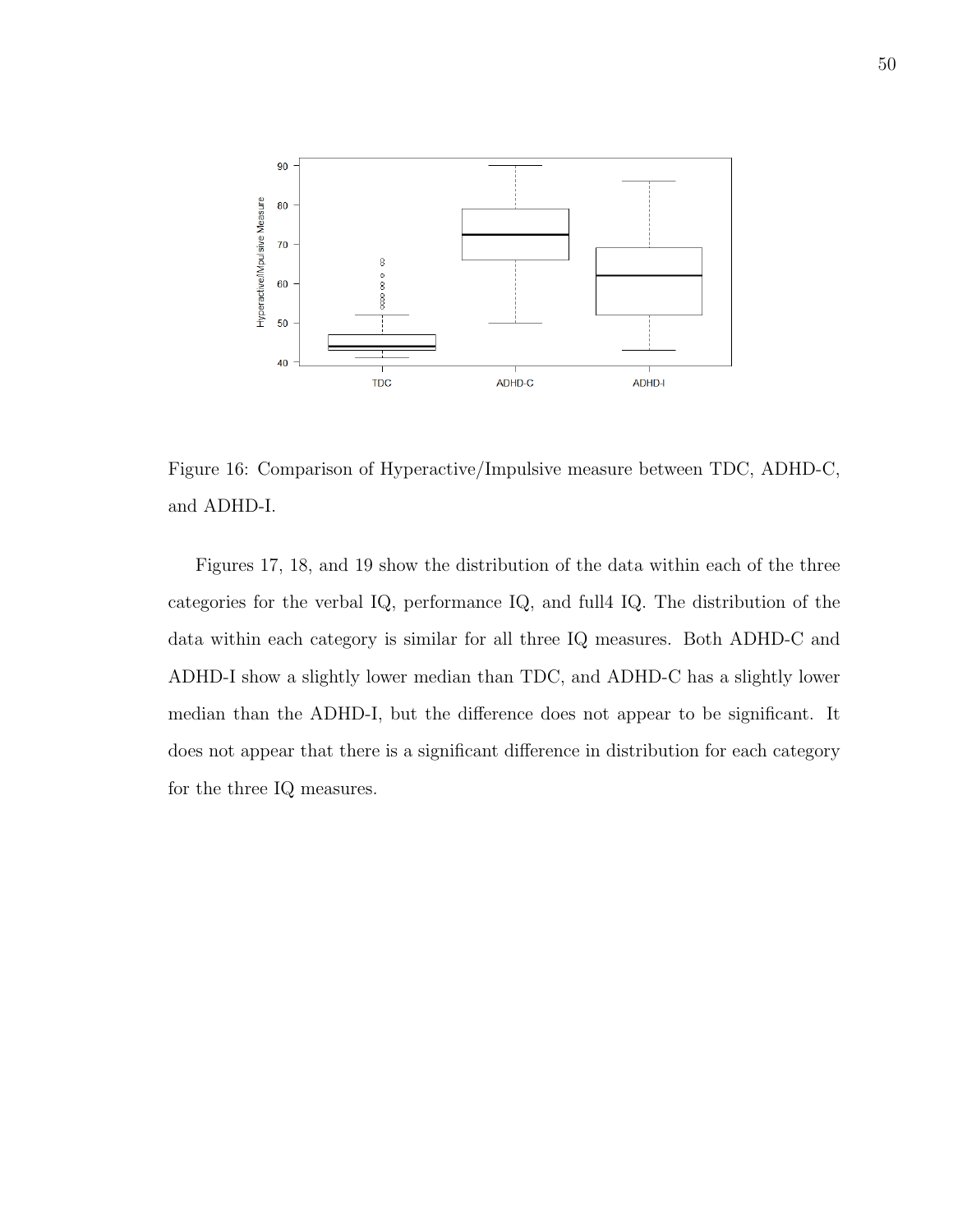

Figure 17: Comparison of Verbal IQ between TDC, ADHD-C, and ADHD-I.



Figure 18: Comparison of Performance IQ between TDC, ADHD-C, and ADHD-I.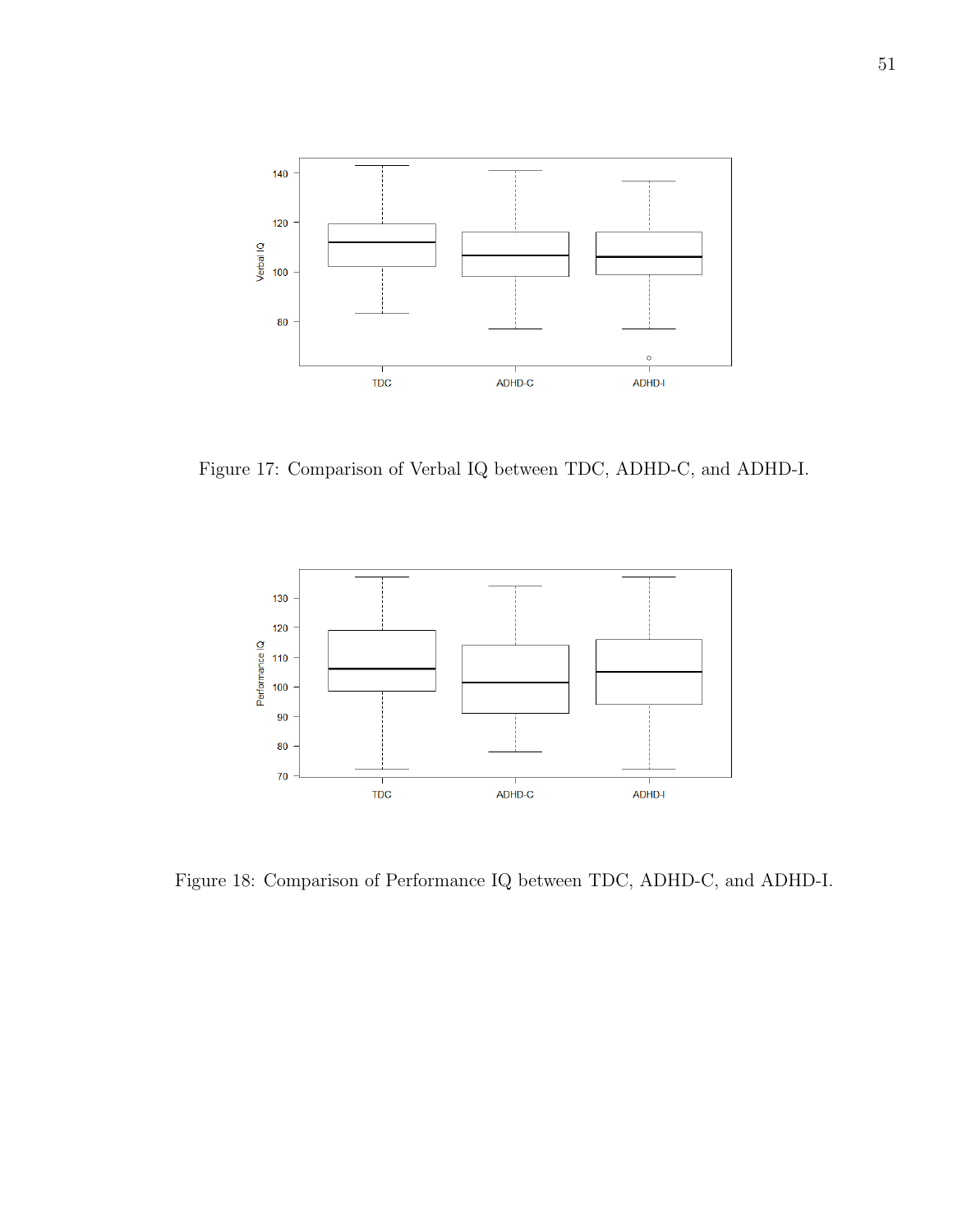

Figure 19: Comparison of Full4 IQ between TDC, ADHD-C, and ADHD-I.

Table 33 shows the result of significance testing to compare the three categories for each explanatory variable. The significance levels were determined using an ANOVA test because there are more than two categories being compared. A p-value < .05 is considered significant. The variables that have a significant difference between categories are gender, handedness, ADHD index, inattentive measure, and hyperactive/impulsive measure. This means that each of these variables differ significantly between the three categories. At least one of the variables differ significantly from the other two. The variables that have significant differences within categories will likely be included in the model to fit the data.

Table 33: Significance Test Results for Differences between TDC, ADHD-C and ADHD-I.

|          | Gender                      | Age       | Handedness  | ADHD Index | Inattentive |
|----------|-----------------------------|-----------|-------------|------------|-------------|
| P-Value: | $\stackrel{<}{_{\sim}}0.05$ | 0.9417    | 0.0373      | < 0.05     | ${}< 0.05$  |
|          | Hyperactive                 | Verbal IQ | Performance | Full 4 IQ  |             |
|          | Impulsive                   |           | IQ          |            |             |
| P-Value: | ∈0.05                       | 0.1044    | 0.6903      | 0.2852     |             |

Table 34 shows the significance test results for individual  $\beta$  values in the model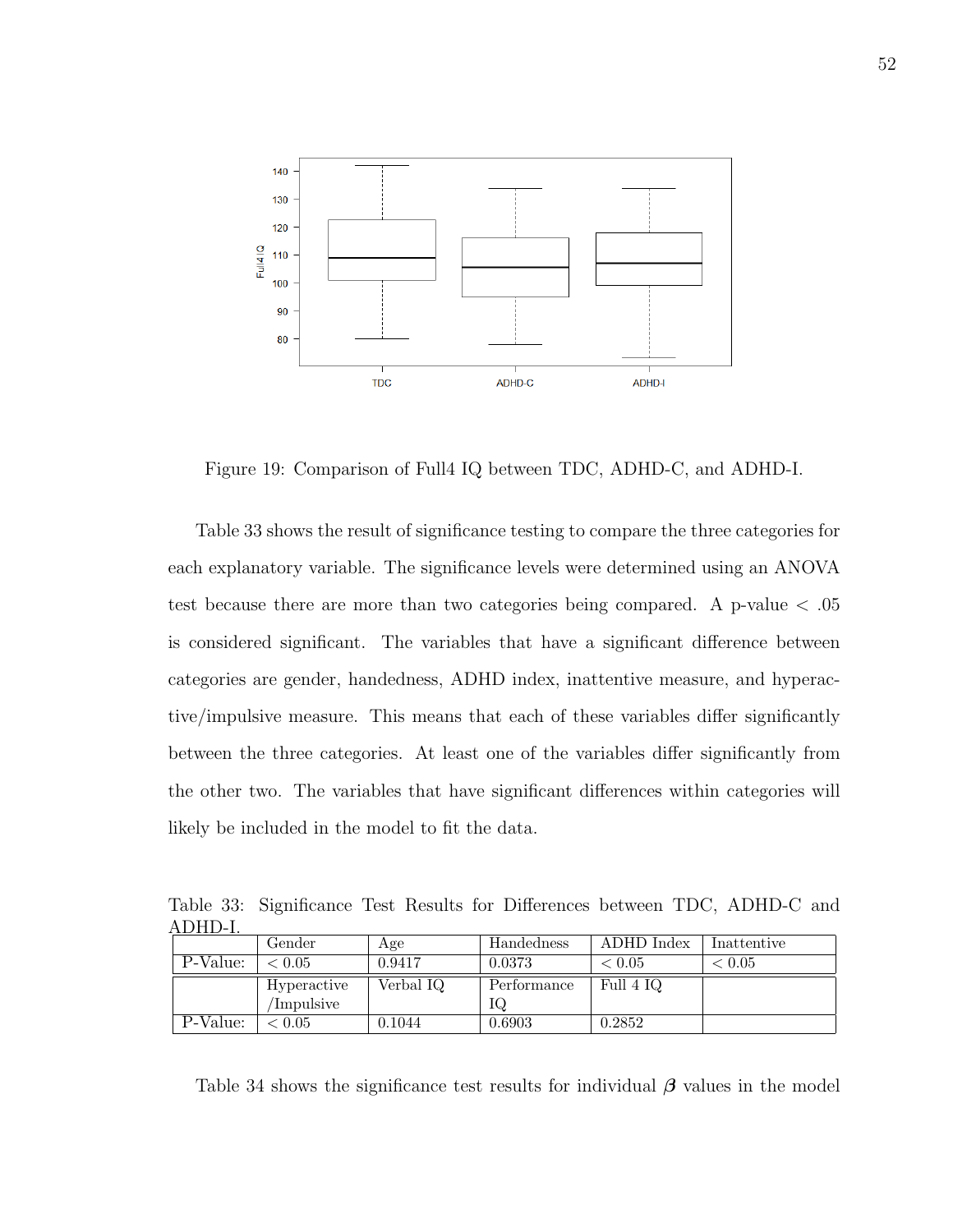after fitting an unpenalized multinomial logistic regression model. The coefficients  $\beta$ 's are tested against zero. The test determines if the value of  $\beta$  in the model is significantly different from zero. If the  $\beta$  is considered to be significant, that means that the corresponding variable should be included in the model. If the  $\beta$  is deemed insignificant, that means that the  $\beta$  is not influential on the model and could be removed. If a p-value  $\lt 0.05$ , then the  $\beta$  is considered to be significant. Since there are 3 categories, two different models are fit for the data. Tables 34 and 35 show the result of testing the significance of  $\beta$  in the two models. The upper left hand corner identifies which categorical responses the model fits. This test shows that only gender and hyperactive/impulsive measure are influential in the first model, and none of the variables in the second model are considered to be significant. By applying a goodnessof-fit test for multinomial models, we can determine if the model is good. The p-value for the goodness-of-fit test is given to be approximately zero, meaning that the model has an appropriate fit. The classification error when predicting a response using the test set of data is 0.2571, meaning that about 25% of the observations are incorrectly identified. The classification error of the training set is 0.1436 which is relatively low. Table 36 shows how the data were classified within the categories. Table 36 shows that the model quite accurately differentiates between the TDC and the other two categories, but the model has trouble differentiating between ADHD-C and ADHD-I as a majority of the mis-classifications occur between those two categories. The misclassifications between ADHD-C and ADHD-I are most likely due to there not being significant differences in explanatory variables between the two.

Gender | Age | Handedness | ADHD Index | Inattentive P-Value: 0.0022 0.3338 0.5804 0.3399 0.2742 Hyperactive /Impulsive Verbal IQ Performance IQ Full 4 IQ P-Value: 0.0026 0.4174 0.3008 0.3469

Table 34: Significance Test Results for individual  $\beta$  in the TDC vs ADHD-C Model.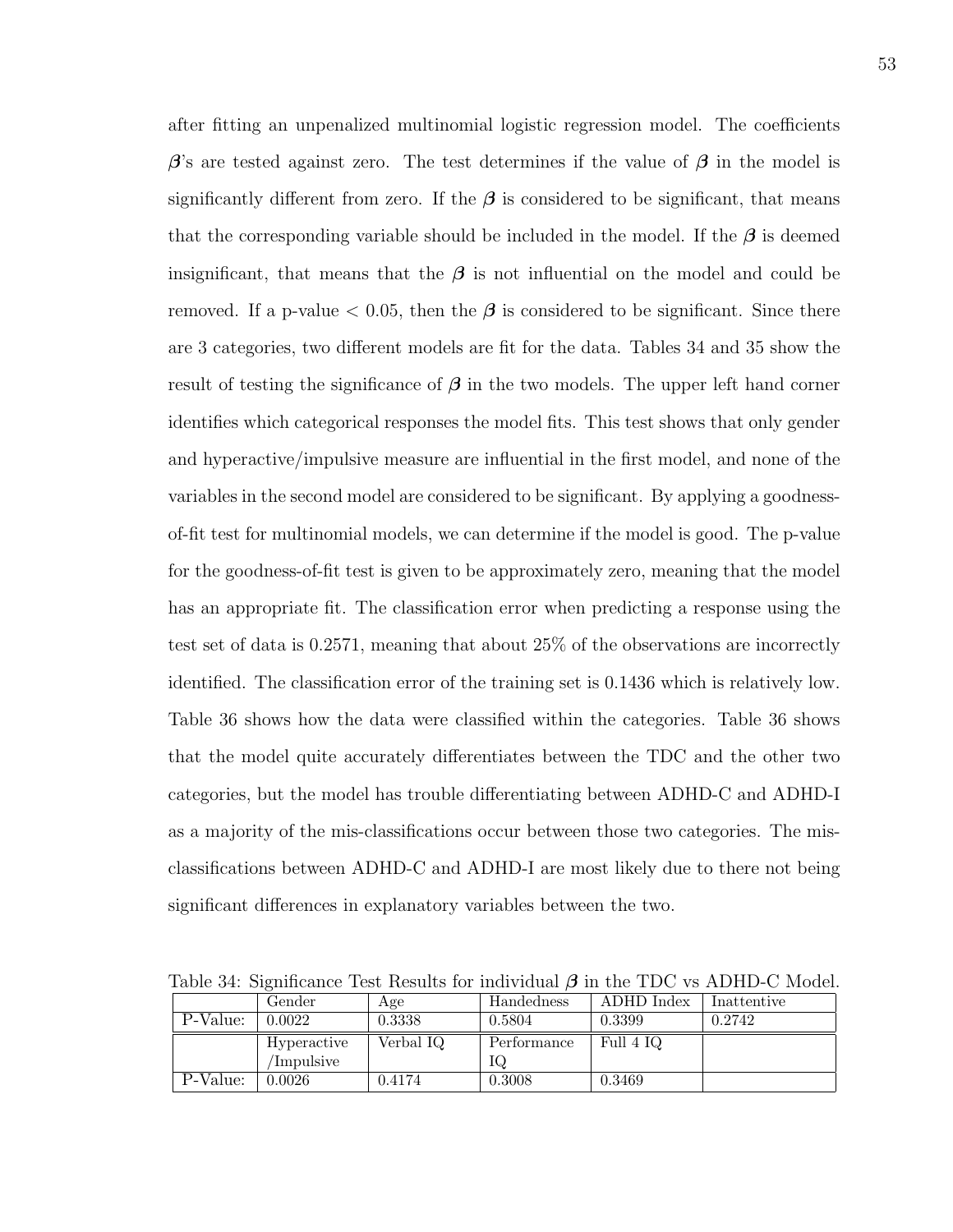| $\pm\omega\omega$ $\pm\omega$ , $\omega$ $\pm\sqrt{2}$ and $\omega\omega$ $\pm\omega\omega$ $\pm\sqrt{2}$ and $\omega\omega$ $\pm\sqrt{2}$ and $\omega\omega$ |             |           |             |            |             |  |  |  |
|---------------------------------------------------------------------------------------------------------------------------------------------------------------|-------------|-----------|-------------|------------|-------------|--|--|--|
|                                                                                                                                                               | Gender      | Age       | Handedness  | ADHD Index | Inattentive |  |  |  |
| P-Value:                                                                                                                                                      | 0.1577      | 0.8798    | 0.6231      | 0.1260     | 0.1675      |  |  |  |
|                                                                                                                                                               | Hyperactive | Verbal IQ | Performance | Full 4 IQ  |             |  |  |  |
|                                                                                                                                                               | Impulsive   |           | IQ          |            |             |  |  |  |
| P-Value:                                                                                                                                                      | 0.6918      | 0.6982    | 0.5852      | 0.6361     |             |  |  |  |

Table 35: Significance Test Results for individual  $\beta$  in the TDC vs ADHD-I Model.

Table 36: Predicted Response for Test Set and Training Set for Unpenalized Multinomial Logistic regression model

| Test Set   |            |        |        | Training Set |            |        |        |
|------------|------------|--------|--------|--------------|------------|--------|--------|
|            | True       |        |        |              | True       |        |        |
| Pred.      | <b>TDC</b> | ADHD-C | ADHD-I | Pred.        | <b>TDC</b> | ADHD-C | ADHD-I |
| <b>TDC</b> | 10         |        |        | <b>TDC</b>   | 84         |        |        |
| ADHD-C     |            | 13     |        | ADHD-C       | റ          | 63     | 13     |
| ADHD-I     |            |        | .,     | ADHD-I       |            | 10     | 26     |

From the simulation study, it is known that the Elastic Net penalty performs the best when applied to multinomial logistic regression models. The selection criteria that had the optimal performance were BIC and CV, so these methods are considered for ADHD data analysis. Using the glmnet function from the glmnet package in R the data was fit to a multinomial logistic regression model and subjected to the Elastic Net penalty. The glmnet function fits three different models, one for each category. When the model is used to find a predicted response, the predicted category is based on which model produces the highest probability based on the equation  $\pi(X) = \exp(X\beta)/(1 + \exp(X\beta)).$  The Elastic Net penalty, when subjected to the BIC, selects gender, ADHD index, and inattentive measure for determining if an individual is in the TDC category. Gender, age, and hyperactive/impulsive measure are selected for determining if an individual is in the ADHD-C category. Handedness, ADHD index, and inattentive measure are selected for determining if an individual is in the ADHD-I category. The variables selected for each response category are considered to be influential for predicting its response category. The predicted response of the test set produces a classification error of 0.2286. The predicted response of the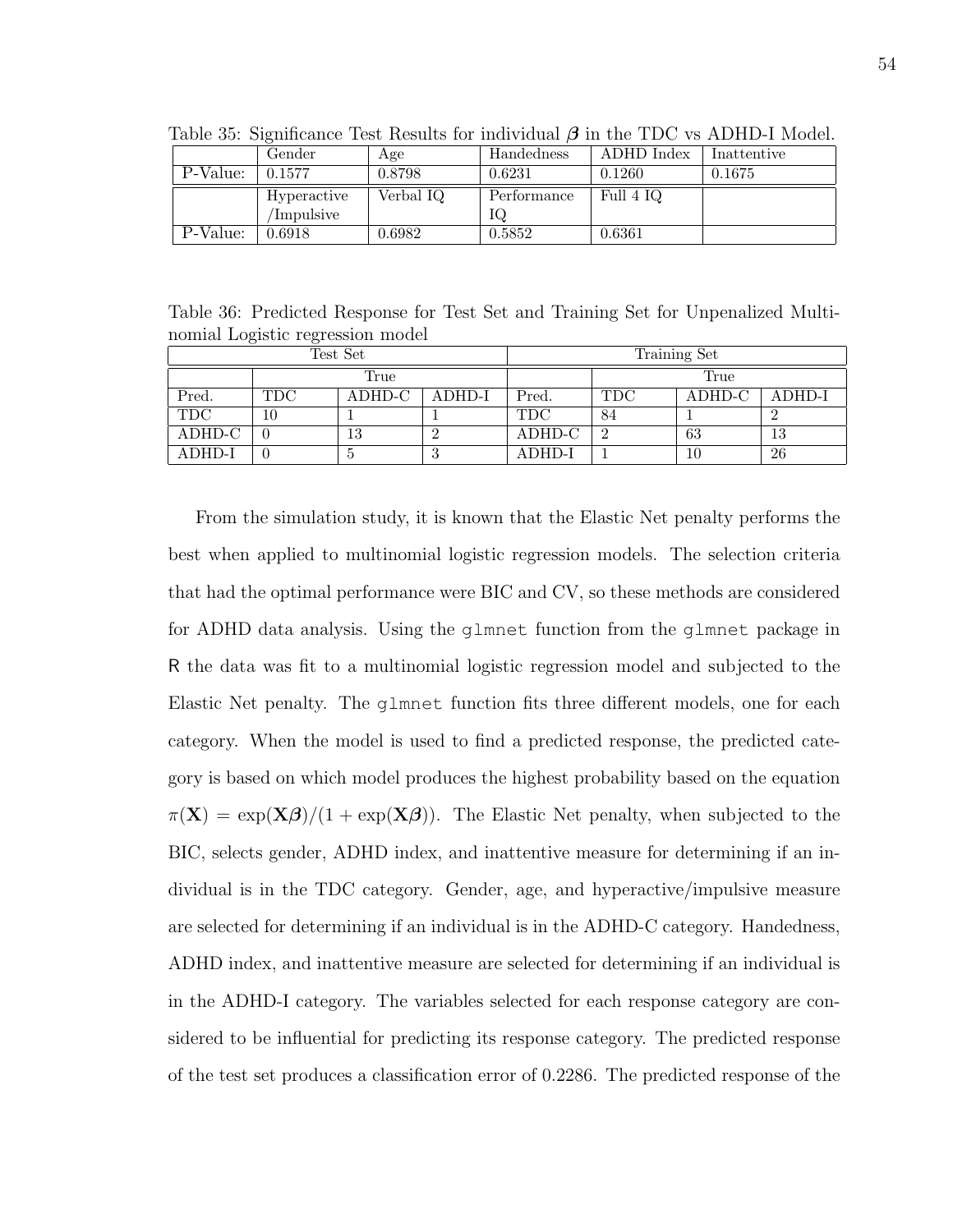training set produces a classification error of 0.1535. The test set produces a slightly lower classification error than the unpenalized model, but a slightly higher classification error for the training set than the unpenalized model. Table 37 shows how the data were classified for the test set and the training set. This model is accurate when differentiating between the TDC and the other two categories, but has trouble differentiating between ADHD-C and ADHD-I. This is probably due to minimal differences in distributions of variables between the two categories. The model seems to be able to identify individuals in the ADHD-C category with pretty high accuracy, but the ADHD-I category has poor accuracy only correctly classifying 2/6 in the test set and 22/41 in the training set.

Table 37: Predicted Response for Test Set and Training Set from Multinomial Logistic Regression with Elastic Net Penalty using BIC

| Test Set   |                                |    |  | Training Set |                |        |        |
|------------|--------------------------------|----|--|--------------|----------------|--------|--------|
|            | True                           |    |  |              | True           |        |        |
| Pred.      | ADHD-C<br><b>TDC</b><br>ADHD-I |    |  | Pred.        | <b>TDC</b>     | ADHD-C | ADHD-I |
| <b>TDC</b> | 10                             |    |  | <b>TDC</b>   | 84             |        |        |
| ADHD-C     |                                | 15 |  | ADHD-C       | $\overline{2}$ | 65     | 16     |
| ADHD-I     |                                | IJ |  | ADHD-I       |                |        | 22     |

The Elastic Net penalty when subjected to the CV selects gender, ADHD index, inattentive measure, and hyperactive/impulsive measure for classifying an individual in the TDC category. Gender, age, handedness, hyperactive/impulsive measure, verbal IQ, and performance IQ were selected for determining if an individual is in the ADHD-C category. Age, handedness, ADHD index, inattentive measure, and hyperactive/impulsive measure were selected for classifying an individual in the ADHD-I category. These measures are considered to be influential in determining if an individual is classified in a certain category. The predicted response of the test set produces a classification error of 0.1714 and the predicted response for the training set produces a classification error of 0.1485. The classification error using the CV is better than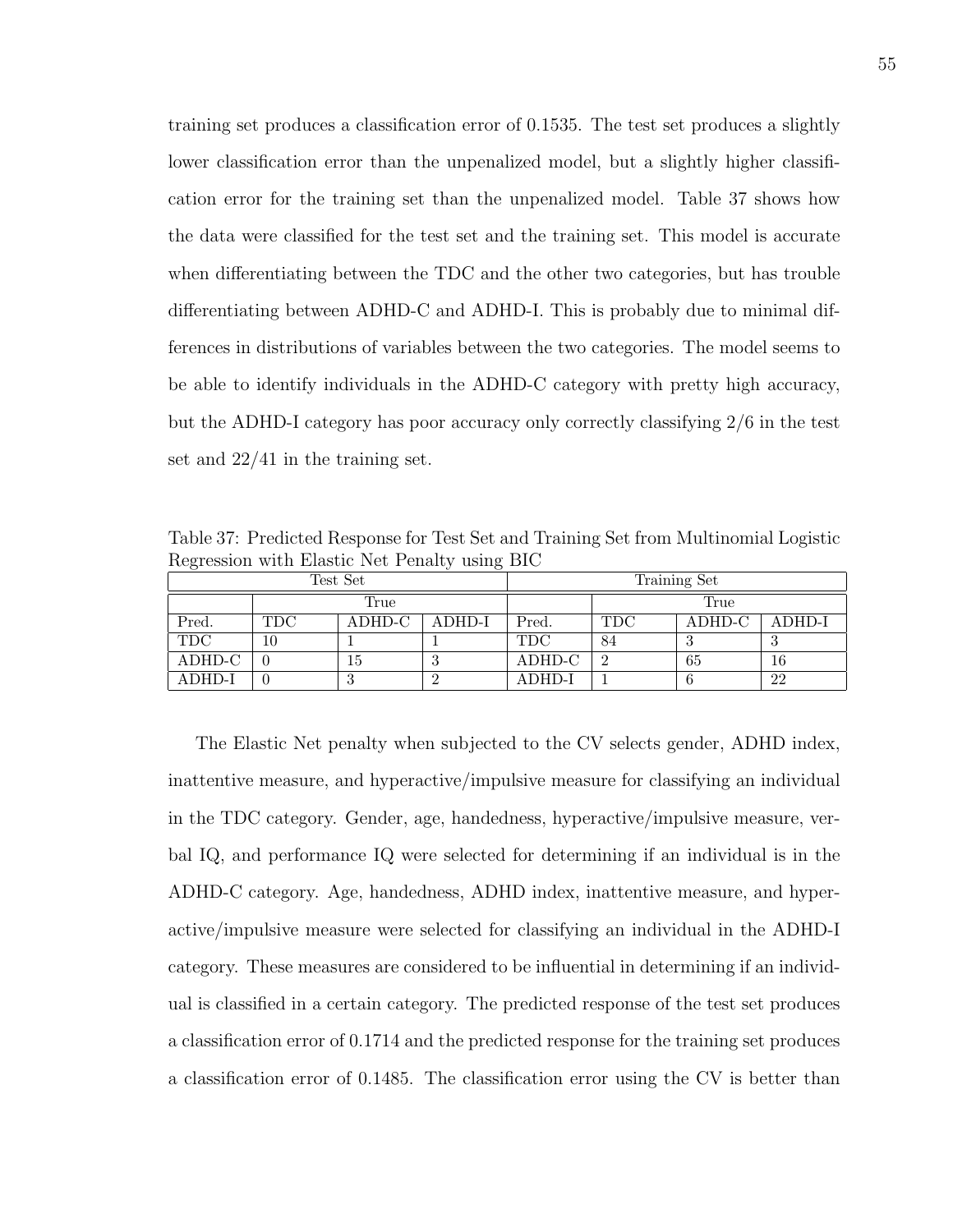using the BIC selection and seems to perform better than the unpenalized model. CV selects a more complicated model than BIC does in which all variables except full4 IQ were included in the model. The complexity of the model makes it difficult to determine which variables are influential. Table 38 shows the predicted response for the test set and training set when applied to the model. This model proves to be able to differentiate between TDC and the other two categories with high accuracy. However, this model has more difficulty differentiating between the ADHD-C and ADHD-I, but is more accurate for differentiating between ADHD-C and ADHD-I categories than the Elastic Net model using the BIC and the unpenalized model.

Table 38: Predicted Response for Test Set and Training Set from Multinomial Logistic Regression with Elastic Net Penalty using CV

| Test Set   |      |        |        | Training Set |                |        |        |
|------------|------|--------|--------|--------------|----------------|--------|--------|
|            | True |        |        |              | True           |        |        |
| Pred.      | TDC  | ADHD-C | ADHD-I | Pred.        | <b>TDC</b>     | ADHD-C | ADHD-I |
| <b>TDC</b> |      |        |        | <b>TDC</b>   | 84             |        |        |
| ADHD-C     |      | 16     |        | ADHD-C       | $\overline{2}$ | 63     | 13     |
| ADHD-I     |      | 3      | .,     | ADHD-I       |                |        | 25     |

## 4 Conclusion

In conclusion, the influential factors of ADHD diagnosis, determined from the binary logistic regression model are gender, ADHD index, inattentive measure, and hyperactive/impulsive measure. The ADHD index, inattentive measure, and hyperactive/impuslve measures are not surprising because these measures are the result of tests to diagnose ADHD. The influence of gender does not mean that gender can cause ADHD, but that there is a relationship between gender and ADHD. The tests showed that males are significantly more likely to be diagnosed with ADHD than females. In order to identify why males are significantly more likely to be diagnosed with ADHD, further studies would need to be done, but it would be interesting to discover what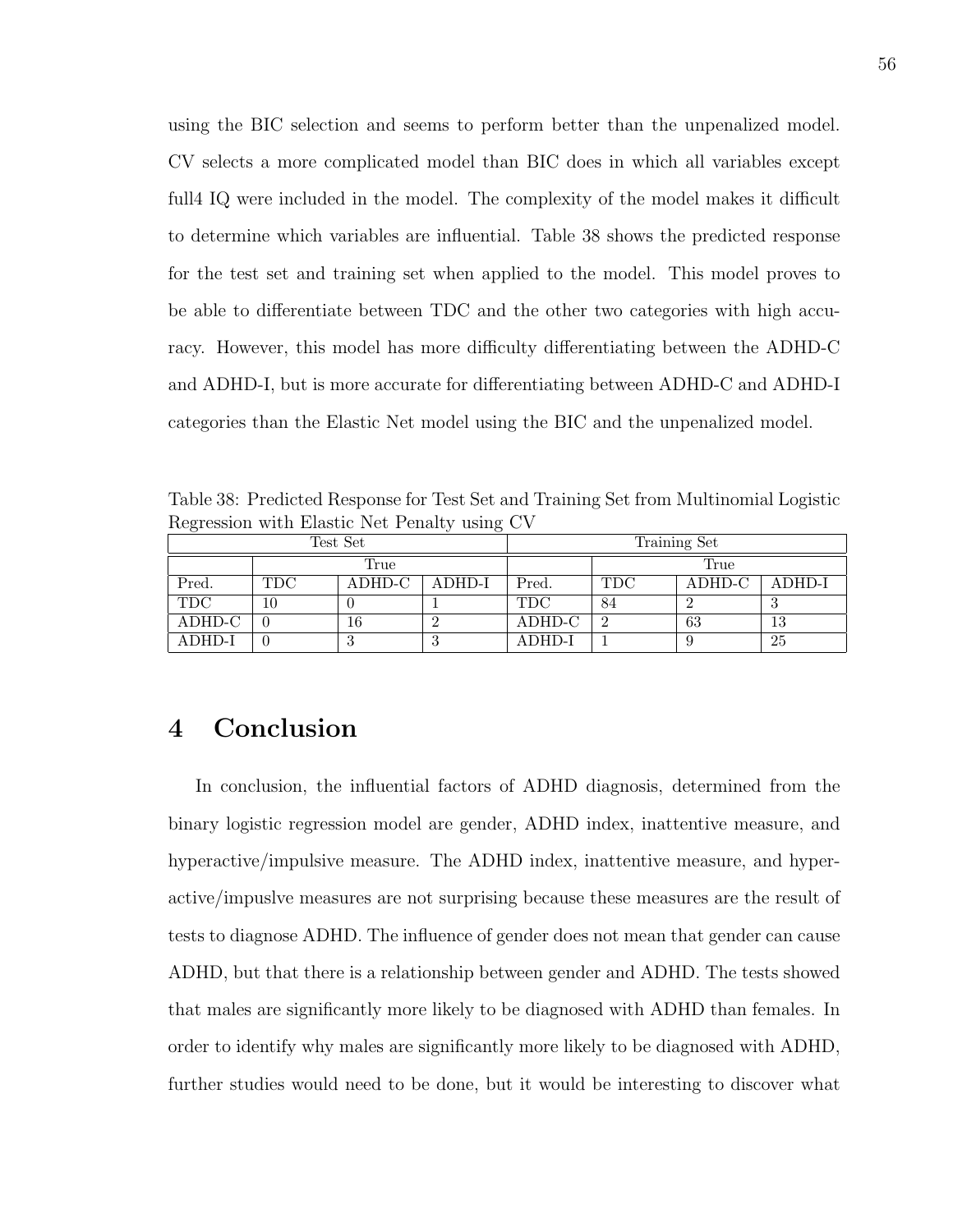causes this difference. The multinomial logistic regression model showed that it is possible to differentiate between ADHD subtypes from variables in the ADHD data, but the accuracy was not very good. The complexity of the multinomial regression model made it difficult to determine the influential variables.

It may be valuable to try a different method of classification than generalized linear models for classifying the response categories. Future research may consider the linear discriminant analysis (LDA) or quadratic discriminant analysis (QDA) for classifying the different subtypes. Also, it may be valuable to consider an interaction term between the variables as there may be a relationship between explanatory variables that was not considered in this thesis. Future research may consider more explanatory variables such as race, having a history of abuse, location of birth, etc.

The cutoffs for the logistic regression methods could have been varied in order to test the strength of the model. In this experiment, the cutoff for the logistic models was constant at 0.5. Future work could involve using the receiver operating characteristic (ROC) curve to test the model using multiple cutoff values and to compute the sensitivity and specificity. This would allow an optimal cutoff to be used rather than a pre-determined constant. This method could have produced a more accurate model.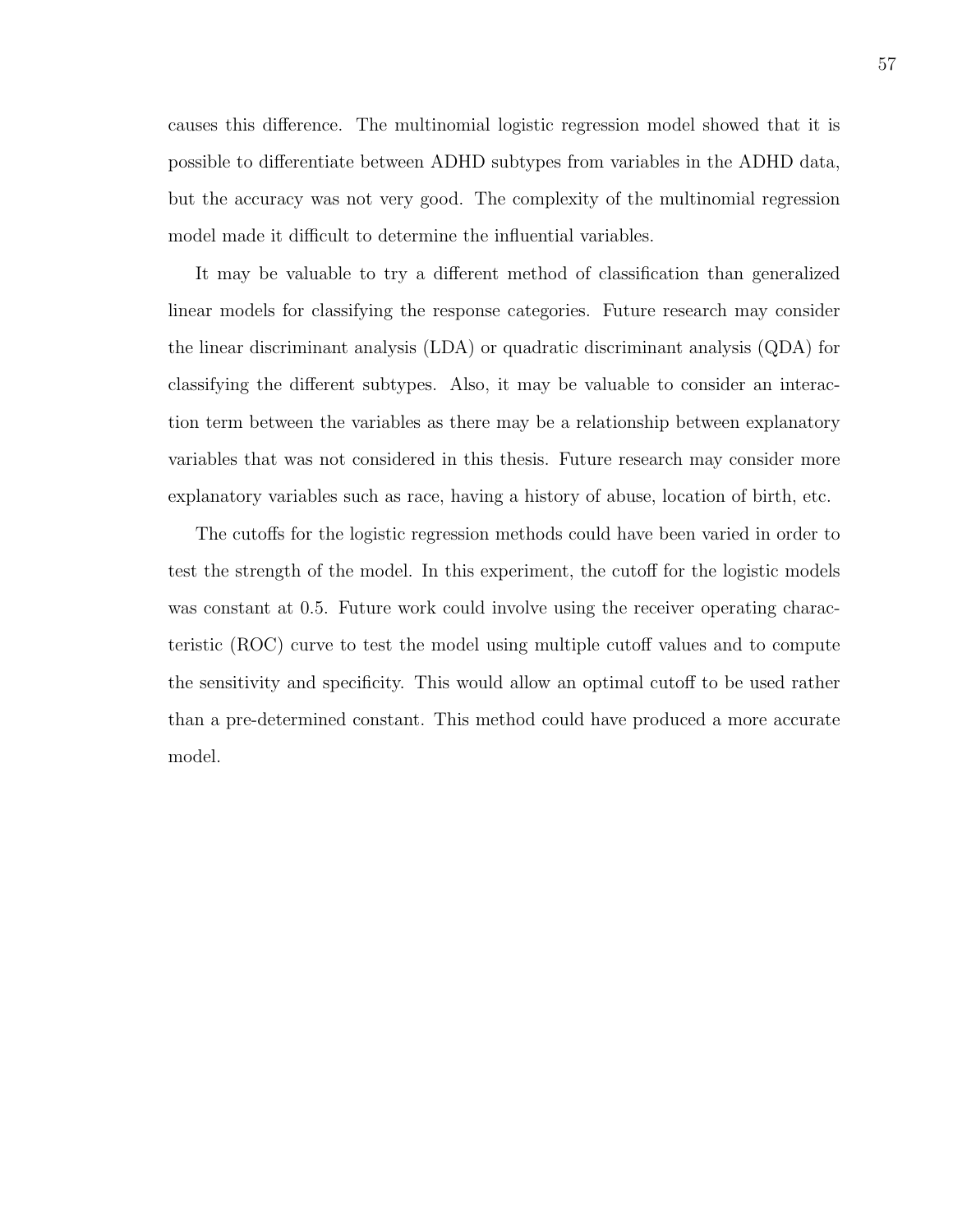## References

- Agresti, A. (2002). Categorical data analysis (2nd ed.). New York: John Wiley and Sons.
- Agresti, A. (2007). An introduction to categorical data analysis (2nd ed.). New York: John Wiley and Sons.
- Akaike, H. (1973). Maximum likelihood identification of Gaussian autoregressive moving average models. Biometrika,  $60(2)$ , 255–265. Retrieved from http:// www.jstor.org/stable/2334537
- Bellec, P., Chu, C., Chouinard-Decorte, F., Benhajali, Y., Margulies, D., & Craddock, R. (2016). The neuro bureau ADHD-200 preprocessed repository. NeuroImage. Advance online publication. doi: 10.1016/j.neuroimage.2016.06.034
- Craven, P., & Wahba, G. (1979). Smoothing noisy data with spline functions: estimating the correct degree of smoothing by the method of generalized crossvalidation. Numerische Mathematik, 31, 377–403. Retrieved from http://www.stat.washington.edu/courses/stat527/ s13/readings/cravenwabha79.pdf
- Fan, J., & Li, R. (2001). Variable selection via nonconcave penalized likelihood and its oracle properties. Journal of the American Statistical Association, 96 (456), 1348–1360. doi: 10.1198/016214501753382273
- Fitzmaurice, G. M. (2016). Regression. *Diagnostic Histopathology*, 22(7), 271–278. doi: 10.1016/j.mpdhp.2016.06.004
- Friedman, J., Hastie, T., & Tibshirani, R. (2010). Regularization paths for generalized linear models via coordinate descent. *Journal of Statistical Software*, 33, 1–22. Retrieved from http://web.stanford.edu/˜hastie/Papers/glmnet .pdf
- Hoerl, A., & Kennard, R. (1970). Ridge regression: application to nonorthogonal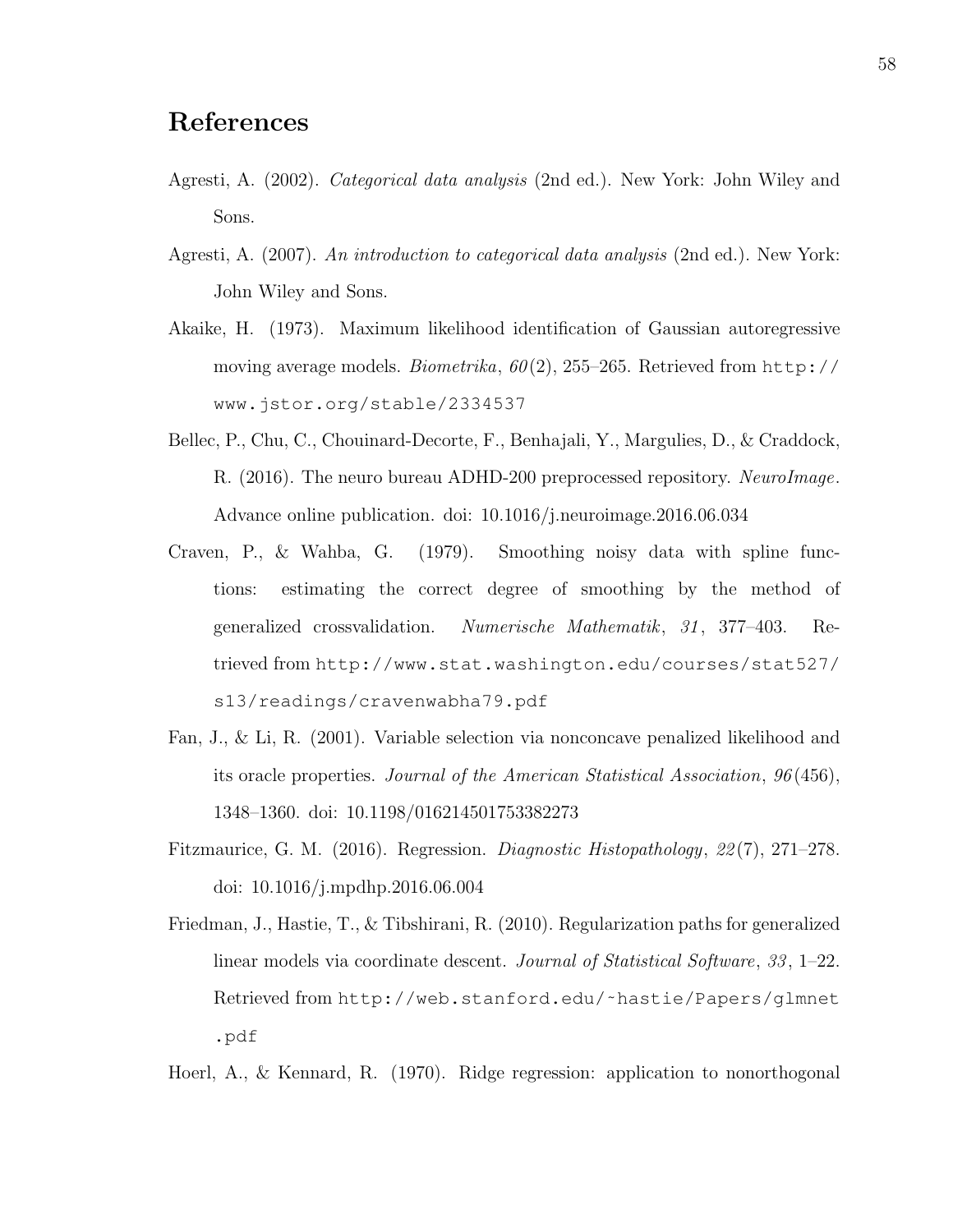problems. Technometrics, 12 (1), 69–82. doi: 10.2307/1267352

- Li, N. (2011). Sparse learning in multiclass problems (PhD dissertation). North Carolina State University.
- Park, M., & Hastie, T. (2007). L1-regularization path algorithm for generalized linear models. Journal of the Royal Statistical Society. Series B., 69 (4), 659–677. doi: 10.1111/j.1467-9868.2007.00607.x
- R Core Team. (2016). R: A language and environment for statistical computing [Computer software manual]. Vienna, Austria. Retrieved from https:// www.R-project.org/
- Schwarz, G. (1978). Estimating the dimension of a model. The Annals of Statistics,  $6(2)$ , 461-464. Retrieved from http://www.jstor.org/stable/ 2958889
- Shi, J., Yin, W., Osher, S., & Sajda, P. (2010). A fast hybrid algorithm for large-scale  $l_1$ -regularized logistic regression. Journal of Machine Learning Research, 11, 713–741. Retrieved from http://www.caam.rice.edu/~wy1/ paperfiles/Rice CAAM TR08-08.PDF
- Stone, M. (1974). Cross-validation and multinomial prediction. *Biometrika*,  $61(3)$ , 509–515. doi: 10.2307/2334733
- Tibshirani, R. (1996). Regression shrinkage and selection via the lasso. Journal of the Royal Statistical Society. Series B., 58 (1), 267–288. Retrieved from http:// www.jstor.org.unr.idm.oclc.org/stable/2346178
- Tutz, G., Pobnecker, W., & Uhlmann, L. (2015). Variable selection in general multinomial logit models. Computational Statistics and Data Analysis, 82 , 207–222. doi: 10.1016/j.csda.2014.09.009
- Zou, H. (2006). The adaptive lasso and its oracle properties. *Journal of* the American Statistical Association, 101 (476), 1418–1429. doi: 10.1198/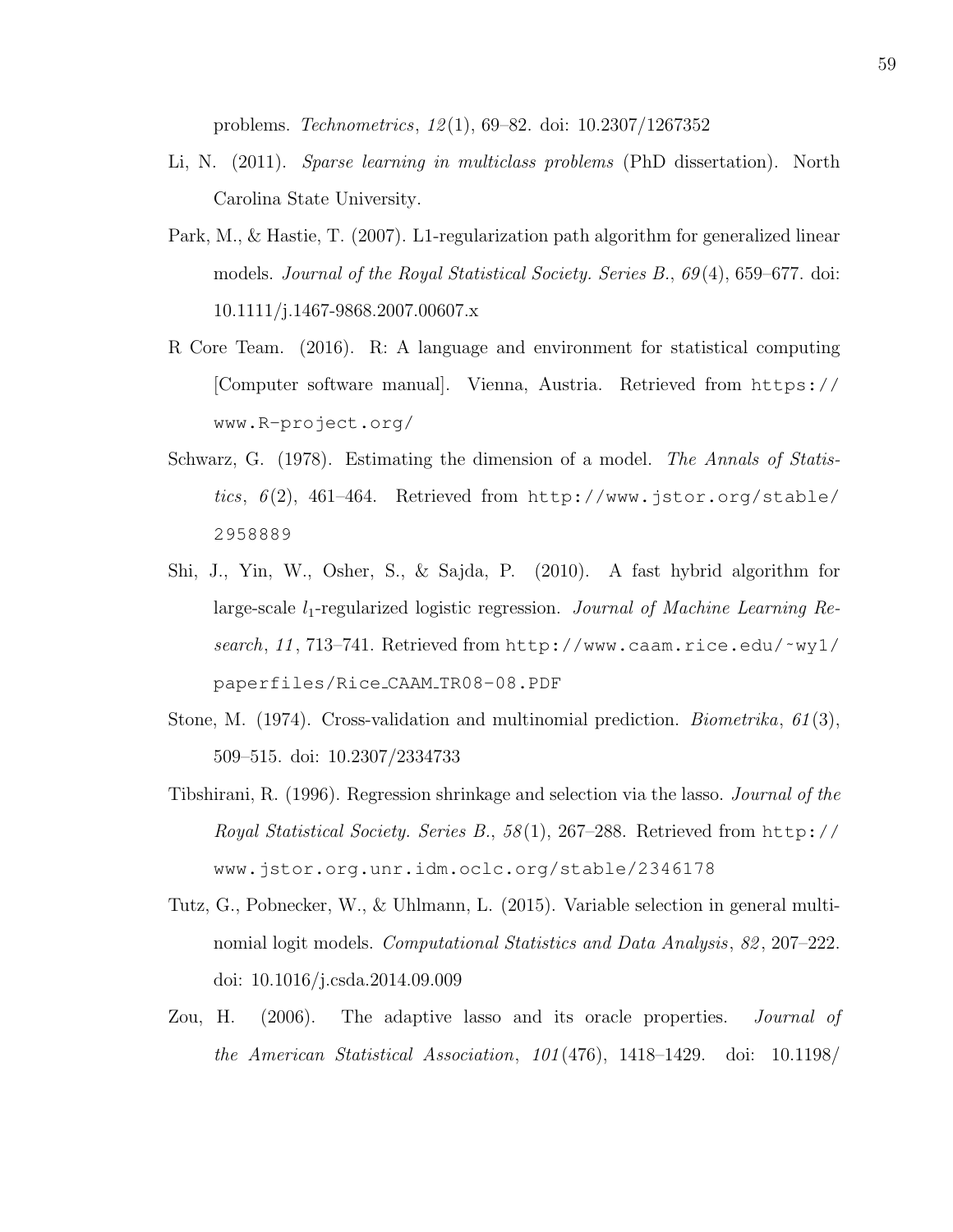016214506000000735

Zou, H., & Hastie, T. (2005). Regularization and variable selection via the elastic net. Journal of the Royal Statistical Society. Series B., 67 (2), 301–320. doi: 10.1111/j.1467-9868.2005.00503.x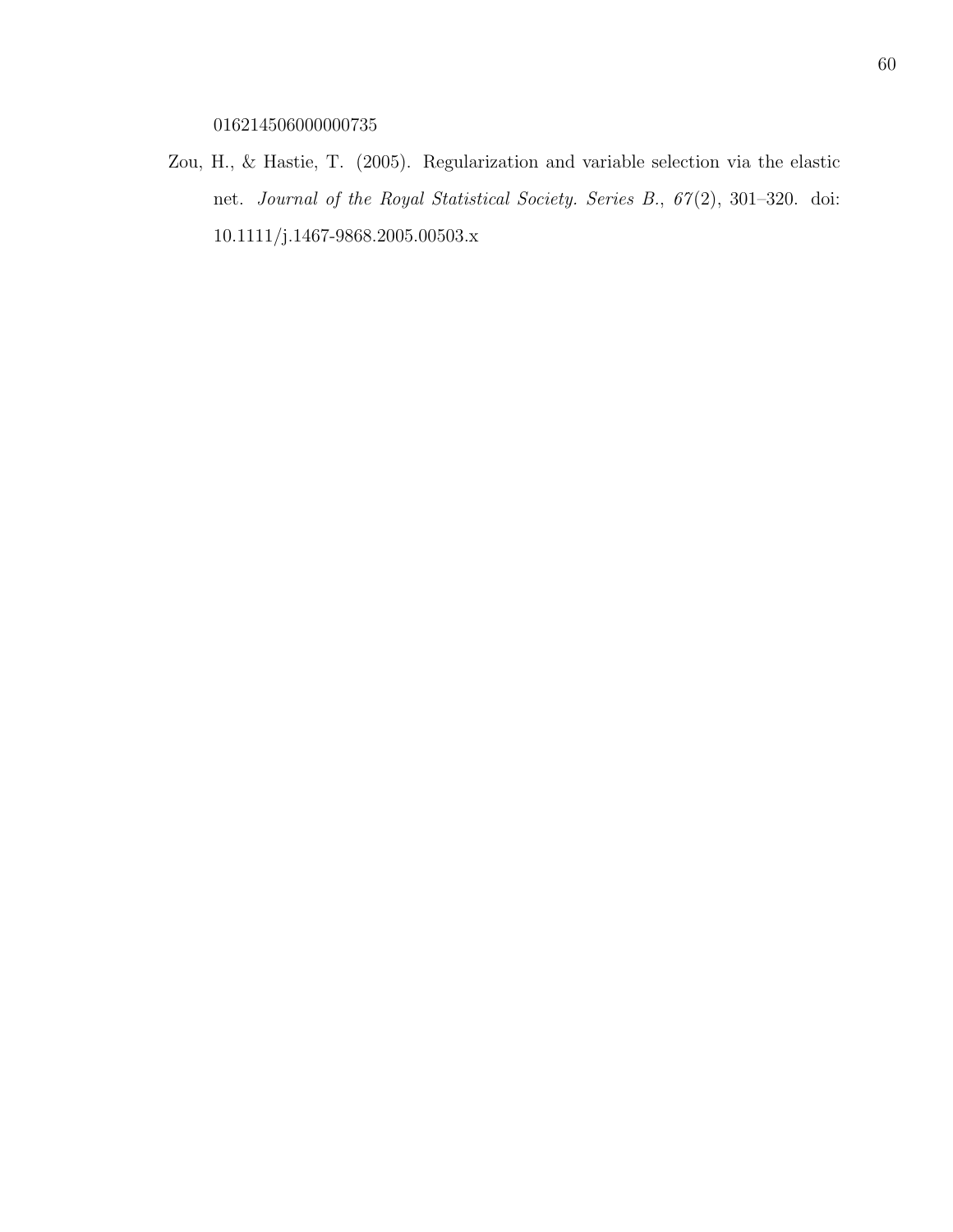# A Appendix

### A.1 Uncorrelated Linear Data Generation R Code

```
##############################################
#initialize Packages
##############################################
library(lars)
library(MASS)
library(elasticnet)
##############################################
#initialize values for simulation
##############################################
n=100
p = 8
beta = c(1.5, 3, 0,0,2,0,0,0)
numSims = 1000
#########################################################
# initialize data
#########################################################
bigX = array(0, dim = c(numSims, n, p))
bigY = matrix(0,numSims, n)
for(i in 1:numSims)
{
  epsilon = rnorm(n)
  bigX[i,, ] = matrix(rnorm(n*p), n,p)bigX[i,,] = scale(bigX[i,,], T,T)
bigY[i,] = bigX[i,,]%*%beta+epsilon
bigY[i,] = scale(bigY[i,],T,F)
}
```
## A.2 Correlated Linear Data Generation R Code

```
##############################################
#initialize variables
##############################################
library(lars)
library(MASS)
library(elasticnet)
##############################################
#initialize values for simulation
##############################################
n=100
p = 8
beta = c(1.5, 3, 0, 0, 2, 0, 0, 0)numSims = 1000MU <- matrix(0,8,1)
SIGMA <- matrix(0, 8,8)
#########################################################
# initialize data
#########################################################
bigX = array(0, dim = c(numSims, n, p))
bigY = matrix(0,numSims, n)
MU <- matrix(0,8,1)
SIGMA <- matrix(0, 8,8)<br>for(k in 1:numSims)
{
 epsilon = rnorm(n)rho=0.5for (i in 1:8){
     for (j in 1:8){<br>SIGMA[i, j] =rho^{abs(i-j)}
    }
  }
 X = mvrnorm(100, mu=MU, Sigma=SIGMA)x = scale(x, T, T)bigX[k,,] = X
bigY[k,] = bigX[k,,]%*%beta+epsilon
 bigY[k,] = scale(bigt[k,],T,F)}
```
## A.3 Linear Model Simulation R Code

```
# Linear Model Simulation R Code
#######################################################
# Oracle
#######################################################
oracleBeta = matrix(0,numSims,3)
MSE = matrix(0, numSims, 1)countCorrectZ = countNonzero = countIncorrectZ = countCorrNonZero = numCorMode1 = 0
```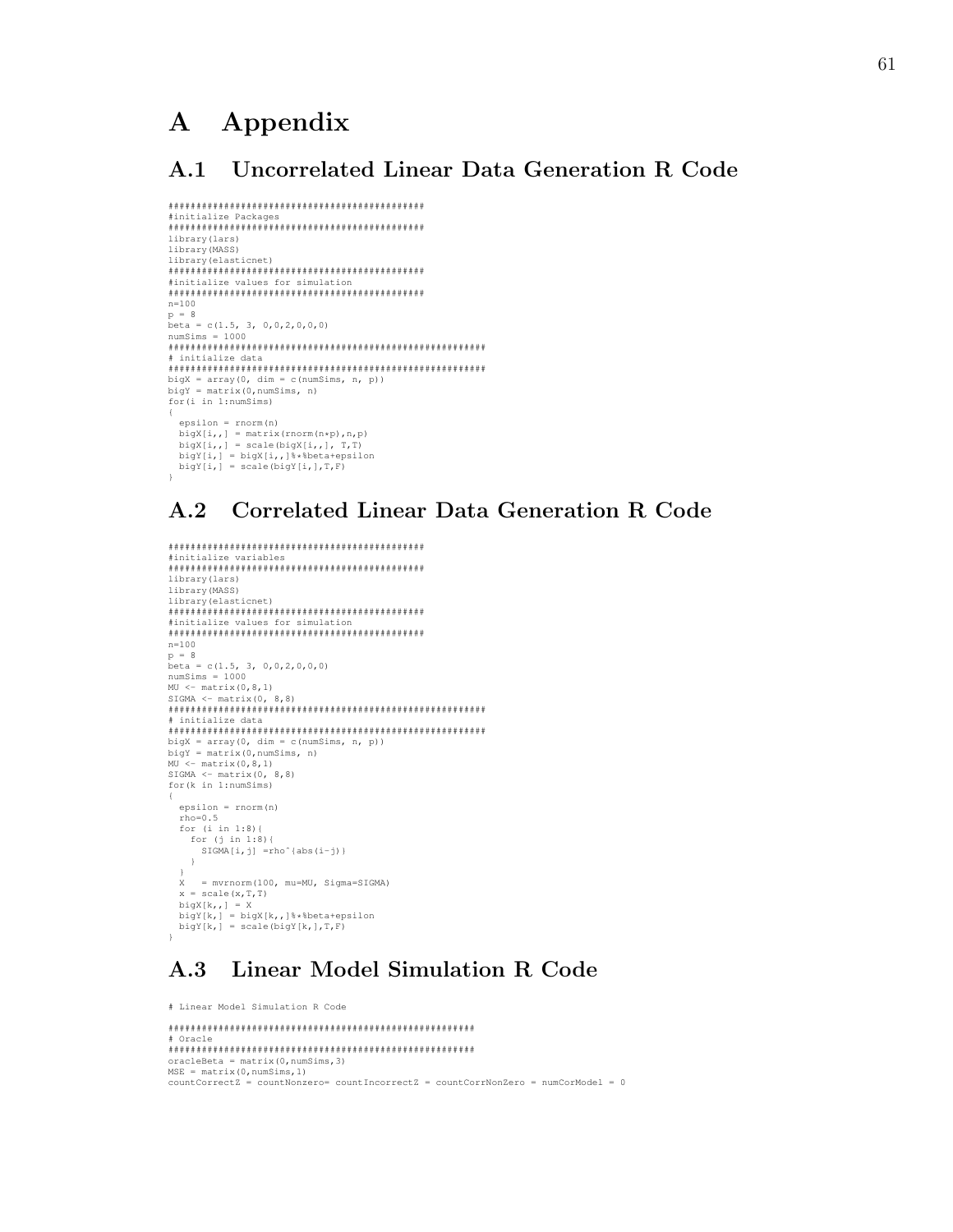```
result = matrix(0, 8, 2)
```

```
for(i in 1:numSims)
{
  betaHat = lm(bigY[i, j"bigX[i, c(1,2,5)]+0)oracleBeta[i,] = coef(betaHat)<br>#MSE[i] = sum((beta[c(1,2,5)]-oracleBeta[i,])^2) = # for indep X<br>MSE[i] = t(beta[c(1,2,5)]-oracleBeta[i,])%*%SIGMA[c(1,2,5),c(1,2,5)]%*%(beta[c(1,2,5)]-oracleBeta[i,]) # for
          correlated X
}
result[1,1] = "oracle_corr"
result[2,] = c( "Mean MSE: ", mean(MSE))
result[3,] = c( "Median MSE: ", median(MSE))
result[4,] = c( "Average number of coefficients correctly shrunk to zero: ", 5)<br>result[5,] = c( "AVerage number of nonzero coefficients incorrectly shrunk to zero: ", 0)<br>result[6,] = c( "Average number of zero coefficients
result[8,] = c( "Proportion of correct models: ", 1)
result
write.csv(result,"C:/Users/Matthew/Documents/oracle_lin_corr.csv",quote = FALSE)
#######################################################
# OLS sim
#######################################################
olsBeta = matrix(0,numSims,p)
MSE = matrix(0,numSims,1)
countCorrectZ = countNonzeroZ= countIncorrectZ = countCorrNonZero = numCorModel = 0
result = matrix(0,8,2)
for(i in 1:numSims)
{
  betaHat = lm(bigY[i, ]"bigX[i, ]+0)olsBeta[i,] = coef(betaHat)
  zero = which(beta==0)
  nonzero = which(beta != 0)countCorrectZ = countCorrectZ + sum(olsBeta[i,c(3,4,6,7,8)]== beta[c(3,4,6,7,8)])<br>countNonzeroZ = countNonzeroZ + sum(olsBeta[i,c(1,2,5)]==0)<br>countIncorrectZ = countIncorrectZ + sum(olsBeta[i,c(3,4,6,7,8)]!= beta[c(3,4,6,7
  countCorrNonZero = countCorrNonZero + sum(olsBeta[i, c(1, 2, 5)] != 0)
   numCorModel = numCorModel + sum(all(olsBeta[i,c(3,4,6,7,8)]==0) && all(olsBeta[i,c(1,2,5)] != 0))<br>#MSE[i] = sum((beta-olsBeta[i,])↑2)<br>MSE[i] = t(beta-olsBeta[i,])$**SIGMA%*$(beta-olsBeta[i,]) # for correlated X
}
result[1,1] = "OLSsim_true_corr"
result[2,] = c( "Mean MSE: ", mean(MSE))
result[3,] = c( "Median MSE: ", median(MSE))
result[4,] = c( "Average number of coefficients correctly shrunk to zero: ", countCorrectZ/numSims)
result[5,] = c( "AVerage number of nonzero coefficients incorrectly shrunk to zero: ", countNonzeroZ/numSims)<br>result[6,] = c( "Average number of zero coefficients incorrectly selected: ", (countIncorrectZ)/numSims)<br>result[
result
write.csv(result,"C:/Users/Matthew/Documents/OLS_true_corr.csv",quote = FALSE)
#######################################################
# initialize AIC BIC CV and GCV functions for lasso and adaptive LASSO
#######################################################
AIC \leftarrow function(fit, y, x)
{
  mylambda = seq(0,1, length = 100)
  \text{aic} = \text{array}(0, \text{ length}(\text{mylambda}))index = 1
  for(lambda in mylambda)
   {
     testfit = predict(fit, x, s = lambda, "coefficients", "fraction")$coef
      yhat = x%*%testfit
SSE = sum((y-yhat)ˆ2)
     p = sum(testfit != 0)aic/index1 = SSE + 2*Dindex = index +1}
lambda = mylambda[which.min(aic)]
  return(lambda)
}
BIC <- function(fit,y,x,n)
{
  mylambda = seq(0, 1, lenqth = 100)bic = array(0, length(mylambda))
  index = 1for(lambda in mylambda)
   {
     testfit = predict(fit, x, lambda, "coefficients", "fraction")$coef
      yhat = x%*%testfit
SSE = sum((y-yhat)ˆ2)
```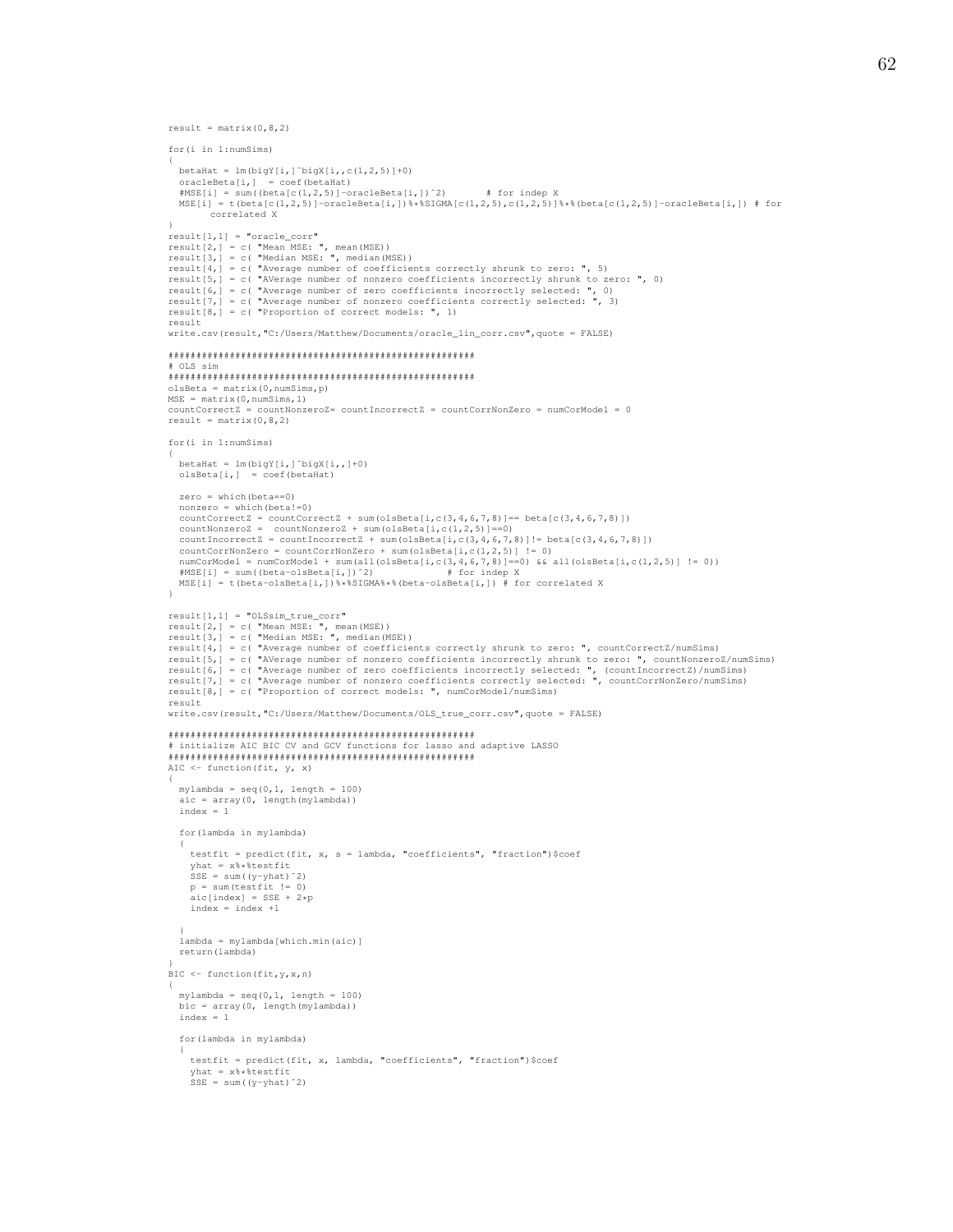```
63
```

```
p = sum(testfit != 0)
     bic[index] = SSE + p*log(n)index = index +1}
lambda = mylambda[which.min(bic)]
  return(lambda)
}
CV<-function (x, y, K = 10, index){
  all.folds <- cv.folds(length(y), K)
  residmat <- matrix(0, length(index), K)
  for (i in seq(K)) {
    omit <- all.folds[[i]]
     fit <- lars(x[-omit, , drop = FALSE], y[-omit], intercept = F, normalize = F)
fit <- predict(fit, x[omit, , drop = FALSE], s = index,"fit","fraction")$fit
    residmat[, i] <- apply((y[omit] - fit)^2, 2, mean)
  }
   cv <- apply(residmat, 1, mean)<br>cv.error <- sqrt(apply(residmat, 1, var)/K)<br>object <- list(index = index, cv = cv, cv.error = cv.error)
  invisible(object)
}
GCV \leftarrow function(fit, y, x, n)
{
  mylambda = \sec(0.1, length = 100)
  gcv = array(0, length(mylambda))index = 1
  for(lambda in mylambda)
   {
    testfit = predict(fit, x, s = lambda, "coefficients", "fraction")$coef
    yhat = x *** testfit
     p = sum(testit != 0)qcv[index] = (1/n)*(sum((v-vhat)/(1-(p/n)))^2)]
    index = index +1}
lam = mylambda[which.min(gcv)]
  return(lam)
}
#######################################################
# lasso sim with AIC
#######################################################
MSE = matrix(0, numSims, 1)countCorrectZ = countNonzero= countIncorrectZ = countCorrNonZero = numCorModel = 0
for( i in 1:numSims)
{
  fit =lars(bigX(i,1,b)igY(i,1, j) intercept = F, normalize = F)
  aicFit = predict(fit, bigX[i,,], AIC(fit,bigX[i,],bigX[i,,]), "coefficients", "fraction")$coef
  countCorrectZ = countCorrectZ + sum(aicFit[c(3,4,6,7,8)]=- beta[c(3,4,6,7,8)])
  countNonzeroZ = countNonzeroZ + sum(aicFit[c(1,2,5)]=-0)countIncorrectZ = countIncorrectZ + sum(aicFit[c(3,4,6,7,8)]!= beta[c(3,4,6,7,8)])
countCorrNonZero = countCorrNonZero + sum(aicFit[c(1,2,5)]!=0)
   numCorModel = numCorModel + sum(all(aicFit[c(3,4,6,7,8)]==0) && all(aicFit[c(1,2,5)] != 0))<br>#MSE[i] = sum((beta-aicFit)^2)<br>MSE[i] = t(beta-aicFit)%*%SIGMA%*%(beta-aicFit) # for correlated X
}
result[1,] = c("LASSO_lin_corr", "AIC")
result[2,] = c( "Mean MSE: ", mean(MSE))
result[3,] = c( "Median MSE: ", median(MSE))
result[4,] = c( "Average number of coefficients correctly shrunk to zero: ", countCorrectZ/numSims)<br>result[5,] = c( "AVerage number of nonzero coefficients incorrectly shrunk to zero: ", countNonzeroZ/numSims)<br>result[6,] =
result[8,] = c( "Proportion of correct models: ", numCorModel/numSims)
result
write.csv(result,"C:/Users/Matthew/Documents/lassoAIC_lin_corr.csv",quote = FALSE)
#######################################################
# lasso sim with BIC
#######################################################
MSE = matrix(0, numSims, 1)countCorrectZ = countNonzero= countIncorrectZ = countCorrNonZero = numCorModel = 0
for( i in 1:numSims)
{
   fit =lars(bigX[i,,],bigY[i,], intercept = F, normalize = F)
bicFit = predict(fit, bigX[i,,], BIC(fit,bigY[i,],bigX[i,,],n), "coefficients", "fraction")$coef
```

```
countCorrectZ = countCorrectZ + sum(bicFit[c(3,4,6,7,8)]== beta[c(3,4,6,7,8)])
countNonzero = countNonzero + sum(bicFit[c(1,2,5)]=0)
countIncorrectZ = countIncorrectZ + sum(bicFit[c(3,4,6,7,8)]] = beta[c(3,4,6,7,8)])
```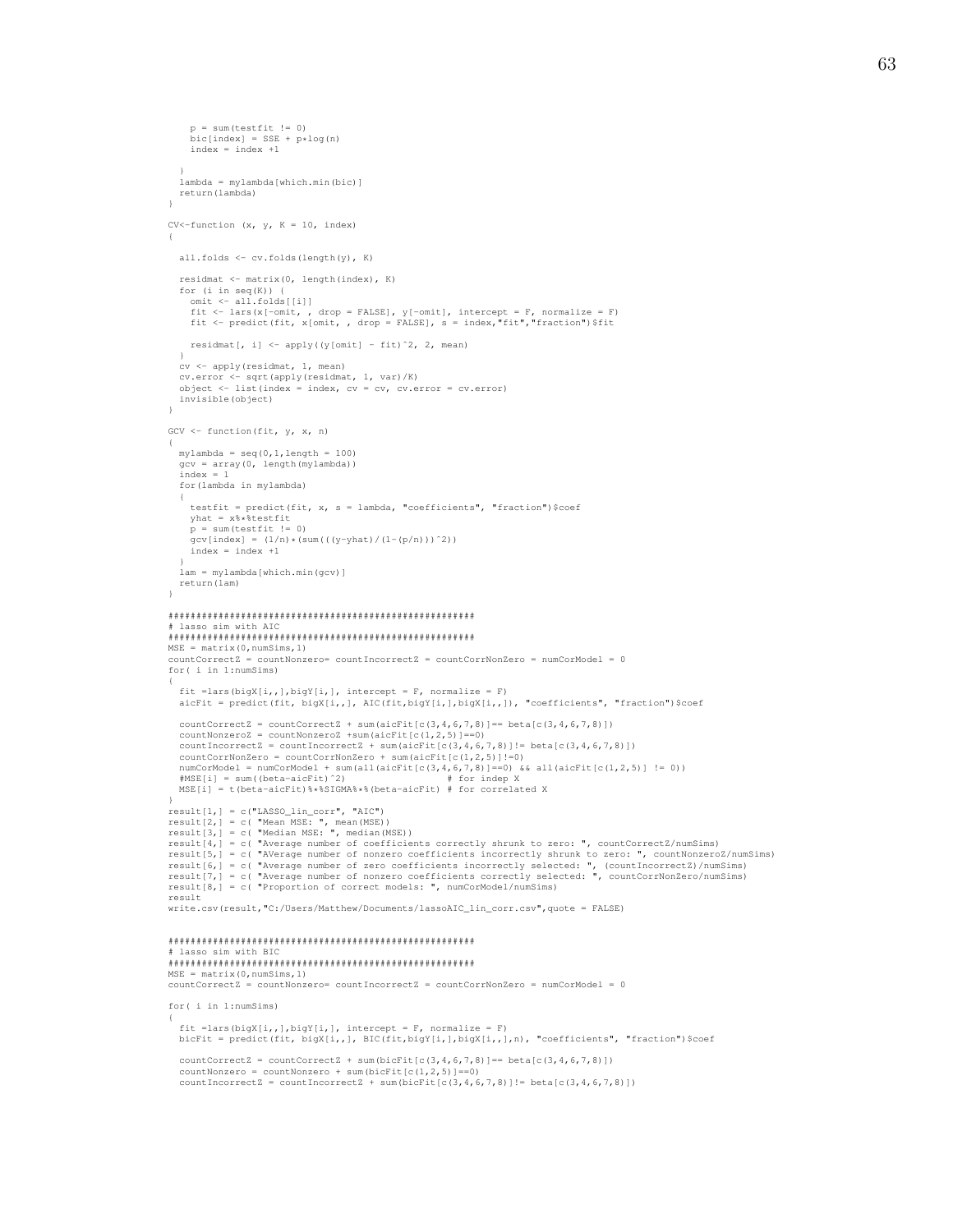```
countCorrNonZero = countCorrNonZero + sum(bicFit[c(1,2,5)]!=0)
   numCorModel = numCorModel + sum(all(bicFit[c(3,4,6,7,8)]==0) && all(bicFit[c(1,2,5)] != 0))
#MSE[i] = sum((beta-bicFit)ˆ2) # for indep X
  MSE[i] = t(beta-bicFit)**SIGMA***(beta-bicFit) # for correlated X}
result[1,] = c("LASSO_lin_corr", "BIC")
result[2,] = c( "Mean MSE: ", mean(MSE))<br>result[3,] = c( "Median MSE: ", median(MSE))<br>result[4,] = c( "Average number of coefficients correctly shrunk to zero: ", countCorrectZ/numSims)
result[5,] = c( "AVerage number of nonzero coefficients incorrectly shrunk to zero: ", countNonzero/numSims)<br>result[6,] = c( "Average number of zero coefficients incorrectly selected: ", (countIncorrect2)/numSims)<br>result[7
result[8,] = c( "Proportion of correct models: ", numCorModel/numSims)
result
write.csv(result,"C:/Users/Matthew/Documents/lassoBIC_lin_corr.csv",quote = FALSE)
#######################################################
   lasso sim with CV
#######################################################
MSE = matrix(0, numSims, 1)countCorrectZ = countNonzero= countIncorrectZ = countCorrNonZero = numCorModel = 0
for( i in 1:numSims)
{
  fit =lars(bigX[i,,],bigY[i,], intercept = F, normalize = F)
  crossValid = CV(bigX[i,],bigY[i,],10,seq(from = 0, to = 1, length = 100))cvFit = predict(fit, bigX[i,,], crossValid$index[which.min(crossValid$cv)], "coefficients", "fraction")$coef
  countCorrectZ = countCorrectZ + sum(cvFit[c(3,4,6,7,8)]== beta[c(3,4,6,7,8)])
   countNonzeroZ = countNonzeroZ + sum(cvFit[c(1,2,5)]==0)<br>countIncorrectZ = countIncorrectZ + sum(cvFit[c(3,4,6,7,8)]!= beta[c(3,4,6,7,8)])<br>countCorrNonZero = countCorrNonZero + sum(cvFit[c(1,2,5)]!=0)
   numCorModel = numCorModel + sum(all(cvFit[c(3,4,6,7,8)]==0) && all(cvFit[c(1,2,5)] != 0))
#MSE[i] = sum((beta-cvFit)ˆ2) # for indep X
  MSE[i] = sum((beta-cvFit)^2) # for indep X<br>MSE[i] = t(beta-cvFit)^{2*} $5IGMA**&(beta-cvFit) # for correlated X
}
result[1,] = c("LASSO_lin_corr", "CV")
result[2,] = c( "Mean MSE: ", mean(MSE))
result[3,] = c( "Median MSE: ", median(MSE))
result[4,] = c( "Average number of coefficients correctly shrunk to zero: ", countCorrectZ/numSims)
result[5,] = c( "AVerage number of nonzero coefficients incorrectly shrunk to zero: ", countNonzero/numSims)<br>result[6,] = c( "Average number of zero coefficients incorrectly selected: ", (countIncorrect2)/numSims)<br>result[7
result[8,] = c( "Proportion of correct models: ", numCorModel/numSims)
result
write.csv(result,"C:/Users/Matthew/Documents/lassoCV_lin_corr.csv",quote = FALSE)
#######################################################
# lasso sim with GCV
#######################################################
MSE = matrix(0, numSims, 1)countCorrectZ = countNonzero = countIncorrectZ = countCorrNonZero = numCorrModel = 0for( i in 1:numSims)
{
  fit =lars(bigX[i,,],bigY[i,], intercept = F, normalize = F)
  gcvFit = predict(fit, bigX[i,,], s=GCV(fit,bigY[i,],bigX[i,,],n), "coefficients", "fraction")$coef
  countCorrectZ = countCorrectZ + sum(gcvFit[c(3,4,6,7,8)] == beta[c(3,4,6,7,8)])countNonzeroZ = countNonzeroZ + sum(gcvFit[c(1,2,5)]==0)
countIncorrectZ = countIncorrectZ + sum(gcvFit[c(3,4,6,7,8)]!= beta[c(3,4,6,7,8)])
countCorrNonZero = countCorrNonZero + sum(gcvFit[c(1,2,5)]!=0)
   numCorModel = numCorModel + sum(all(gcvFit[c(3,4,6,7,8)]==0) && all(gcvFit[c(1,2,5)] != 0))
#MSE[i] = sum((beta-gcvFit)ˆ2) # for indep X
  MSE[i] = t(beta-gcvFit)%*%SIGMA%*%(beta-gcvFit) # for correlated X
}
result[1,] = c("LASSO_lin_corr", "GCV")
result[2,] = c( "Mean MSE: ", mean(MSE))
result[3,] = c( "Median MSE: ", median(MSE))
result[4,] = c ("Average number of coefficients correctly shrunk to zero: ", countCorrectZ/numSims)
result[5,] = c( "AVerage number of nonzero coefficients incorrectly shrunk to zero: ", countNonzero/numSims)<br>result[6,] = c( "Average number of zero coefficients incorrectly selected: ", (countIncorrectZ)/numSims)<br>result[7
result
write.csv(result,"C:/Users/Matthew/Documents/lassoGCV_lin_corr.csv",quote = FALSE)
#######################################################
# set up new x for adaptive lasso
#######################################################
newX = array(0, dim = c(numSims, n, p))for(i in 1:numSims)
{
  for(j in 1:n)
   {
    newX[i, j,] = bigX[i, j,]\times abs(olsBeta[i,])
```
} }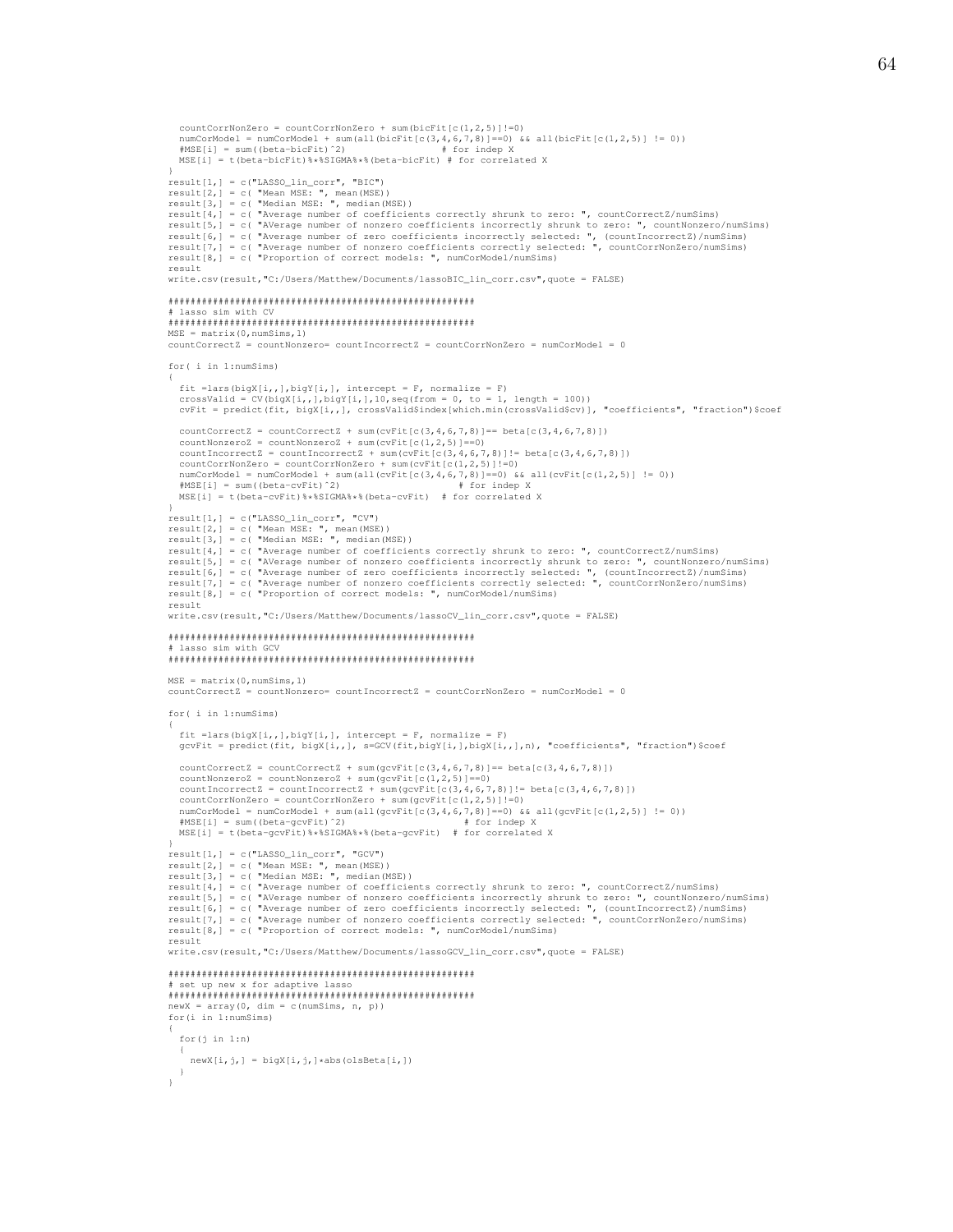```
# Adaptive lasso Aic
MSE = matrix(0, numSims, 1)countCorrectZ = countNonzero = countIncorrectZ = countCorrNonZero = numCorModel = 0for ( i in 1:numSims)
  fit =lars(newX[i,,],bigY[i,], intercept = F, normalize = F)
  \texttt{aicFit} = predict(fit, newX[i,,], AIC(fit, bigY[i,], newX[i,,]), "coefficients", "fraction")
  aicFit = coef(aicFit) * abs(olsBeta[i, !))countCorrectZ = countCorrectZ + sum(aicFit[c(3,4,6,7,8)] == beta[c(3,4,6,7,8)])countNonzeroZ = countNonzeroZ + sum(aicFit[c(1, 2, 5)]=-0)
  countIncorrectZ = countIncorrectZ + sum(aicFit[c(3, 4, 6, 7, 8)]!= beta[c(3, 4, 6, 7, 8)])countCorrNonZero = countCorrNonZero + sum(aicFit [c(1, 2, 5)]] = 0)numCorModel = numCorModel + sum(all(aicFit[c(3,4,6,7,8)] == 0) & \& all(aicFit[c(1,2,5))] != 0))MNF[i] = \text{sum}(beta-a-iF[i])# for indep Y
 MSE[i] = t(beta-aicFit)**SIGMA**(beta-aicFit) # for correlated Xresult[1,1] = c("ADAPTIVE LASSO lin corr", "AIC")result[1, j = c ( ADAR 11VE BROOD 110 COIL , ...)<br>result[2,] = c ( "Mean MSE: ", mean (MSE))<br>result[3,] = c ( "Median MSE: ", median (MSE))
result [4] = c( "Average number of coefficients correctly shrunk to zero: ", countCorrectZ/numSims)<br>result [5] = c( "Average number of nonzero coefficients incorrectly shrunk to zero: ", countNonzero/numSims)
result [6, ] = c( "Average number of zero coefficients incorrectly selected: ", (countIncorrectZ)/numSims)<br>result [7, ] = c( "Average number of zero coefficients incorrectly selected: ", (countIncorrectZ)/numSims)
result [8,] = c( "Proportion of correct models: ", numCorModel/numSims)
result
write.csv(result,"C:/Users/Matthew/Documents/AlassoAIC lin corr.csv", quote = FALSE)
# adaptive lasso sim with BIC
MSE = matrix(0, numSims, 1)countCorrectZ = countNonzero = countIncorrectZ = countCorrNonZero = numCorModel = 0for(i in 1:numSims)fit =lars(newX[i,,],bigY[i,], intercept = F, normalize = F)<br>bicFit = predict(fit, newX[i,,], BIC(fit,bigY[i,],newX[i,,],n), "coefficients", "fraction")
  bicFit = \text{coef}(\text{bicFit}) * \text{abs}(\text{olsBeta}[i,])countCorrectZ = countCorrectZ + sum(bicFit[c(3, 4, 6, 7, 8)] == beta[c(3, 4, 6, 7, 8)])countNonzeroZ = countNonzeroZ + sum(bicFit[c(1, 2, 5)]=0)countIncorrectZ = countIncorrectZ + sum(bicFit[c(3,4,6,7,8)]! = beta[c(3,4,6,7,8)])<br>countCorrNonZero = countCorrNonZero + sum(bicFit[c(1,2,5)]!=0)
  numCorModel = numCorModel + sum (all (bicFit[ c(3,4,6,7,8)] == 0) & all (bicFit[c(1,2,5)] != 0))# for indep X
  \begin{array}{lll} \text{\#MSE[i]} = \text{sum} \left( \text{beta-bicFit} \right) \text{?} & \text{\#} \text{ for indep X} \\ \text{MSE[i]} = \text{t(beta-bicFit)} \text{?} \text{*.} \text{SIGMA} \text{?} \text{?} \text{ (beta-bicFit)} & \text{\#} \text{ for correlated X} \end{array}result[1,] = c("ADAPTIVE LASSO corr", "BIC")
result[2,]=c( "Mean MSE: ", mean (MSE))<br>result[3,] = c( "Mean MSE: ", mean (MSE))<br>result[3,] = c( "Median MSE: ", median (MSE))<br>result[4,] = c( "Average number of coefficients correctly shrunk to zero: ", countCorrectZ/numSim
result [5, ] = c("AVerage number of nonzero coefficients incorrectly shrunk to zero: ", countNonzero/numSims)
result[6,] = c( "Average number of zero coefficients incorrectly selected: ", (countIncorrectZ)/numSims)<br>result[7,] = c( "Average number of nonzero coefficients correctly selected: ", countCorrNonZero/numSims)
result[8] = c ("Proportion of correct models: ", numCorModel/numSims)
resultwrite.csv(result,"C:/Users/Matthew/Documents/AlassoBIC lin corr.csv", quote = FALSE)
# adaptive lasso sim with CV
MSE = matrix(0, numSims, 1)countCorrectZ = countNonzero = countIncorrectZ = countCorrNonZero = numCorModel = 0for (i in 1:numSims)
  fit =lars(newX[i,,],bigY[i,], intercept = F, normalize = F)<br>crossValid = CV(newX[i,],bigY[j,1],0,seq(from = 0, to = 1, length = 100))cvFit = predict(fit, newX[i,,], crossValid$index[which.min(crossValid$cv)], "coefficients", "fraction")
  cvFit = coef(cvfit)*abs(olsBeta[i, l))countCorrectZ = countCorrectZ + sum(cvFit[c(3,4,6,7,8)]== beta[c(3,4,6,7,8)])
  countNonzeroZ = countNonzeroZ + sum(cvFit[c(1, 2, 5)]=0)<br>countIncorrectZ = countIncorrectZ + sum(cvFit[c(3, 4, 6, 7, 8)]!= beta[c(3, 4, 6, 7, 8)])
  \texttt{countCorrNonZero = countCorrNonZero + sum(cvFit[c(1, 2, 5) ] != 0)}\text{number} counterparticle in the same set of \text{sum}(\text{cylz}, \text{cylz}). \text{sum}(\text{cylz}, \text{cylz}) = 0)<br>
\text{max}(\text{cylz}, \text{cylz}) = 0) \text{max}(\text{cylz}, \text{cylz}) = 0) \text{max}(\text{cylz}, \text{cylz}) = 0) \text{max}(\text{cylz}, \text{cylz}) = 0) \text{max}(\text{cylz}, \text{cylz})"<br>result[1,] = c("ADAPTIVE LASSO corr", "CV")<br>result[2,] = c( "Mean MSE: ", mean(MSE))<br>result[3,] = c( "Median MSE: ", median(MSE))
result[4,] = c( "Average number of coefficients correctly shrunk to zero: ", countCorrectZ/numSims)<br>result[4,] = c( "Average number of coefficients correctly shrunk to zero: ", countNonzero/numSims)
```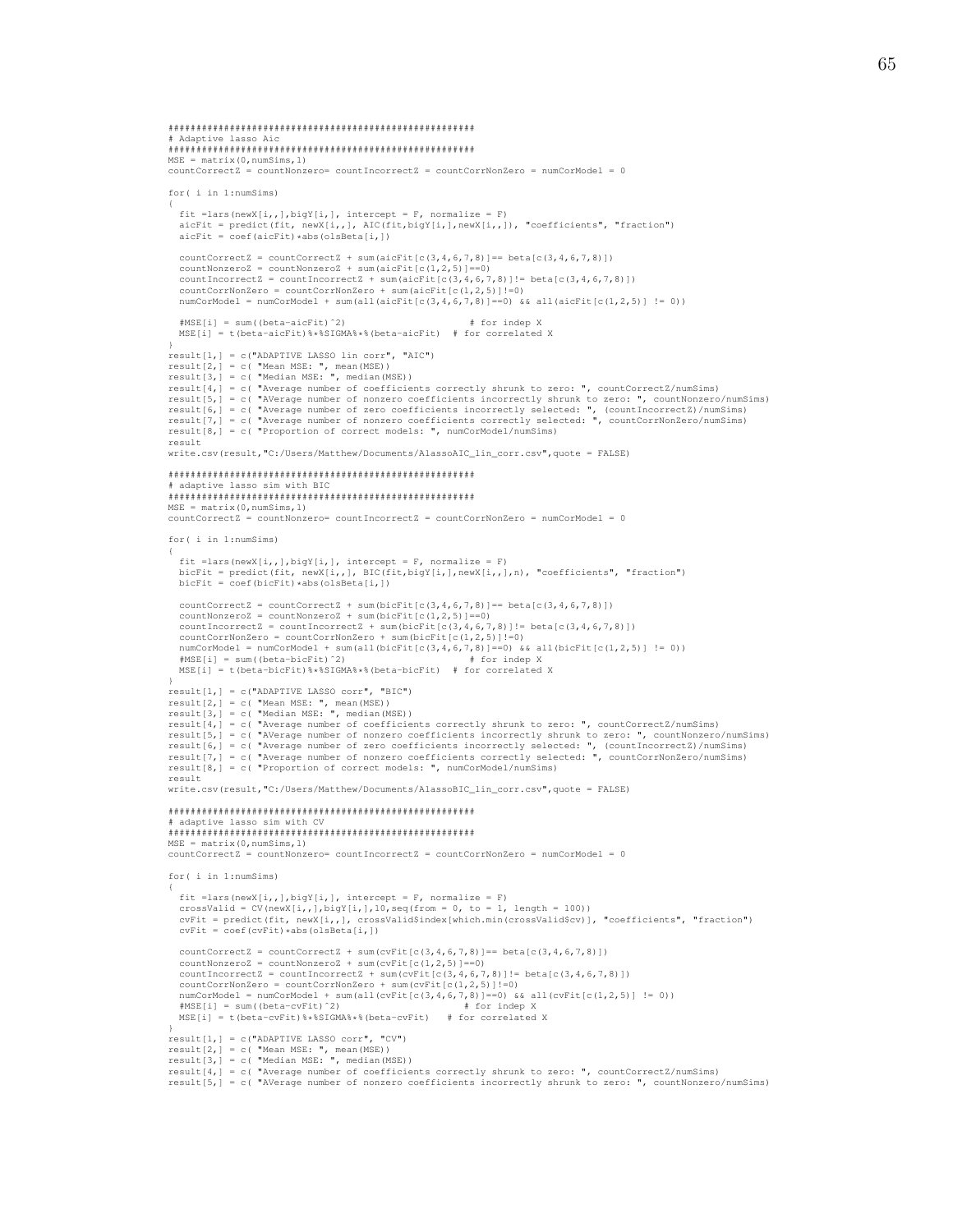```
result[6,] = c( "Average number of zero coefficients incorrectly selected: ", (countIncorrectZ)/numSims)<br>result[7,] = c( "Average number of nonzero coefficients correctly selected: ", countCorrNonZero/numSims)
result[8,] = c( "Proportion of correct models: ", numCorModel/numSims)
result
write.csv(result,"C:/Users/Matthew/Documents/AlassoCV_lin_corr.csv", quote = FALSE)
# Adaptive lasso sim with GCV
MSE = matrix(0, numSims, 1)countCorrectZ = countNonzero = countIncorrectZ = countCorrNonZero = numCorModel = 0for ( i in 1:numSims)
  fit =lars(newX[i,,],bigY[i,], intercept = F, normalize = F)
  gcvFit = predict(fit, bigX[i,,], s=GCV(fit,bigY[i,],newX[i,,],n), "coefficients", "fraction")<br>gcvFit = coef(gcvFit)*abs(olsBeta[i,])
  countCorrectZ = countCorrectZ + sum(ocvFit[c(3, 4, 6, 7, 8)] == beta[c(3, 4, 6, 7, 8)])countNonzeroZ = countNonzeroZ + sum (gcvFit [c(1, 2, 5)]=-0)
  countIncorrectZ = countIncorrectZ + sum(gcvFit[c(3,4,6,7,8)]!= beta[c(3,4,6,7,8)])<br>countIncorrectZ = countIncorrectZ + sum(gcvFit[c(3,4,6,7,8)]!= beta[c(3,4,6,7,8)])
  \frac{1}{2} numCorModel = numCorModel + sum(all(gcvFit[c(3,4,6,7,8)]=0) & all(gcvFit[c(1,2,5)] != 0))<br>#MSE[i] = sum((beta-gcvFit)^2)    #for indep X
  MSE[i] = t(beta-qovFit)**SIGMA**8(beta-qovFit) # for correlated X
"<br>result [1, ] = c("ADAPTIVE LASSO corr", "GCV")<br>result [2, ] = c( "Mean MSE: ", mean (MSE))<br>result [3, ] = c( "Median MSE: ", median (MSE))
result[4,] = c( "Average number of coefficients correctly shrunk to zero: ", countCorrectZ/numSims)
result[4,] = c( "Average number of nonzero coefficients incorrectly shrunk to zero: ", countNonzero/numSims)<br>result[6,] = c( "Average number of nonzero coefficients incorrectly selected: ", (countIncorrectZ)/numSims)<br>resu
result[8,] = c( "Proportion of correct models: ", numCorModel/numSims)
result
write.csv(result."C:/Users/Matthew/Documents/AlassoGCV lin corr.csv".guote = FALSE)
# ATC BIC CV and GCV for ridge regression
aicR \leftarrow function(y, x)mylambda = seq(from = 0, to = 5, length = 200)\texttt{aic} = \texttt{array}(0, \texttt{length}(\texttt{mylambda}))index = 1for (lam in mylambda)
    testfit = lm.ridge(y^*x+0, lambda = lam)$coef
    yhat = x% * $testfit<br>SSE = sum ((y-yhat) ^2)
    p = sum(testit != 0)\text{aic}[index] = SSE +2*p
    index = index +1lam = mylambda [which.min(aic)]
  return (lam)
bick-function(y, x, n)
  mylambda = seq(from = 0, to = 5, length = 200)bic = array(0, length(mylambda))index = 1for (lam in mylambda)
    testfit = lm.ridge(y^*x+0, lambda = lam) $coef
    yhat = x ***testfit
    SSE = sum((y-yhat)'2)p = sum(testfit != 0)bic/index] = SSE + p*log(n)index = index + 1lam = mvlambda[which.min(bic)]return (lam)\bar{1}cvR < - function (x, y, K = 10, index)€
  all.folds \leq cv.folds (length (v), K)
  residmat <- matrix (0, length (index), K)
  for (j \text{ in } seq(K)) {
    omit <- all.folds[[j]]
    fit <- lm.ridge(y[-omit]"x[-omit, , drop = FALSE]+0, lambda=index)<br>fit <- lm.ridge(y[-omit]"x[-omit, , drop = FALSE]***fitted = X *** coef<br>residmat[, j] <- apply((y[omit] - fit)"2, 2, mean)
  cv <- apply(residmat, 1, mean)
```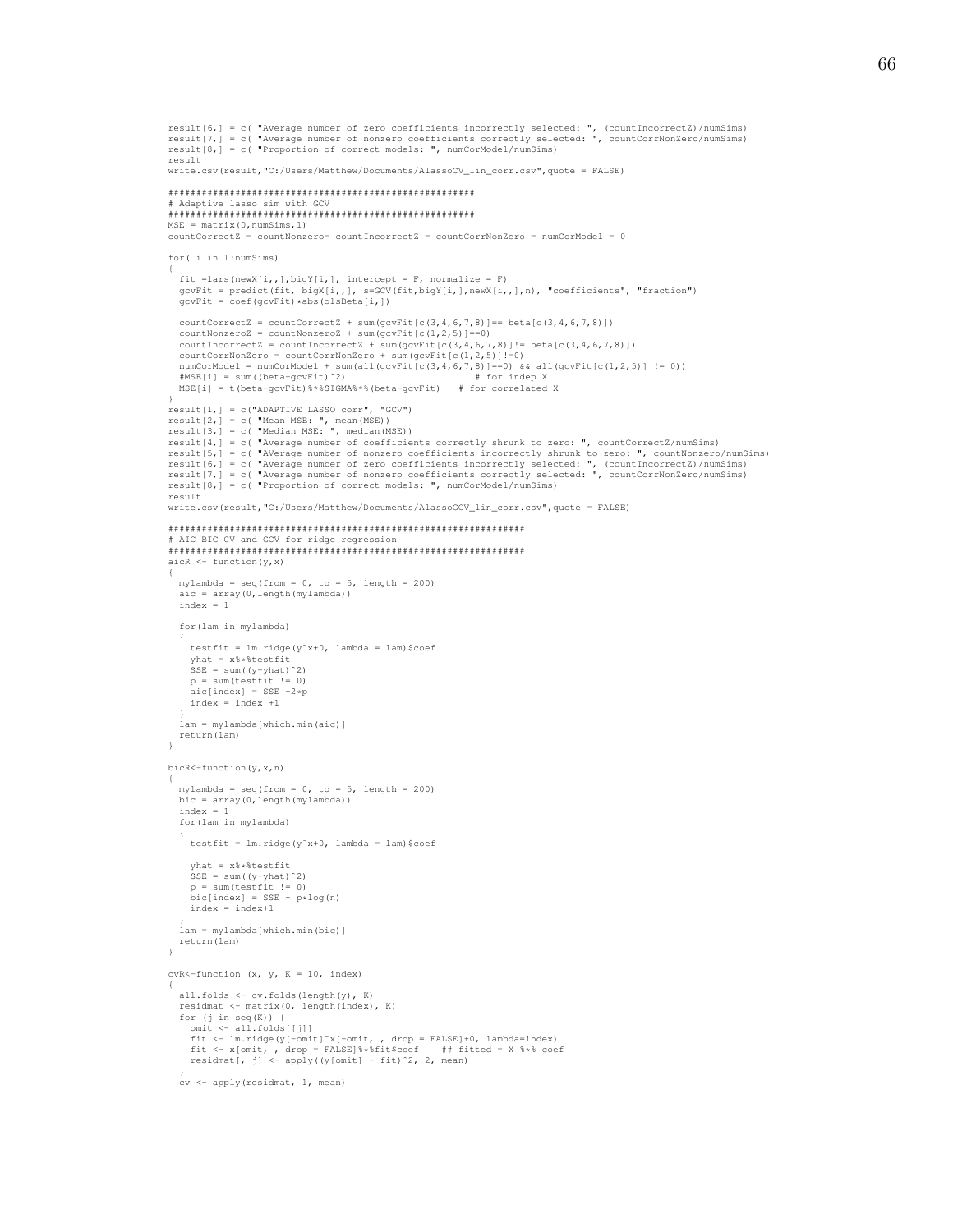return(index[which.min(cv)])

```
\bar{1}# ridge regression with AIC
MSE = matrix(0, numSims, 1)countCorrectZ = countNonzero = countIncorrectZ = countCorrNonZero = numCorModel = 0for (i in 1:numSims)
  fit = lm.ridge(bigY[i, ] "bigX[i, , ]+0, lambda = aicR(bigY[i, ], bigX[i, , ]))$coef
  countCorrectZ = countCorrectZ + sum(fit[c(3,4,6,7,8)]== beta[c(3,4,6,7,8)])
  countNonzeroZ = countNonzeroZ + sum (fit [c(1, 2, 5)]=0)
  countIncorrectZ = countIncorrectZ + sum(fit(c(3,4,6,7,8))!= beta[c(3,4,6,7,8)]countCorrNonZero = countCorrNonZero + sum(fit[c(1, 2, 5)]]=0)numCorModel = numCorModel + sum(all(fit[c(3,4,6,7,8)] == 0) & & all(fit[c(1,2,5)] != 0))H \text{MSE}[\text{i}] = \text{sum} (\text{beta-fit})^2# for indep X
  MSE[i] = t(beta-fit)**SIGMA**(beta-fit) # for correlated X
"<br>result[1,] = c("Ridge_corr", "AIC")<br>result[2,] = c( "Mean MSE: ", mean(MSE))<br>result[3,] = c( "Median MSE: ", median(MSE))
result [4,] = c ("Average number of coefficients correctly shrunk to zero: ", countCorrectZ/numSims)
result [5, ] = c( "Average number of nonzero coefficients incorrectly shrunk to zero: ", countNonzero/numSims)<br>result [6, ] = c( "Average number of nonzero coefficients incorrectly shrunk to zero: ", countNonzero/numSims)<br>r
result[8,] = c( "Proportion of correct models: ", numCorModel/numSims)
result
write.csv(result,"C:/Users/Matthew/Documents/RidgeAIC_lin_corr.csv", quote = FALSE)
# ridge regression with BIC
MSE = matrix(0, numSims, 1)countCorrectZ = countNonzero = countIncorrectZ = countCorrNonZero = numCorModel = 0for (i in 1:numSims)
 fit = lm.ridge(bigY[i,]"bigX[i,,]+0, lambda = bicR(bigY[i,], bigX[i,,],n))$coef<br>countCorrectZ = countCorrectZ + sum(fit[c(3,4,6,7,8)]== beta[c(3,4,6,7,8)])<br>countNonzeroZ = countNonzeroZ + sum(fit[c(1,2,5)]==0)<br>countIncorr
  countCorrNonZero = countCorrNonZero + sum(fit[c(1, 2, 5)]]=0)numCorModel = numCorModel + sum(all(fit[c(3,4,6,7,8)]==0) & all(fit[c(1,2,5)] != 0))<br>#MSE[i] = sum((beta-fit)^2) # for indep X
  MSE[i] = t(beta-fit)**SIGMA**(beta-fit) # for correlated X
,<br>result[1,] = c("Ridge_corr", "BIC")<br>result[2,] = c( "Mean MSE: ", mean(MSE))<br>result[3,] = c( "Median MSE: ", median(MSE))
result[4,] = c( "Average number of coefficients correctly shrunk to zero: ", countCorrectZ/numSims)
result [5,] = c ("Average number of nonzero coefficients incorrectly shrunk to zero: ", countNonzero/numSims)<br>result [5,] = c ("Average number of nonzero coefficients incorrectly shrunk to zero: ", countNonzero/numSims)<br>r
result[8,] = c( "Proportion of correct models: ", numCorModel/numSims)
result
write.csv(result,"C:/Users/Matthew/Documents/RidgeBIC lin corr.csv", quote = FALSE)
# ridge regression with CV
MSE = matrix(0, numSims, 1)countCorrectZ = countNonzero = countIncorrectZ = countCorrNonZero = numCorModel = 0for (i in 1:numSims)
 fit = lm.ridge(bigY[i,]"bigX[i,,]+0, lambda = cvR(bigX[i,,],bigY[i,],10, seq(from = 0, to = 5, length = 200)))$coef
  countCorrectZ = countCorrectZ + sum(fit[c(3.4.6.7.8)] == beta[c(3.4.6.7.8)])countNonzeroZ = countNonzeroZ + sum(fit(c(1, 2, 5))]==0)
  countIncorrectZ = countIncorrectZ + sum(fit[c(3, 4, 6, 7, 8)]!= beta[c(3, 4, 6, 7, 8)])countCorrNonZero = countCorrNonZero + sum(fit[c(1,2,5)]!=0)<br>numCorModel = numCorModel + sum(all(fit[c(3,4,6,7,8)]==0) && all(fit[c(1,2,5)] != 0))
  $MSE[i] = sum((beta-fit)^2)# for indep X
 MSE[i] = t(beta-fit)**SIGMA**(beta-fit) # for correlated X
result [1,] = c("Ridge\_corr", "CV")<br>result [2,] = c("Mean MSE: ", mean(MSE))<br>result [3,] = c("Median MSE: ", median(MSE))result[4,] = c ("Average number of coefficients correctly shrunk to zero: ", countCorrectZ/numSims)
result [5,]=c ("Average number of nonzero coefficients incorrectly shrunk to zero: ", countNonzero/numSims)<br>result [6,]=c ("Average number of nonzero coefficients incorrectly shrunk to zero: ", countNonzero/numSims)<br>res
result[8,] = c( "Proportion of correct models: ", numCorModel/numSims)
result
write.csv(result,"C:/Users/Matthew/Documents/RidgeCV lin corr.csv", quote = FALSE)
```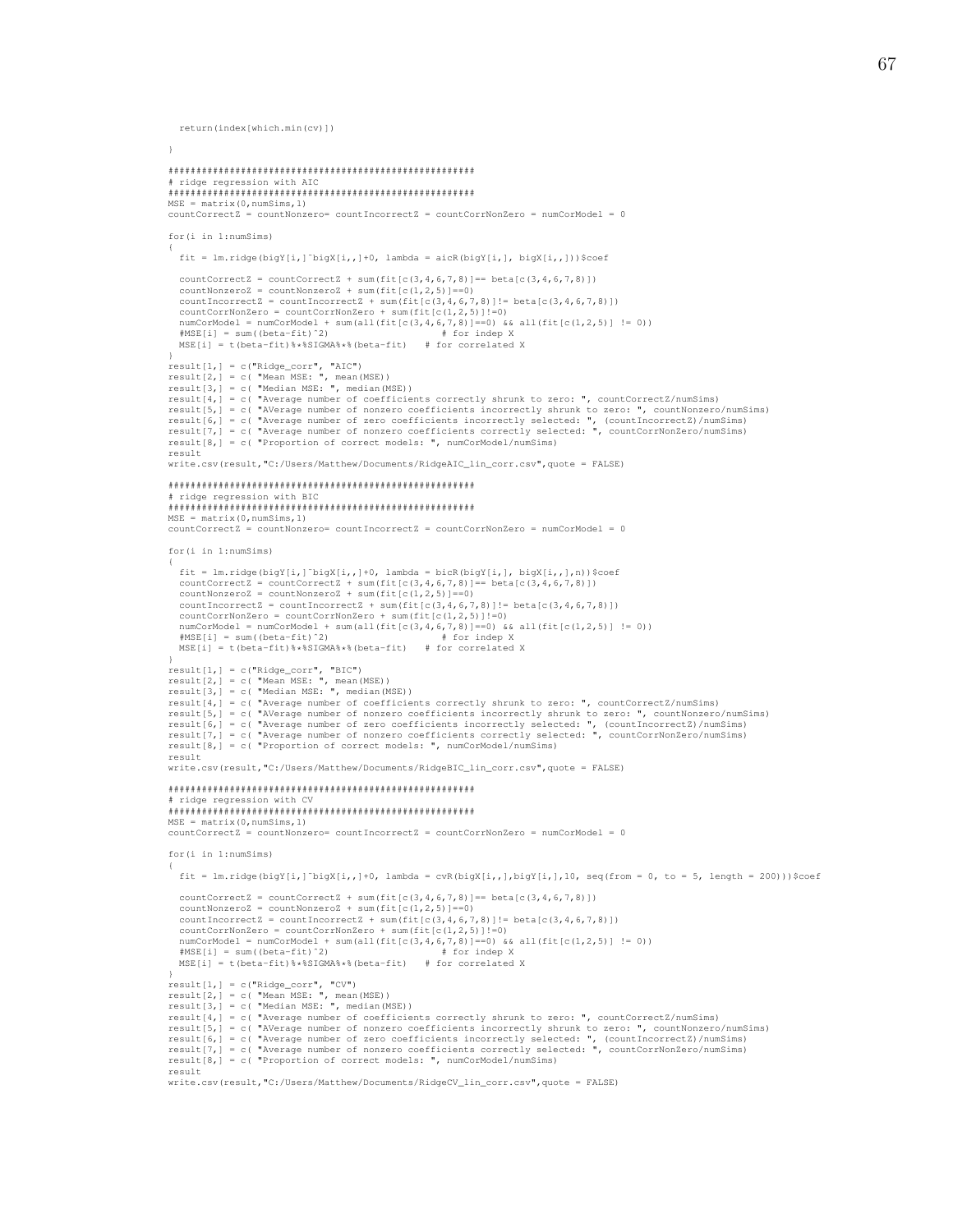```
#######################################################
# ridge regression with GCV
#######################################################
\texttt{MSE = matrix} (0, \texttt{numSims}, 1)countCorrectZ = countNonzero= countIncorrectZ = countCorrNonZero = numCorModel = 0
for(i in 1:numSims)
{
  fit = lm.ridge(bigY[i,]~$bigX[i,],] +0, lambda = seq(0,5, length = 1000))fit = fit$coef[,which.min(fit$GCV)]
   countCorrectZ = countCorrectZ + sum(fit[c(3, 4, 6, 7, 8)] == beta[c(3, 4, 6, 7, 8)])<br>countNonzeroZ = countNonzeroZ + sum(fit[c(1,2,5)]==0)
   countIncorrectZ = countIncorrectZ + sum(fit[c(3,4,6,7,8)]!= beta[c(3,4,6,7,8)])
countCorrNonZero = countCorrNonZero + sum(fit[c(1,2,5)]!=0)
  numCorModel = numCorModel + sum(all(fit[c(3,4,6,7,8)]==0) && all(fit[c(1,2,5)] != 0))<br>#MSE[i] = sum((beta-fit)^2) # for indep X
  H \setminus F = \text{sum}(\text{beta-fit})^2MSE[i] = t(beta-fit)%*%SIGMA%*%(beta-fit) # for correlated X
}
result[1,] = c("Ridge_corr", "GCV")
result[2,] = c( "Mean MSE: ", mean(MSE))
result[3,] = c( "Median MSE: ", median(MSE))
result[4,] = c( "Average number of coefficients correctly shrunk to zero: ", countCorrectZ/numSims)<br>result[5,] = c( "Average number of nonzero coefficients incorrectly shrunk to zero: ", countNonzero/numSims)<br>result[6,] = 
result
write.csv(result,"C:/Users/Matthew/Documents/RidgeGCV_lin_corr.csv",quote = FALSE)
#######################################################
# AIC BIC CV and GCV for elastic net
#######################################################
AICenet <- function(y, x)
{
  mylambda = seq(0,5, length = 200)
   myS = seq(0,1,length = 100)
aic = array(0, 200*100)
  index = 1
  tuningParam = matrix(0,100*200,2)for(lambda in mylambda)
   {
    fit = enet(x, y, lambda, intercept = F, normalize = F)
     for(s in myS)
     {
       testfit = predict(fit, x, s, "coefficients", "fraction")$coef
       yhat = x***testfit
        SSE = sum((y-yhat)ˆ2)
p = sum(testfit != 0)
        \text{aic}[\text{index}] = \text{SSE} + 2 \star \text{p}tuningParam/index,] = c(lambda, s)
       index = index +1}
   }
list("lambda" = tuningParam[which.min(aic),1], "s" = tuningParam[which.min(aic),2] )
}
BICenet <- function(y,x,n)
{
  mylambda = seq(0,5, length = 200)
  mYS = \text{seq}(0, 1, \text{length} = 100)bic = array(0, 200*100)index = 1
  tuningParam = matrix(0,100*200,2)for(lambda in mylambda)
  {
    fit = enet(x, y,lambda, intercept = F, normalize = F)
     for(s in myS)
     {
        testfit = predict(fit, x, s, "coefficients", "fraction")$coef<br>yhat = x%*%testfit
       SSE = sum((y-yhat)^2)p = sum(testfit != 0)
bic[index] = SSE + p*log(n)
       tuningParam[index,] = c(lambda,s)
       index = index +1}
   }
list("lambda" = tuningParam[which.min(bic),1], "s" =tuningParam[which.min(bic),2] )
}
CVenet <- function (x, y, K = 10){
  mYS = seq(0, 1, length=100)myLambda = seq(0,5,length=200)
tuningParam = matrix(0,200*100,2)
```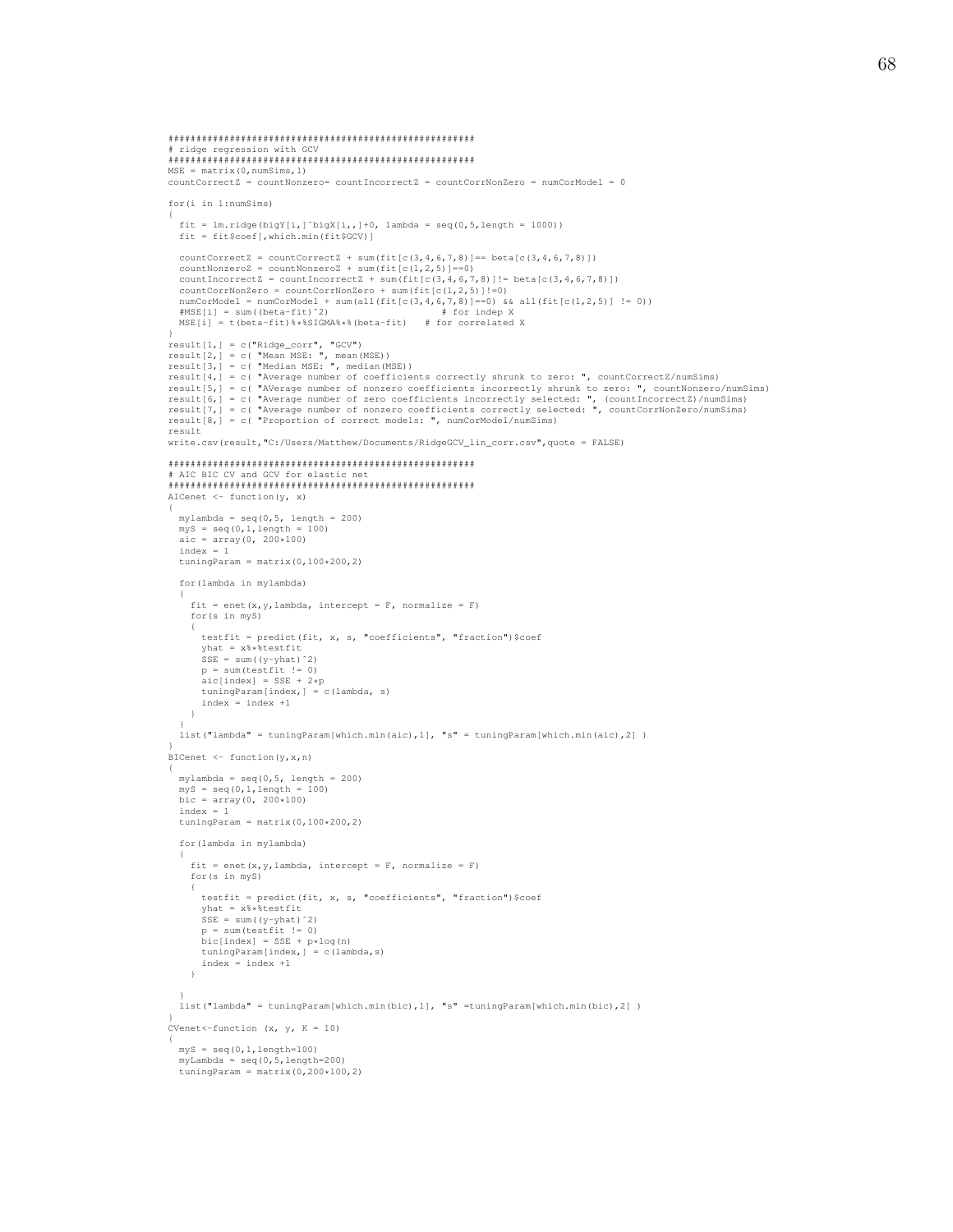```
all.folds <- cv.folds(length(y), K)
```

```
residmat <- matrix(0, length(myLambda)*length(myS), K)
```

```
for (i in seq(K)) {
     omit <- all.folds[[i]]
     index=1
     for (lambda in myLambda){
        fit0 <- enet(x[-omit, , drop = FALSE], y[-omit], lambda = lambda)
        for (s in myS){
           fit <- predict(fit0, x[omit, , drop = FALSE], s = s,"fit","fraction")$fit<br>residmat[index,i] <- mean((y[omit] - fit)^2)
          index = index + 1}
    }
  \lambdaindex=1
  for (lambda in myLambda){
    for (s in myS){
       tuningParam[index,] = c(lambda,s)
       index = index + 1}
  }
  cv <- apply(residmat, 1, mean)
  list("lambda" = tuningParam[which.min(cv),1], "s" =tuningParam[which.min(cv),2] )
}
#########################################################################################
GCVenet <- function(y, x, n)
{
  mylambda = seq(0, 5, length = 200)\text{mvS} = \text{seq}(0, 1, \text{length} = 100)gcv = array(0, 200*100)index = 1
  tuningParam = matrix(0, 200*100, 2)for(lambda in mylambda)
  {
     fit = enet(x, y, lambda, intercept = F, normalize = F)
     for(s in myS)
     {
        testfit = predict(fit, x, s, "coefficients", "fraction")$coef<br>yhat = x%*%testfit
       p = sum(testit != 0)gcv[index] = (1/n) * (sum((y- yhat) / (1-(p/n))))^2))<br>tuningParam[index,] = c(lambda,s)
       index = index +1}
   }
  list("lambda" = tuningParam[which.min(gcv),1], "s" =tuningParam[which.min(gcv),2] )
}
#####################################################
# elastic net with AIC
#####################################################
MSE = matrix(0, numSims, 1)countCorrectZ = countNonzero = countIncorrectZ = countCorrNonZero = numCorModel = 0for( i in 1:numSims)
{
  tuningParam = AICenet(bigY[i,],bigX[i,,])
   aicfit = enet(bigX[i,,],bigY[i,], tuningParam$lambda, intercept = F, normalize = F)
aicFit = predict(aicfit, bigX[i,,], tuningParam$s, "coefficients", "fraction")$coef
  \texttt{countCorrectZ = countCorrectZ + sum(aicFit[c(3,4,6,7,8)] == beta[c(3,4,6,7,8)])}countNonzeroZ = countNonzeroZ + sum(aierlet(c(1,2,5)) == 0)countIncorrectZ = countIncorrectZ + sum(aicFit[c(3,4,6,7,8)]!= beta[c(3,4,6,7,8)])
countCorrNonZero = countCorrNonZero + sum(aicFit[c(1,2,5)]!=0)
   numCorModel = numCorModel + sum(all(aicFit[c(3,4,6,7,8)]==0) && all(aicFit[c(1,2,5)] != 0))<br>#MSE[i] = sum((beta-aicFit)^2) # for indep X<br>MSE[i] = t(beta-aicFit)%*%SIGMA%*&(beta-aicFit) # for correlated X
}
result[1,] = c("ENET_corr", "AIC")
result[2,] = c( "Mean MSE: ", mean(MSE))
result[3,] = c( "Median MSE: ", median(MSE))
result[4,] = c( "Average number of coefficients correctly shrunk to zero: ", countCorrectZ/numSims)
result[5,] = c( "AVerage number of nonzero coefficients incorrectly shrunk to zero: ", countNonzero/numSims)
result[6,] = c( "Average number of zero coefficients incorrectly selected: ", (countIncorrectZ)/numSims)<br>result[7,] = c( "Average number of nonzero coefficients correctly selected: ", countCorrNonZero/numSims)<br>result[8,] =
result
write.csv(result,"C:/Users/Matthew/Documents/enetAIC_lin_corr.csv",quote = FALSE)
######################################################
# elastic net sim with BIC
######################################################
MSE = matrix(0,numSims,1)
```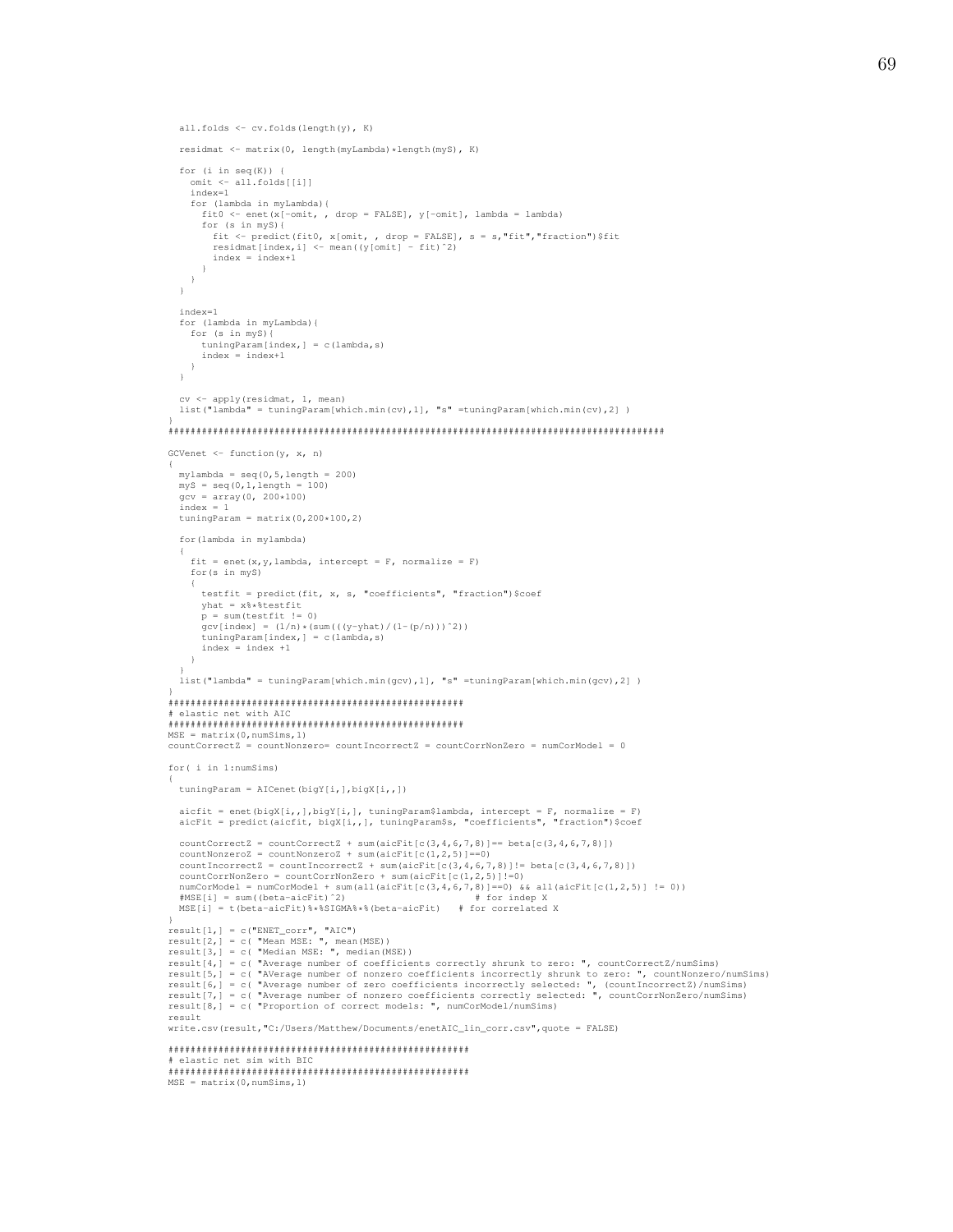$countCorrectZ = countNonzero = countIncorrectZ = countCorrNonZero = numCorModel = 0$ for( i in 1:numSims) { tuningParam = BICenet(bigY[i,],bigX[i,,],n) fit =enet(bigX[i,,],bigY[i,], tuningParam\$lambda, intercept = F, normalize = F) bicFit = predict(fit, bigX[i,,], tuningParam\$s , "coefficients", "fraction")\$coef countCorrectZ = countCorrectZ + sum(bicFit $[c(3,4,6,7,8)] == beta[c(3,4,6,7,8)])$  $countNonzeroZ = countNonzeroZ + sum(bicFit[c(1,2,5)]=-0)$ countIncorrectZ = countIncorrectZ + sum(bicFit[c(3,4,6,7,8)]!= beta[c(3,4,6,7,8)])  $\texttt{countCorrNonZero} \ = \ \texttt{countCorrNonZero} \ + \ \texttt{sum(bicFit[c(1,2,5)] != 0)}$ numCorModel = numCorModel + sum(all(bicFit[c(3,4,6,7,8)]==0) && all(bicFit[c(1,2,5)] != 0)) #MSE[i] = sum((beta-bicFit)ˆ2) # for indep X  $MSE[i]$  = t(beta-bicFit)%\*\$SIGMA%\*%(beta-bicFit) # for correlated X } result[1,] = c("ENET\_corr", "BIC") result[2,] = c( "Mean MSE: ", mean(MSE)) result[3,] = c( "Median MSE: ", median(MSE)) result[4,] = c( "Average number of coefficients correctly shrunk to zero: ", countCorrectZ/numSims) result[5,] = c( "AVerage number of nonzero coefficients incorrectly shrunk to zero: ", countNonzero/numSims)<br>result[6,] = c( "Average number of zero coefficients incorrectly selected: ", (countIncorrectZ)/numSims)<br>result[7 result write.csv(result,"C:/Users/Matthew/Documents/enetBIC\_lin\_corr.csv",quote = FALSE) ##################################################### # enet sim with CV ##################################################### MSE = matrix(0,numSims,1)  $countCorrectZ = countNonzero = countIncorrectZ = countCorrNonZero = numCorrModel = 0$ for( i in 1:numSims) { crossValid = CVenet(bigX[i,,],bigY[i,],10) fit =enet(bigX[i,,],bigY[i,], lambda = crossValid\$lambda, intercept = F, normalize = F) cvFit = predict(fit, bigX[i,,], crossValid\$s, "coefficients", "fraction")\$coef print(i) countCorrectZ = countCorrectZ + sum(cvFit[c(3,4,6,7,8)]== beta[c(3,4,6,7,8)]) countNonzeroZ = countNonzeroZ + sum(cvFit[c(1,2,5)]==0) countIncorrectZ = countIncorrectZ + sum(cvFit[c(3,4,6,7,8)]!= beta[c(3,4,6,7,8)]) countCorrNonZero = countCorrNonZero + sum(cvFit[c(1,2,5)]!=0) numCorModel = numCorModel + sum(all(cvFit[c(3,4,6,7,8)]==0) && all(cvFit[c(1,2,5)] != 0)) #MSE[i] = sum((beta-cvFit)ˆ2) # for indep X MSE[i] = t(beta-cvFit)%\*%SIGMA%\*%(beta-cvFit) # for correlated X } result[1,] = c("ENET\_corr", "CV") result[2,] = c( "Mean MSE: ", mean(MSE)) result[3,] = c( "Median MSE: ", median(MSE)) result[4,] = c( "Average number of coefficients correctly shrunk to zero: ", countCorrectZ/numSims)<br>result[5,] = c( "AVerage number of nonzero coefficients incorrectly shrunk to zero: ", countNonzero/numSims)<br>result[6,] = result write.csv(result,"C:/Users/Matthew/Documents/enetCV\_lin\_corr.csv",quote = FALSE) ###################################################### # elastic net sim with GCV ######################################################  $MSE = matrix(0, numSims, 1)$  $countCorrectZ = countNonzero = countIncorrectZ = countCorrNonZero = numCorModel = 0$ for( i in 1:numSims) { tuningParam = GCVenet(bigY[i,],bigX[i,,],n) fit =enet(bigX[i,,],bigY[i,], tuningParam\$lambda, intercept = F, normalize = F) gcvFit = predict(fit, bigX[i,,], tuningParam\$s , "coefficients", "fraction")\$coef countCorrectZ = countCorrectZ + sum(gcvFit[c(3,4,6,7,8)]== beta[c(3,4,6,7,8)]) countNonzeroZ = countNonzeroZ + sum(gcvFit $[c(1,2,5)]=-0)$ countIncorrectZ = countIncorrectZ + sum(gcvFit[c(3,4,6,7,8)]!= beta[c(3,4,6,7,8)]) countCorrNonZero = countCorrNonZero + sum(gcvFit[c(1,2,5)]!=0) numCorModel = numCorModel + sum(all(gcvFit[c(3,4,6,7,8)]==0) && all(gcvFit[c(1,2,5)] != 0))<br>#MSE[i] = sum((beta-qcvFit)^2) # for indep X #MSE[i] = sum((beta-gcvFit)ˆ2) # for indep X MSE[i] = t(beta-gcvFit)%\*%SIGMA%\*%(beta-gcvFit) # for correlated X } result[1,] = c("ENET\_corr", "GCV") result[2,] = c( "Mean MSE: ", mean(MSE)) result[3,] = c( "Median MSE: ", median(MSE)) result[4,] = c( "Average number of coefficients correctly shrunk to zero: ", countCorrectZ/numSims)<br>result[5,] = c( "AVerage number of nonzero coefficients incorrectly shrunk to zero: ", countNonzero/numSims)<br>result[6,] = result[8,] = c( "Proportion of correct models: ", numCorModel/numSims)

result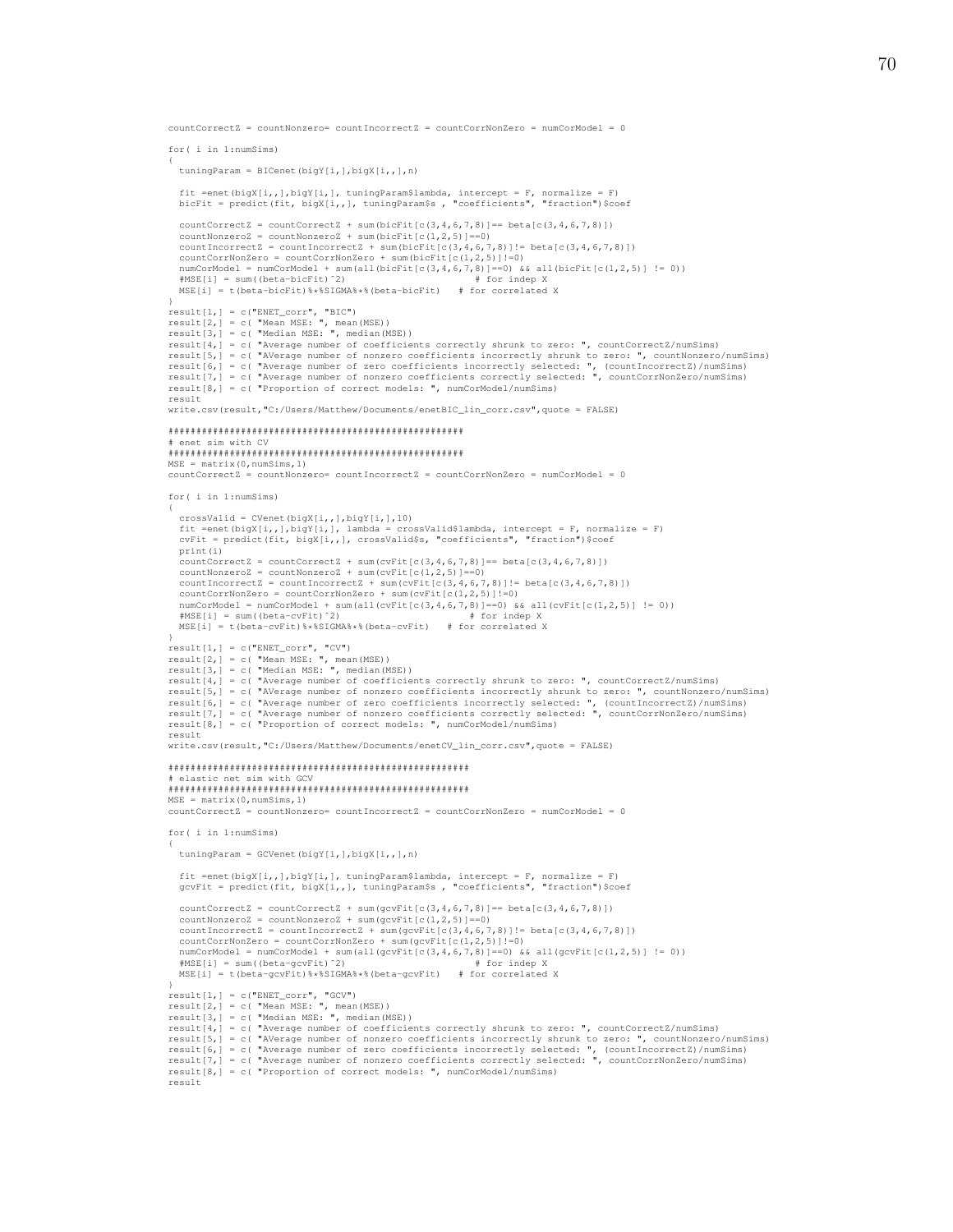write.csv(result,"C:/Users/Matthew/Documents/enetGCV\_lin\_corr.csv", quote = FALSE)

### $A.4$ Uncorrelated Binary Data Generation R Code

```
# initialize libraries
library (glmnet)
# initialize data
n = 100p = 8beta = c(1.5, 3, 0, 0, 2, 0, 0, 0)numSims = 50bigX = array(0, dim = c(numSims, n, p))bigY = matrix(0, numSims, n)for (i in 1:numSims)bigX[i,,] = matrix(rnorm(n*p), n, p)
 bigX[i, j] = scale(bigX[i, j], T, T)
 for(j in 1:n)bigY[i,j] = rbinom(1,1,exp(bigX[i,j,]%*&beta)/(1+exp(bigX[i,j,]%*&beta)))
 \rightarrow\overline{1}
```
#### **Correlated Binary Data Generation R Code**  $A.5$

```
# initialize libraries
library(glmnet)
# initialize data
n=100p = 8beta = c(1.5, 3, 0, 0, 2, 0, 0, 0)numSims = 50bigX = array(0, dim = c(numSims, n, p))<br>bigY = matrix(0, numSims, n)MU \leftarrow matrix(0, 8, 1)SIGMA \leq matrix (0, 8,8)
for (k in 1:numSims)
  rho=0.5for (i \in 1:8) {<br>for (j \in 1:8) {
     SIGMA[i,j] = rho^(abs(i-j))\rightarrowX = mvrnorm(100, mu=MU, Signa=SIGMA)bigX[k,,] = matrix(rnorm(n*p), n, p)<br>bigX[k,,] = scale(bigX[k,,], T, T)
  for (1 \text{ in } 1\text{ : } n)bigY[k, l] = rbinom(1, 1, exp(bigX[k, l, ] % * % beta) / (1+exp(bigX[k, l, ] % * % beta)))
  \rightarrow\mathcal{F}
```
### **Binary Logistic Model Simulation**  $A.6$

```
K = 10foldid = sample(rep(1:K, length = n))# Binary Logistic Model Simulation
# Oracle STM
RE = matrix(0, numSims, 1)PE = matrix(0, numSims, 1)countCorrectZ = countNonzeroZ = countIncorrectZ = countCorrNonZero = numCorrectModel = numOverModel = 0result = matrix(0, 11, 2)for(i in 1:numSims)glmFit = glmnet(bigX[i,,c(1,2,5)],bigY[i,], family = "binomial", intercept=FALSE,alpha = 1, lambda = 0, nlambda = 1)
```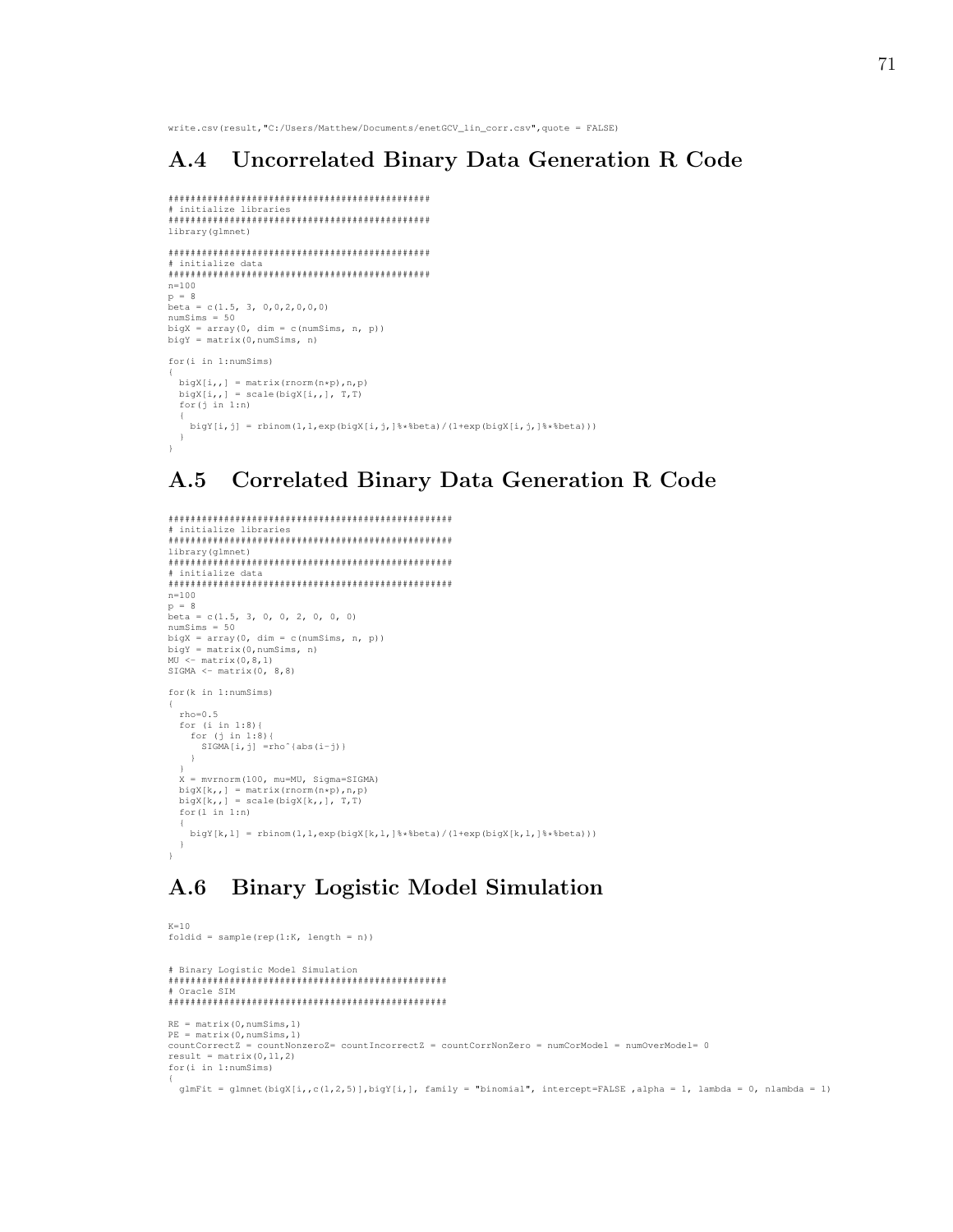```
yhat = predict(glmFit, bigX[i,,c(1,2,5)], type = "class")
```

```
RE[i] = sqrt(sum((glmFit$beta-beta[c(1,2,5)])ˆ2))/sqrt(sum(beta[c(1,2,5)]ˆ2))
PE[i] = mean(yhat!=bigY[i,])
}
result[1,1] = "OracleLOGsim"
result[2,] = c( "Mean RE: ", mean(RE))
result[3,] = c( "Median RE: ", median(RE))
result[4,] = c( "Mean PE: ", mean(PE))
result[5,] = c( "Median PE: ", median(PE))
result[6,] = c( "Average number of coefficients correctly shrunk to zero: ", 5)
result[7,] = c( "AVerage number of nonzero coefficients incorrectly shrunk to zero: ", 0)
result[8,] = c( "Average number of zero coefficients incorrectly selected: ", 0)
result[9,] = c( "Average number of nonzero coefficients correctly selected: ", 3)
result[10,] = c( "Proportion of correct models: ", 1)
result [11,] = c( "Proportion of overfitted models: ", 0)
result
write.csv(result,sprintf("C:/Users/Matthew/Documents/Matthew's Nevada/HON 490/SimulationOutput/Oracle_LOG_%s.csv",
       casename[case]),quote = FALSE)
##################################################
# OLS SIM
##################################################
RE = matrix(0,numSims,1)
PE = matrix(0,numSims,1)
countCorrectZ = countNonzeroZ= countIncorrectZ = countCorrNonZero = numCorModel = numOverModel= 0
result = matrix(0, 11, 2)for(i in 1:numSims)
{
  glmFit = glmnet(bigX[i,], bigY[i,], family = "binomial", intercept=False , alpha = 1, lambda = 0, nlambda = 1)yhat = predict(glmFit, bigX[i,,], type = "class")
  RE[i] = sqrt(sum((glmFit$beta-beta)ˆ2))/sqrt(sum(betaˆ2))
  PE[i] = mean(yhat!=bigY[i,])countCorrectZ = countCorrectZ + sum(glmFit$beta[zero]==0)
  countNonzeroZ = countNonzeroZ + sum(glmFit$beta[nonzero]==0)
   countIncorrectZ = countIncorrectZ + sum(glmFit$beta[zero] != 0)
countCorrNonZero = countCorrNonZero + sum(glmFit$beta[nonzero] != 0)
  numCorModel = numCorModel + sum(all(glmFit$beta[zero]==0) && all(glmFit$beta[nonzero] != 0))
  numOverModel = numOverModel + sum(all(glmFit$beta[zero]==0)==F && all(glmFit$beta[nonzero] != 0))
}
result[1,1] = "OLSLOGsim"
result[2,] = c( "Mean RE: ", mean(RE))
result[3,] = c( "Median RE: ", median(RE))
result[4,] = c( "Mean PE: ", mean(PE))
result[5,] = c( "Median PE: ", median(PE))
result[6,] = c( "Average number of coefficients correctly shrunk to zero: ", countCorrectZ/numSims)
result[7,] = c( "AVerage number of nonzero coefficients incorrectly shrunk to zero: ", countNonzeroZ/numSims)<br>result[8,] = c( "Average number of zero coefficients incorrectly selected: ", countIncorrectZ/numSims)<br>result[9,
result[10,] = c( "Proportion of correct models: ", numCorModel/numSims)
result[11,] = c( "Proportion of overfitted models: ", numOverModel/numSims)
result
write.csv(result,sprintf("C:/Users/Matthew/Documents/Matthew's Nevada/HON 490/SimulationOutput/OLS_LOG_%s.csv", casename
      [case]),quote = FALSE)
############################################
# AIC BIC CV and GCV for LASSO
############################################
Criteria \leftarrow function(y, x) {
  n=length(y)
  <code>glmFit = glmnet(x,y, family = "binomial", intercept=FALSE</code> ,alpha = 1)
   yhat = predict(glmFit, x, type = "response")
loglik = apply(y*log(yhat)+(1-y)*log(1-yhat),2,sum)
  aic = -2*loglik + 2*(glmFit$df)lambda = glmFit$lambda[which.min(aic)]
   glmFitbeta = predict(glmFit, s=lambda, type = "coef")
beta.aic = as.vector(glmFitbeta)[-1]
  yhat.aic = predict(glmFit, newx=x, s=lambda, type = "class")
  bic = -2*loglik + log(n)*(glmFit$df)lambda = glmFit$lambda[which.min(bic)]
   glmFitbeta = predict(glmFit, s=lambda, type = "coef")
beta.bic = as.vector(glmFitbeta)[-1]
yhat.bic = predict(glmFit, newx=x, s=lambda, type = "class")
```

```
gcv = -2 * loglik / (n * (1 - (glmFit$df/n))^2)lambda = glmFitSlambda[which.min(axv)]glmFitbeta = predict(glmFit, s=lambda, type = "coef")
beta.gcv = as.vector(glmFitbeta)[-1]
yhat.gcv = predict(glmFit, newx=x, s=lambda, type = "class")
```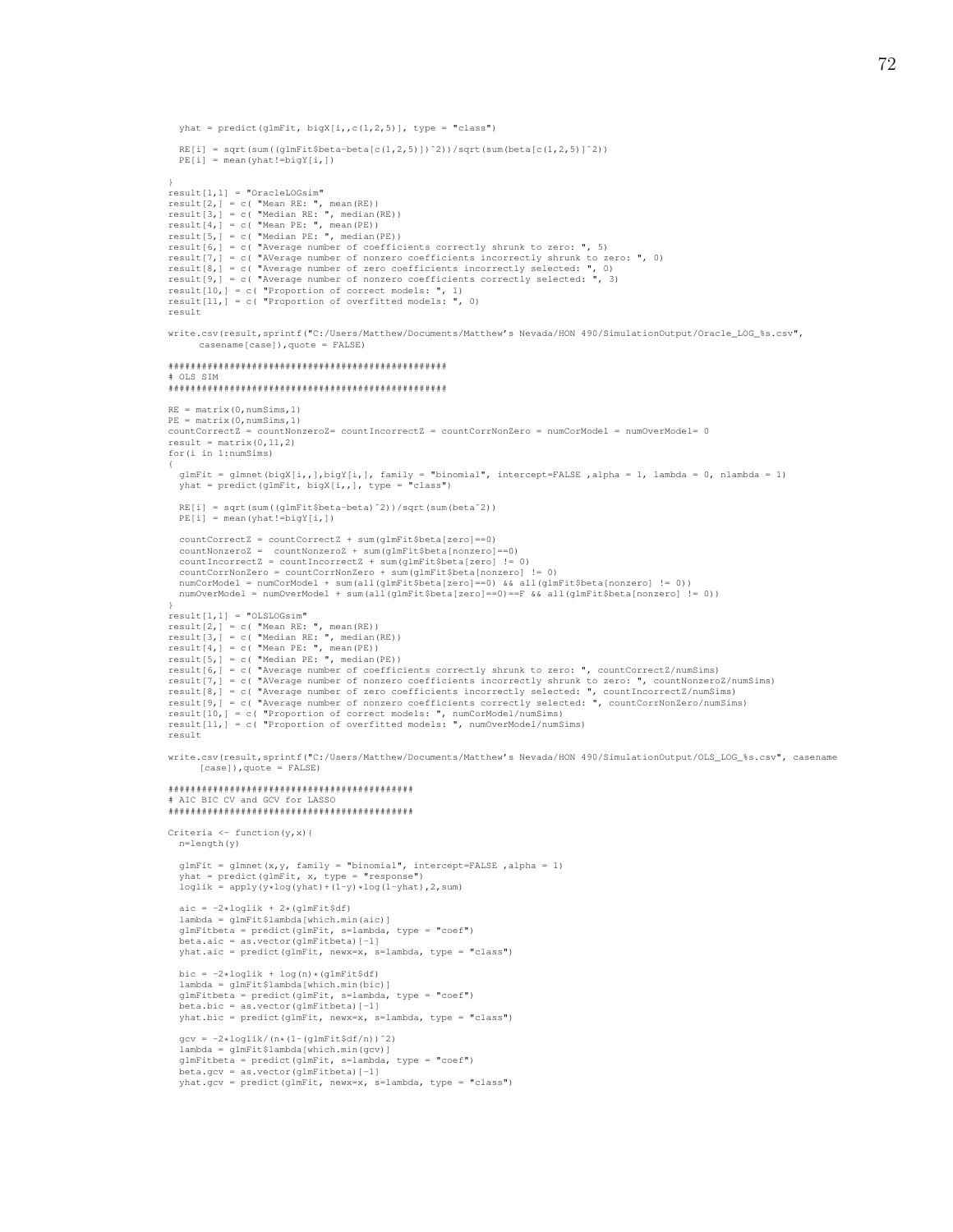```
\verb|cvfit=cv.glmnet(x,y,foldid=foldid, family="binomial", alpha=1, intercept=F)lambda=cvfit$lambda[which.min(cvfit$cvm)]
  glmFitbeta = predict(glmFit, s=lambda, type = "coef")
  beta.cv = as.vector(glmFitbeta) [-1]yhat.cv = predict(glmFit, newx=x, s=lambda, type = "class")
  list("beta.aic" = beta.aic, "yhat.aic"=yhat.aic, "beta.bic"=beta.bic, "yhat.bic"=yhat.bic, "beta.gcv"=beta.gcv, "yhat.<br>gcv"=yhat.gcv, "beta.cv"=beta.cv, "yhat.cv"=yhat.cv)"=yhat.cv"=yhat.cv"=yhat.cv"=yhat.cv"=xhat.cv"=xha
# LASSO simulation
savefile <- function(numSims, biqY, biqX, allbeta, zero, nonzero, type, case){
   \texttt{aic.RE} = \texttt{aic.PE} = \texttt{matrix}(0, \texttt{numSims}, 1)\alpha count Correct \zeta = \alpha count Nonzero\zeta = \alpha count Incorrect \zeta = \alpha count CorrNonZero = aic.numCorModel = aic.numCorModel = aic.num
         = 0\text{aic}.\text{result} = \text{matrix}(0, 11, 2)bic.RE = bic.PE = matrix(0, numSims, 1)bic.countCorrectZ = bic.countNonzeroZ= bic.countIncorrectZ = bic.countCorrNonZero = bic.numCorModel = bic.numOverModel
          = 0bic.result = matrix(0, 11, 2)accv.RE = accv.PE = matrix (0, numSims, 1)
  gcv.countCorrectZ = gcv.countNonzeroZ= gcv.countIncorrectZ = gcv.countCorrNonZero = gcv.numCorModel = gcv.numOverModel
          = 0accv.readtt = matrix(0.11.2)cv \cdot RF = cv \cdot PR = matrix(0, numSims, 1)cv.countCorrectZ = cv.countNonzeroZ= cv.countIncorrectZ = cv.countCorrNonZero = cv.numCorModel = cv.numOverModel= 0
   cv \text{.} result = matrix(0, 11, 2)for (i in 1:numSims)
     qlmFit = Criteria(biqY[i,],big[X[i,],])\text{aic.RE}[i] = \text{sqrt}(\text{sum}(\text{qlmFit}\text{$beta}.\text{aic} - \text{beta})')/\text{sqrt}(\text{sum}(\text{beta}^2))<br>\text{aic.PE}[i] = \text{mean}(\text{qlmFit}\text{$yhat}.\text{aic} - \text{bigY}[i,])bic.RE[i] = sqrt(sum((glmFit$beta.bic-beta)^2))/sqrt(sum(beta^2))<br>bic.PE[i] = mean(glmFit$yhat.bic!=biqY[i,])
     gcv.RE[i] = sqrt(sum((glmFit$beta.gcv-beta)^2))/sqrt(sym(beta^2))<br>qcv.PE[i] = mean(glmFit$yhat.gov!=bigY[i,])cv \cdot RE[i] = sqrt(sum((glmFit \text{$beta.cv-beta)^2}))/sqrt(sqrt(sum(beta^2))<br> cv \cdot PE[i] = mean(glmFit \text{$yhat.cv!=bigY[i,])}\texttt{aic.com}: Count Correct Z = \texttt{aic.com}: Count Correct Z + \texttt{sum} (d) mFit Sbeta, aic (zero) == 0)
     aic.countNonzeroZ = aic.countNonzeroZ + sum(glmFit$beta.aic(nonzero]==0)
     aic.countIncorrectZ = aic.countIncorrectZ + sum(glmFlt$beta.aic[zero]!=0)<br>aic.countIncorrectZ = aic.countIncorrectZ + sum(glmFlt$beta.aic[zero]!=0)<br>aic.countCorrNonZero = aic.countCorrNonZero + sum(glmFlt$beta.aic[nonzero]
     aic.numCorModel = aic.numCorModel + sum(all(glmFit$beta.aic(zero]==0) && all(glmFit$beta.aic(nonzero] != 0))
     bic.countCorrectZ = bic.countCorrectZ + sum(glmFit$beta.bic[zero] == 0)
     bic.countNonzeroZ = bic.countNonzeroZ + sum(glmFit$beta.bic[nonzero]==0)<br>bic.countIncorrectZ = bic.countIncorrectZ + sum(glmFit$beta.bic[zero]!=0)
     bic.countCorrNonZero = bic.countCorrNonZero + sum(glmFit$beta.bic[nonzero]!=0)
     bic.numCorModel = bic.numCorModel + sum(all(glmFit$beta.bic[zero]==0) && all(glmFit$beta.bic[nonzero] != 0))<br>bic.numCorModel = bic.numCorModel + sum(all(glmFit$beta.bic[zero]==0) && all(glmFit$beta.bic[nonzero] != 0))
     gcv.countCorrectZ = gcv.countCorrectZ + sum(glmFit$beta.gcv[zero] == 0)
     \frac{1}{2} or counterfect \Delta = yev.counterfect \Delta + sum (glmFit$beta.gev[nonzero] ==0)<br>gev.countNonzeroZ = gev.countNonzeroZ + sum (glmFit$beta.gev[nonzero]==0)<br>gev.countIncorrectZ = gev.countIncorrectZ + sum (glmFit$be
     gcv.countCorrNonZero = gcv.countCorrNonZero + sum(glmFit$beta.gcv[nonzero]!=0)
     gcv.numCorModel = gcv.numCorModel + sum(all(glmFit$beta.gcv[zero]==0) && all(glmFit$beta.gcv[nonzero] != 0))<br>gcv.numCorModel = gcv.numCorModel + sum(all(glmFit$beta.gcv[zero]==0) && all(glmFit$beta.gcv[nonzero] != 0))
     cv.countCorrectZ = cv.countCorrectZ + sum (glmFit$beta.cv[zero] == 0)
     cv.countNonzeroZ = cv.countNonzeroZ + sum(glmFit$beta.cv[nonzero]==0)<br>cv.countIncorrectZ = cv.countIncorrectZ + sum(glmFit$beta.cv[zero]!=0)
      cv \text{.countCorrNonZero} = cv \text{.countCorrNonZero} + \text{sum(glmFit$beta.cv[nonzero] != 0)}cv.numCorModel = cv.numCorModel + sum(all(glmFit$beta.cv[zero]==0) && all(glmFit$beta.cv[nonzero] != 0))<br>cv.numOverModel = cv.numOverModel + sum(all(glmFit$beta.cv[zero]==0)==F && all(glmFit$beta.cv[nonzero] != 0))
  aic.result[1,1] = paste(type,"_AIC_LOG_", casename[case], sep = "")<br>bic.result[1,1] = paste(type,"_BIC_LOG_", casename[case], sep = "")<br>gcv.result[1,1] = paste(type,"_GCV_LOG_", casename[case], sep = "")<br>cv.result[1,1] =
```

```
aic.result[2:11,1] = bic.result[2:11,1] = gcv.result[2:11,1] = cv.result[2:11,1] = c("Mean RE: ", "Median RE: ", "Mean PE: ", "Median RE: ",
```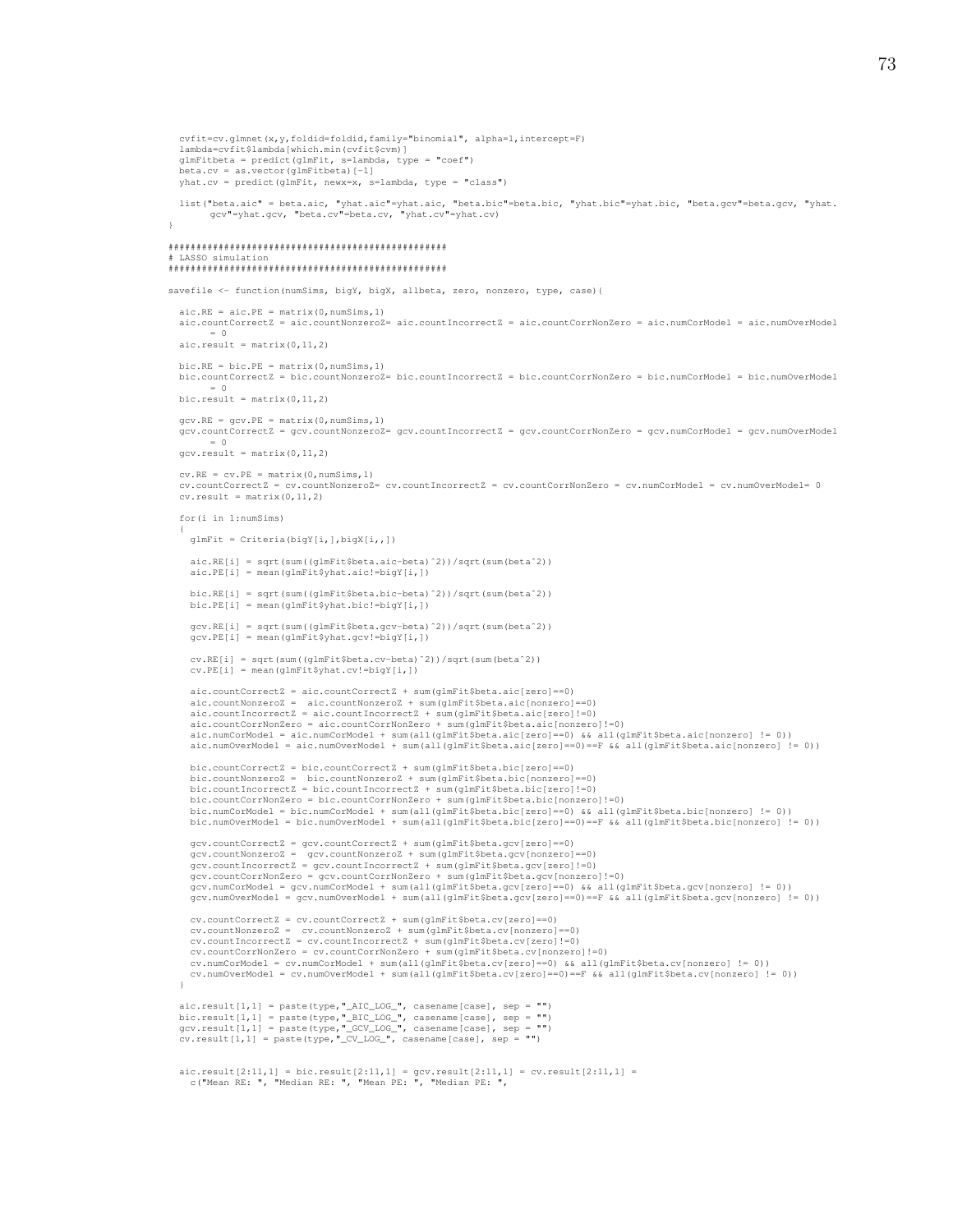```
"Average number of coefficients correctly shrunk to zero: ",
      "AVerage number of nonzero coefficients incorrectly shrunk to zero: ",
      "Average number of zero coefficients incorrectly selected: ",
       "Average number of nonzero coefficients correctly selected: ",
      "Proportion of correct models: ",
"Proportion of overfitted models: ")
  aic.result[,2] = c(NA, mean(aic.RE), median(aic.RE), mean(aic.PE), median(aic.PE), aic.countCorrectZ/numSims, aic.
        countNonzeroZ/numSims,
                     aic.countIncorrectZ/numSims, aic.countCorrNonZero/numSims, aic.numCorModel/numSims, aic.
                           numOverModel/numSims)
  bic.result[,2] = c(NA, mean(bic.RE), median(bic.RE), mean(bic.PE), median(bic.PE), bic.countCorrectZ/numSims, bic.
       countNonzeroZ/numSims,
                     bic.countIncorrectZ/numSims, bic.countCorrNonZero/numSims, bic.numCorModel/numSims, bic.
                           numOverModel/numSims)
  gcv.result[,2] = c(NA, mean(gcv.RE), median(gcv.RE), mean(gcv.PE), median(gcv.PE), gcv.countCorrectZ/numSims, gcv.
       countNonzeroZ/numSims,
                      gcv.countIncorrectZ/numSims, gcv.countCorrNonZero/numSims, gcv.numCorModel/numSims, gcv.
                           numOverModel/numSims)
  cv.result[,2] = c(NA, mean(cv.RE), median(cv.RE), mean(cv.PE), median(cv.PE), cv.countCorrectZ/numSims, cv.
        countNonzeroZ/numSims,
                    cv.countIncorrectZ/numSims, cv.countCorrNonZero/numSims, cv.numCorModel/numSims, cv.numOverModel/
                          numSims)
 list("aic" = aic.result, "bic"=bic.result, "gcv"=gcv.result, "cv"=cv.result)
}
type="LASSO"
output = savefile(numSims, bigY, bigX, allbeta, zero, nonzero, type, case)
write.csv(output$aic.sprintf("C:/Users/Matthew/Documents/Matthew's Nevada/HON 490/SimulationOutput/%s_AIC_LOG_%s.csv",
type, casename[case]),quote = FALSE)
write.csv(output$bic,sprintf("C:/Users/Matthew/Documents/Matthew's Nevada/HON 490/SimulationOutput/%s_BIC_LOG_%s.csv",
     type, casename[case]),quote = FALSE)
write.csv(output$gcv,sprintf("C:/Users/Matthew/Documents/Matthew's Nevada/HON 490/SimulationOutput/%s_GCV_LOG_%s.csv",
type, casename[case]),quote = FALSE)
write.csv(output$cv,sprintf("C:/Users/Matthew/Documents/Matthew's Nevada/HON 490/SimulationOutput/%s_CV_LOG_%s.csv",
     type, casename[case]),quote = FALSE)
```
#### ############################################### # AIC BIC CV and GCV for RIDGE ###############################################

Criteria  $\leftarrow$  function(y, x){ n=length(y)

```
glmFit = glmnet(x, y, family = "binomial", intercept=False , alpha = 0)yhat = predict(glmFit, x, type = "response")
loglik = apply(y*log(yhat)+(1-y)*log(1-yhat),2,sum)
```

```
aic = -2*1oglik + 2*(q)mFit$df)
lambda = glmFit$lambda[which.min(aic)]
glmFitbeta = predict(glmFit, s=lambda, type = "coef")
beta.aic = as.vector(glmFitbeta)[-1]
yhat.aic = predict(glmFit, newx=x, s=lambda, type = "class")
```

```
bic = -2*loglik + log(n)*(qlmFit$df)lambda = glmFit$lambda[which.min(bic)]
glmFitbeta = predict(glmFit, s=lambda, type = "coef")
beta.bic = as.vector(glmFitbeta)[-1]
yhat.bic = predict(glmFit, newx=x, s=lambda, type = "class")
```

```
gcv = -2*loglik/(n*(1-(glmFit$df/n))^2)lambda = glmFit$lambda[which.min(gcv)]
glmFitbeta = predict(glmFit, s=lambda, type = "coef")
beta.gcv = as.vector(glmFitbeta)[-1]
yhat.gov = predict(glimFit, newx=x, s=lambda, type = "class")
```
cvfit=cv.glmnet(x,y,foldid=foldid,family="binomial", alpha=0,intercept=F) lambda=cvfit\$lambda[which.min(cvfit\$cvm)] glmFitbeta = predict(glmFit, s=lambda, type = "coef") beta.cv = as.vector(glmFitbeta)[-1] yhat.cv = predict(glmFit, newx=x, s=lambda, type = "class")

list("beta.aic" = beta.aic, "yhat.aic"=yhat.aic, "beta.bic"=beta.bic, "yhat.bic"=yhat.bic, "beta.gcv"=beta.gcv, "yhat.<br>gcv"=yhat.gcv, "beta.cv"=beta.cv, "yhat.cv"=yhat.cv)

#### type="RIDGE"

}

output = savefile(numSims, bigY, bigX, allbeta, zero, nonzero, type, case)

write.csv(output\$aic,sprintf("C:/Users/Matthew/Documents/Matthew's Nevada/HON 490/SimulationOutput/%s\_AIC\_LOG\_%s.csv", type, casename[case]),quote = FALSE)

write.csv(output\$bic,sprintf("C:/Users/Matthew/Documents/Matthew's Nevada/HON 490/SimulationOutput/%s\_BIC\_LOG\_%s.csv", type, casename[case]),quote = FALSE) write.csv(output\$gcv,sprintf("C:/Users/Matthew/Documents/Matthew's Nevada/HON 490/SimulationOutput/%s\_GCV\_LOG\_%s.csv",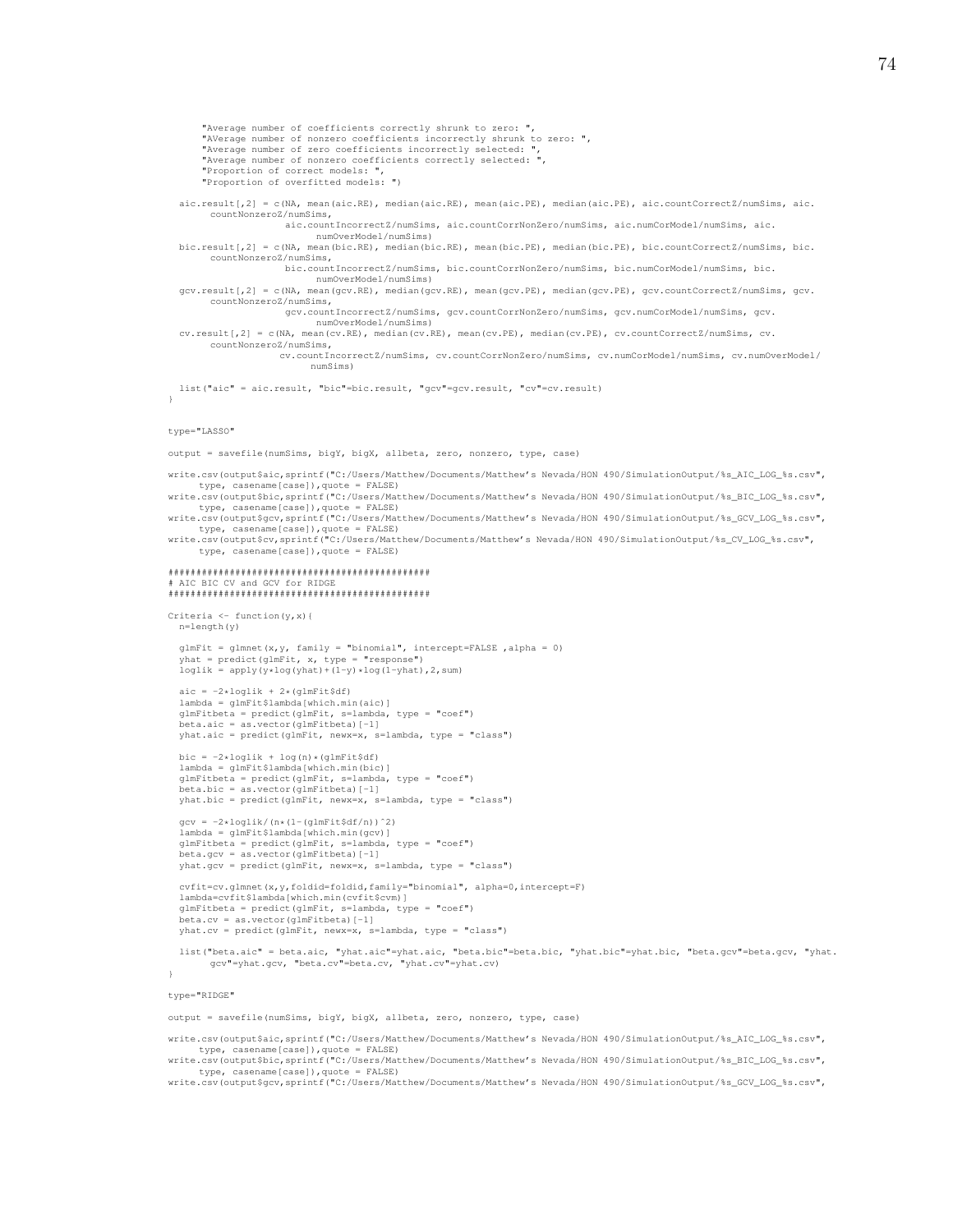```
type, casename[case]),quote = FALSE)
write.csv(output$cv,sprintf("C:/Users/Matthew/Documents/Matthew's Nevada/HON 490/SimulationOutput/%s_CV_LOG_%s.csv",
     type, casename[case]),quote = FALSE)
##########################################
#elastic net AIC BIC CV and GCV
##########################################
Criteria \leq function(y, x){
  myalpha = seq(0,1,length = 100)
BigAIC = BigBIC = BigGCV = BigCV = matrix(0, length(myalpha), 3)
  n=length(y)
  index=1
  for(a in myalpha){
    glmFit = glmnet(x,y, family = "binomial", intercept=F, alpha = a)yhat = predict(glmFit, x, type = "response")loglik = apply(y * log( y hat) + (1-y) * log(1-y hat) , 2, sum)aic = -2*loglik + 2*(qlmFit$df)BigAIC[index,] = c(a, glmFit$lambda[which.min(aic)], min(aic))
    bic = -2*loglik + log(n)*(qlmFit$df)BigBIC[index,] = c(a, glmFit$lambda[which.min(bic)], min(bic))
    qcv = -2*loglik/(n*(1-(qlmFit$df/n))^2)BigGCV[index, ] = c(a, glmFit$lambda[which.min(gcv)], min(gcv))cvfit=cv.glmnet(x,y,foldid=foldid,family="binomial", alpha=a, intercept=F)
    BigCV[index,]=c(a, cvfit$lambda[which.min(cvfit$cvm)], min(cvfit$cvm))
    index = index + 1}
Min.aic = which.min(BigAIC[,3])
  Min.\text{bic} = \text{which.min}(\text{Bi@BIC}(.3))Min.gcv = which.min(BigGCV[,3])
  Min.cv = which.min(BigCV[,3])
  glmFit = glmnet(x,y, family = "binomial", intercept=F ,alpha = BigAIC[Min.aic,1])
glmFitbeta = predict(glmFit, s=BigAIC[Min.aic,2], type = "coef")
  beta.aic = as.vector(glmFitbeta)[-1]
  yhat.aic = predict(glmFit, newx=x, s=BigAIC[Min.aic,2], type = "class")
  glmFit = glmnet(x,y, family = "binomial", intercept=F , alpha = BigBIC[Min,bic,1])glmFitbeta = predict(glmFit, s=BigBIC[Min.bic,2], type = "coef")
beta.bic = as.vector(glmFitbeta)[-1]
  yhat.bic = predict(glmFit, newx=x, s=BigBIC[Min.bic,2], type = "class")
  glmFit = glmnet(x,y, family = "binomial", intercept=F ,alpha = BigGCV[Min.gcv,1])
glmFitbeta = predict(glmFit, s=BigGCV[Min.gcv,2], type = "coef")
  beta.gcv = as.vector(glmFitbeta)[-1]
  yhat.gcv = predict(glmFit, newx=x, s=BigGCV[Min.gcv,2], type = "class")
  qlmFit = qlmnet(x,y, family = "binomial", intercept=F, alpha = BigCV[Min.cv,1])glmFitbeta = predict(glmFit, s=BigCV[Min.cv,2], type = "coef")
  beta.cv = as.vector(glmFitbeta)[-1]
  yhat.cv = predict(glmFit, newx=x, s=BigCV[Min.cv,2], type = "class")
  list("beta.aic" = beta.aic, "yhat.aic"=yhat.aic, "beta.bic"=beta.bic, "yhat.bic"=yhat.bic, "beta.gcv"=beta.gcv, "yhat.<br>gcv"=yhat.gcv, "beta.cv"=beta.cv, "yhat.cv"=yhat.cv)
}
```
### type="ENET"

output = savefile(numSims, bigY, bigX, allbeta, zero, nonzero, type, case)

write.csv(output\$aic,sprintf("C:/Users/Matthew/Documents/Matthew's Nevada/HON 490/SimulationOutput/%s AIC LOG %s.csv", type, casename[case]),quote = FALSE)

write.csv(output\$bic,sprintf("C:/Users/Matthew/Documents/Matthew's Nevada/HON 490/SimulationOutput/%s\_BIC\_LOG\_%s.csv", type, casename[case]),quote = FALSE) write.csv(output\$gcv,sprintf("C:/Users/Matthew/Documents/Matthew's Nevada/HON 490/SimulationOutput/%s\_GCV\_LOG\_%s.csv",

type, casename[case]),quote = FALSE) write.csv(output\$cv,sprintf("C:/Users/Matthew/Documents/Matthew's Nevada/HON 490/SimulationOutput/%s\_CV\_LOG\_%s.csv", type, casename[case]),quote = FALSE)

## A.7 Uncorrelated Multinomial Data Generation R Code

############################################## # initialize libraries ############################################## library(glmnet) library(multinomRob) library(lars) library(MASS) ############################################## # initialize data ############################################## n=100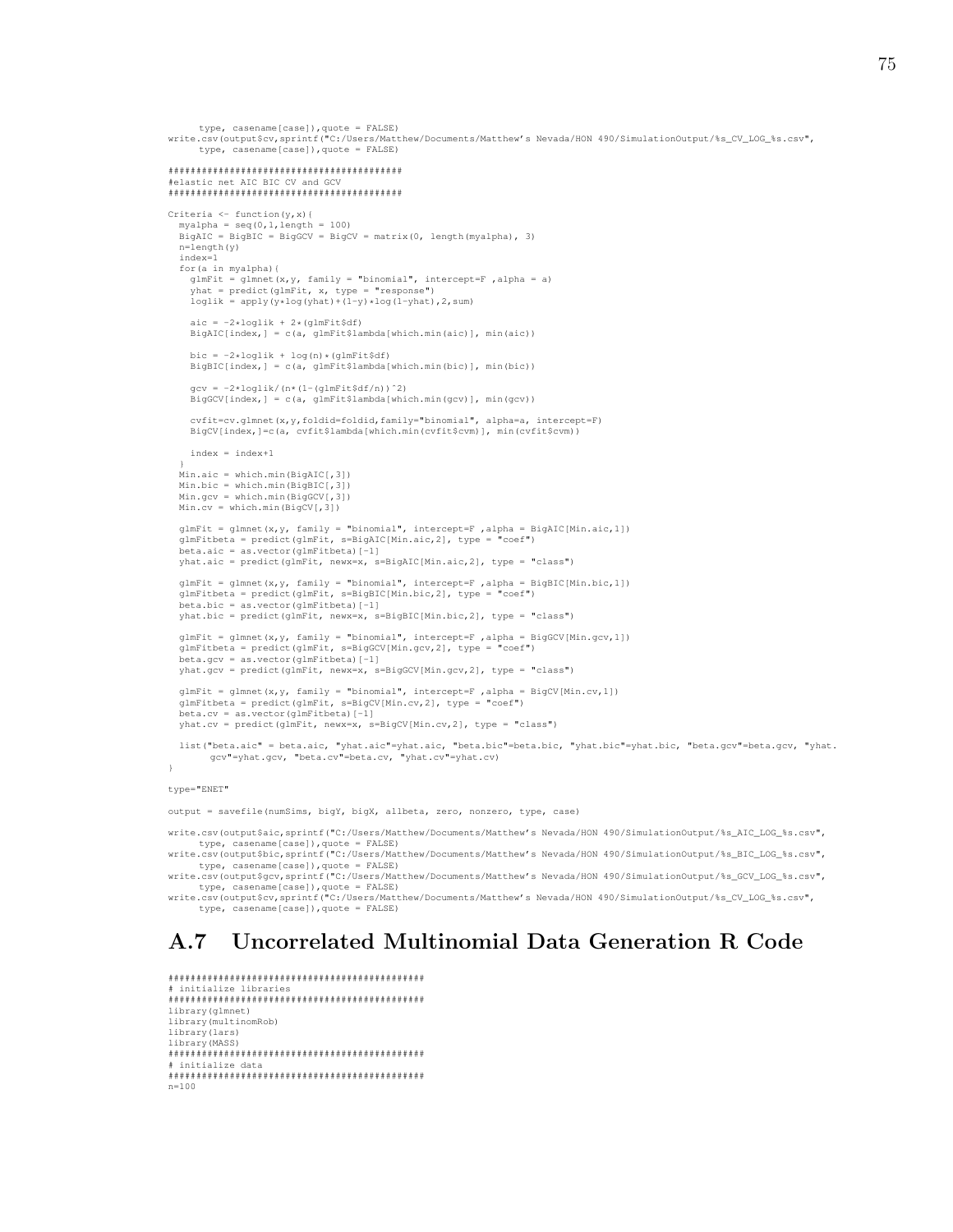```
p = 8
p = 0<br>betal = c(1.5, 3, 0,0,2,0,0,0)
beta2 = c(2, 0, 2,0,0,3,0,0)
beta3 = c(3, 0, 0,0,1.5,0,2,0)
numSims = 1000bigX = array(0, dim = c(numSims, n, p))bigY = matrix(0,numSims, n)
for(i in 1:numSims)
{
  bigX[i, j] = matrix(rnorm(n*p),n,p)
  \mathtt{bigX[i, ,] \ = \ scale \left( bigX[i, ,], \ T, T \right)}for(j in 1:n)
   {
      t1= exp(bigX[i,j,]%*%beta1)
t2= exp(bigX[i,j,]%*%beta2)
t3= exp(bigX[i,j,]%*%beta3)
     p1= t1/sum(t1,t2,t3)
      p2= t2/sum(t1,t2,t3)
p3= t3/sum(t1,t2,t3)
     # using three probabilities, randomly generate one value: for example, myP will be (0,1,0). Then, y is assigned to
      the second group.
myP=rmultinomial(1, pr = c(p1, p2, p3), long = FALSE)
     bigY[i, j] = which.max(myP)}
}
```
# A.8 Correlated Multinomial Data Generation R Code

```
##############################################
  initialize libraries
##############################################
library(glmnet)
library(multinomRob)
library(lars)
library(MASS)
##############################################
# initialize data
##############################################
n=100
p = 8
beta1 = c(1.5, 3, 0, 0, 2, 0, 0, 0)beta2 = c(2, 0, 2,0,0,3,0,0)
beta3 = c(3, 0, 0,0,1.5,0,2,0)
numSims = 1000bigX = array(0, dim = c(numSims, n, p))
bigY = matrix(0,numSims, n)
MU \leftarrow matrix(0, 8, 1)SIGMA \leftarrow matrix(0, 8, 8)for(k in 1:numSims)
{
  rho=0.5
   for (i in 1:8){
for (j in 1:8){
      SIGMA[i,j] =rho^(abs(i-j))}
  }
  X = mvrnorm(100, mu=MU, Sigma=SIGMA)
  x = scale(x, T, T)\text{bias}[k, .] = Xfor(j in 1:n)
   {
    t1= exp(bigX[k,j,]%*%beta1)
     t2= exp(bigX[k,j,]%*%beta2)
t3= exp(bigX[k,j,]%*%beta3)
    p1 = t1/sum(t1, t2, t3)p2= t2/sum(t1, t2, t3)
     p3= t3/sum(t1,t2,t3)
     # using three probabilities, randomly generate one value: for example, myP will be (0,1,0). Then, y is assigned to
     the second group.<br>myP=rmultinomial(1, pr = c(p1, p2, p3), long = FALSE)<br>biqY[k,j] = which.max(myP)
  }
}
```
# A.9 Multinomial Logistic Model Simulation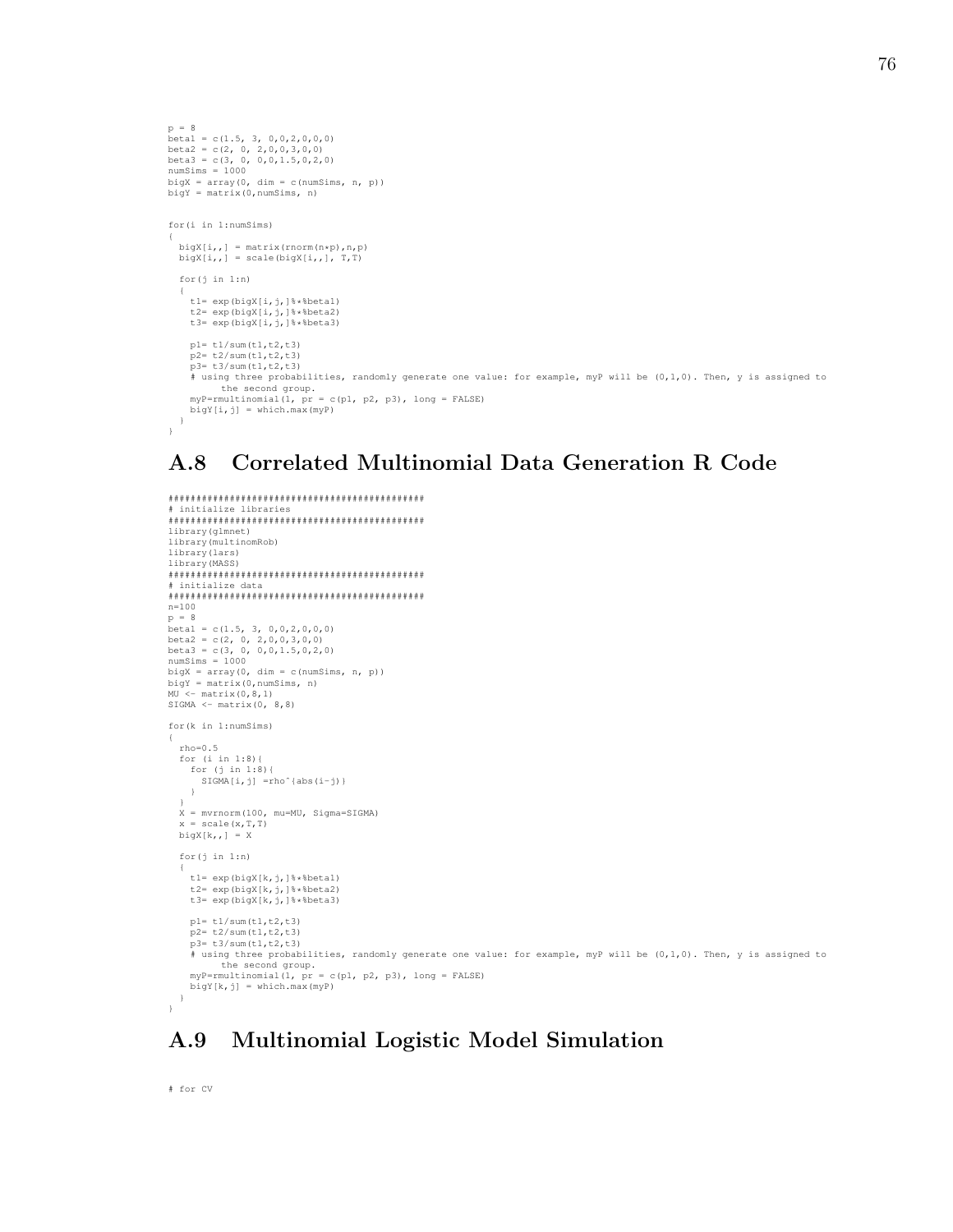```
K=10foldid = sample(rep(1:K, length = n))# Multinomail Logistic Model Simulation
# Oracle SIM
a=matrix(allbeta, nrow=2, byrow=T)
a2 = apply(a != 0, 2, sum)exclude=which(a2==0)
RE = matrix(0, numSims, 1)PE = matrix(0, numSims, 1)countCorrectZ = countNonzeroZ= countIncorrectZ = countCorrNonZero = numCorModel = numOverModel= 0
result = matrix(0.11.2)for (i in 1:numSims)
  glmFit = glmnet(bigX[i,,], as.factor(bigY[i,]), family = "multinomial", intercept=F, alpha = 0, lambda = 0, exclude=
        exclude)
  fit = predict(dlmFit, type = "coeff")fit1 = as. numeric (fit; "1" [-1]); fit2 = as.numeric (fit; "2" [-1]); fit3 = as.numeric (fit; "3" [-1]);
  fit = c(fit2-fit1,fit3-fit1)yhat= predict(glmFit, bigX[i,,], type = "class", exclude=exclude)
  RE[i] = sqrt(sum((fit-allbeta)^2))/sort(sum(allbeta^2))PE[i] = mean(yhat!=bigY[i,])countCorrectZ = countCorrectZ + sum(fit[zero]=0)countNonzeroZ = countNonzeroZ + sum(fit[nonzero] == 0)countIncorrect Z = countIncorrect Z + sum (fit [zero 11=0]countCorrNonZero = countCorrNonZero + sum (fit [nonzero] != 0)
  numCorModel = numCorModel + sum(all(fit[zero]==0) && all(fit[nonzero] != 0))<br>numCorModel = numCorModel + sum(all(fit[zero]==0) && all(fit[nonzero] != 0))
"<br>result[1,1] = "OracleMULsim_corr"<br>result[2,] = c( "Mean RE: ", mean(RE))<br>result[3,] = c( "Median RE: ", median(RE))
result [4, ] = c ("Mean PE: ", mean (PE))<br>result [5, ] = c ("Median PE: ", median (PE))
result[6,] = c ("Average number of coefficients correctly shrunk to zero: ", countCorrectZ/numSims)
result[7,] = c( "AVerage number of nonzero coefficients incorrectly shrunk to zero: ", countNonzeroZ/numSims)<br>result[8,] = c( "Average number of nonzero coefficients incorrectly selected: ", countIncorrectZ/numSims)<br>resul
result [10,] = c ( "Proportion of correct models: ", numCorModel/numSims)<br>result [11,] = c ( "Proportion of overfitted models: ", numOverModel/numSims)
r = \frac{1}{2}write.csv(result, sprintf("C:/Users/Matthew/Documents/Matthew's Nevada/HON 490/SimulationOutput/Oracle_MUL_%s.csv",
      casename[case]), quote = FALSE)
# OLS SIM
RE = matrix(0, numSims, 1)PE = matrix(0, numSims, 1)countCorrectZ = countNonzeroZ = countIncorrectZ = countCorrNonZero = numCorrected = numCoverModel = 0result = matrix(0, 11, 2)for(i in 1:numsins)\texttt{glmFit = glmnet(bigX[i, , ], as factor(bigY[i, ]), family = "multinomial", intercept={F , alpha = 0, lambda = 0})}
```

```
fit = predict(dlmFit, type = "coeff")fit1 = as. numeric (fit$"1"[-1]); fit2 = as.numeric (fit$"2"[-1]); fit3 = as.numeric (fit$"3"[-1]);
fit = c(fit2-fit1, fit3-fit1)
```

```
yhat= predict(glmFit, bigX[i,,], type = "class")
```

```
RE[i] = sqrt(sum((fit-allbeta)^2))/sqrt(sqrt(sum(allbeta^2))PE[i] = mean(yhat!=bigY[i,])countCorrectZ = countCorrectZ + sum(fif[zero]=0)countNonzeroZ = countNonzeroZ + sum(fit[nonzero]==0)
   countIncorrectZ = countIncorrectZ + sum(fit[zero]!=0)
   countCorrNonZero = countCorrNonZero + sum (fit [nonzero] != 0)
   numCorModel = numCorModel + sum(all(fit[zero]==0) && all(fit[nonzero] != 0))
   numOverModel = numOverModel + sum(all(fit[zero] == 0) == F & all(fit[nonzero] != 0))
result[1,1] = "OLSMULsim\_corr"result[2,] = c( "Mean RE: ", mean(RE))<br>result[3,] = c( "Mean RE: ", mean(RE))<br>result[3,] = c( "Median RE: ", median(RE))<br>result[4,] = c( "Mean PE: ", mean(PE))<br>result[5,] = c( "Median PE: ", median(PE))
result[5,] = c( "evaluan FE: , median<br>result[5,] = c( "Average number of coefficients correctly shrunk to zero: ", countCorrectZ/numSims)<br>result[7,] = c( "AVerage number of nonzero coefficients incorrectly shrunk to zero:
```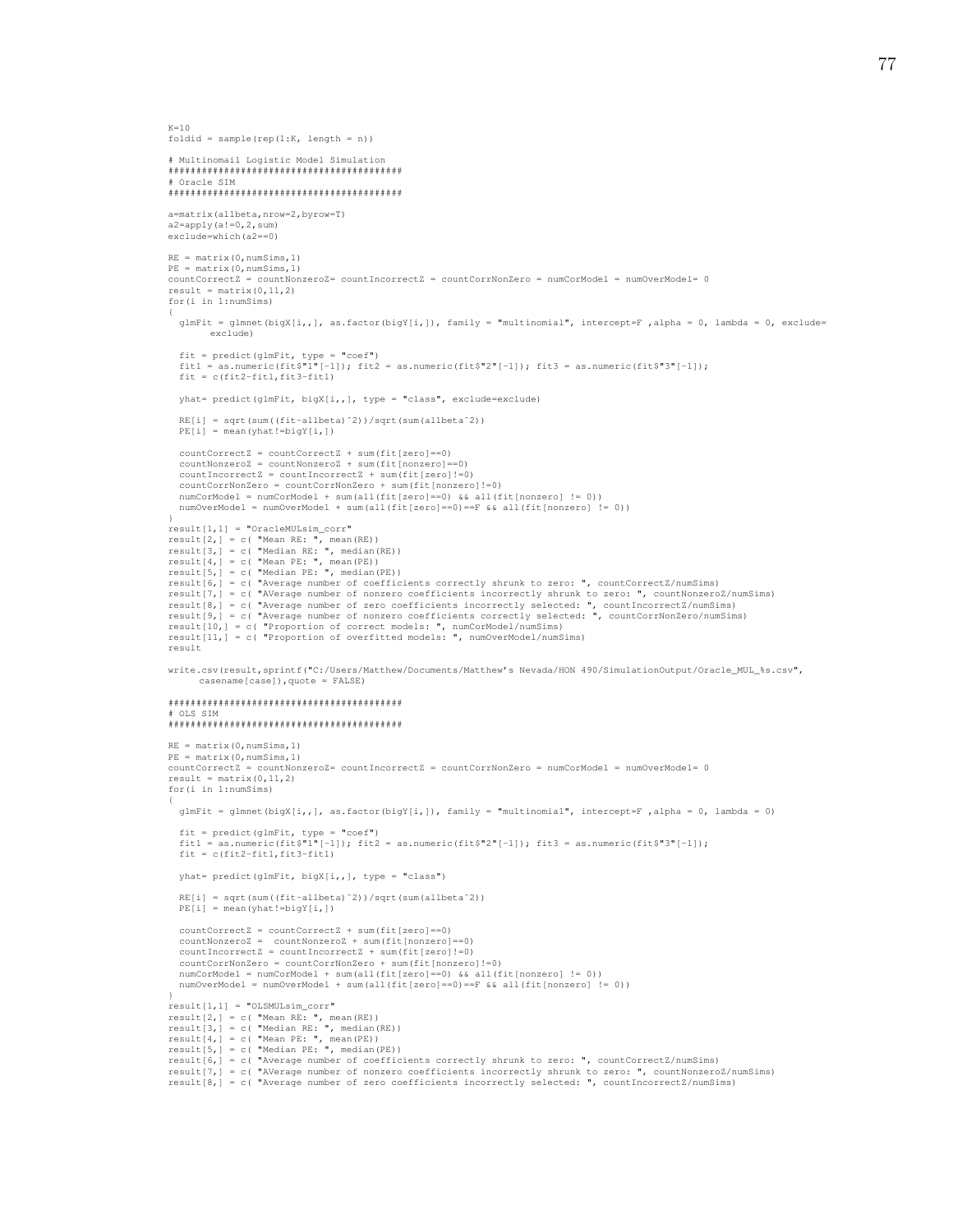```
result[9,] = c( "Average number of nonzero coefficients correctly selected: ", countCorrNonZero/numSims)
result[10,] = c( "Proportion of correct models: ", numCorModel/numSims)
result [11,] = c ("Proportion of overfitted models: ", numOverModel/numSims)
result
write.csv(result,sprintf("C:/Users/Matthew/Documents/Matthew's Nevada/HON 490/SimulationOutput/OLS_MUL_%s.csv", casename
      [case], quote = FALSE)
# AIC BIC CV and GCV for LASSO
Criteria <- function (y, x) {
  n = length(y)qlmFit = qlmnet(x,y, family = "multinomial", intercept = F, alpha = 1)\begin{minipage}{0.9\linewidth} a ic = (1-glmFit \texttt{Sdev.ratio}) * glmFit \texttt{Snulldev} + 2 * (apply (glmFit \texttt{Sdfmat}, 2, sum) + 1) \end{minipage}lambda = glmFit$1ambda[which.min(aic)]-unwwww yime in predict (glmFit, s=lambda, type = "coef")<br>fit = predict (glmFit, s=lambda, type = "coef")<br>fit1 = as.numeric(fit$"1"[-1]); fit2 = as.numeric(fit$"2"[-1]); fit3 = as.numeric(fit$"3"[-1]);
  beta.aic = c(fit2-fit1,fit3-fit1)yhat.aic = predict(glmFit, news=x, s=lambda, type = "class")
  bic = (1-qlmFit$dev.ratio)*qlmFit$nulldev + loq(n)*(apply(qlmFit$dfmat, 2, sum)+1)
  lambda = glmFit$landa [which.min(bic)]Fit = predict(glmFit, s=lambda, type = "coef")<br>
fit = predict(glmFit, s=lambda, type = "coef")<br>
fit1 = as.numeric(fit$"1"[-1]); fit2 = as.numeric(fit$"2"[-1]); fit3 = as.numeric(fit$"3"[-1]);
  beta.bic = c(fit2-fit1, fit3-fit1)yhat.bic = predict(glmFit, newx=x, s=lambda, type = "class")
  \verb|gcv = (1-glmFit\$\verb|dev.ratio|) * glmFit\$\verb|nulldev/(n* (1-(\verb|apply|glmFit\$\verb|dfmat/2, sum)+1)/n))^2|\label{eq:2} \begin{cases} \text{sum} \left\{ \begin{array}{ll} \text{sum} \left\{ \text{sum} \left\{ \text{sum} \left\{ \text{sum} \left\{ \text{sum} \left\{ \text{sum} \left\{ \text{sum} \left\{ \text{sum} \left\{ \text{sum} \left\{ \text{sum} \left\{ \text{sum} \left\{ \text{sum} \left\{ \text{sum} \left\{ \text{sum} \left\{ \text{sum} \left\{ \text{sum} \left\{ \text{sum} \left\{ \text{sum} \left\{ \text{sum} \left\{ \text{sum} \left\{ \text{sum} \left\{ \text{yhat.gcv = predict(glmFit, newx=x, s=lambda, type = "class")
  cvfit=cv.glmnet(x,y,foldid=foldid,family="multinomial",intercept=F, alpha=1)
  lambda=cvfit$lambda[which.min(cvfit$cvm)]
  fit = predict(glmFit, s=lambda, type = "coef")<br>fit1 = as.numeric(fit$"1"[-1]); fit2 = as.numeric(fit$"2"[-1]); fit3 = as.numeric(fit$"3"[-1]);
  beta.cv = c(fit2-fit1,fit3-fit1)yhat.cv = predict(glmFit, newx=x, s=lambda, type = "class")
  list ("beta.aic" = beta.aic, "yhat.aic"=yhat.aic, "beta.bic"=beta.bic, "yhat.bic"=yhat.bic, "beta.gcv"=beta.gcv, "yhat.
         gcv"=yhat.gcv, "beta.cv"=beta.cv, "yhat.cv"=yhat.cv)
\bar{1}LASSO simulation
savefile <- function(numSims, bigY, bigX, allbeta, zero, nonzero, type, case){
  \texttt{aic.RE} = \texttt{aic.PE} = \texttt{matrix}(0, \texttt{numSims, 1})aic.countCorrectZ = aic.countNonzeroZ= aic.countIncorrectZ = aic.countCorrNonZero = aic.numCorModel = aic.numOverModel
         = 0\text{aic}.\text{result} = \text{matrix}(0, 11, 2)bic.RE = bic.PE = matrix(0, numSims, 1)bic.countCorrectZ = bic.countNonzeroZ= bic.countIncorrectZ = bic.countCorrNonZero = bic.numCorModel = bic.numOverModel
        = 0bic.result = matrix(0, 11, 2)qcv.RE = qcv.PE = matrix (0, numSims, 1)
  gcv.countCorrectZ = gcv.countNonzeroZ= gcv.countIncorrectZ = gcv.countCorrNonZero = gcv.numCorModel = gcv.numOverModel
        = 0qcv \text{.} result = matrix(0, 11, 2)cv.RE = cv.PE = matrix (0, numSims, 1)
  countCorrectZ = cv.countNonzeroZ= cv.countIncorrectZ = cv.countCorrNonZero = cv.numCorModel = cv.numOverModel= 0
  cv. result = matrix(0, 11, 2)for (i in 1:numSims)
    \alphalmFit = Criteria (biqY[i, ], biqX[i,, ])
    \verb|aic.RE[i] = sqrt(sum((glmFit$beta.aic-allbeta) ^2))/sqrt(sum(allbeta^2))\texttt{aic.PE[i]} = \texttt{mean}(\texttt{glmFit}\\verb|bic.RE[i] = sqrt(sum((glmFit$beta.bic-allbeta) ^2)) / sqrt(sum(allbeta ^2))\verb|bic.PE[i]| = mean (glmFit\$y hat.bic!=bigY[i,])gcv.RE[i] = sqrt(sum((glmFit$beta.gcv-allbeta)^2))/sqrt(sum(allbeta^2))
    \texttt{gcv.PE[i]} = \texttt{mean}(\texttt{glmFit}\$ \texttt{yhat.gcv!=} \texttt{bigY[i,]})cy, RE[i] = sqrt(sum((qlmFit$beta.cy-allbeta)^2))/sqrt(sum(allbeta^2))
```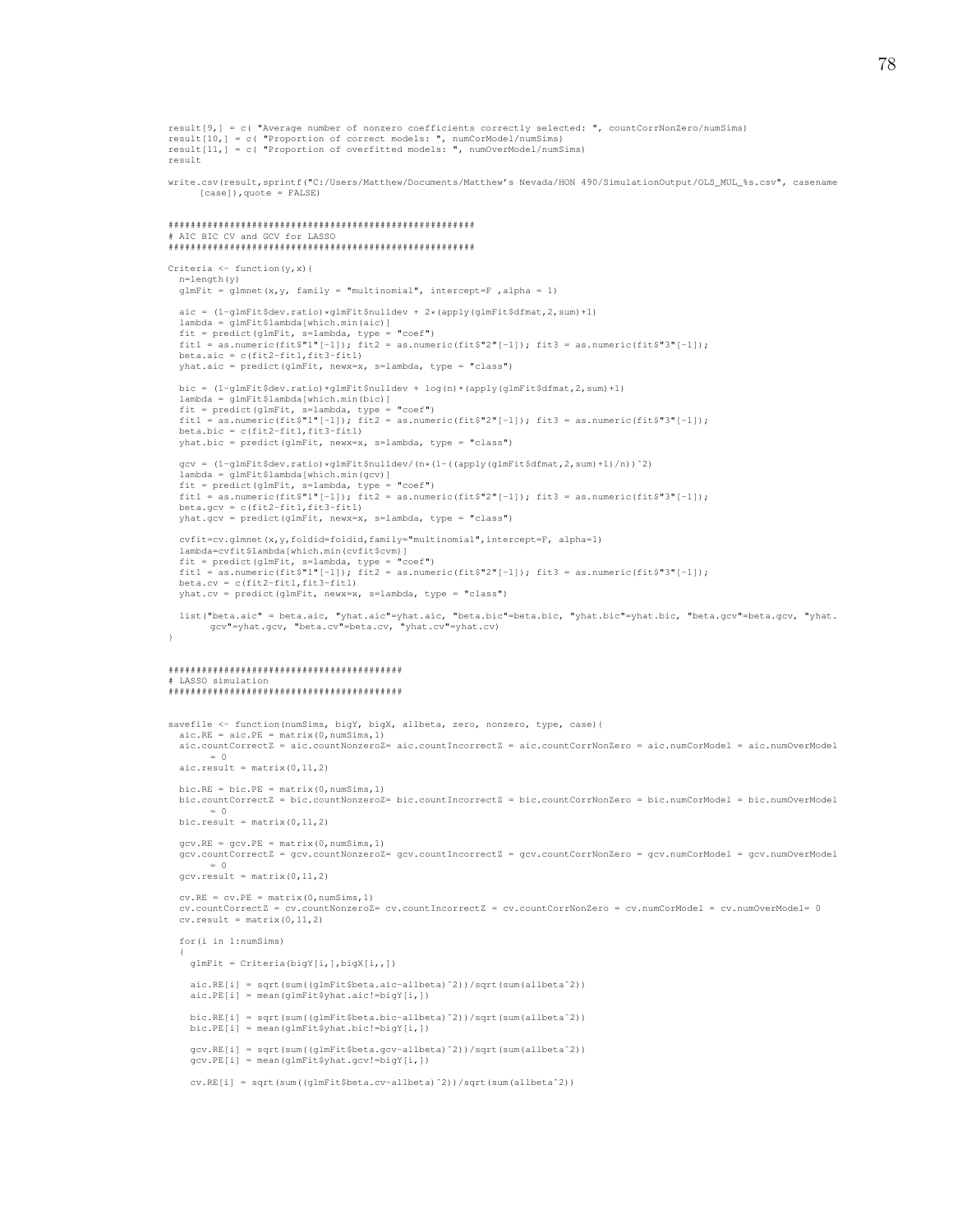cv.PE[i] = mean(glmFit\$yhat.cv!=bigY[i,])

```
aic.countCorrectZ = aic.countCorrectZ + sum(glmFit$beta.aic[zero]==0)
   aic.countNonzeroZ = aic.countNonzeroZ + sum(glmFit$beta.aic(nonzero)==0)<br>aic.countIncorrectZ = aic.countIncorrectZ + sum(glmFit$beta.aic(zero)!=0)<br>aic.countCorrNonZero = aic.countCorrNonZero + sum(glmFit$beta.aic(nonzero)!
   aic.numCorModel = aic.numCorModel + sum(all(glmFit$beta.aic[zero]==0) && all(glmFit$beta.aic[nonzero] != 0))
   aic.numOverModel = aic.numOverModel + sum(all(glmFit$beta.aic[zero]==0)==F && all(glmFit$beta.aic[nonzero] != 0))
   bic.countCorrectZ = bic.countCorrectZ + sum(glmFit$beta.bic[zero]==0)
   bic.countNonzeroZ = bic.countNonzeroZ + sum(glmFit$beta.bic[nonzero]==0)
   bic.countIncorrectZ = bic.countIncorrectZ + sum(glmFit$beta.bic[zero]!=0)
   bic.countCorrNonZero = bic.countCorrNonZero + sum(glmFit$beta.bic[nonzero]!=0)
   bic.numCorModel = bic.numCorModel + sum(all(glmFit$beta.bic[zero]==0) && all(glmFit$beta.bic[nonzero] != 0))
bic.numOverModel = bic.numOverModel + sum(all(glmFit$beta.bic[zero]==0)==F && all(glmFit$beta.bic[nonzero] != 0))
   gcv.countCorrectZ = gcv.countCorrectZ + sum(glmFit$beta.gcv[zero]==0)<br>gcv.countNonzeroZ = gcv.countNonzeroZ + sum(glmFit$beta.gcv[nonzero]==0)<br>gcv.countIncorrectZ = gcv.countIncorrectZ + sum(glmFit$beta.gcv[zero]!=0)<br>gcv.c
   gcv.numCorModel = gcv.numCorModel + sum(all(glmFit$beta.gcv[zero]==0) && all(glmFit$beta.gcv[nonzero] != 0))
gcv.numOverModel = gcv.numOverModel + sum(all(glmFit$beta.gcv[zero]==0)==F && all(glmFit$beta.gcv[nonzero] != 0))
   cv.countCorrectZ = cv.countCorrectZ + sum(glmFit$beta.cv[zero]==0)
   cv.countNonzeroZ = cv.countNonzeroZ + sum(glmFit$beta.cv[nonzero]==0)
cv.countIncorrectZ = cv.countIncorrectZ + sum(glmFit$beta.cv[zero]!=0)
   cv.countCorrNonZero = cv.countCorrNonZero + sum(glmFit$beta.cv[nonzero]!=0)
   cv.numCorModel = cv.numCorModel + sum(all(glmFit$beta.cv[zero]==0) && all(glmFit$beta.cv[nonzero] != 0))
cv.numOverModel = cv.numOverModel + sum(all(glmFit$beta.cv[zero]==0)==F && all(glmFit$beta.cv[nonzero] != 0))
 }<br>aic.result[1,1] = paste(type,"_AIC_MUL_", casename[case], sep = "")<br>bic.result[1,1] = paste(type,"_BIC_MUL_", casename[case], sep = "")<br>gcv.result[1,1] = paste(type,"_GCV_MUL_", casename[case], sep = "")<br>cv.result[1,1] =
aic.result[2:11,1] = bic.result[2:11,1] = gcv.result[2:11,1] = cv.result[2:11,1] =
   c("Mean RE: ", "Median RE: ", "Mean PE: ", "Median PE: ",
"Average number of coefficients correctly shrunk to zero: ",
      "AVerage number of nonzero coefficients incorrectly shrunk to zero: ",
      "Average number of zero coefficients incorrectly selected:
      "Average number of nonzero coefficients correctly selected: ",
      "Proportion of correct models:
      "Proportion of overfitted models: ")
aic.result[,2] = c(NA, mean(aic.RE), median(aic.RE), mean(aic.PE), median(aic.PE), aic.countCorrectZ/numSims, aic.
       countNonzeroZ/numSims,
                         aic.countIncorrectZ/numSims, aic.countCorrNonZero/numSims, aic.numCorModel/numSims, aic.
                                numOverModel/numSims)
bic.result[,2] = c(NA, mean(bic.RE), median(bic.RE), mean(bic.PE), median(bic.PE), bic.countCorrectZ/numSims, bic.
        countNonzeroZ/numSims,
bic.countIncorrectZ/numSims, bic.countCorrNonZero/numSims, bic.numCorModel/numSims, bic.
                                numOverModel/numSims)
gcv.result[,2] = c(NA, mean(gcv.RE), median(gcv.RE), mean(gcv.PE), median(gcv.PE), gcv.countCorrectZ/numSims, gcv.
       countNonzeroZ/numSims,
                         gcv.countIncorrectZ/numSims, gcv.countCorrNonZero/numSims, gcv.numCorModel/numSims, gcv.
                                numOverModel/numSims)
cv.result[,2] = c(NA, mean(cv.RE), median(cv.RE), mean(cv.PE), median(cv.PE), cv.countCorrectZ/numSims, cv.
        countNonzeroZ/numSims,
cv.countIncorrectZ/numSims, cv.countCorrNonZero/numSims, cv.numCorModel/numSims, cv.numOverModel/
                               numSims)
list("aic" = aic.result, "bic"=bic.result, "gcv"=gcv.result, "cv"=cv.result)
```
### type="LASSO"

 $\lambda$ 

output = savefile(numSims, bigY, bigX, allbeta, zero, nonzero, type, case)

write.csv(output\$aic,sprintf("C:/Users/Matthew/Documents/Matthew's Nevada/HON 490/SimulationOutput/%s AIC MUL %s.csv", type, casename[case]),quote = FALSE)

write.csv(output\$bic,sprintf("C:/Users/Matthew/Documents/Matthew's Nevada/HON 490/SimulationOutput/%s\_BIC\_MUL\_%s.csv", type, casename[case]),quote = FALSE) write.csv(output\$gcv,sprintf("C:/Users/Matthew/Documents/Matthew's Nevada/HON 490/SimulationOutput/%s\_GCV\_MUL\_%s.csv",

type, casename[case]),quote = FALSE) write.csv(output\$cv,sprintf("C:/Users/Matthew/Documents/Matthew's Nevada/HON 490/SimulationOutput/%s\_CV\_MUL\_%s.csv", type, casename[case]),quote = FALSE)

#### ########################################## # AIC BIC CV and GCV for ridge regression ##########################################

Criteria  $\leftarrow$  function(y, x) { n=length(y)  $g/mF$ it =  $g/mF$ it =  $g/mF$ it =  $g/mF$ it =  $g/mF$ it =  $g/mF$ it =  $g/mF$ it =  $g/mF$ it =  $g/mF$ it =  $g/mF$ it =  $g/mF$ it =  $g/mF$ it =  $g/mF$ it =  $g/mF$ it =  $g/mF$ it =  $g/mF$ it =  $g/mF$ it =  $g/mF$ it =  $g/mF$ it =  $g/mF$ it =  $g/mF$ it =  $g/mF$ it =

aic =  $(1-glmFit$dev.ratio)*glmFit$nulldev + 2*(apply(glmFit$dfmat, 2, sum)+1)$ lambda = glmFit\$lambda[which.min(aic)]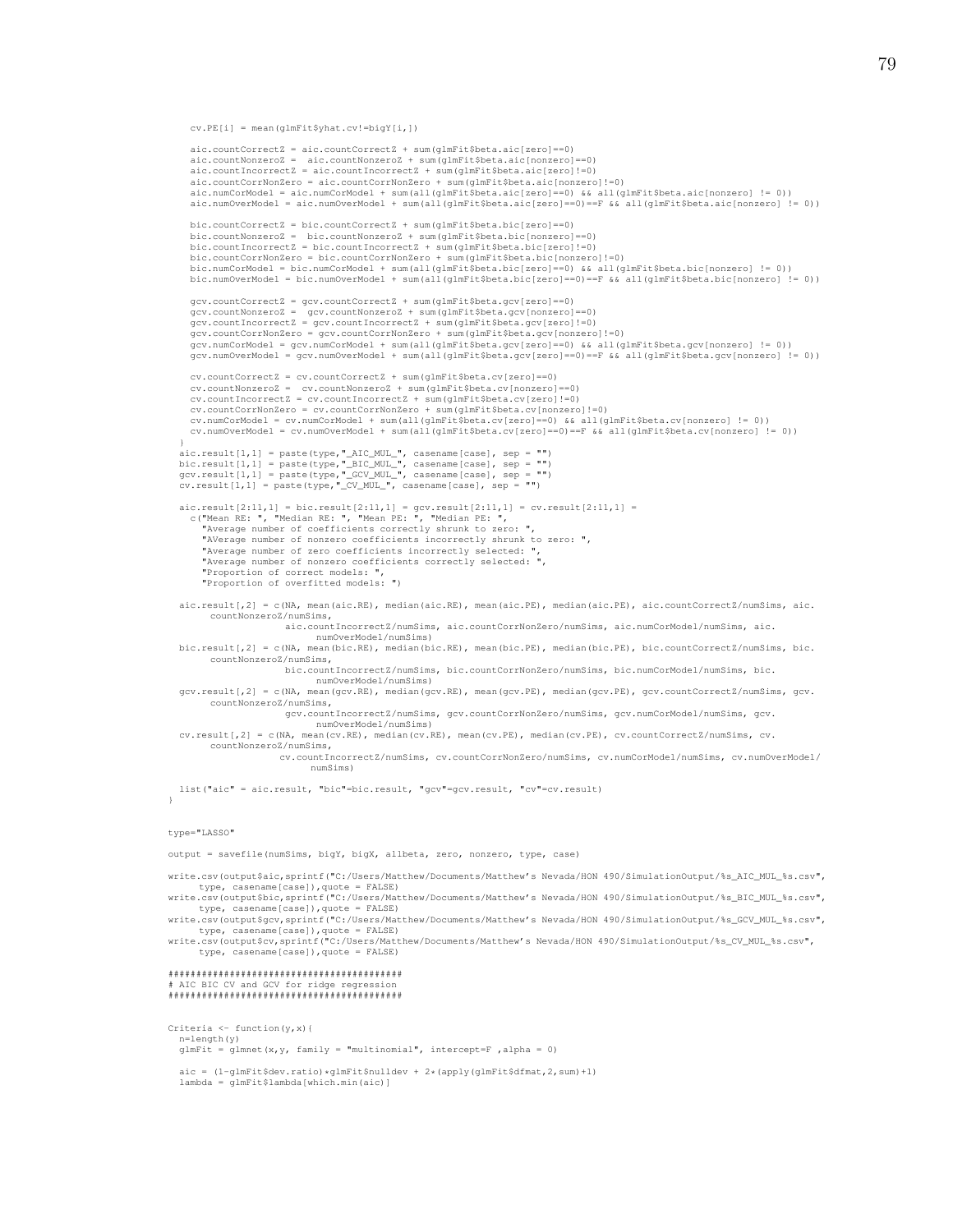```
fit = predict(glmFit, s=lambda, type = "coef")
  fit1 = as.numeric(fit$"1"[-1]); fit2 = as.numeric(fit$"2"[-1]); fit3 = as.numeric(fit$"3"[-1]);
  beta.aic = c(fit2-fit1,fit3-fit1)yhat.aic = predict(glmFit, newx=x, s=lambda, type = "class")
  bic = (1-glmFit$dev.ratio)*glmFit$nulldev + log(n)*(apply(glmFit$dfmat,2,sum)+1)
  lambda = glmFit$lambda[which.min(bic)]
  fit = predict(glmFit, s=lambda, type = "coef")
fit1 = as.numeric(fit$"1"[-1]); fit2 = as.numeric(fit$"2"[-1]); fit3 = as.numeric(fit$"3"[-1]);
  beta.bic = c(fit2-fit1,fit3-fit1)vhat.bic = predict(dlmFit, newx=x, s=lambda, two = "class")gcv = (1-glmFit$dev.ratio)*glmFit$nulldev/(n*(1-((apply(glmFit$dimt, 2, sum)+1)/n))^2)lambda = glmFit$lambda[which.min(gcv)]<br>fit = predict(glmFit, s=lambda, type = "coef")<br>fit1 = as.numeric(fit$"1"[-1]); fit2 = as.numeric(fit$"2"[-1]); fit3 = as.numeric(fit$"3"[-1]);
  beta.get = c(fit2-fit1, fit3-fit1)
  yhat.gcv = predict(glmFit, newx=x, s=lambda, type = "class")
  cvfit=cv.glmnet(x,y,foldid=foldid,family="multinomial",intercept=F, alpha=0)
  lambda=cvfit$lambda[which.min(cvfit$cvm)]<br>fit = predict(glmFit, s=lambda, type = "coef")<br>fit1 = as.numeric(fit$"1"[-1]); fit2 = as.numeric(fit$"2"[-1]); fit3 = as.numeric(fit$"3"[-1]);
  beta.cv = c(fit2-fit1,fit3-fit1)yhat.cv = predict(glmFit, newx=x, s=lambda, type = "class")
  list("beta.aic" = beta.aic, "yhat.aic"=yhat.aic, "beta.bic"=beta.bic, "yhat.bic"=yhat.bic, "beta.gcv"=beta.gcv, "yhat.<br>gcv"=yhat.gcv, "beta.cv"=beta.cv, "yhat.cv"=yhat.cv)
}
type="RIDGE"
output = savefile(numSims, bigY, bigX, allbeta, zero, nonzero, type, case)
write.csv(output$aic,sprintf("C:/Users/Matthew/Documents/Matthew's Nevada/HON 490/SimulationOutput/%s_AIC_MUL_%s.csv",
      type, casename[case]),quote = FALSE)
write.csv(output$bic,sprintf("C:/Users/Matthew/Documents/Matthew's Nevada/HON 490/SimulationOutput/%s_BIC_MUL_%s.csv",
     type, casename[case]),quote = FALSE)
write.csv(output$gcv,sprintf("C:/Users/Matthew/Documents/Matthew's Nevada/HON 490/SimulationOutput/%s_GCV_MUL_%s.csv",
type, casename[case]),quote = FALSE)
write.csv(output$cv,sprintf("C:/Users/Matthew/Documents/Matthew's Nevada/HON 490/SimulationOutput/%s_CV_MUL_%s.csv",
      type, casename[case]),quote = FALSE)
##########################################
#elastic net AIC BIC CV and GCV
##########################################
Criteria \leq function(y, x){
  myalpha = seq(0,1,length = 100)
BigAIC = BigBIC = BigGCV = BigCV = matrix(0, length(myalpha), 3)
  n=length(y)
  index=1
  for(a in myalpha){
    glmFit = glmnet(x,y, family = "multinomial", intercept=F ,alpha = a)
    aic = (1-glmFit \, 5 dev.ratio) * glmFit \, 5 nulldev + 2 * (apply(glmFit \, 5 dfmat, 2, sum) +1)BigAIC[index,] = c(a, glmFit$lambda[which.min(aic)], min(aic))
    bic = (1-glmFit$dev.ratio)*glmFit$nulldev + log(n)*(apply(glmFit$dfmat,2,sum)+1)BigBIC[index,] = c(a, glmFit$lambda[which.min(bic)], min(bic))
    gcv = (1-glmFit$dev.ratio)*glmFit$nulldev/(n*(1-((apply(glmFit$dfmat, 2,sum)+1)/n))^2)
    \mathtt{BigGCV}[\texttt{index,}] = \mathtt{c(a, glmFit$1ambda[which.min(gcv)], min(gcv))}cvfit=cv.glmnet(x,y,foldid=foldid,family="multinomial", alpha=a, intercept=F)
    BigCV[index,]=c(a, cvfit$lambda[which.min(cvfit$cvm)], min(cvfit$cvm))
    index = index+1
  }
Min.aic = which.min(BigAIC[,3])
  Min.bic = which.min(BigBIC[,3])
Min.gcv = which.min(BigGCV[,3])
  Min.cv = which.min(BigCV[,3])
  glmFit = glmnet(x,y, family = "multinomial", intercept=F , alpha = BigAIC[Min.aic,1])fit = predict(glmFit, s=BigAIC[Min.aic,2], type = "coef")
fit1 = as.numeric(fit$"1"[-1]); fit2 = as.numeric(fit$"2"[-1]); fit3 = as.numeric(fit$"3"[-1]);
beta.aic = c(fit2-fit1,fit3-fit1)
  yhat.aic = predict(glmFit, newx=x, s=BigAIC[Min.aic,2], type = "class")
  glmFit = glmnet(x,y, family = "multinomial", intercept=F ,alpha = BigBIC[Min.bic,1])
  fit = predict(glmFit, s=BigBIC[Min.bic,2], type = "coef")
```

```
fit1 = as.numeric(fit$"1"[-1]); fit2 = as.numeric(fit$"2"[-1]); fit3 = as.numeric(fit$"3"[-1]);<br>beta.bic = c(fit2-fit1,fit3-fit1)<br>yhat.bic = predict(qlmFit, newx-x, s=BigBIC[Min.bic,2], type = "class")
```

```
glmFit = glmnet(x,y, family = "multinomial", intercept=F ,alpha = BigGCV[Min.gcv,1])
fit = predict(glmFit, s=BigGCV[Min.gcv,2], type = "coef")
```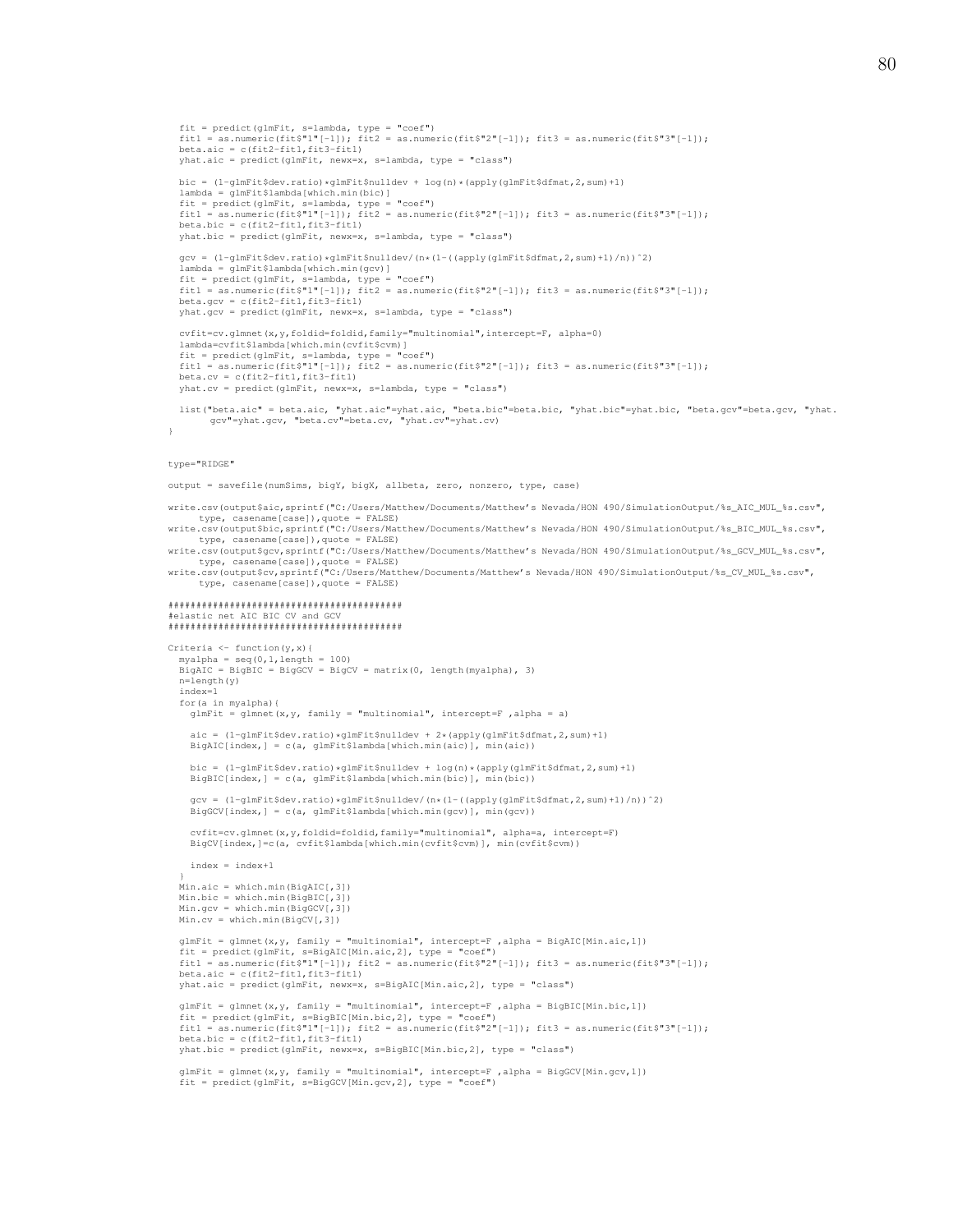```
fit1 = as.numeric(fit$"1"[-1]); fit2 = as.numeric(fit$"2"[-1]); fit3 = as.numeric(fit$"3"[-1]);
beta.gcv = c(fit2-fit1,fit3-fit1)yhat.gcv = predict(glmFit, newx=x, s=BigGCV[Min.gcv,2], type = "class")
glmFit = glmnet(x, y, family = "multinomial", intercept=F , alpha = BigCV[Min.cv, 1])
fit = predict(glmFit, s=BigCV[Min.cv,2], type = "coef")
fit1 = as.numeric(fit$"1"[-1]); fit2 = as.numeric(fit$"2"[-1]); fit3 = as.numeric(fit$"3"[-1]);
beta.cv = c(fit2-fit1,fit3-fit1)yhat.cv = predict(glmFit, newx=x, s=BigCV[Min.cv,2], type = "class")
list("beta.aic" = beta.aic, "yhat.aic"=yhat.aic, "beta.bic"=beta.bic, "yhat.bic"=yhat.bic, "beta.gcv"=beta.gcv, "yhat.<br>gcv"=yhat.gcv, "beta.cv"=beta.cv, "yhat.cv"=yhat.cv)
```

```
type="ENET"
```
}

output = savefile(numSims, bigY, bigX, allbeta, zero, nonzero, type, case)

write.csv(output\$aic,sprintf("C:/Users/Matthew/Documents/Matthew's Nevada/HON 490/SimulationOutput/%s AIC MUL %s.csv", type, casename[case]),quote = FALSE)

write.csv(output\$bic,sprintf("C:/Users/Matthew/Documents/Matthew's Nevada/HON 490/SimulationOutput/%s BIC MUL %s.csv", type, casename[case]),quote = FALSE) write.csv(output\$gcv,sprintf("C:/Users/Matthew/Documents/Matthew's Nevada/HON 490/SimulationOutput/%s\_GCV\_MUL\_%s.csv",

type, casename[case]),quote = FALSE) write.csv(output\$cv,sprintf("C:/Users/Matthew/Documents/Matthew's Nevada/HON 490/SimulationOutput/%s\_CV\_MUL\_%s.csv",

```
type, casename[case]),quote = FALSE)
```
# A.10 NYU Binary Logistic Data Analysis

```
#######################################################
# include required function
#######################################################
library(glmnet)
#######################################################
# get data
#######################################################
training = read.csv("C:/Users/Matthew/Documents/Matthew's Nevada/HON 490/491 data/ADHDdata/ADHD200 training set
      phenotypic information/NYU_phenotypic.csv", header = TRUE)
testing = read.csv("C:/Users/Matthew/Documents/Matthew's Nevada/HON 490/491 data/ADHDdata/ADHD200 testing set phenotypic
       information/NYUtest.csv", header = TRUE)
x_train = training[,-c(1,2,6,7)]
x_train = as.matrix(x_train)
y_train = training[,7]
x test = testing[,-c(1,2,3,7,8)]
x_test = as.matrix(x_test)
y_t test = testing[, 8]
############################################### summary statistics : before standardizing
apply(x_train,2,length) # n
\begin{array}{lll}\n\text{apply}(x_\text{train}, 2, \text{mean}) & \text{#} \text{ mean} \\
\text{apply}(x_\text{train}, 2, \text{sd}) & \text{#} \text{ sd}\n\end{array}apply(x train,2,sd)apply(x train,2,min) # min
apply(x_train, 2, max)
# gender
mydata <- table(x_train[,1], y_train)
mydata <- matrix(c(mydata), nrow=2, ncol=2, dimnames=list(c("Female", "Male"), c("TDC", "ADHD")))<br>barplot(mydata,xlab="Diagnosis",ylab="Frequency",ylim=c(0,100),horiz=F,
beside=TRUE, space=c(0.2,1), col=gray.colors(2)[2:1], legend.text=FALSE)<br>legend(x=1.5,y=90,legend=c("Female", "Male"),fill=gray.colors(2)[2:1])
# AGE
boxplot(x_train[,2] ˜ y_train, names=c("TDC", "ADHD") ,ylab="age", horizontal=F,las=1)
# Handedness
boxplot(x_train[,3] ˜ y_train, names=c("TDC", "ADHD") ,ylab="Handedness", horizontal=F,las=1)
# ADHD index
boxplot(x_train[,4] ˜ y_train, names=c("TDC", "ADHD") ,ylab="ADHD index", horizontal=F,las=1)
# inattentive measure<br>boxplot(x_train[,5] ~ y_train, names=c("TDC", "ADHD") ,ylab="Inattentive Measure", horizontal=F,las=1)<br># Hyperacive Impulsive measure
boxplot(x_train(y) '__train, names=c("TDC", "ADHD") ,ylab="Hyperactive/Impulsiv Measure", horizontal=F,las=1)<br>boxplot(x_train[,6] ~ y_train, names=c("TDC", "ADHD") ,ylab="Hyperactive/Impulsiv Measure", horizontal=F,las=1)
  verbal IQ
boxplot(x_train[,7] ˜ y_train, names=c("TDC", "ADHD") ,ylab="Verbal IQ", horizontal=F,las=1)
# Performance IQ
boxplot(x_train[,8] ˜ y_train, names=c("TDC", "ADHD") ,ylab="Performance IQ", horizontal=F,las=1)
# FULL4 IQ
boxplot(x_train[,9] ˜ y_train, names=c("TDC", "ADHD") ,ylab="Full4 IQ", horizontal=F,las=1)
############################################## Individual statistical tests
chisq.test(x_train[,1],y_train) # Gender:  TDC vs ADHD<br>t.test(x_train[y_train==0,2],x_train[y_train==1,2]) # Age:  TDC vs ADHD
```
t.test(x\_train[y\_train==0,3],x\_train[y\_train==1,3]) # Handedness: TDC vs ADHD<br>t.test(x\_train[y\_train==0,4],x\_train[y\_train==1,4]) # ADHD index: TDC vs ADHD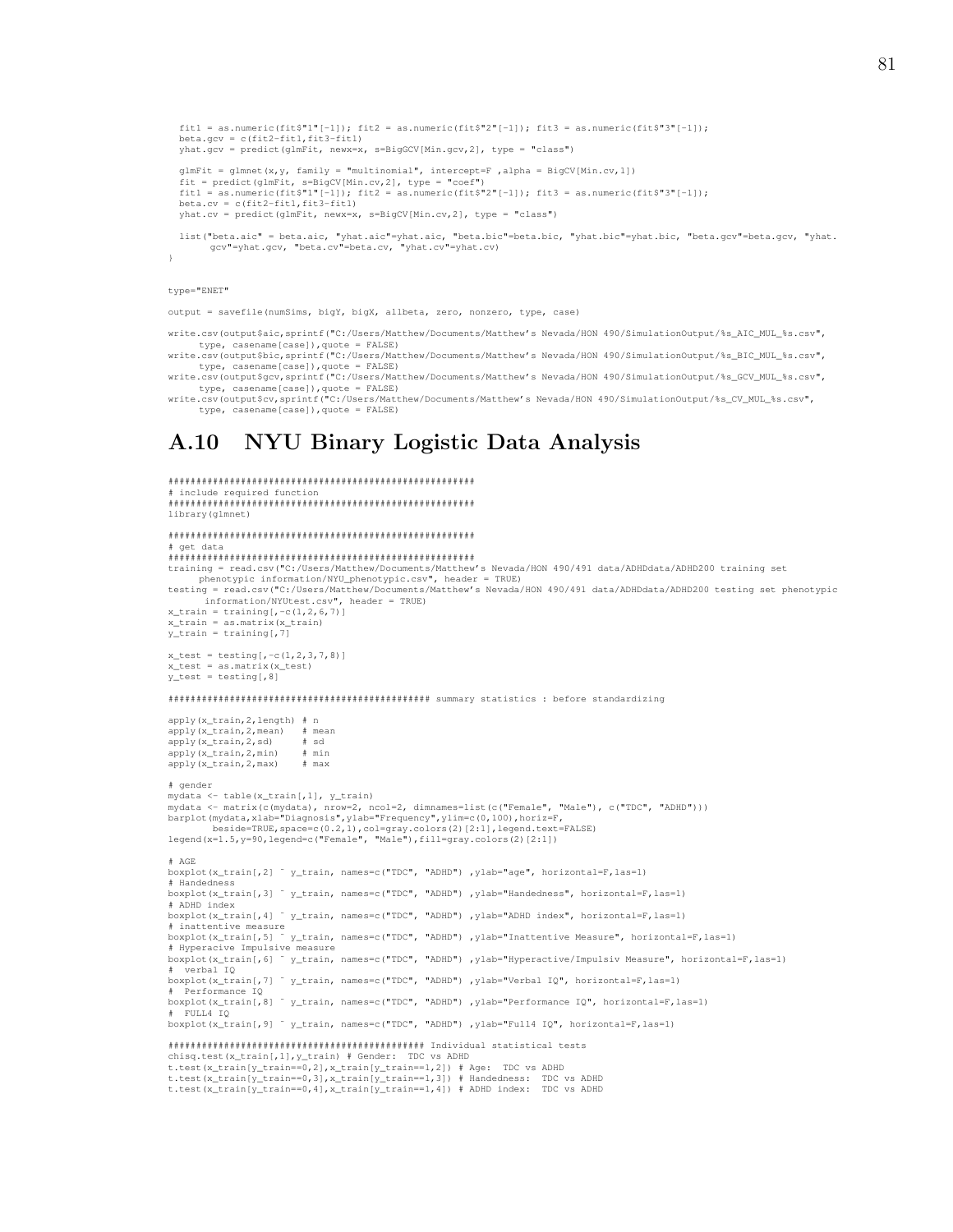```
t.test(x_train[y_train==0,5],x_train[y_train==1,5]) # inattentive measure: TDC vs ADHD
t.test(x_train[y_train==0,6],x_train[y_train==1,6]) # hyperactive impulsive measure: TDC vs ADHD
t.test(x_train[y_train==0,7],x_train[y_train==1,7]) # verbal IQ: TDC vs ADHD
t.test(x_train[y_train==0,8],x_train[y_train==1,8]) # Performace IQ: TDC vs ADHD
t.test(x_train[y_train==0,9],x_train[y_train==1,9]) # Full4 IQ: TDC vs ADHD
############################################## prepare an scale data
x_train= as.matrix(x_train)
x_test= as.matrix(x_test)
x_train[,-1] = scale(x_train[,-1], T,T)
x_test[,-1] = scale(x_test[,-1], T,T)
#######################################################
# considering a logistic regression model with no penalty
#######################################################
glmFit = glm(y_train ˜ x_train, family = binomial)
summary(glmFit) # present p-values
anova(glmFit, test="Chisq") # goodness-of-fit test: if p<0.05, our model is good.
yhat = predict(glmFit, type="response")
yhat
# glm doesn't assign a group for each subject. Only provides its probability
# also, predict.glm requires to use data.frame.
trainset <- data.frame(y_train, x_train)
testset <- data.frame(y_test, x_test)
glmFit = glm(y_train ~ ., data=trainset, family = binomial)<br>predY0 = predict(glmFit, testset, type="response")<br>predY = ifelse(predY0>0.5, 1, 0)  # you may change this cut-off value
mean(predY != y_test) # classification error from a test set
table(predY, y_test) # table for classification
# for training set
predY0 = predict(glmFit, trainset, type="response")
predY = ifelse(predY0>0.5, 1, 0) # you may change this cut-off value
mean(predY != y_train) # classification error from a training set
table(predY, y_train) # table for classification
#######################################################
# logistic regression model using lasso penalty determined by aic
#######################################################
### AIC lasso function
AIC \leftarrow function(y, x)
{
   mylambda = seq(0,.1, length = 100)
aic = array(0, length(mylambda))
  index = 1
  for(lam in mylambda)
   {
     glmFit = glmnet(x, y, family = "binomial", intercept=True, alpha = 1, lambda = lamnda = 1)yhat = predict(glmFit, x, type = "response")
loglik = apply(y*log(yhat)+(1-y)*log(1-yhat),2,sum)
     aic[index] = -2*loglik + 2*(qlmFit$df)index = index +1}
lambda = mylambda[which.min(aic)]
  return(lambda)
}
######################## calculation
lam = AIC(y_train,x_train)
lam
glmFit = glmnet(x = x_train, y = y_train, family = "binomial", intercept=True , alpha = 1, lambda = lam, nlambda = 1)glmFit$beta
lam
\texttt{fit = predict(glmFit, newx = x_test, type = "response")}predY = ifelse(fit>0.5, 1, 0)mean(predY != y_test) # classification error
table(predY, y_test) # table for classification
# for training set
fit = predict(glmFit, newx=x_train, s = 0, type = "response")<br>predY = ifelse(fit>0.5, 1, 0)<br>mean(predY != y_train) # classification error<br>table(predY, y_train) # table for classification<br>###################################
# logistic regression model using lasso penalty determined by bic
#######################################################
############BIC codes
BIC \leftarrow function(v, x, n)
```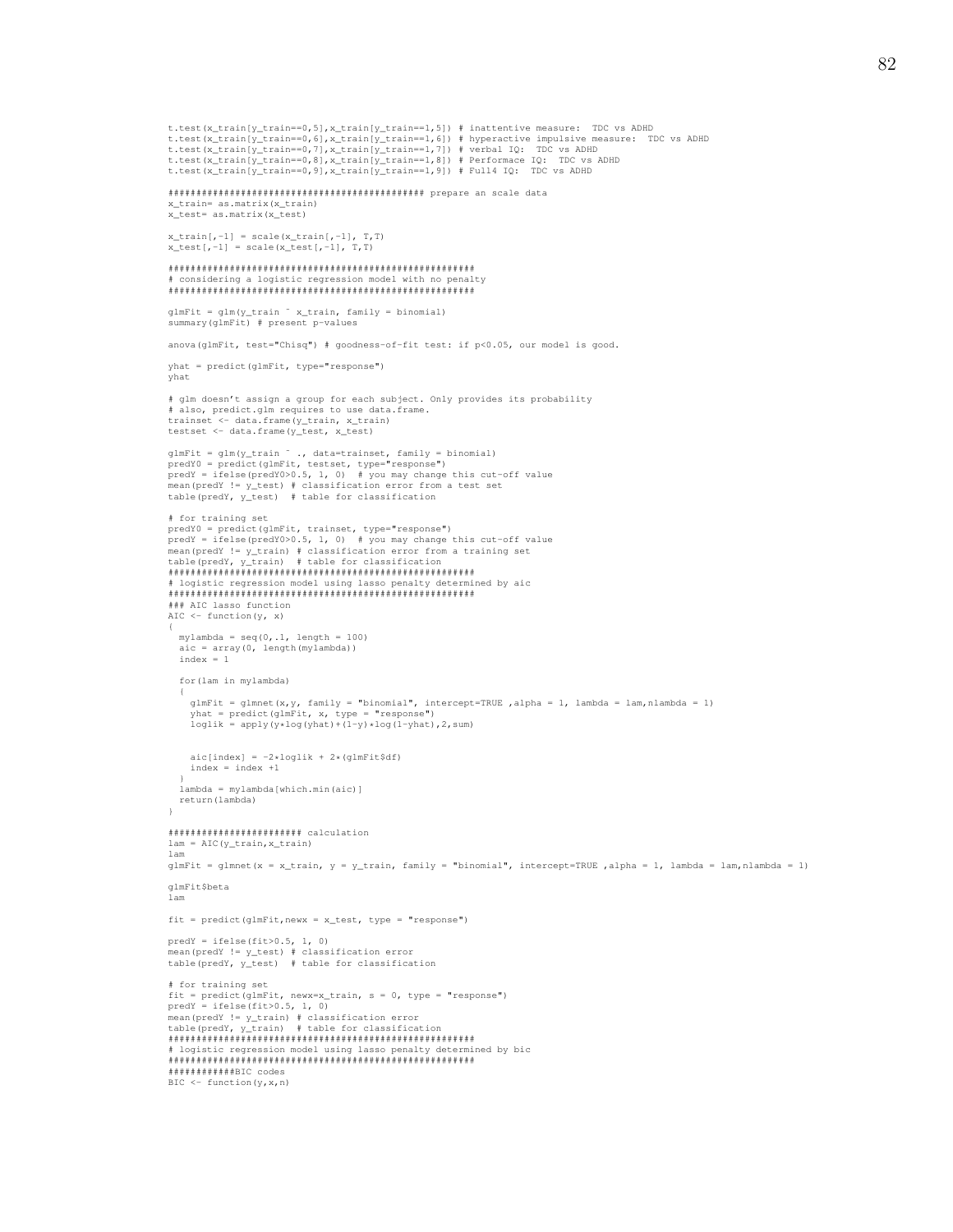```
{
  mylambda = seq(0,.1, length = 100)
  bic = array(0, length(mylambda))
  index = 1for(lam in mylambda)
   {
      glmFit = glmnet(x,y, family = "binomial", intercept=TRUE ,alpha = 1, lambda = lam,nlambda = 1)
yhat = predict(glmFit, newx = x, type = "response")
      loglik = apply(y*log(yhat)+(1-y)*log(1-yhat),2,sum)
bic[index] = -2*loglik + log(n)*(glmFit$df)
     index = index +1}
lambda = mylambda[which.min(bic)]
  return(lambda)
\lambda######################result calculation
\mathtt{lam = BIC(y\_train,x\_train, \ length(y\_train))}lam
glmFit = glmnet(x = x_train, y = y_train, family = "binomial", intercept=True , alpha = 1, lambda = lam, nlambda = 1)glmFit$beta
fit = predict(glmFit,newx = x_test, type = "response")
predY = ifelse(fit>0.5, 1, 0)<br>mean(predY != y_test) # classification error<br>table(predY, y_test)  # table for classification
# for training set
fit = predict(glmFit, newx=x_train, s = 0, type = "response")<br>predY = ifelse(fit>0.5, 1, 0)<br>mean(predY != y_train) # classification error<br>table(predY, y_train) # table for classification<br>###################################
# logistic regression model using lasso penalty determined by cv
#######################################################
#######################CV codes
CV<-function (x, y, K = 10, index){
  all.folds <- cv.folds(length(y), K)
  residmat <- matrix(0, length(index), K)
  for (i in seq(K))
     omit <- all.folds[[i]]
     glmFit <- glmnet(x[-omit, , drop = FALSE], y[-omit], intercept = TRUE, alpha = 1, lambda = index, nlambda = length(
             index))
     fit <- predict(glmFit,newx= x[omit, , drop = FALSE],type = "response")
     residmat[, i] <- apply((y[omit] - fit)ˆ2, 2, mean)
  }
  cv <- apply(residmat, 1, mean)
   cv.error <- sqrt(apply(residmat, 1, var)/K)
lam = index[which.min(cv)]
  return(lam)
}
##### calculations
lam = CV(x_train,y_train, 10, seq(from = 0,to = .1, length = 100))<br>glmFit = glmnet(x = x_train, y = y_train, family = "binomial", intercept=TRUE ,alpha = 1, lambda = lam,nlambda = 1)
lam
glmFit$beta
fit = predict(glmFit,newx = x_test, type = "response")
predY = ifelse(fit>0.5, 1, 0)mean(predY != y_test) # classification error<br>table(predY, y_test)  # table for classification
# for training set
fit = predict(glmFit, newx=x_train, s = 0, type = "response")
predY = ifelse(fit>0.5, 1, 0)
mean(predY != y_train) # classification error
table(predY, y_train) # table for classification
#######################################################
# logistic regression model using lasso penalty determined by GCV
#######################################################
######GCV function
GCV \leftarrow function(y, x, n)
```

```
mylambda = seq(0, 1, length = 100)gcv = array(0, length(mylambda))
```
{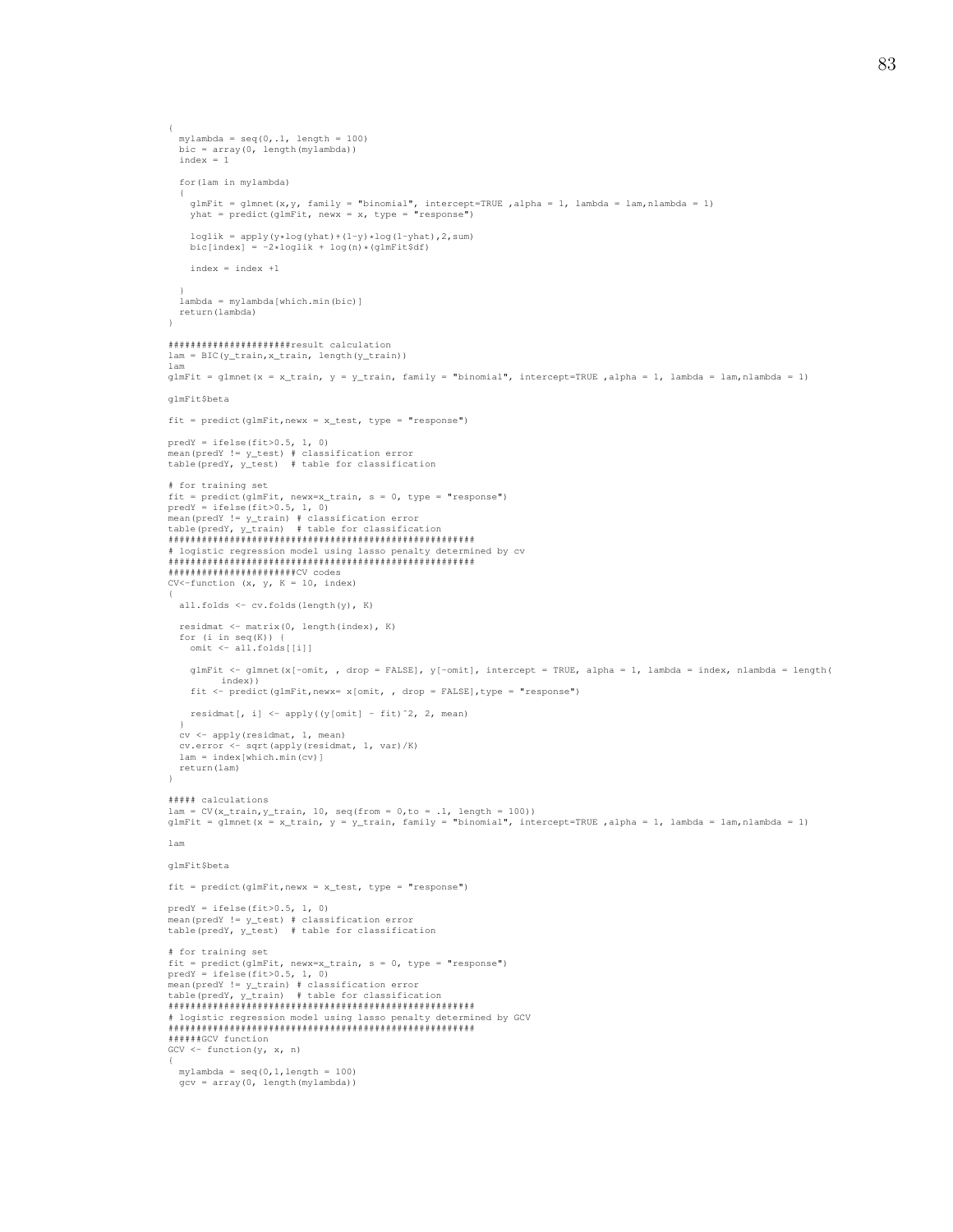```
index = 1for(lam in mylambda)
   {
      glmFit = glmnet(x,y, family = "binomial", intercept=TRUE ,alpha = 1, lambda = lam, nlambda = 1)
yhat = predict(glmFit, x, type = "response")
      loglik = apply(y*log(yhat)+(1-y)*log(1-yhat),2,sum)
gcv[index] = -2*loglik/(n*(1-(glmFit$df/n))ˆ2)
index = index +1
   }
  lam = mylambda[which.min(gcv)]
  return(mylambda[which.min(gcv)])
 }
# data analysis
lam = GCV(y_train, x_train, length(y_train))glmFit = glmnet(x = x_train, y = y_train, family = "binomial", intercept=TRUE ,alpha = 1, lambda = lam,nlambda = 1)
 lam
glmFit$beta
fit = predict(glmFit,newx = x_test, type = "response")
 predY = ifelse(fit>0.5, 1, 0)<br>mean(predY != y_test) # classification error<br>table(predY, y_test)  # table for classification
# for training set
 fit = predict(glmFit, newx=x_train, s = 0, type = "response")
predY = ifelse(fit>0.5, 1, 0)
 mean(predY != y_train) # classification error
table(predY, y_train) # table for classification
#######################################################
 # logistic regression model using ridge penalty determined by aic
#######################################################
 # ridge aic function
AIC <- function( y, x)
 {
   mylambda = seq(0,.1, length = 100)
   \texttt{aic} = \texttt{array}(0, \texttt{length}(\texttt{mylambda}))index = 1for(lam in mylambda)
   {
      glmFit = glmnet(x,y, family = "binomial", intercept=TRUE ,alpha = 0, lambda = lam,nlambda = 1)
yhat = predict(glmFit,newx = x, type = "response")
     loglik = apply(y*log(yhat)+(1-y)*log(1-yhat),2,sum)
     aic[index] = -2*loglik + 2*(glmFit$df)index = index +1
   }
   lambda = mylambda[which.min(aic)]
  return(lambda)
 }
lam = AIC(y_train,x_train)
glmFit = glmnet(x = x_train, y = y_train, family = "binomial", intercept=TRUE ,alpha = 0, lambda = lam,nlambda = 1)
lam
glmFit$beta
fit = predict(glmFit,newx = x_test, type = "response")
predY = ifelse(fit>0.5, 1, 0)
 .<br>mean(predY != y_test) # classification error
table(predY, y_test) # table for classification
# for training set
 fit = predict(glmFit, newx=x_train, s = 0, type = "response")
predY = ifelse(fit>0.5, 1, 0)
mean(predY != y_train) # classification error
table(predY, y_train) # table for classification
#######################################################
# logistic regression model using ridge penalty determined by bic
#######################################################
 # ridge regression BIC function
BIC <- function(y,x,n)
 {
   mylambda = seq(0,.1, length = 100)
bic = array(0, length(mylambda))
  index = 1for(lam in mylambda)
   {
      glmFit = glmnet(x,y, family = "binomial", intercept=TRUE ,alpha = 0, lambda = lam,nlambda = 1)
yhat = predict(glmFit, newx = x, type = "response")
```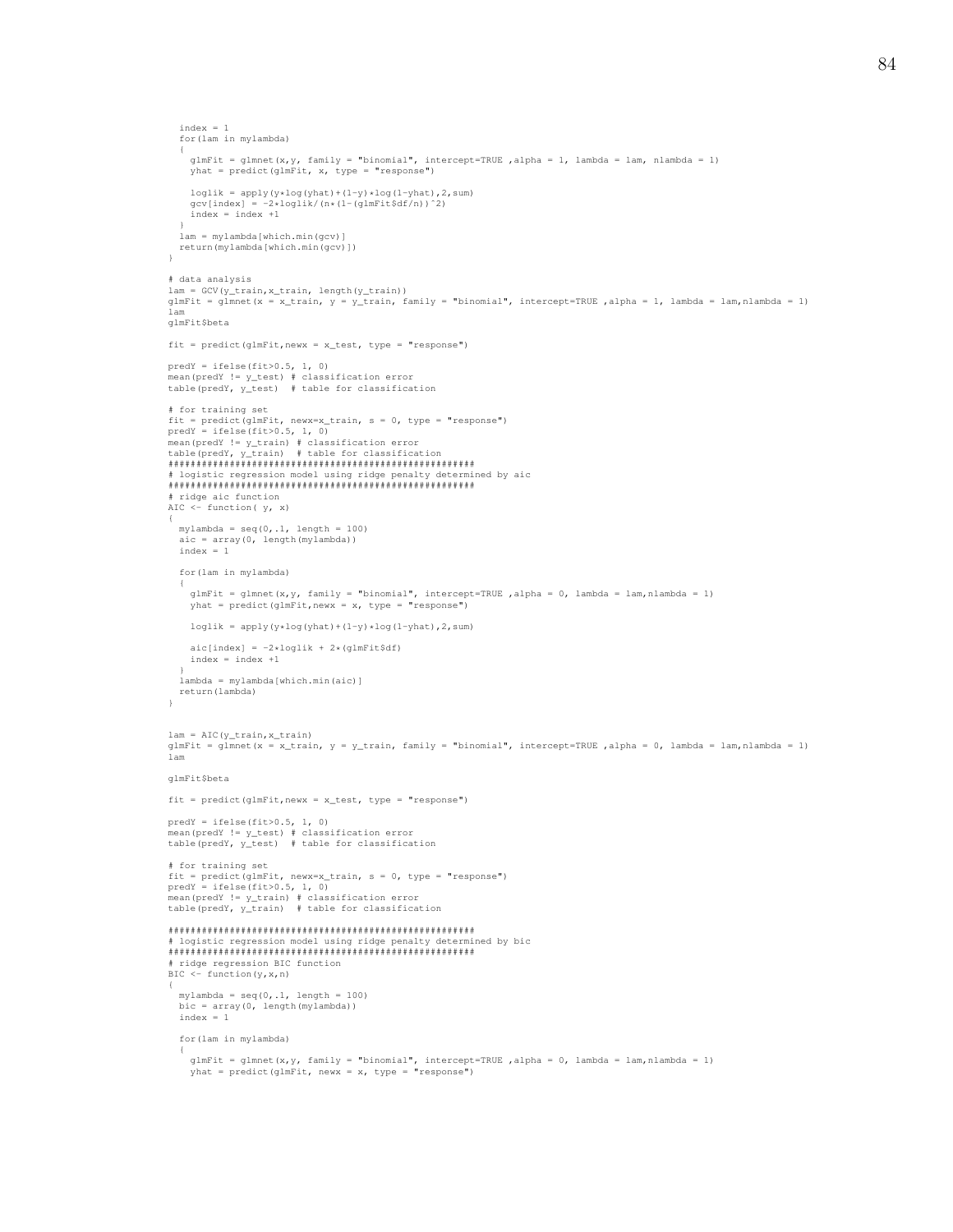```
loglik = apply(y * log( y hat) + (1-y) * log(1-y hat) , 2, sum)bic[index] = -2*loglik + log(n)*(glmFit$df)index = index +1}
   lambda = mylambda[which.min(bic)]
  return(lambda)
 }
## application of ridge with BIC to binary logistic model
      = BIC(y_train, x_train, length(x_train))
glmFit = glmnet(x = x_train, y = y_train, family = "binomial", intercept=TRUE ,alpha = 0, lambda = lam,nlambda = 1)
lam
glmFit$beta
fit = predict(glmFit, newx = x_test, type = "response")predY = ifelse(fit>0.5, 1, 0)<br>mean(predY != y_test) # classification error<br>table(predY, y_test) = # table for classification
# for training set
 fit = predict(glmFit, newx=x_train, s = 0, type = "response")<br>predY = ifelse(fit>0.5, 1, 0)<br>mean(predY != y_train) # classification error
 table(predY, y_train) # table for classification
#######################################################
# logistic regression model using ridge penalty determined by cv
#######################################################
 # CV function for ridge regression
CV<-function (x, y, K = 10, index)
 {
  all.folds <- cv.folds(length(y), K)
   residmat <- matrix(0, length(index), K)
   for (i in seq(K)) {
omit <- all.folds[[i]]
     glmFit <- glmnet(x[-omit, , drop = FALSE], y[-omit], intercept = T, alpha = 0, lambda = index, nlambda = length(
            index))
     fit <- predict(glmFit, x[omit, , drop = FALSE],type = "response")
     residmat[, i] <- apply((y[omit] - fit)ˆ2, 2, mean)
   }
cv <- apply(residmat, 1, mean)
   cv.error <- sqrt(apply(residmat, 1, var)/K)
lam = index[which.min(cv)]
   return(lam)
}
### Application of the CV selection criterion to the ridge method
 lam = CV(x_train,y_train, 10, seq(from = 0,to = .1, length = 1000))<br>glmFit = glmnet(x = x_train, y = y_train, family = "binomial", intercept=TRUE ,alpha = 0, lambda = lam,nlambda = 1)
lam
glmFit$beta
fit = predict(glmFit,newx = x_test, type = "response")
predY = ifelse(fit>0.5, 1, 0)
 .<br>mean(predY != y_test) # classification error
table(predY, y_test) # table for classification
# for training set
 fit = predict(glmFit, newx=x_train, s = 0, type = "response")
predY = ifelse(fit>0.5, 1, 0)
 mean(predY != y_train) # classification error
table(predY, y_train) # table for classification
#######################################################
 # logistic regression model using ridge penalty determined by GCV
#######################################################
### GCV ridge regression implementation
GCV \leftarrow function(y, x, n)
 {
   mylambda = seq(0, 1, length = 100)gcv = array(0, length(mylambda))
index = 1
   for(lam in mylambda)
   {
      glmFit = glmnet(x,y, family = "binomial", intercept=T ,alpha = 0, lambda = lam,nlambda = 1)
yhat = predict(glmFit, x, type = "response")
      loglik = apply(y*log(yhat)+(1-y)*log(1-yhat),2,sum)
gcv[index] = -2*loglik/(n*(1-(glmFit$df/n))ˆ2)
     index = index +1}
   lam = mylambda[which.min(gcv)]
```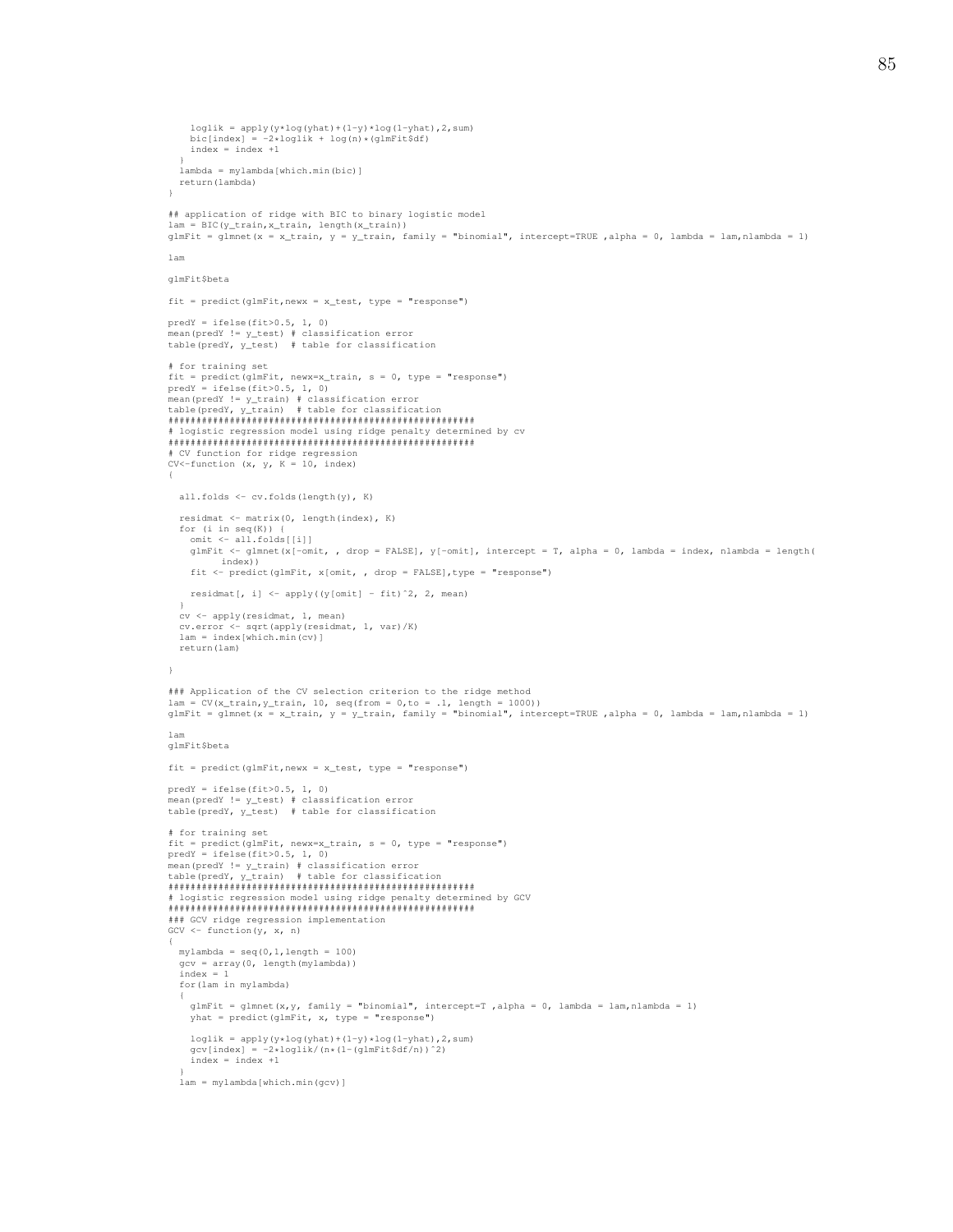```
return(mylambda[which.min(gcv)])
 }
lam = GCV(y_train, x_train, length(y_train))
glmFit = glmnet(x = x_train, y = y_train, family = "binomial", intercept=TRUE ,alpha = 0, lambda = lam,nlambda = 1)
lam
glmFit$beta
fit = predict(glmFit,newx = x_test, type = "response")
predY = ifelse(fit>0.5, 1, 0)
 mean(predY != y_test) # classification error
table(predY, y_test) # table for classification
# for training set
 fit = predict(glmFit, newx=x_train, s = 0, type = "response")<br>predY = ifelse(fit>0.5, 1, 0)<br>mean(predY != y_train) # classification error<br>table(predY, y_train) # table for classification
#######################################################
 # logistic regression model using elastic net penalty determined by aic
#######################################################
AIC \leftarrow function(y, x)
 {
   mylambda = seq(0,.1, length = 100)
    myalpha = seq(0,1,length = 100)
aic = matrix(0, length(mylambda)*length(myalpha),3)
   index1 = 1for(a in myalpha)
    {
     for(lam in mylambda)
      {
        glmFit = glmnet(x, y, family = "binomial", intercept=T , alpha = a, lambda = lam, nlambda = 1)
        y = 0 , y = 0, y = 0, y = 0, y = 0, y = 0, y = 0, y = 0, y = 0, y = 0, y = 0, y = 0, y = 0, y = 0, y = 0, y = 0, y = 0, y = 0, y = 0, y = 0, y = 0, y = 0, y = 0, y = 0, y = 0, y = 0, y = 0, y = loglik = apply(y * log( y hat) + (1-y) * log(1-y hat), 2, sum)aic[index1,] = c(-2*loglik + 2*(glmFit$df),lam,a)
index1 = index1 +1
     }
    }
   min = which.min(aic[,1])
   list(alpha = \arccos \left(\frac{m}{n}, \frac{3}{2}\right), lambda = \arccos \left(\frac{m}{n}, \frac{2}{2}\right))
}
lam = AIC(y_train,x_train)
glmFit = glmnet(x = x_train, y = y_train, family = "binomial", intercept=TRUE ,alpha = lam$alpha, lambda = lam$lambda,
       nlambda = 1)
glmFit$beta
lam$lambda
lam$alpha
glmFit$beta
fit = predict(qlmFit, newx = x test, type = "response")predY = ifelse(fit>0.5, 1, 0)<br>mean(predY != y_test) # classification error<br>table(predY, y_test) = # table for classification
# for training set
fit = predict(glmFit, newx=x_train, s = 0, type = "response")
 predY = ifelse(fit>0.5<mark>, 1,</mark> 0)<br>mean(predY != y_train) # classification error<br>table(predY, y_train)  # table for classification
#######################################################
 # logistic regression model using elastic net penalty determined by bic
#######################################################
BIC \leftarrow function(y, x, n){
   mylambda = seq(0, .1, length = 100)myalpha = seq(0,1,length = 100)
bic = matrix(0, length(mylambda)*length(myalpha),3)
   index1 = 1index2 = 1for(lam in mylambda)
    {
     for(a in myalpha)
      {
        glmFit = glmnet(x, y, family = "binomial", intercept=T , alpha = a, lambda = lam, nlambda = 1)
        yhat = predict(glmFit, x, type = "response")
         loglik = apply(y * log( y hat) + (1-y) * log(1-y hat) , 2, sum)
```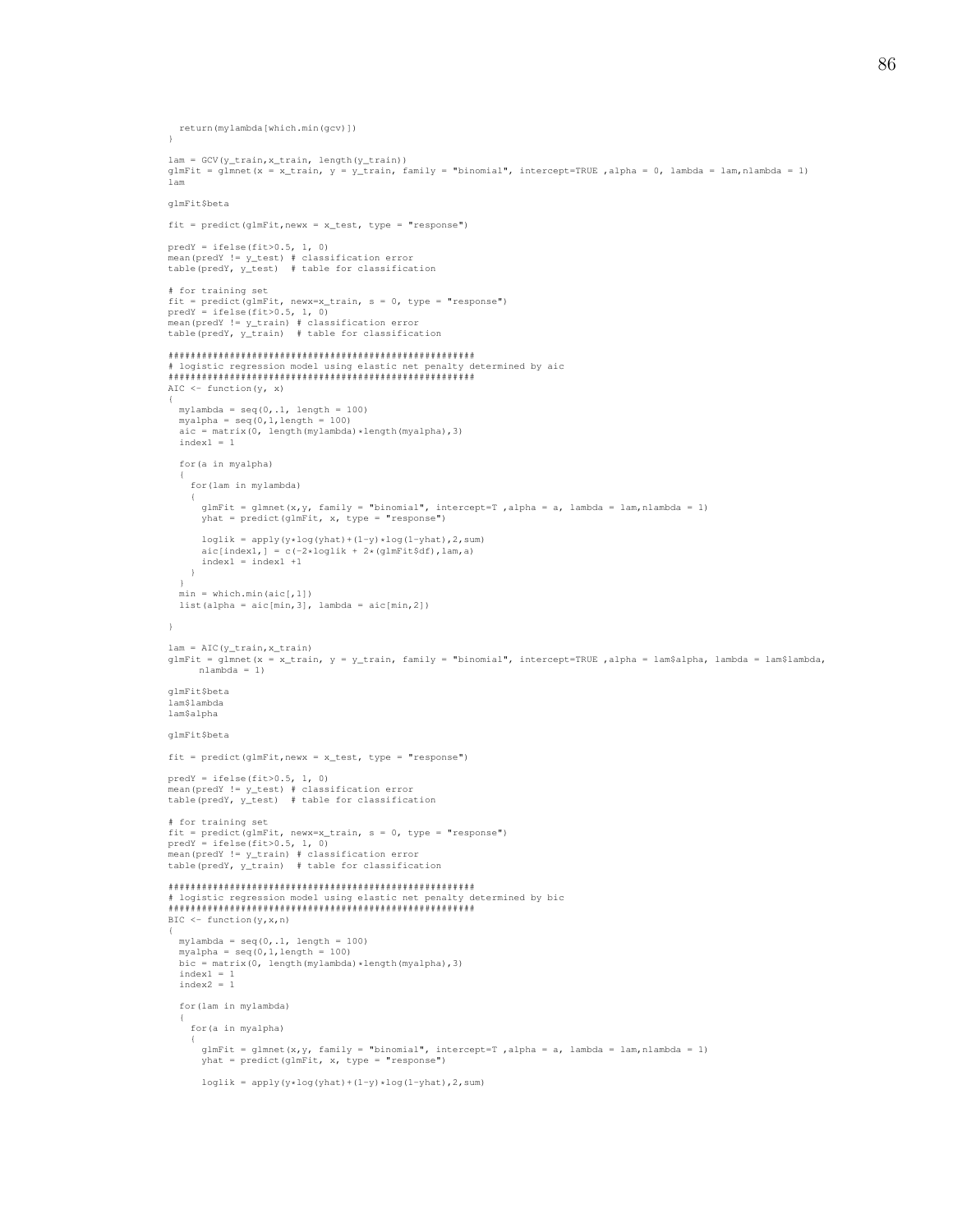```
bic[index1,] = c(-2 * loglik + log(n) * (glmFit$df), lam, a)index1 = index1 +1\rightarrow\begin{min} \ = \ \text{which}.\min\left(\text{bic} \ [\ ,1] \ \right) \end{min}list (alpha = bic[min, 3], lambda = bic[min, 2])
lam = BIC(y_train, x_train, length(x_train))glmFit = glmnet(x = x_train, y = y_train, family = "binomial", intercept=TRUE ,alpha = lam$alpha, lambda = lam$lambda,
     nlambda = 1)
glmFit$beta
lam$lambda
lam$alpha
fit = predict(glmFit, newx = x_test, type = "response")predY = ifelse(fit>0.5, 1, 0)p_{\text{real}} (predY != y_test) # classification error<br>table(predY, y_test) # table for classification
# for training set
" but cluming occurs fit = predict (glmFit, news-x_train, s = 0, type = "response")<br>predY = ifelse(fit>0.5, 1, 0)<br>mean(predY != y_train) # classification error
table(predY, y_train) # table for classification
CV<-function (x, y, K = 10, index, alpha)tuningParam = NULL
  all.folds <- cv.folds(length(y), K)residmat <- matrix (0, length(index), K)
  for (i \text{ in } \text{seq}(K)) {
    \text{unit} \leftarrow \text{all.folds}[\text{ii}]\glmFit <- glmnet(x[-omit, , drop = FALSE], y[-omit], intercept = T, alpha = alph, lambda = index, nlambda = length(
          index()fit <- predict(glmFit, x[omit, , drop = FALSE], type = "response")
    residmat [, i] <- apply((y[omit] - fit) 2, 2, mean)
  cv <- apply(residmat, 1, mean)
  cv.error <- sqrt(apply(residmat, 1, var)/K)<br>
lam = index[which.min(cv)]tuningParam = c(lam, min(cv))
  return(tuningParam)
alpha = seq(from = 0, to = 1, length = 100)lam = matrix(0, length(alpha), 2)index = 1for (alph in alpha)
  lam/index, l=CV(x train, y train, 10, seq(from = 0, to = .1, length = 1000), alph)index = index +1myLam = lam[which.min(lam[, 2]), 1]1)glmFit$beta
myLam
myAlphfit = predict(glmFit, newx = x_test, type = "response")predY = ifelse(fit>0.5, 1, 0)<br>mean(predY != y_test) # classification error
table(predY, y_t test) # table for classification
# for training set
" Lot channing occurs fit = predict (glmFit, news-x_train, s = 0, type = "response")<br>predY = ifelse(fit>0.5, 1, 0)<br>mean(predY != y_train) # classification error
table(predY, y_train) # table for classification
# logistic regression model using elastic net penalty determined by GCV
GCV \leftarrow function(y, x, n)mylambda = seq(0,.1, length = 100)<br>myalpha = seq(0,1, length = 100)<br>gcv = matrix(0, length(mylambda)*length(myalpha),3)
```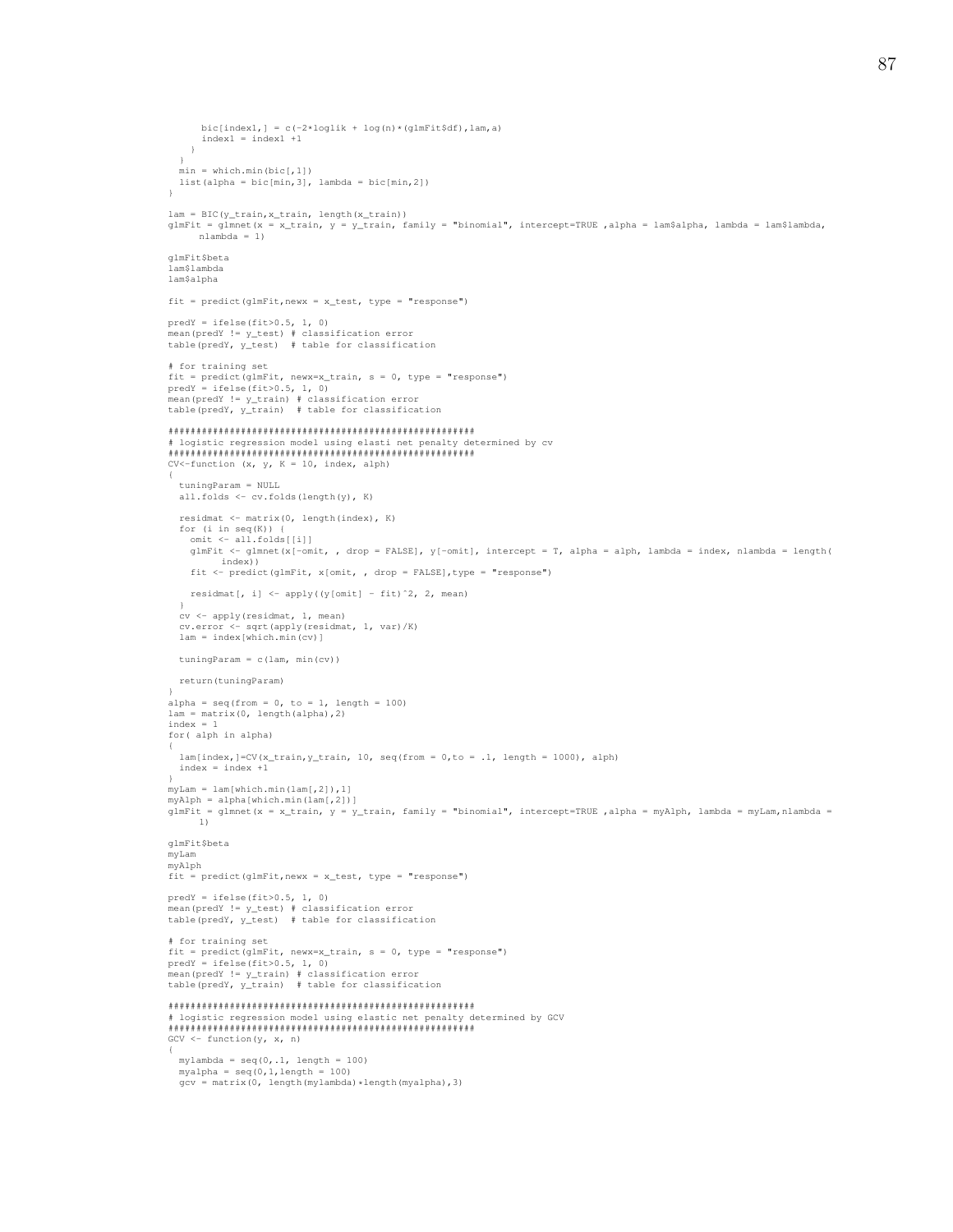```
88
```

```
index1 = 1index2 = 1for(a in myalpha)
   {
     for(lam in mylambda)
      {
         glmFit = glmnet(x,y, family = "binomial", intercept = T, alpha = a, lambda = lam,nlambda = 1)
yhat = predict(glmFit, x, type = "response")
         loglik = apply(y*log(yhat)+(1-y)*log(1-yhat),2,sum)
gcv[index1,] = c(-2*loglik/(n*(1-(glmFit$df/n))ˆ2),lam,a)
        index1 = index1 +1}
   }
  min = which.min(qcv[,1])\mathtt{list}\,(\mathtt{alpha}\,=\,\mathtt{gcv}\,[\min,3]\,,\, \mathtt{lambda}\,=\,\mathtt{gcv}\,[\min,2])}
lam = GCV(y_train,x_train, length(y_train))
glmFit = glmnet(x = x_train, y = y_train, family = "binomial", intercept=TRUE ,alpha = lam$alpha, lambda = lam$lambda,
       nlambda = 1)
glmFit$beta
lam$lambda
lam$alpha
fit = predict(qlmFit, newx = x_test, type = "response")predY = ifelse(fit>0.5, 1, 0)<br>mean(predY != y_test) # classification error<br>table(predY, y_test)  # table for classification
# for training set
fit = predict(glmFit, newx=x_train, s = 0, type = "response")<br>predY = ifelse(fit>0.5, 1, 0)<br>mean(predY != y_train) # classification error
```
# A.11 NYU Multinomial Logistic Data Analysis

```
#######################################################
# include required function
#######################################################
library(glmnet)
library(nnet)
```
table(predY, y\_train) # table for classification

####################################################### # get data ####################################################### training = read.csv("C:/Users/Matthew/Documents/Matthew's Nevada/HON 490/491 data/ADHDdata/ADHD200 training set

phenotypic information/NYU\_phenotypic.csv", header = TRUE)<br>testing = read.csv("C:/Users/Matthew/Documents/Matthew's Nevada/HON 490/491 data/ADHDdata/ADHD200 testing set phenotypic<br>information/NYUtest.csv", header = TRUE)

new.training = training[training[,6]!=2,] # exclude DX=2 new.testing = testing [testing  $[7]$   $!=$   $2$ ,  $]$  # exclude DX=2

```
x train = new.training[,-c(1,2,6,7)]
y_{\text{train}} = new.training[, 6]x test = new.testing[,-c(1,2,3,7,8)]
y_test = new.testing[,7]
```
 $x$  train= as.matrix(x train) x\_test= as.matrix(x\_test)

############################################### summary statistics : before standardizing

| apply(x_train, 2, length) | #n |        |
|---------------------------|----|--------|
| apply (x_train, 2, mean)  |    | # mean |
| apply(x_train, 2, sd)     |    | be #   |
| apply(x_train, 2, min)    |    | # min  |
| apply(x_train, 2, max)    |    | max    |

####################################################### plots: barplot, boxplot # gender mydata <- table(x\_train[,1], y\_train) mydata <- matrix(c(mydata), nrow=2, ncol=3, dimnames=list(c("Female", "Male"), c("TDC", "ADHD-C", "ADHD-I"))) barplot(mydata,xlab="Diagnosis",ylab="Frequency",ylim=c(0,70),horiz=F, beside=TRUE,space=c(0.2,1),col=gray.colors(2)[2:1],legend.text=FALSE)<br>legend(x=8,y=60,legend=c("Female", "Male"),fill=gray.colors(2)[2:1])

# other variables

boxplot(x\_train[,2] ~ y\_train, names=c("TDC", "ADHD-C", "ADHD-I") ,ylab="age", horizontal=F,las=1) # age<br>boxplot(x\_train[,3] ~ y\_train, names=c("TDC", "ADHD-C", "ADHD-I") ,ylab="Handedness", horizontal=F,las=1) # Handedn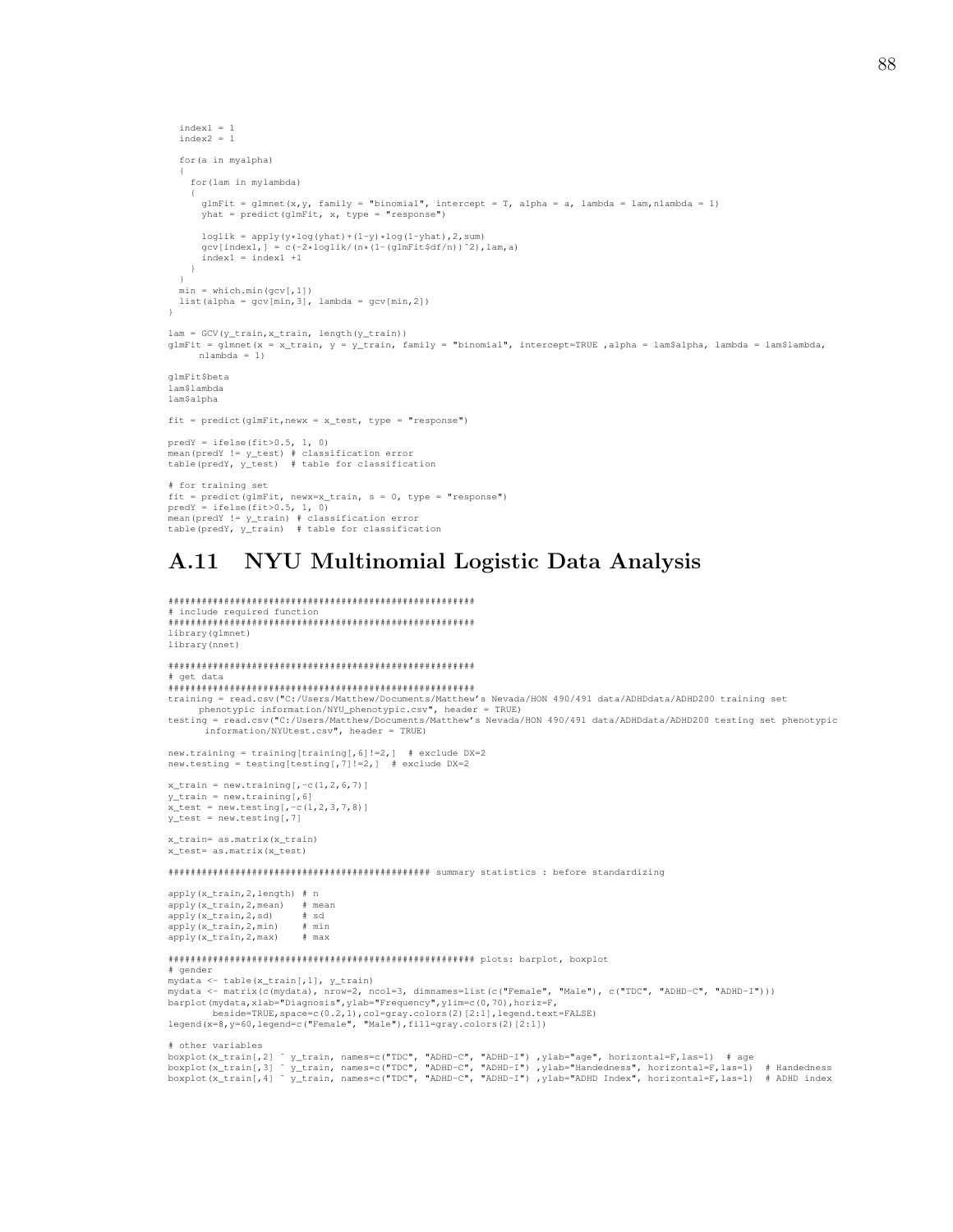```
boxplot(x_train[,5] ˜ y_train, names=c("TDC", "ADHD-C", "ADHD-I") ,ylab="Inattentive Measure", horizontal=F,las=1) #
       inattentive
boxplot(x_train[,6] ~ y_train, names=c("TDC", "ADHD-C", "ADHD-I") ,ylab="Hyperactive/IMpulsive Measure", horizontal=F,
        las=1) # hyperactive impulsive
boxplot(x_train[,7] ~ y_train, names=c("TDC", "ADHD-C", "ADHD-I") ,ylab="Verbal IQ", horizontal=F,las=1)  # verbal IQ<br>boxplot(x_train[,8] ~ y_train, names=c("TDC", "ADHD-C", "ADHD-I") ,ylab="Performance IQ", horizo
performcanc IQ
boxplot(x_train[,9] ˜ y_train, names=c("TDC", "ADHD-C", "ADHD-I") ,ylab="Full4 IQ", horizontal=F,las=1) # Full4 IQ
####################################### statistical tests individually
chisq.test(x_train[,1],y_train) # Gender: TDC vs ADHD-C vs ADHD-I<br>anova(lm(x_train[,2]~y_train)) # Age: TDC vs ADHD-C vs ADHD-I
anova(lm(x_train[,3]<sup>*</sup>y_train)) # Handedness: TDC vs ADHD-C vs ADHD-I
anova(lm(x_train[,4]~y_train)) # ADHD Measure: TDC vs ADHD-C vs ADHD-I<br>anova(lm(x_train[,5]~y_train)) # Inattentive: TDC vs ADHD-C vs ADHD-I
anova(lm(x_train[,6]~y_train)) # Hyperactive/Impulsive:  TDC vs ADHD-C vs ADHD-I<br>anova(lm(x_train[,7]^y_train)) # Verbal IQ:  TDC vs ADHD-C vs ADHD-I<br>anova(lm(x_train[,8]~y_train)) # Performance IQ:  TDC vs ADHD-C vs ADHD
anova (\ln(x_train[, 9]<sup>*</sup>y_train)) # Full4 IQ: TDC vs ADHD-C vs ADHD-I
x_train[, -1] = scale(x_train[, -1], T, T)x test[,-1] = scale(x_test[,-1],T,T)
#######################################################
# considering a logistic regression model with no penalty
#######################################################
\alphalmFit = multinom(as.factor(v_train) \tilde{ } x_train, model=T)
summary(glmFit) # doesn't present p-values : (
z <- summary(glmFit)$coefficients/summary(glmFit)$standard.errors # for calculating p-values for individual coefficient
p \leftarrow (1 - pnorm(abs(z), 0, 1)) * 2p
# there are two coefficients for each variable because each DX has different model parameters.
# p-values above show individual p-values for each coefficient.
# we may simultaneously test the signficance of each "variable" using likelihood ratio test
temp1=anova(multinom(as.factor(y_train) ˜ x_train[,-1]), glmFit, test="Chisq")
temp2=anova(multinom(as.factor(y_train) ˜ x_train[,-2]), glmFit, test="Chisq")
temp3=anova(multinom(as.factor(y_train) ˜ x_train[,-3]), glmFit, test="Chisq")
temp4=anova(multinom(as.factor(y_train) ˜ x_train[,-4]), glmFit, test="Chisq")
temp5=anova(multinom(as.factor(y_train) ˜ x_train[,-5]), glmFit, test="Chisq")
temp6=anova(multinom(as.factor(y_train) ˜ x_train[,-6]), glmFit, test="Chisq")
temp7=anova(multinom(as.factor(y_train) ~ x_train[,-7]), glmFit, test="Chisq")<br>temp8=anova(multinom(as.factor(y_train) ~ x_train[,-8]), glmFit, test="Chisq")<br>temp9=anova(multinom(as.factor(y_train) ~ x_train[,-9]), glmFit,
myoutput = rbind(c(temp1$" Df"[2], temp1$"LR stat."[2], temp1$"Pr(Chi)"[2]), c(temp2$" Df"[2], temp2$"LR stat."[2], temp2$"Pr(Chi)"[2]),
                         c(temp2$" Df"[2], temp2$"LR stat."[2], temp2$"Pr(Chi)"[2]),<br>c(temp3$" Df"[2], temp3$"LR stat."[2], temp3$"Pr(Chi)"[2]),
                         c(temp3$" Df"[2], temp3$"LR stat."[2], temp3$"Pr(Chi)"[2]), c(temp4$" Df"[2], temp4$"LR stat."[2], temp4$"Pr(Chi)"[2]),
                         c(temp4$" Df"[2], temp4$"LR stat."[2], temp4$"Pr(Chi)"[2]),<br>c(temp5$" Df"[2], temp5$"LR stat."[2], temp5$"Pr(Chi)"[2]),
                          c(temp5$" Df"[2], temp5$"LR stat."[2], temp5$"Pr(Chi)"[2]),
c(temp6$" Df"[2], temp6$"LR stat."[2], temp6$"Pr(Chi)"[2]),
                         c(temp6$" Df"[2], temp6$"LR stat."[2], temp6$"Pr(Chi)"[2]),<br>c(temp7$" Df"[2], temp7$"LR stat."[2], temp7$"Pr(Chi)"[2]),<br>c(temp8$" Df"[2], temp8$"LR stat."[2], temp8$"Pr(Chi)"[2]),
                          c(temp8$" Df"[2], temp8$"LR stat."[2], temp8$"Pr(Chi)"[2]),
c(temp9$" Df"[2], temp9$"LR stat."[2], temp9$"Pr(Chi)"[2]))
myoutput = matrix(myoutput, nrow=9, ncol=3, dimnames=list(<br>c("Gender","Age","Handedness","ADHD.Index","Inattentive","Hyper.Impulsive", "Verbal.IQ", "Performance.IQ", "Full4.IQ")<br>,c("Df", "Ek test statistics", "P-value")))<br>
anova(multinom(as.factor(y_train) ~ 1), glmFit, test="Chisq") # goodness-of-fit test: if p<0.05, our model is good. (
        see the second row)
# fitted(glmFit) gives you three probabilities for each subject. The subject is assigned a group with highest
probability among three.
# Predict(glmFit) directly assigns a group for each subject.
yhat = predict(glmFit)
yhat
# also, predict function requires to use data.frame.
trainset <- data.frame(y_train, x_train)
testset <- data.frame(y_test, x_test)<br>qlmFit = multinom(as.factor(y_train) ~ ., data=trainset)
predY = predict(glmFit, testset, type="class")
mean(predY != y_test) # classification error
table(predY, y_test) # table for classification
# for training set
predY = predict(glmFit, type="class")<br>mean(predY != y_train) # classification error<br>table(predY, y_train)  # table for classification
#######################################################
# multinom regression model using lasso penalty determined by aic
#######################################################
########AIC function
AIC \leftarrow function (\gamma, x)
```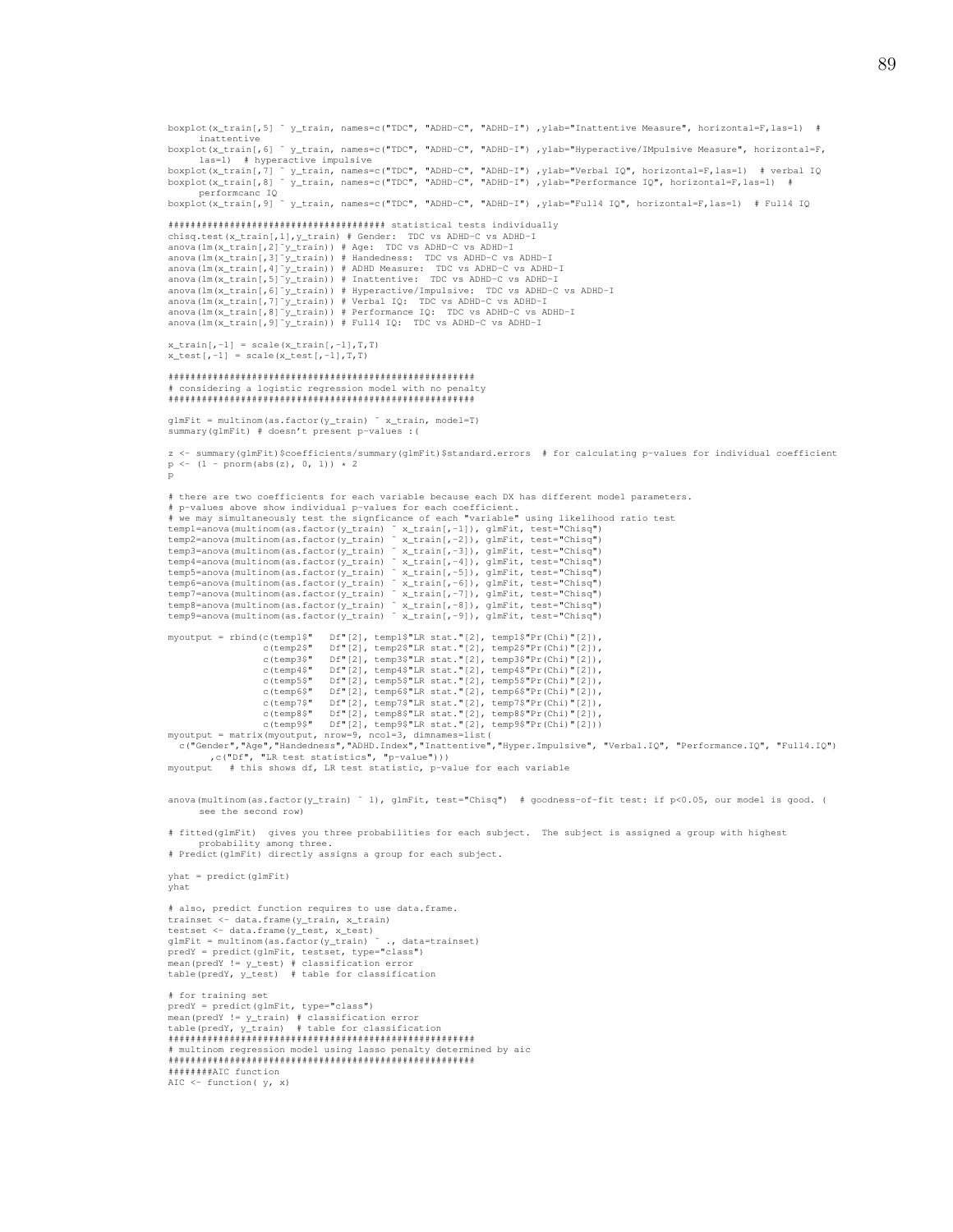```
mylambda = seq(0, .1, length = 100)\text{aic} = \text{array}(0, \text{ length}(\text{mylambda}))\frac{1}{1} \text{index} = 1for (lam in mylambda)
    glmFit = glmnet(x,y, family = "multinomial", intercept=TRUE ,alpha = 1, lambda = lam, nlambda = 1) yhat = predict(glmFit, x, type = "class")
    \texttt{aic}[\texttt{index}] = (1-g\texttt{ImFit}\$dev.\texttt{ratio}) * g\texttt{ImFit}\$nulldev + 2 * sum(q\texttt{ImFit}\$dfmat+1)index = index +1lambda = mylambda [which.min(aic)]
 return (lambda)
#####multinom implementation with ATC
lam = AIC(y_train, x_train)glmFit = glmnet(x = x_train, y = y_train, family = "multinomial", intercept=TRUE , alpha = 1, lambda = lam, nlambda = 1)
lam
glmFit$beta
yn="tv>cuddet" predict(glmFit, newx = x_test, s = 0, type = "class")<br>mean(predY != y_test) # classification error<br>table(predY, y_test) # table for classification
# for training set
predY = predict(glmFit, newx=x_train, s = 0, type = "class")# multinomial regression model using lasso penalty determined by bic
BIC \leftarrow function (y, x, n)mylambda = seq(0, .1, length = 100)bic = array(0, length(mylambda))index = 1for (lam in mylambda)
    glmFit = glmnet(x, y, family = "multinomial", intercept=TRUE , alpha = 1, lambda = lam , nlambda = 1)
    yhat = predict(glmFit, x, type = "class")
    bic[index] = (1-glmFit$dev.ratio)*glmFit$nulldev + log(n)*sum(glmFit$dfmat+1)
    index = index +1\verb|lambda = mylambda[which.min(bic)|]return (lambda)
lam = BIC(y_train, x_train, length(x_train))qlmFit = qlmnet(x = x train, y = y train, family = "multinomial", intercept=TRUE , alpha = 1, lambda = lam, nlambda = 1)1\,\mathrm{am}glmFit$beta
predY = predict(qlmFit, newx = x test, s = 0, type = "class")r=1 r=1 r=1 r=0 r=0 r=0 r=0 r=0 r=0 r=0 r=0 r=0 r=0 r=0 r=0 r=0 r=0 r=0 r=0 r=0 r=0 r=0 r=0 r=0 r=0 r=0 r=0 r=0 r=0 r=0 r=0 r=0 r=0 r=0 r=0 r=0 r=0# for training set
prior transmission product of predict (glmFit, newx=x_train, s = 0, type = "class")<br>mean (predY != y_train) # classification error<br>table (predY, y_train) # table for classification
# multinomial regression model using lasso penalty determined by cv
CV<-function (x, y, K = 10, index)
  all.folds <- cv.folds(length(y), K)
```

```
residmat <- matrix(0, length(index), K)
```
for  $(i \text{ in } \sec(K))$  {  $\text{unit} \leftarrow \text{all.folds}[[i]]$ 

 $\left\{ \right.$ 

```
glmFit <- glmnet(x[-omit, , drop = FALSE], y[-omit], family = "multinomial", intercept = TRUE, alpha = 1, lambda = index, nlambda = length(index))<br>
fit <- predict(glmFit, mxx= x[omit, , drop = FALSE], type = "class")
  residmat[, i] <- (1=glmFit$dev.ratio)*glmFit$nulldev
cv <- apply(residmat, 1, mean)
cv.error \leftarrow sqrt (apply (resident, 1, var) /K)<br>lam = index [which.min (cv)]
return (lam)
```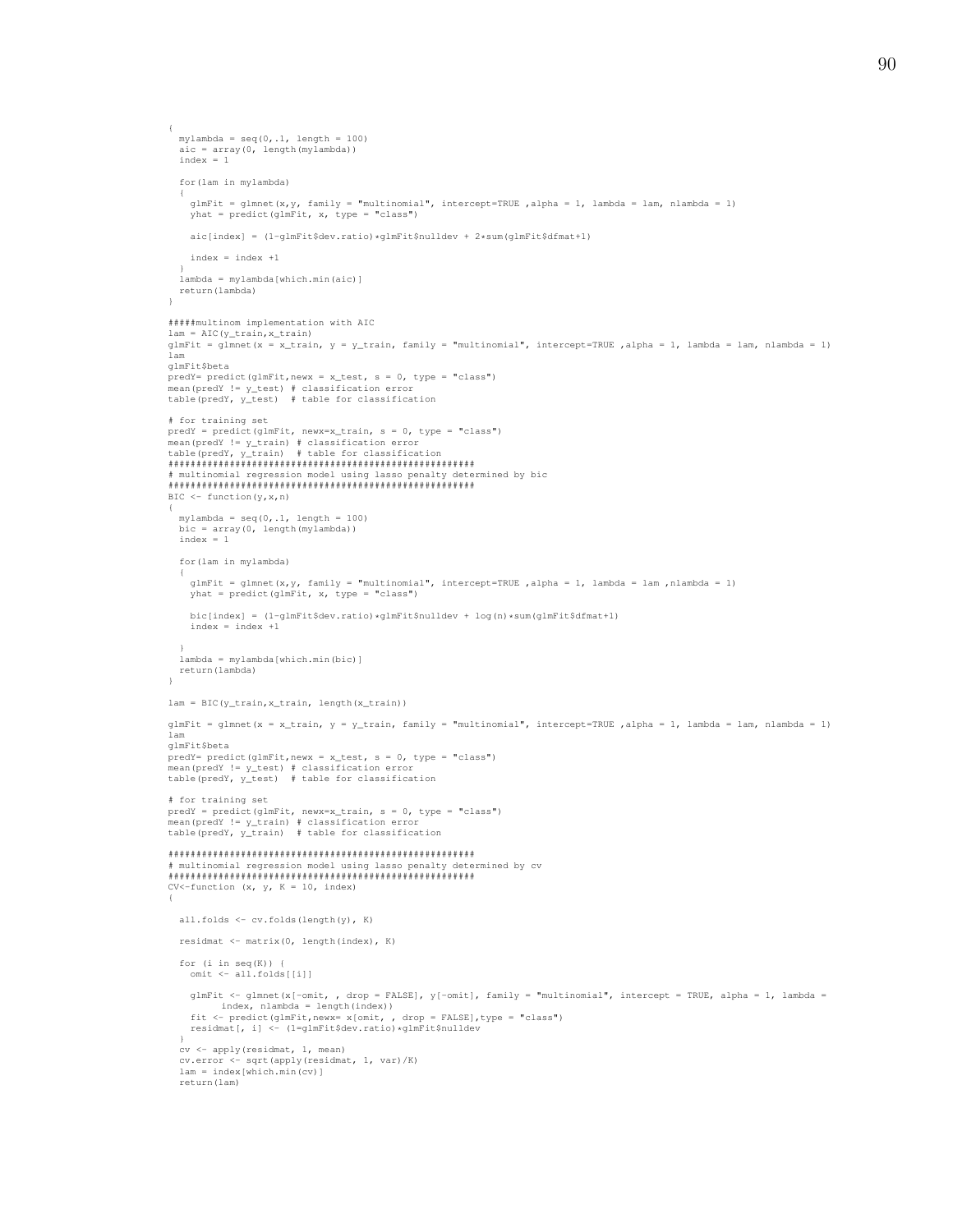```
}
lam = CV(x_train, y_train, 10, seq(from = 0, to = .1, length = 1000))lam
glmFit = glmnet(x = x_train, y = y_train, family = "multinomial", intercept=TRUE ,alpha = 1, lambda = lam, nlambda = 1)
lam
glmFit$beta
predY = predict(glmFit, newx = x_test, s = 0, type = "class")mean(predY != y_test) # classification error
table(predY, y_test) # table for classification
# for training set
predY = predict(glmFit, newx=x_train, s = 0, type = "class")
mean(predY != y_train) # classification error
table(predY, y_train) # table for classification
#######################################################
  multinomial regression model using lasso penalty determined by GCV
#######################################################
GCV \leftarrow function(y, x, n)
{
  mylambda = seq(0, .1, length = 100)\texttt{gcv = array} \left( \texttt{0, length} \left( \texttt{mylambda} \right) \right)index = 1
  for(lam in mylambda)
   {
     glmFit = glmnet(x,y, family = "multinomial", intercept=TRUE ,alpha = 1, lambda = lam, nlambda = 1)
yhat = predict(glmFit,newx= x, type = "response")
     gcv[index] = (1-glmFit$dev.ratio)*glmFit$nulldev/(n*(1-(sum(glmFit$dfmat+1)/n))^2)index = index +1}
lam = mylambda[which.min(gcv)]
 return(mylambda[which.min(gcv)])
\lambdalam = GCV(y train, x train, length(y train))glmFit = glmnet(x = x_train, y = y_train, family = "multinomial", intercept=TRUE ,alpha = 1, lambda = lam, nlambda = 1)
lam
glmFit$beta
predY= predict(glmFit,newx = x_test, s = 0, type = "class")
mean(predY != y_test) # classification error
table(predY, y_test) # table for classification
# for training set
predY = predict(glmFit, newx=x_train, s = 0, type = "class")<br>mean(predY != y_train) # classification error<br>table(predY, y_train) # table for classification
#######################################################
# multinom regression model using RIDGE penalty determined by aic
#######################################################
########AIC function
AIC \leftarrow function (\gamma, x)
{
  mylambda = seq(0, 1, lenqth = 100)aic = array(0, length(mylambda))
  index = 1for(lam in mylambda)
   {
     glmFit = glmnet(x,y, family = "multinomial", intercept=TRUE ,alpha = 0, lambda = lam,nlambda = 1)
yhat = predict(glmFit, x, type = "class")
    aic[index] = (1-glmFit$dev.ratio)*glmFit$nulldev + 2*sum(glmFit$dfmat+1)index = index +1}
  lambda = mylambda[which.min(aic)]
  return(lambda)
}
#####multinom implementation with AIC
lam = AIC(y train, x train)glmFit = glmnet(x = x_train, y = y_train, family = "multinomial", intercept=TRUE ,alpha = 0, lambda = lam, nlambda = 1)
lam
glmFit$beta
predY= predict(glmFit, newx = x_test, s = 0, type = "class")mean(predY != y_test) # classification error<br>table(predY, y_test) # table for classification
# for training set
predY = predict(glmFit, newx=x_train, s = 0, type = "class")<br>mean(predY != y_train) # classification error<br>table(predY, y_train) # table for classification
#######################################################
# multinomial regression model using ridge penalty determined by bic
#######################################################
BIC \leftarrow function(y, x, n)
{
```
91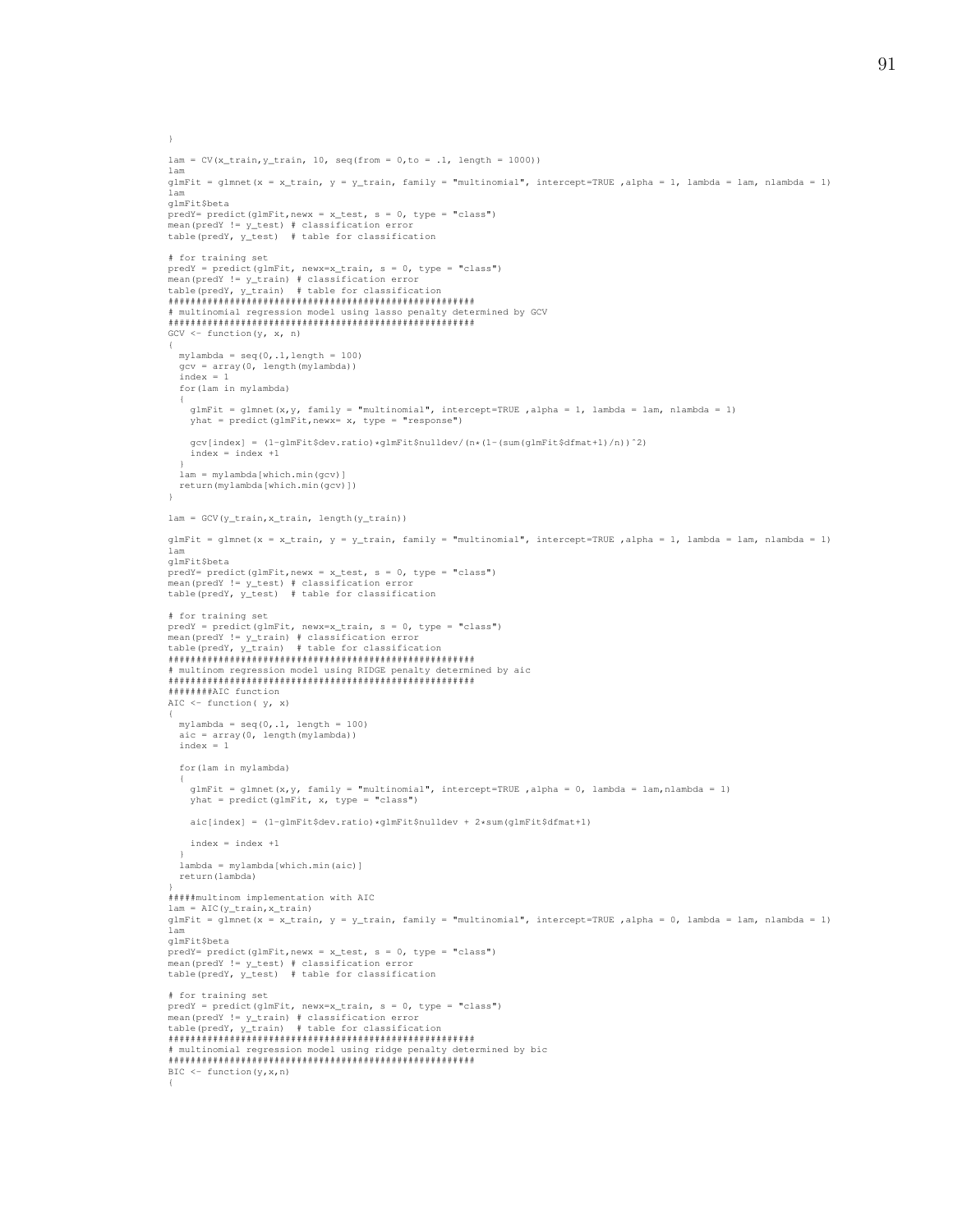```
mylambda = seq(0, .1, length = 100)bic = array(0, length(mylambda))
  index = 1for(lam in mylambda)
   {
     glmFit = glmnet(x,y, family = "multinomial", intercept=TRUE ,alpha = 0, lambda = lam,nlambda = 1)
yhat = predict(glmFit, x, type = "class")
    \texttt{bic}[\texttt{index}] = (1-g\texttt{ImFit}\$dev.\texttt{ratio})*g\texttt{ImFit}\$nulldev + \texttt{log(n)*sum(g\texttt{ImFit}\$dfmat+1)}index = index +1}
lambda = mylambda[which.min(bic)]
  return(lambda)
}
lam = BIC(y_train, x_train, length(x_train))
glmFit = glmnet(x = x_train, y = y_train, family = "multinomial", intercept=TRUE ,alpha = 0, lambda = lam, nlambda = 1)
lam
glmFit$beta
predY= predict(glmFit,newx = x_test, s = 0, type = "class")<br>mean(predY != y_test) # classification error<br>table(predY, y_test) # table for classification
# for training set
predY = predict(glmFit, newx=x_train, s = 0, type = "class")<br>mean(predY != y_train) # classification error
table(predY, y_train) # table for classification
#######################################################
# multinomial regression model using ridge penalty determined by cv
#######################################################
CV<-function (x, y, K = 10, index){
  all.folds <- cv.folds(length(y), K)
  residmat <- matrix(0, length(index), K)
  for (i in seq(K))
    omit <- all.folds[[i]]
    glmFit <- glmnet(x[-omit, , drop = FALSE], y[-omit], family = "multinomial", intercept = TRUE, alpha = 1, lambda =
            index, nlambda = length(index))
     fit <- predict(glmFit,newx= x[omit, , drop = FALSE],type = "class")
residmat[, i] <- mean((y[omit] - as.numeric(fit))ˆ2)
   }
   cv <- apply(residmat, 1, mean)
cv.error <- sqrt(apply(residmat, 1, var)/K)
  lam = index [which.min(cv)]
  return(lam)
}
lam = CV(x_train, y_train, 10, seq(from = 0, to = .1, length = 1000))lam
glmFit = glmnet(x = x train, y = y train, family = "multinomial", intercept=TRUE ,alpha = 1, lambda = lam, nlambda = 1)
lam
glmFit$beta
predY = predict(glmFit, newx = x_test, s = 0, type = "class")mean(predY != y_test) # classification error
table(predY, y_test) # table for classification
# for training set
predY = predict(glmFit, newx=x_train, s = 0, type = "class")<br>mean(predY != y_train) # classification error<br>table(predY, y_train) # table for classification
#######################################################
  logistic regression model using RIDGE penalty determined by GCV
#######################################################
GCV \leftarrow function(y, x, n)
{
   mylambda = seq(0,.1,length = 100)
gcv = array(0, length(mylambda))
   index = 1for(lam in mylambda)
   {
     glmFit = glmnet(x,y, family = "multinomial", intercept=TRUE ,alpha = 0, lambda = lam, nlambda = 1)
yhat = predict(glmFit,newx= x, type = "response")
    qcv[index] = (1-qlmFit$dev ratio) *qlmFit$nulldev/(n*(1-(sum(qlmFit$dim tart1)/n))^2)index = index +1}
  lam = mylambda[which.min(gcv)]
  return(mylambda[which.min(gcv)])
}
```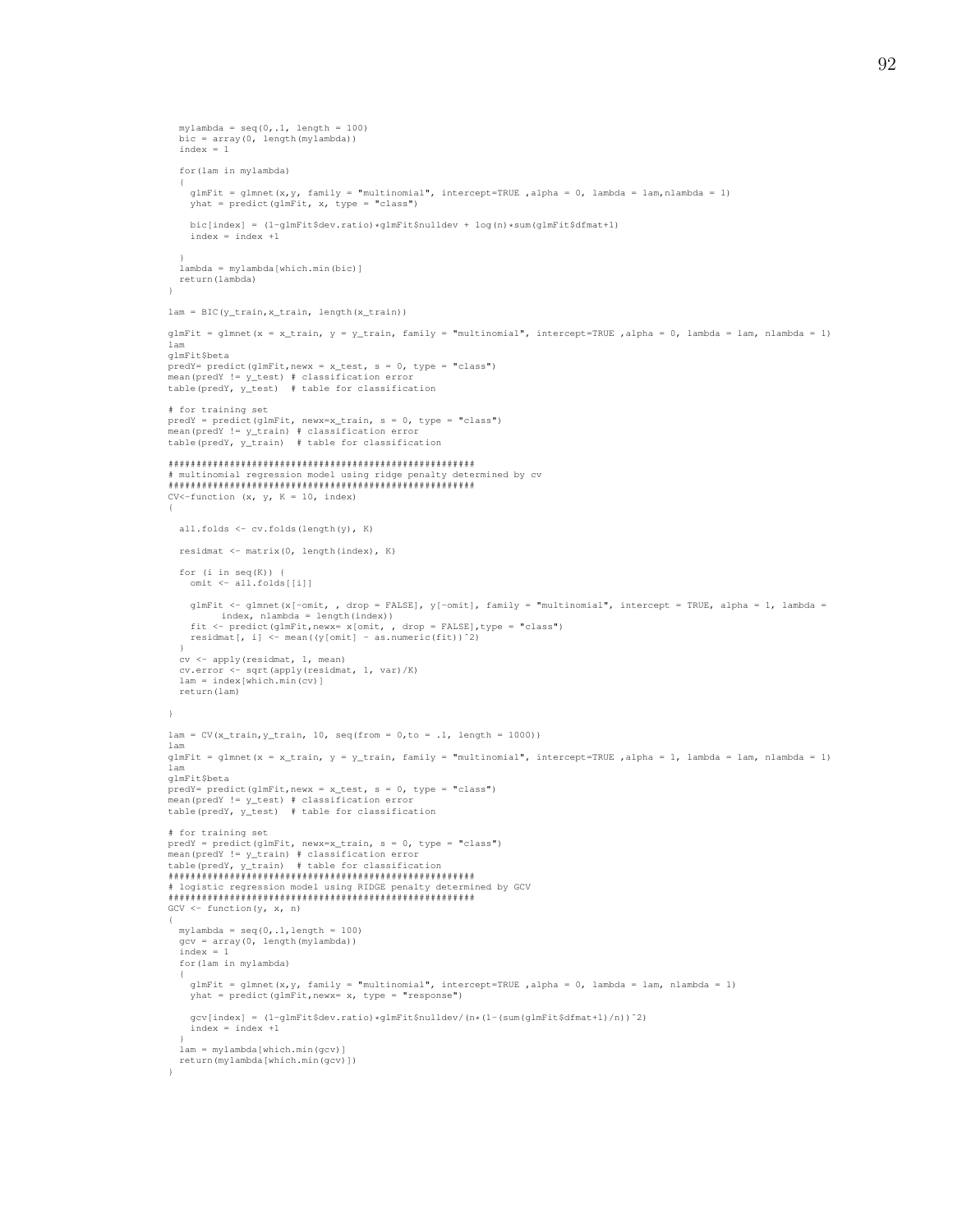93

```
lam = GCV(y_train, x_train, length(y_train))
```

```
glmFit = glmnet(x = x_train, y = y_train, family = "multinomial", intercept=True, alpha = 0, lambda = lam, nlambda = 1)lam
glmFit$beta
predY = predict(glmFit, newx = x_test, s = 0, type = "class")mean(predY != y_test) # classification error<br>table(predY, y_test)  # table for classification
# for training set
 predY = predict(glmFit, newx=x_train, s = 0, type = "class")
mean(predY != y_train) # classification error
table(predY, y_train) # table for classification
#######################################################
 # multinom regression model using elastic net penalty determined by aic
#######################################################
 ########AIC function
AIC \leftarrow function(y, x)
 {
  mylambda = seq(0, .1, length = 100)myalpha = seq(0, 1, length = 100)\text{aic} = \text{matrix}(0, \text{length}(\text{mylambda}) * \text{length}(\text{myalpha}), 3)index1 = 1for(a in myalpha)
  {
    for(lam in mylambda)
     {
        glmFit = glmnet(x,y, family = "multinomial", intercept=T ,alpha = a, lambda = lam,nlambda = 1)
yhat = predict(glmFit, x, type = "response")
      aic[index1,] = c((1-qlmFit$dev.ratio)*qlmFit$nulldev + 2*(sum(qlmFit$dfmat+1)),lam,a)
       index1 = index1 +1}
  }
  min = which.min(ai[c[, 1])list(alpha = \text{aic}[min,3], lambda = \text{aic}[min,2])}
#####multinom implementation with AIC
lam = AIC(y_train, x_train)glmFit = glmnet(x = x_train, y = y_train, family = "multinomial", intercept=TRUE ,alpha = lam$alpha, lambda = lam$lambda
, nlambda = 1)
lam$alpha
lam$lambda
glmFit$beta
 predY= predict(glmFit,newx = x_test, s = 0, type = "class")<br>mean(predY != y_test) # classification error<br>table(predY, y_test) # table for classification
# for training set
 predY = predict(glmFit, newx=x_train, s = 0, type = "class")<br>mean(predY != y_train) # classification error
table(predY, y_train) # table for classification
#######################################################
# multinomial regression model using ENET penalty determined by bic
#######################################################
BIC \leftarrow function(y, x, n)
 {
  mylambda = seq(0, .1, length = 100)myalpha = seq(0,1,length = 100)bic = matrix(0, length(mylambda)*length(myalpha),3)
  index1 = 1index2 = 1for(lam in mylambda)
   {
     for(a in myalpha)
     {
       glmFit = glmnet(x, y, family = "multinomial", intercept=T, alpha = a, lambda = lam, nlambda = 1)
      yhat = predict(glmFit, x, type = "response")
       bic[index1,] = c((1-glmFit$dev.ratio)*glmFit$nulldev + log(n)*(sum(glmFit$dfmat+1)),lam,a)
       index1 = index1 +1}
   }
  min = which.min(bic[,1])
  list(alpha = bic[\min,3], lambda = bic[\min,2])
 }
lam = BIC(y_train, x_train, length(x_train))
```
glmFit = glmnet(x = x\_train, y = y\_train, family = "multinomial", intercept=TRUE ,alpha = lam\$alpha, lambda = lam\$lambda , nlambda = 1) lam\$alpha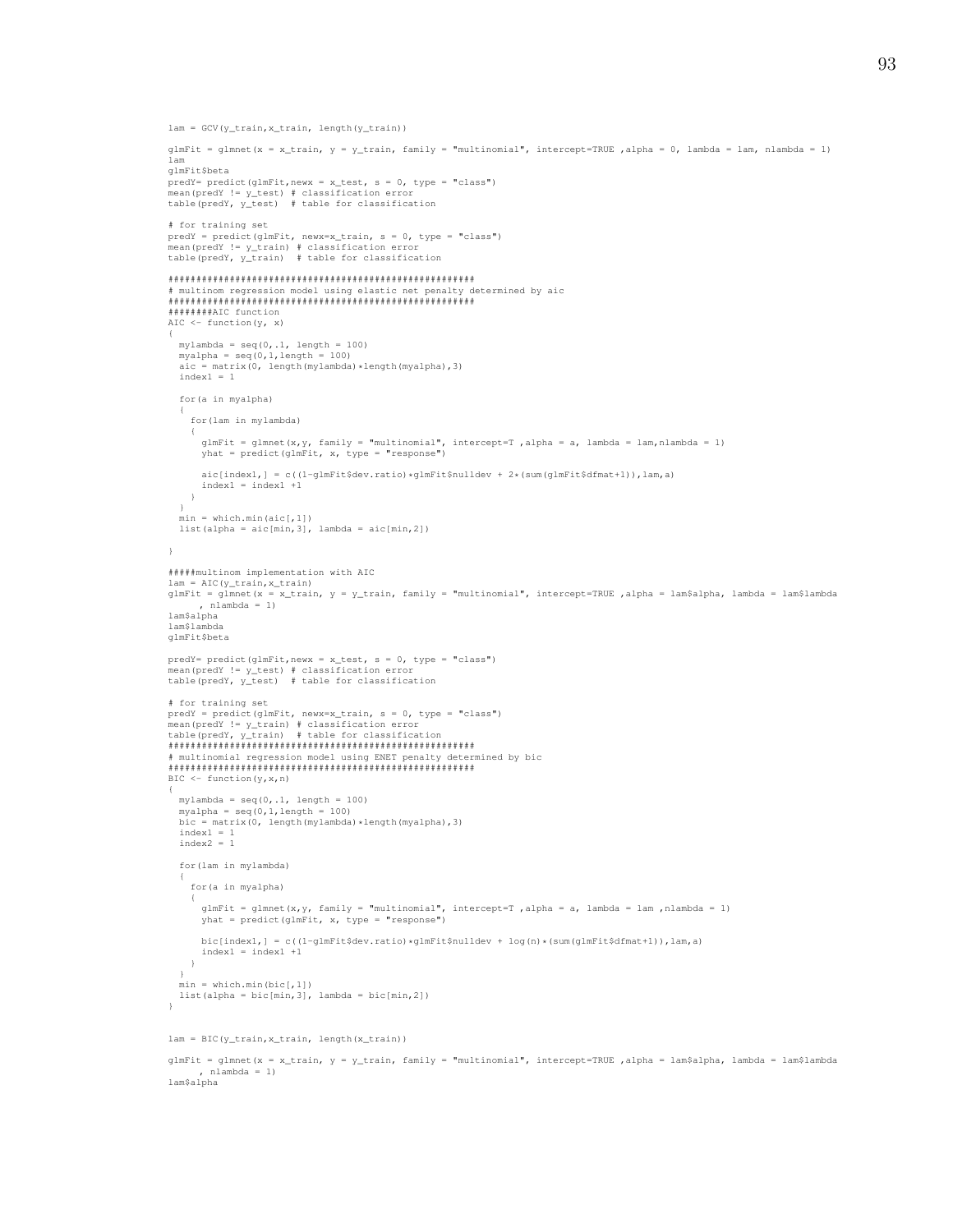94

```
lam$lambda
glmFit$beta
predY= predict(glmFit,newx = x_test, s = 0, type = "class")<br>mean(predY != y_test) # classification error<br>table(predY, y_test) # table for classification
# for training set
predY = predict(glmFit, newx=x_train, s = 0, type = "class")<br>mean(predY != y_train) # classification error
table(predY, y_train) # table for classification
##################################################################
# multinomial regression model using ENET penalty determined by cv
##################################################################
CV<-function (x, y, K = 10, index, alph)
{
   tuningparam = matrix(0,length(index), 2)
all.folds <- cv.folds(length(y), K)
  residmat <- matrix(0, length(index), K)
   for (i in seq(K)) {
    omit \le all.folds[[i]]
    glmFit <- glmnet(x[-omit, , drop = FALSE], y[-omit], intercept = T, alpha = alph, lambda = index, nlambda = length(
            index))
    fit <- predict(glmFit, x[omit, , drop = FALSE], s = .05, type = "response")
    residmat[, i] <- (1-glmFit$dev.ratio)*glmFit$nulldev
   }
cv <- apply(residmat, 1, mean)
   cv.error <- sqrt(apply(residmat, 1, var)/K)
lam = index[which.min(cv)]
  tuningparam = c(\text{lam}, \text{ min}(cv))}
#######################################glmnet has a CV function that will be used here
alph = seq(from = 0, to = 1, length = 100)
tuningparam = matrix(0, length(alph),2)
j = 1
for( a in alph)
{
   param = cv.glmnet(x = x_train, y = y_train, family = "multinomial", intercept = T, alpha = a)<br>tuningparam[j,] = c(param$lambda[which.min(param$cvm)], min(param$cvm))
  j = j + 1}
tuningparam
lam = tuningparam[which.min(tuningparam[,2])]
a1 = alpha[which.min(tuningparam[, 2])]al
lam
glmFit = glmnet(x = x_train, y = y_train, family = "multinomial", intercept=TRUE ,alpha = al, lambda = lam, nlambda = 1)
glmFit$beta
predY= predict(qlmFit,newx = x test, s = 0, type = "class")
mean(predY != y_test) # classification error<br>table(predY, y_test) # table for classification
# for training set
predY = predict(glmFit, newx=x_train, s = 0, type = "class")<br>mean(predY != y_train) # classification error<br>table(predY, y_train) # table for classification
#######################################################
# logistic regression model using ENET penalty determined by GCV
#######################################################
\textsf{GCV}\ \texttt{<= function}\left(\texttt{y, x, n}\right){
  mylambda = seq(0, .1, length = 100)myalpha = seq(0,1,length = 100)gcv = matrix(0, length(mylambda)*length(myalpha),3)
   index1 = 1index2 = 1for(a in myalpha)
   {
     for(lam in mylambda)
      {
       glmFit = glmnet(x, y, family = "multinomial", intercept = T, alpha = a, lambda = lam, nlambda = 1)
       yhat = predict(glmFit, x, type = "response")gcv[index1,] = c((1-glmFit$dev.ratio)*glmFit$nulldev/(n*(1-(sum(glmFit$dfmat+1)/n))^2),lam,a)
        index1 = index1 +1}
   }
  min = which.min(acc([.1]))\mathtt{list}\,(\mathtt{alpha}\,=\,\mathtt{gcv}\,[\min,3]\,,\, \mathtt{lambda}\,=\,\mathtt{gcv}\,[\min,2])}
lam = GCV(y_train,x_train, length(y_train))
```
glmFit = glmnet(x = x\_train, y = y\_train, family = "multinomial", intercept=TRUE ,alpha = lam\$alpha, lambda = lam\$lambda